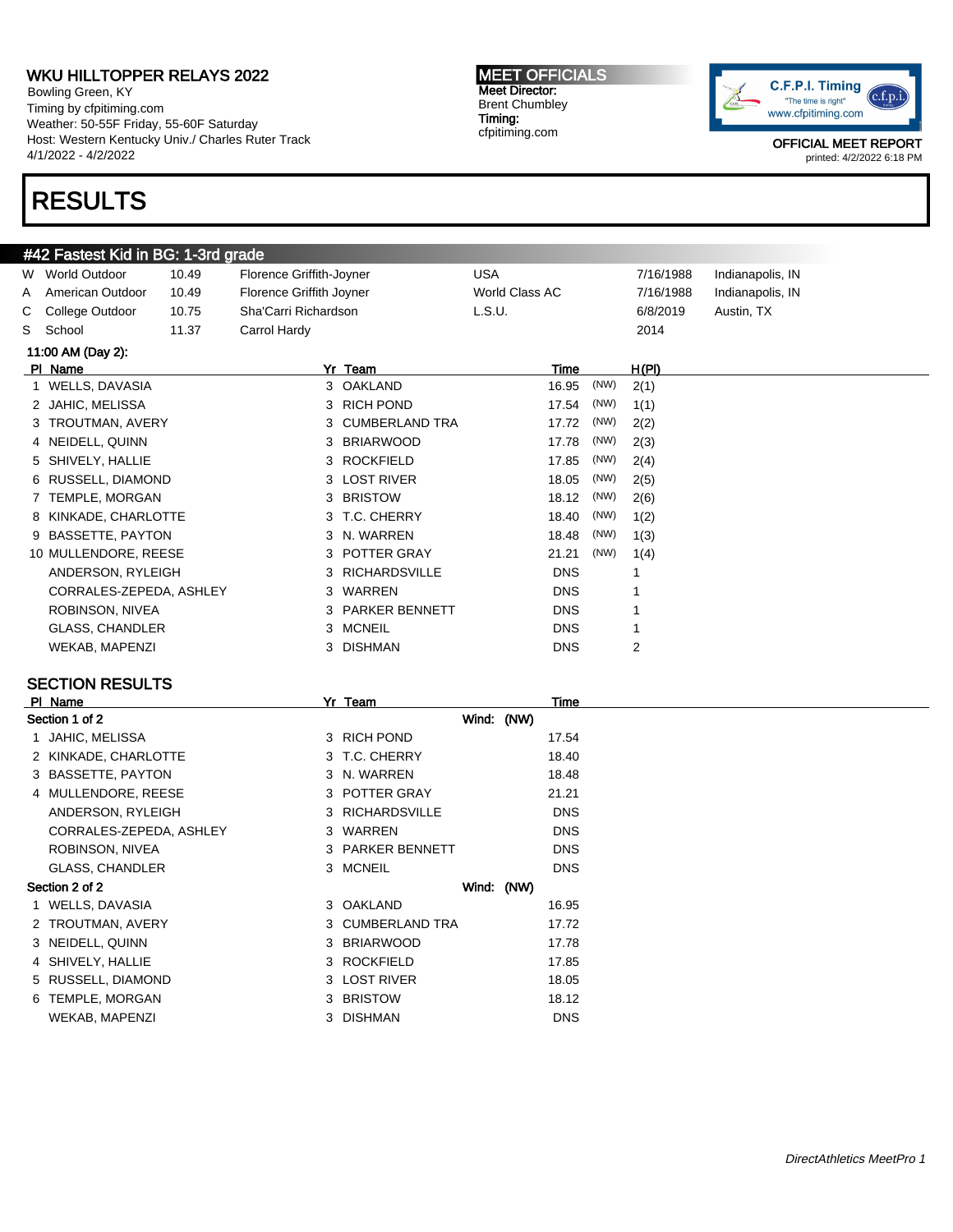Bowling Green, KY Timing by cfpitiming.com Weather: 50-55F Friday, 55-60F Saturday Host: Western Kentucky Univ./ Charles Ruter Track 4/1/2022 - 4/2/2022

# RESULTS

#### MEET OFFICIALS Meet Director: Brent Chumbley Timing: cfpitiming.com



OFFICIAL MEET REPORT printed: 4/2/2022 6:18 PM

|                   | #44 Fastest Kid in BG: 4-6th grade |       |                          |                       |                |      |           |                  |  |  |  |
|-------------------|------------------------------------|-------|--------------------------|-----------------------|----------------|------|-----------|------------------|--|--|--|
|                   | W World Outdoor                    | 10.49 | Florence Griffith-Joyner |                       | <b>USA</b>     |      | 7/16/1988 | Indianapolis, IN |  |  |  |
| A                 | American Outdoor                   | 10.49 | Florence Griffith Joyner |                       | World Class AC |      | 7/16/1988 | Indianapolis, IN |  |  |  |
| C.                | College Outdoor                    | 10.75 | Sha'Carri Richardson     |                       | L.S.U.         |      | 6/8/2019  | Austin, TX       |  |  |  |
| S                 | School                             | 11.37 | Carrol Hardy             |                       |                |      | 2014      |                  |  |  |  |
| 11:30 AM (Day 2): |                                    |       |                          |                       |                |      |           |                  |  |  |  |
|                   | PI Name                            |       |                          | Yr Team               | Time           |      | H(PI)     |                  |  |  |  |
|                   | SPONHOUSE, BREE                    |       |                          | 6 RICH POND           | 14.88          | (NW) | 2(1)      |                  |  |  |  |
|                   | 2 BYERS, MAGGIE                    |       | 6                        | <b>CUMBERLAND TRA</b> | 16.25          | (NW) | 2(2)      |                  |  |  |  |
|                   | 3 BASHAM, REGINA                   |       | 6.                       | <b>DISHMAN</b>        | 16.50          | (NW) | 1(1)      |                  |  |  |  |
|                   | 4 MCKINNIE, ANIYAH                 |       |                          | 6 BRISTOW             | 16.62          | (NW) | 2(3)      |                  |  |  |  |
|                   | 5 NUSE, LOLA                       |       |                          | 6 BRIARWOOD           | 16.70          | (NW) | 1(2)      |                  |  |  |  |
|                   | 6 ELEMBELO, UWEZO                  |       | 6.                       | <b>ROCKFIELD</b>      | 16.74          | (NW) | 2(4)      |                  |  |  |  |
|                   | 7 ANDERSON, JANYA                  |       |                          | 6 N. WARREN           | 16.88          | (NW) | 2(5)      |                  |  |  |  |
|                   | 8 KINGTON, LOLA KATE               |       | 6.                       | <b>MCNEIL</b>         | 16.89          | (NW) | 1(3)      |                  |  |  |  |
|                   | 9 TOOLEY, CARTER                   |       | 6.                       | <b>JODY RICHARDS</b>  | 16.96          | (NW) | 2(6)      |                  |  |  |  |
|                   | 10 CARTER, CAMRYN                  |       | 6                        | T.C. CHERRY           | 17.26          | (NW) | 1(4)      |                  |  |  |  |
|                   | 11 WATSON, ZAMARI                  |       | 6.                       | <b>LOST RIVER</b>     | 17.59          | (NW) | 2(7)      |                  |  |  |  |
|                   | 12 TAYLOR, RAEGAN                  |       | 6.                       | <b>RICHARDSVILLE</b>  | 17.82          | (NW) | 2(8)      |                  |  |  |  |
|                   | CARTWRIGHT, NAKAIYIA               |       |                          | 6 OAKLAND             | <b>DNS</b>     |      |           |                  |  |  |  |
|                   | YONTS, WILLOW                      |       | 6.                       | <b>POTTER GRAY</b>    | <b>DNS</b>     |      | 1         |                  |  |  |  |
|                   | CALLEJAS- GARVIA, JOSELINE         |       | 6.                       | WARREN                | <b>DNS</b>     |      |           |                  |  |  |  |
|                   | MARSEE, EMILY                      |       | 6.                       | <b>PARKER BENNETT</b> | <b>DNS</b>     |      |           |                  |  |  |  |
|                   |                                    |       |                          |                       |                |      |           |                  |  |  |  |

### SECTION RESULTS

| PI Name                    |    | Yr Team          | Time       |
|----------------------------|----|------------------|------------|
| Section 1 of 2             |    | Wind: (NW)       |            |
| 1 BASHAM, REGINA           |    | 6 DISHMAN        | 16.50      |
| 2 NUSE, LOLA               |    | 6 BRIARWOOD      | 16.70      |
| 3 KINGTON, LOLA KATE       |    | 6 MCNEIL         | 16.89      |
| 4 CARTER, CAMRYN           |    | 6 T.C. CHERRY    | 17.26      |
| CARTWRIGHT, NAKAIYIA       |    | 6 OAKLAND        | <b>DNS</b> |
| YONTS, WILLOW              |    | 6 POTTER GRAY    | <b>DNS</b> |
| CALLEJAS- GARVIA, JOSELINE |    | 6 WARREN         | <b>DNS</b> |
| MARSEE, EMILY              |    | 6 PARKER BENNETT | <b>DNS</b> |
| Section 2 of 2             |    | Wind: (NW)       |            |
| 1 SPONHOUSE, BREE          |    | 6 RICH POND      | 14.88      |
| 2 BYERS, MAGGIE            |    | 6 CUMBERLAND TRA | 16.25      |
| 3 MCKINNIE, ANIYAH         |    | 6 BRISTOW        | 16.62      |
| 4 ELEMBELO, UWEZO          |    | 6 ROCKFIELD      | 16.74      |
| 5 ANDERSON, JANYA          |    | 6 N. WARREN      | 16.88      |
| 6 TOOLEY, CARTER           |    | 6 JODY RICHARDS  | 16.96      |
| 7 WATSON, ZAMARI           |    | 6 LOST RIVER     | 17.59      |
| 8 TAYLOR, RAEGAN           | 6. | RICHARDSVILLE    | 17.82      |
|                            |    |                  |            |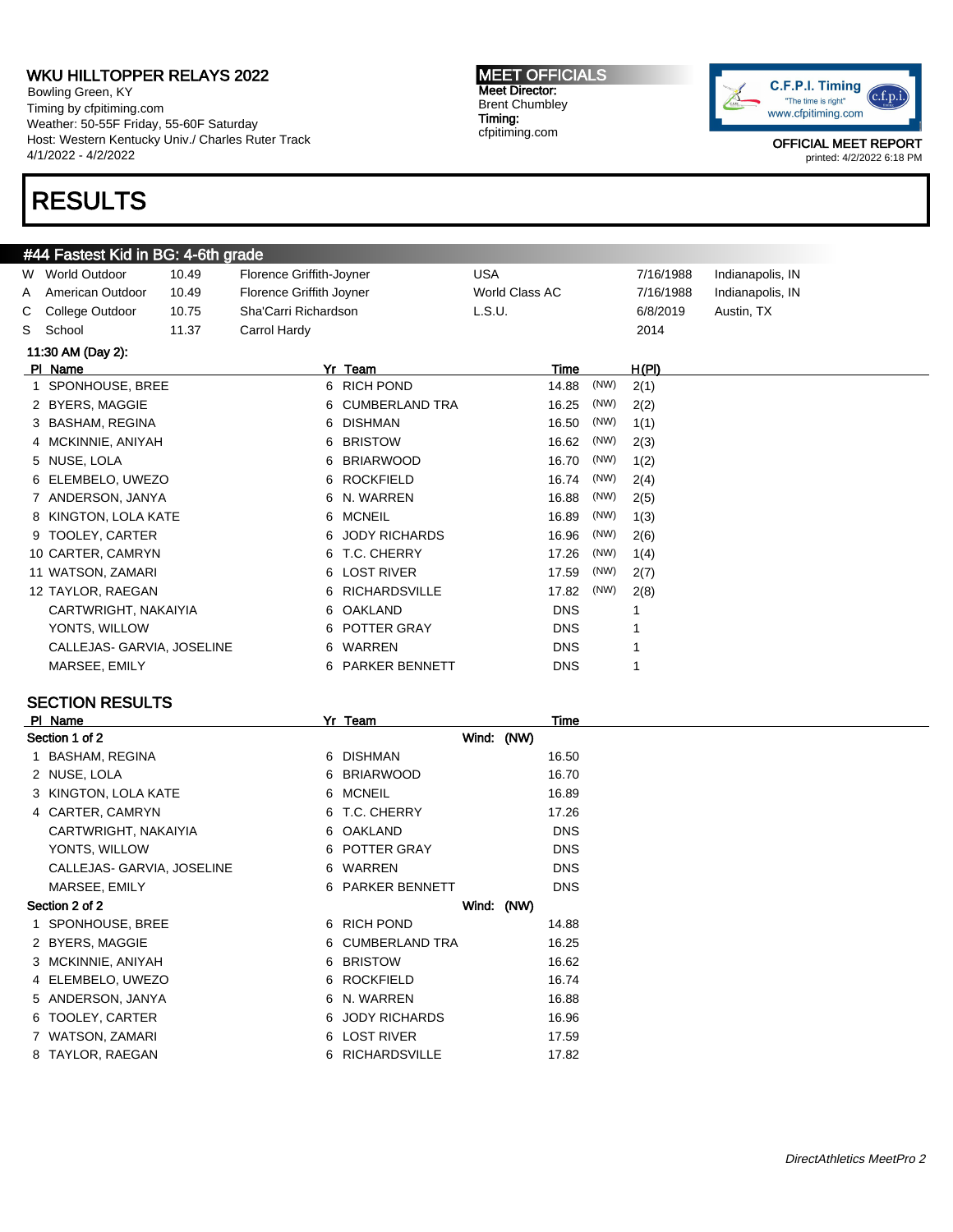Bowling Green, KY Timing by cfpitiming.com Weather: 50-55F Friday, 55-60F Saturday Host: Western Kentucky Univ./ Charles Ruter Track 4/1/2022 - 4/2/2022

# RESULTS

#### MEET OFFICIALS Meet Director: Brent Chumbley Timing: cfpitiming.com



|   | #2 Women's 100 Meters  |       |                          |                  |           |                  |  |
|---|------------------------|-------|--------------------------|------------------|-----------|------------------|--|
|   | W World Outdoor        | 10.49 | Florence Griffith-Joyner | USA              | 7/16/1988 | Indianapolis, IN |  |
| A | American Outdoor       | 10.49 | Florence Griffith Joyner | World Class AC   | 7/16/1988 | Indianapolis, IN |  |
| С | College Outdoor        | 10.75 | Sha'Carri Richardson     | L.S.U.           | 6/8/2019  | Austin, TX       |  |
| S | School                 | 11.37 | Carrol Hardy             |                  | 2014      |                  |  |
|   | 1:45 PM (Day 2):       |       |                          |                  |           |                  |  |
|   | PI Name                |       | Yr Team                  | Time             | H(PI)     |                  |  |
|   | 1 PERRY, QUANTASIA     |       | SR EASTERN KENTUC        | $11.77$ (+1.2)   | 1(1)      |                  |  |
|   | 2 COUCH, QUEEN         |       | FR WESTERN KENTU         | $12.12$ $(+1.2)$ | 1(2)      |                  |  |
|   | 3 WILDER, KYRA         |       | JR AUSTIN PEAY           | $12.14$ $(+1.2)$ | 1(3)      |                  |  |
|   | 4 BRIZZI, ALEXANDRA    |       | SO CEDARVILLE            | $12.16$ $(+1.2)$ | 1(4)      |                  |  |
|   | 5 SCOTT, JOY           |       | SO EASTERN KENTUC        | $12.18$ $(+1.2)$ | 1(5)      |                  |  |
|   | 6 MATTHEWS, ANIYA      |       | FR EASTERN KENTUC        | $12.19$ $(+1.2)$ | 1(6)      |                  |  |
|   | 7 PRICE, DERICA        |       | FR LANE                  | $12.22$ $(+1.7)$ | 6(1)      |                  |  |
|   | 8 GARBA, JAMILA        |       | <b>SO CAMPBELLSVILLE</b> | $12.31$ $(+1.5)$ | 2(1)      |                  |  |
|   | 9 BOYD, ALEXIA         |       | SO CAMPBELLSVILLE        | $12.47$ $(+1.5)$ | 2(2)      |                  |  |
|   | 10 REED, JAI           |       | SO PURDUE FORT WA        | $12.50$ (+1.9)   | 3(1)      |                  |  |
|   | 11 JOHNSON, TIYANNA    |       | SR AUSTIN PEAY           | $12.52$ $(+1.9)$ | 3(2)      |                  |  |
|   | 12 DUNBAR, KAMILLE     |       | SR AUSTIN PEAY           | $12.65$ $(+1.9)$ | 3(3)      |                  |  |
|   | 13 SCOTT, KERRYANN     |       | SR LINDSEY WILSON        | $12.68$ $(+1.9)$ | 3(4)      |                  |  |
|   | 14 WIKFELDT, JOSEFIN   |       | FR PURDUE FORT WA        | $12.68$ $(+1.4)$ | 4(1)      |                  |  |
|   | 15 LEWIS, LAAUHNNI     |       | FR CAMPBELLSVILLE        | $12.69$ $(+1.5)$ | 2(3)      |                  |  |
|   | 16 LITTLE, NINTI       |       | JR PURDUE FORT WA        | $12.71$ $(+1.4)$ | 4(2)      |                  |  |
|   | 17 HEDDEN, AVERY       |       | <b>SO BELLARMINE</b>     | $12.72$ $(+1.5)$ | 2(4)      |                  |  |
|   | 18 NWOKIKE, JOY        |       | FR EASTERN KENTUC        | $12.73$ (+1.9)   | 3(5)      |                  |  |
|   | 19 DOUGLAS, KA'NIYA    |       | FR UNATTACHED            | $12.77$ (+1.9)   | 3(6)      |                  |  |
|   | 20 OBERHAUS, MARIAH    |       | FR PURDUE FORT WA        | $12.89$ $(+1.7)$ | 6(2)      |                  |  |
|   | 21 BRUCE, RENEE        |       | FR CENTRAL STATE         | $12.90$ $(+2.0)$ | 5(1)      |                  |  |
|   | 22 FREILINGER, CHLOE   |       | FR BELLARMINE            | $12.93$ $(+1.9)$ | 3(7)      |                  |  |
|   | 23 PANDAZIS, HALEY     |       | JR PURDUE FORT WA        | $12.95$ $(+1.4)$ | 4(3)      |                  |  |
|   | 24 ROBINSON, TALIA     |       | JR BELLARMINE            | $12.95$ $(+1.5)$ | 2(5)      |                  |  |
|   | 25 DEHAVEN, ALEXIA     |       | <b>UNATTACHED</b>        | $12.99$ $(+1.5)$ | 2(6)      |                  |  |
|   | 26 KAMARUTE, KATRINA   |       | SO BELLARMINE            | $13.04$ $(+1.9)$ | 3(8)      |                  |  |
|   | 27 SMITH, INDIA        |       | SO TENNESSEE ST.         | $13.05$ (+1.5)   | 2(7)      |                  |  |
|   | 28 HAYES, ARINN        |       | JR KENTUCKY STATE        | $13.26$ $(+1.7)$ | 6(3)      |                  |  |
|   | 29 MCHENRY, PAYTON     |       | JR PURDUE FORT WA        | $13.26$ $(+1.4)$ | 4(4)      |                  |  |
|   | 30 TOLBERT, AYANNA     |       | FR TENNESSEE ST.         | $13.32$ $(+2.0)$ | 5(2)      |                  |  |
|   | 31 NELSON, JORDAN      |       | JR LINDSEY WILSON        | $13.34$ $(+1.4)$ | 4(5)      |                  |  |
|   | 32 WILLIAMS, JAYLYNNE  |       | JR KENTUCKY STATE        | $13.49$ (+2.0)   | 5(3)      |                  |  |
|   | 33 WHITE, NIA          |       | SO ALABAMA A&M           | $13.58$ $(+2.0)$ | 5(4)      |                  |  |
|   | 34 ONWUMBIKO, PEARL    |       | FR LANE                  | 13.79 (+1.7)     | 6(4)      |                  |  |
|   | 35 FREDERICKSON, AERIS |       | FR CEDARVILLE            | $13.96$ $(+2.0)$ | 5(5)      |                  |  |
|   | 36 BELL, JAYSHA        |       | FR KENTUCKY STATE        | $14.05$ $(+2.0)$ | 5(6)      |                  |  |
|   | 37 CHRISTMAN, SIMONE   |       | FR CENTRAL STATE         | $14.96$ $(+1.7)$ | 6(5)      |                  |  |
|   | HAGAN, NORA            |       | FR CEDARVILLE            | <b>DNS</b>       | 1         |                  |  |
|   | BRISBON, JOZLEN        |       | FR LINDSEY WILSON        | <b>DNS</b>       | 1         |                  |  |
|   | RUSSELL, JAIRYN        |       | SR ALABAMA A&M           | <b>DNS</b>       | 2         |                  |  |
|   | WASHINGTON, BRAYANNA   |       | FR ALABAMA A&M           | DNS              | 4         |                  |  |
|   |                        |       |                          |                  |           |                  |  |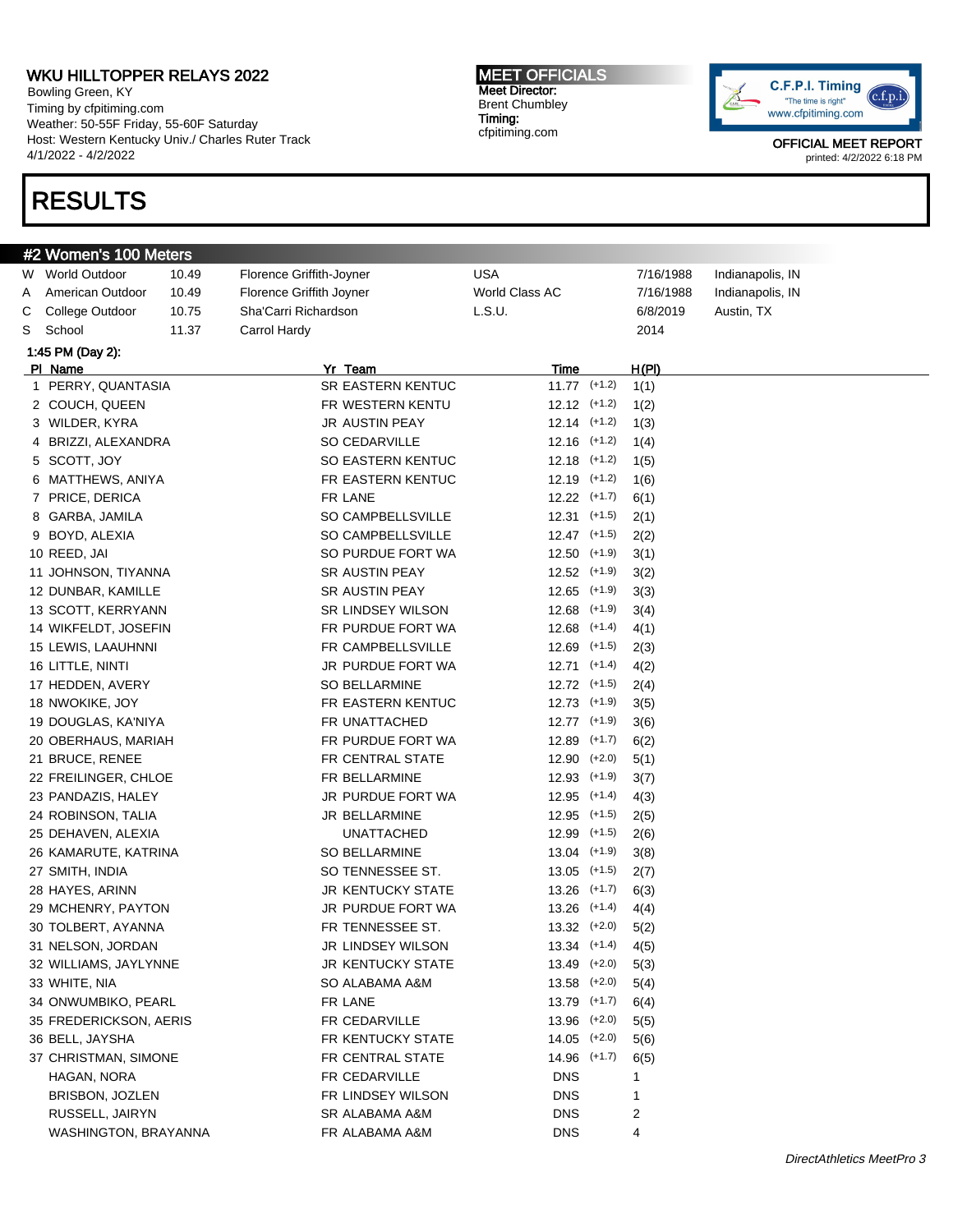Bowling Green, KY Timing by cfpitiming.com Weather: 50-55F Friday, 55-60F Saturday Host: Western Kentucky Univ./ Charles Ruter Track 4/1/2022 - 4/2/2022

## RESULTS

#### #2 Women's 100 Meters (cont'd)

| Yr Team           | Time       | H(PI) |  |
|-------------------|------------|-------|--|
| SO LINDSEY WILSON | <b>DNS</b> | 4     |  |
| SO LINDSEY WILSON | <b>DNS</b> | 4     |  |
| JR KENTUCKY WESLE | <b>DNS</b> | ა     |  |
| FR ALABAMA A&M    | <b>DNS</b> | 6     |  |
| JR LANE           | <b>DNS</b> | 6     |  |
|                   |            |       |  |

MEET OFFICIALS Meet Director: Brent Chumbley Timing: cfpitiming.com

#### SECTION RESULTS

| PI Name              | Yr Team                  | <b>Time</b> |
|----------------------|--------------------------|-------------|
| Section 1 of 6       | Wind: (+1.2)             |             |
| 1 PERRY, QUANTASIA   | SR EASTERN KENTUC        | 11.77       |
| 2 COUCH, QUEEN       | FR WESTERN KENTU         | 12.12       |
| 3 WILDER, KYRA       | JR AUSTIN PEAY           | 12.14       |
| 4 BRIZZI, ALEXANDRA  | SO CEDARVILLE            | 12.16       |
| 5 SCOTT, JOY         | SO EASTERN KENTUC        | 12.18       |
| 6 MATTHEWS, ANIYA    | FR EASTERN KENTUC        | 12.19       |
| HAGAN, NORA          | FR CEDARVILLE            | <b>DNS</b>  |
| BRISBON, JOZLEN      | FR LINDSEY WILSON        | <b>DNS</b>  |
| Section 2 of 6       | Wind: (+1.5)             |             |
| 1 GARBA, JAMILA      | SO CAMPBELLSVILLE        | 12.31       |
| 2 BOYD, ALEXIA       | SO CAMPBELLSVILLE        | 12.47       |
| 3 LEWIS, LAAUHNNI    | FR CAMPBELLSVILLE        | 12.69       |
| 4 HEDDEN, AVERY      | SO BELLARMINE            | 12.72       |
| 5 ROBINSON, TALIA    | JR BELLARMINE            | 12.95       |
| 6 DEHAVEN, ALEXIA    | <b>UNATTACHED</b>        | 12.99       |
| 7 SMITH, INDIA       | SO TENNESSEE ST.         | 13.05       |
| RUSSELL, JAIRYN      | SR ALABAMA A&M           | <b>DNS</b>  |
| Section 3 of 6       | Wind: (+1.9)             |             |
| 1 REED, JAI          | SO PURDUE FORT WA        | 12.50       |
| 2 JOHNSON, TIYANNA   | SR AUSTIN PEAY           | 12.52       |
| 3 DUNBAR, KAMILLE    | SR AUSTIN PEAY           | 12.65       |
| 4 SCOTT, KERRYANN    | <b>SR LINDSEY WILSON</b> | 12.68       |
| 5 NWOKIKE, JOY       | FR EASTERN KENTUC        | 12.73       |
| 6 DOUGLAS, KA'NIYA   | FR UNATTACHED            | 12.77       |
| 7 FREILINGER, CHLOE  | FR BELLARMINE            | 12.93       |
| 8 KAMARUTE, KATRINA  | SO BELLARMINE            | 13.04       |
| Section 4 of 6       | Wind: (+1.4)             |             |
| 1 WIKFELDT, JOSEFIN  | FR PURDUE FORT WA        | 12.68       |
| 2 LITTLE, NINTI      | JR PURDUE FORT WA        | 12.71       |
| 3 PANDAZIS, HALEY    | JR PURDUE FORT WA        | 12.95       |
| 4 MCHENRY, PAYTON    | JR PURDUE FORT WA        | 13.26       |
| 5 NELSON, JORDAN     | <b>JR LINDSEY WILSON</b> | 13.34       |
| WASHINGTON, BRAYANNA | FR ALABAMA A&M           | <b>DNS</b>  |
| SENICA, LUNA         | SO LINDSEY WILSON        | <b>DNS</b>  |
| HOBERG, ALINA        | SO LINDSEY WILSON        | <b>DNS</b>  |
| Section 5 of 6       | Wind: (+2.0)             |             |
|                      |                          |             |

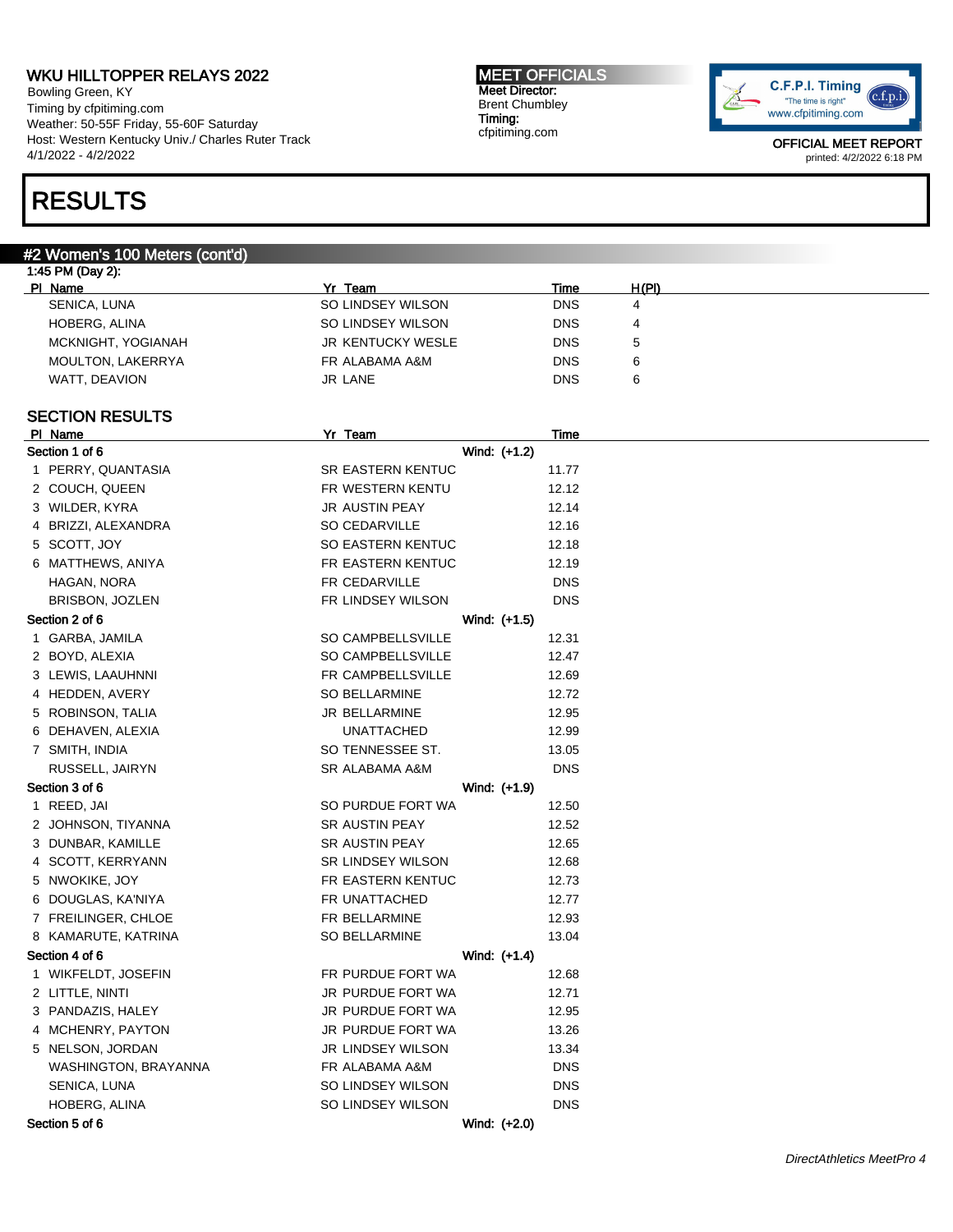Bowling Green, KY Timing by cfpitiming.com Weather: 50-55F Friday, 55-60F Saturday Host: Western Kentucky Univ./ Charles Ruter Track 4/1/2022 - 4/2/2022

## RESULTS

#2 Women's 100 Meters (cont'd) Pl Name Yr Team Time 1 BRUCE, RENEE FR CENTRAL STATE 12.90 2 TOLBERT, AYANNA 13.32 3 WILLIAMS, JAYLYNNE **STATE** JR KENTUCKY STATE 13.49 4 WHITE, NIA SO ALABAMA A&M 13.58 5 FREDERICKSON, AERIS FR CEDARVILLE 13.96 6 BELL, JAYSHA **FR KENTUCKY STATE** 14.05 MCKNIGHT, YOGIANAH DIR KENTUCKY WESLE DNS Section 6 of 6 Wind: (+1.7) 1 PRICE, DERICA **FRIGHT FRIGHT FRIGHT 12.22** 2 OBERHAUS, MARIAH FR PURDUE FORT WA 12.89 3 HAYES, ARINN 13.26 4 ONWUMBIKO, PEARL FR LANE FR LANE 13.79 5 CHRISTMAN, SIMONE FR CENTRAL STATE 14.96 MOULTON, LAKERRYA FR ALABAMA A&M DNS WATT, DEAVION DISCOVERS THE SERVICE OF SALE OF STRAINING USE OF SERVICE OF SERVICE OF SERVICE OF SERVICE OF ST #4 Women's 200 Meters W World Outdoor 21.34 Florence Griffith-Joyner USA 9/29/1988 Seoul, KOR A American Outdoor 21.34 Florence Griffith Joyner World Class AC 9/29/1988 Seoul, KOR C College Outdoor 22.02 Kyra Jefferson **Filtimage College College OR Strategier** College Collegene, OR S School 22.68 Chioma Agwunobi 2015 3:50 PM (Day 2): Pl Name Yr Team Time H(Pl) 1 PHILLIPS, KENISHA SO AUSTIN PEAY 24.46 (+2.1) 1(1) 2 BRIZZI, ALEXANDRA SO CEDARVILLE 24.85 (+2.0) 2(1) 3 WILDER, KYRA JR AUSTIN PEAY 24.86 (+2.1) 1(2) 4 BRANIGAN, SANURA FR TENNESSEE ST. 25.01 (+2.1) 1(3) 5 GARBA, JAMILA SO CAMPBELLSVILLE 25.26 (+2.1) 1(4) 6 RECIO, ALICIA SR EASTERN KENTUC 25.26 (+2.0) 2(2) 7 CLARK, KATIE **JR PURDUE FORT WA** 25.40 (+1.4) 3(1) 8 ROESSER, EMILY SO EASTERN KENTUC 25.43 (+2.0) 2(3) 9 JOHNSON, ALLANA SR AUSTIN PEAY 25.49 (+1.4) 3(2) 10 PRICE, DERICA 613 125.64 (+1.4) 25.64 (+1.4) 12.58 (+1.4) 12.58 12.59 12.59 12.59 12.59 12.59 12.59 12.59 1 11 HEDDEN, AVERY SO BELLARMINE 25.87 (+2.0) 2(4) 12 KAMARUTE, KATRINA SO BELLARMINE 25.98 (+2.0) 2(5) 13 DUNBAR, KAMILLE SR AUSTIN PEAY 26.09 (+3.0) 4(1) 14 JOHNSON, TIYANNA SR AUSTIN PEAY 26.09 (+1.4) 3(4) 15 LEWIS, LAAUHNNI FR CAMPBELLSVILLE 26.20 (+3.5) 5(1) 16 BRYANT, NATALYA FR TENNESSEE ST. 26.20 (+3.0) 4(2) 17 TOWNSEND, JANIYAH SO TENNESSEE ST. 26.24 (+2.1) 1(5) 18 HALWAS, HENRIETTE SO LINDSEY WILSON 26.25 (+2.4) 6(1) 19 DOUGLAS, KA'NIYA FR UNATTACHED 26.25 (+3.5) 5(2) 20 HOWARD, JAYDA DRAKE SR TENNESSEE ST. 26.29 (+1.4) 3(5) 21 FREILINGER, CHLOE FR BELLARMINE 26.32 (+3.0) 4(3) 22 DAWKINS, KAPRI **FR CENTRAL STATE** 26.36 (+1.4) 3(6) 23 PANDAZIS, HALEY JR PURDUE FORT WA 26.38 (+3.5) 5(3) 24 WIKFELDT, JOSEFIN FR PURDUE FORT WA 26.53 (+2.4) 6(2)

Meet Director: Brent Chumbley cfpitiming.com

MEET OFFICIALS

Timing:

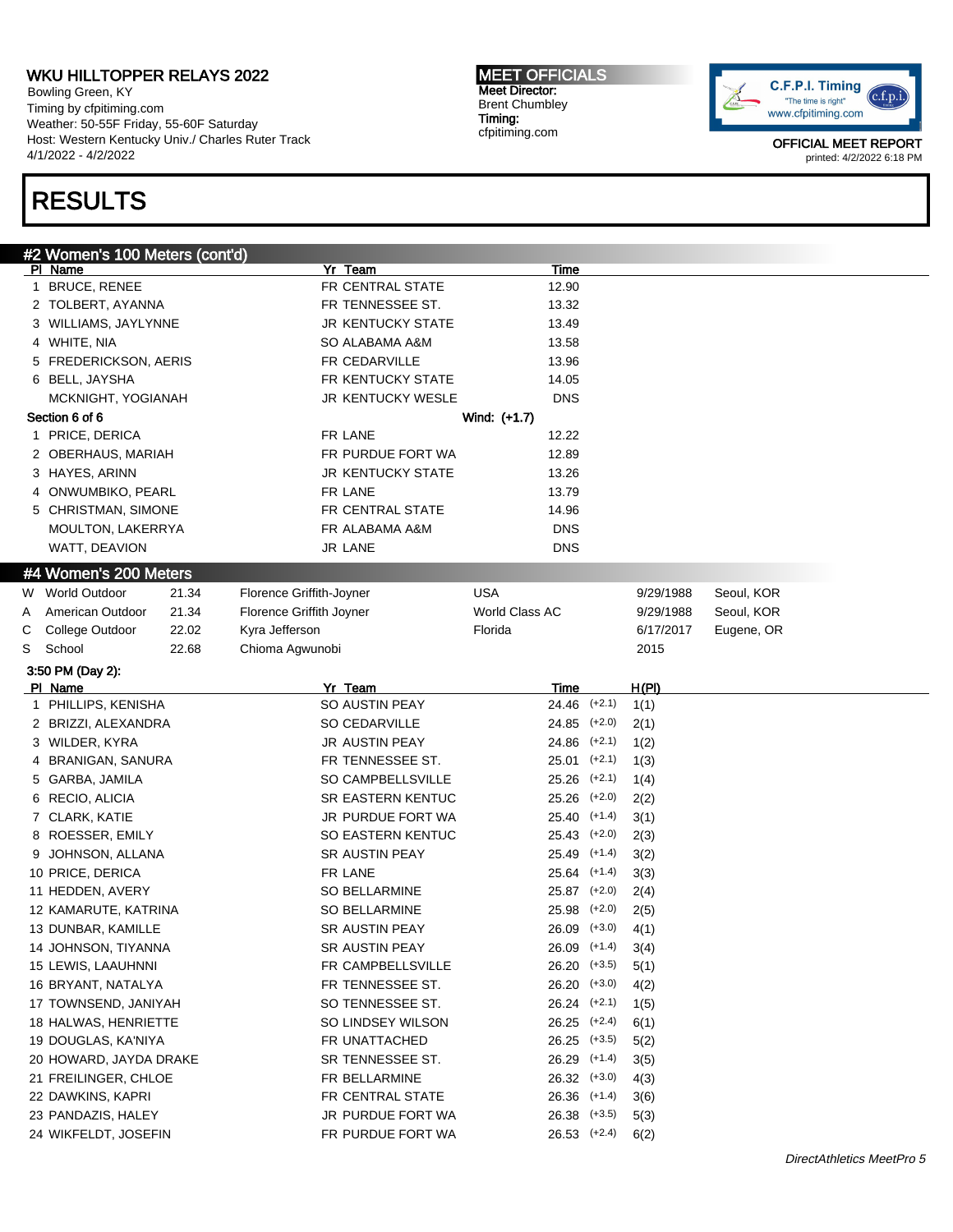Bowling Green, KY Timing by cfpitiming.com Weather: 50-55F Friday, 55-60F Saturday Host: Western Kentucky Univ./ Charles Ruter Track 4/1/2022 - 4/2/2022

## RESULTS

#### #4 Women's 200 Meters (cont'd)

3:50 PM (Day 2): Pl Name Yr Team Time H(Pl) 25 YANDERS, JORDAN FR PURDUE FORT WA 26.57 (+3.0) 4(4) 26 JOHNSON, EMANI SO TENNESSEE ST. 26.74 (+1.4) 3(7) 27 SENICA, LUNA 641 SO LINDSEY WILSON 26.79 (+3.5) 5(4) 28 MCCLELLAND, CAMARYN SO AUSTIN PEAY 26.91 (+2.4) 6(3) 29 DAVIS, SOHMER SO EASTERN KENTUC 26.91 (+2.4) 6(4) 30 OBERHAUS, MARIAH FR PURDUE FORT WA 26.92 (+3.5) 5(5) 31 WALKER, JENNA FR BELLARMINE 27.10 (+2.4) 6(5) 32 ROBINSON, TALIA JR BELLARMINE 27.16 (+3.0) 4(5) 33 TOLBERT, AYANNA FR TENNESSEE ST. 27.34 (+3.5) 5(6) 34 BRUCE, RENEE FR CENTRAL STATE 27.34 (+3.0) 4(6) 35 REED, CASSANDRA SR EASTERN KENTUC 27.47 (+2.4) 6(6) 36 MCHENRY, PAYTON JR PURDUE FORT WA 27.85 (+2.4) 6(7) 37 HUSTON, KAYLAH **FR CENTRAL STATE** 28.75 (NW) 8(1) 38 ALEXANDER, NADIA JR LANE 29.62 (NW) 8(2) 39 ANSIEL, HALEY **SO CEDARVILLE** 30.88 (NW) 8(3) 40 CHRISTMAN, SIMONE FR CENTRAL STATE 32.70 (NW) 8(4) WICKETT, TALIAH GERALD ON THE RENTUCKY STATE THE DNS THE 1 **HAGAN, NORA Example 20 Inc. In the CEDARVILLE FR CEDARVILLE DNS** 1 MUSICK, BRITAIN **SO CEDARVILLE** DNS 2 BRISBON, JOZLEN FR LINDSEY WILSON DNS 2 RUSSELL, JAIRYN SR ALABAMA A&M DNS 4 SCOTT, KERRYANN SR LINDSEY WILSON DNS 5 LIGHTBOURN. TYLAR GENERAL STATE DNS 5 ALALADE, SADE JR BELMONT DNS 6 HOBERG, ALINA **SO LINDSEY WILSON** DNS 7 MCKNIGHT, YOGIANAH JR KENTUCKY WESLE DNS 7 FREDERICKSON, AERIS FR CEDARVILLE EXAMPLE THE DNS T WHITE, NIA SO ALABAMA A&M DNS 7 ABDULLAH, YAFIA SO CENTRAL STATE DNS 7 BELL, JAYSHA FR KENTUCKY STATE DNS 8 HAYES, ARINN GERALD AND SURPORT ON STATE SERVICKY STATE THAT IS A RESERVED ON STATE ON STATE SERVICE ON STATE S JAMES, TANIEL **EXECUTE EXECUTE EXECUTED EXECUTED** FR CAMPBELLSVILLE **DISTURNS ASSESS** MORRIS, PRINCESS SALE SANTUCKY STATE THIS ISSUE ON SANTUCKY STATE AYER, JENNA FR CEDARVILLE NT T HALE, ALEXIS **FR LINDSEY WILSON** NT 7 WILDER, RAMEY **SO PURDUE FORT WA** NT 7

### SECTION RESULTS

| PI Name             | Yr Team               | Time  |  |
|---------------------|-----------------------|-------|--|
| Section 1 of 8      | Wind: $(+2.1)$        |       |  |
| PHILLIPS, KENISHA   | SO AUSTIN PEAY        | 24.46 |  |
| 2 WILDER, KYRA      | <b>JR AUSTIN PEAY</b> | 24.86 |  |
| 3 BRANIGAN, SANURA  | FR TENNESSEE ST.      | 25.01 |  |
| 4 GARBA, JAMILA     | SO CAMPBELLSVILLE     | 25.26 |  |
| 5 TOWNSEND, JANIYAH | SO TENNESSEE ST.      | 26.24 |  |

MEET OFFICIALS Meet Director: Brent Chumbley Timing: cfpitiming.com

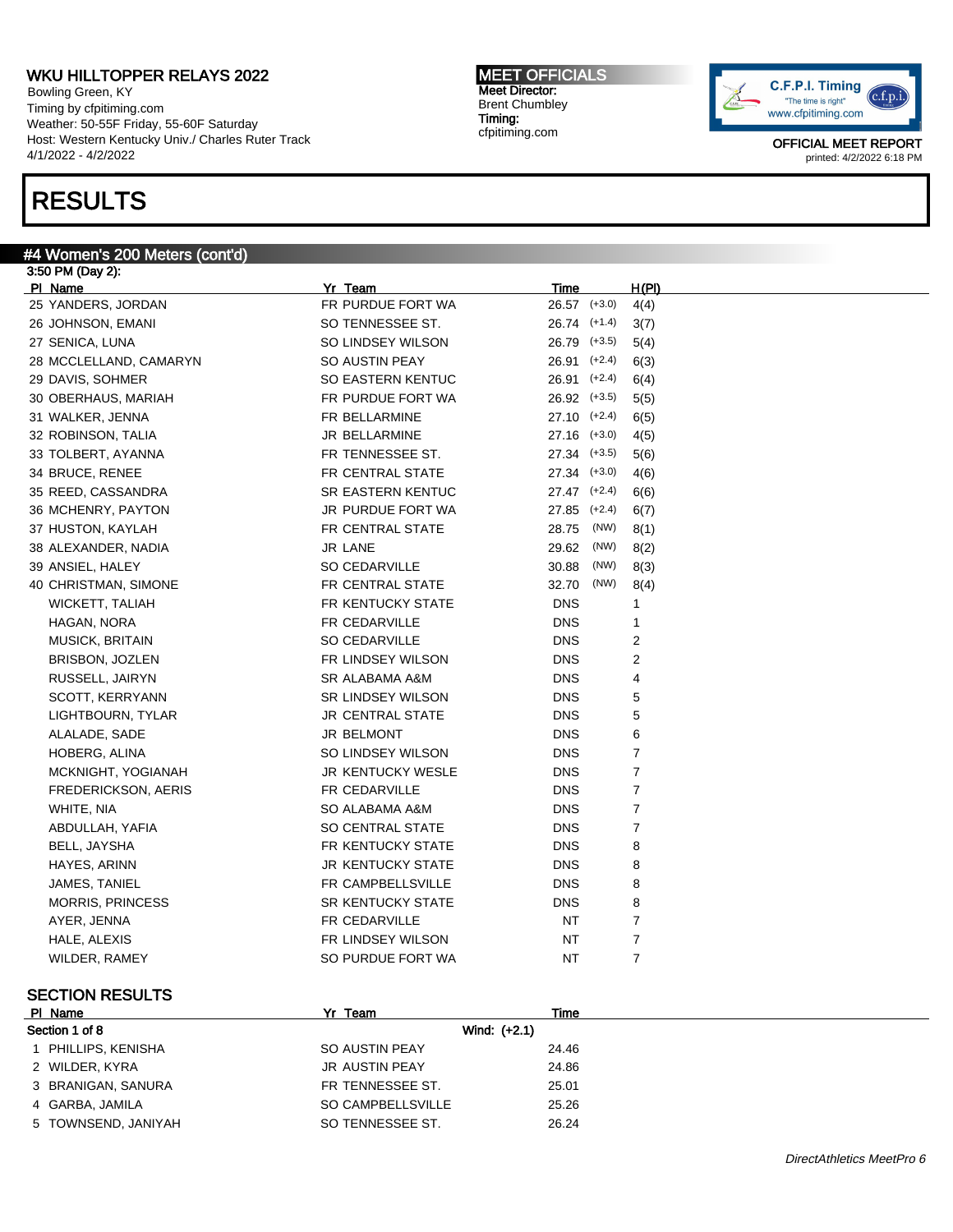Bowling Green, KY Timing by cfpitiming.com Weather: 50-55F Friday, 55-60F Saturday Host: Western Kentucky Univ./ Charles Ruter Track 4/1/2022 - 4/2/2022

## RESULTS

# #4 Women's 200 Meters (cont'd)<br><u>Pl Name</u>

| UNIGHTO LUV MIGIGIO (VUIILU)      |                              |              |                           |
|-----------------------------------|------------------------------|--------------|---------------------------|
| PI Name<br><b>WICKETT, TALIAH</b> | Yr Team<br>FR KENTUCKY STATE |              | <b>Time</b><br><b>DNS</b> |
| HAGAN, NORA                       | FR CEDARVILLE                |              | <b>DNS</b>                |
| Section 2 of 8                    |                              | Wind: (+2.0) |                           |
| 1 BRIZZI, ALEXANDRA               | SO CEDARVILLE                |              | 24.85                     |
| 2 RECIO, ALICIA                   | <b>SR EASTERN KENTUC</b>     |              | 25.26                     |
| 3 ROESSER, EMILY                  | SO EASTERN KENTUC            |              | 25.43                     |
| 4 HEDDEN, AVERY                   | SO BELLARMINE                |              | 25.87                     |
| 5 KAMARUTE, KATRINA               | SO BELLARMINE                |              | 25.98                     |
| <b>MUSICK, BRITAIN</b>            | SO CEDARVILLE                |              | <b>DNS</b>                |
| BRISBON, JOZLEN                   | FR LINDSEY WILSON            |              | <b>DNS</b>                |
| Section 3 of 8                    |                              | Wind: (+1.4) |                           |
| 1 CLARK, KATIE                    | JR PURDUE FORT WA            |              | 25.40                     |
| 2 JOHNSON, ALLANA                 | SR AUSTIN PEAY               |              | 25.49                     |
| 3 PRICE, DERICA                   | FR LANE                      |              | 25.64                     |
| 4 JOHNSON, TIYANNA                | SR AUSTIN PEAY               |              | 26.09                     |
| 5 HOWARD, JAYDA DRAKE             | SR TENNESSEE ST.             |              | 26.29                     |
| 6 DAWKINS, KAPRI                  | FR CENTRAL STATE             |              | 26.36                     |
| 7 JOHNSON, EMANI                  | SO TENNESSEE ST.             |              | 26.74                     |
| Section 4 of 8                    |                              | Wind: (+3.0) |                           |
| 1 DUNBAR, KAMILLE                 | SR AUSTIN PEAY               |              | 26.09                     |
| 2 BRYANT, NATALYA                 | FR TENNESSEE ST.             |              | 26.20                     |
| 3 FREILINGER, CHLOE               | FR BELLARMINE                |              | 26.32                     |
| 4 YANDERS, JORDAN                 | FR PURDUE FORT WA            |              | 26.57                     |
| 5 ROBINSON, TALIA                 | JR BELLARMINE                |              | 27.16                     |
| 6 BRUCE, RENEE                    | FR CENTRAL STATE             |              | 27.34                     |
| RUSSELL, JAIRYN                   | SR ALABAMA A&M               |              | <b>DNS</b>                |
| Section 5 of 8                    |                              | Wind: (+3.5) |                           |
| 1 LEWIS, LAAUHNNI                 | FR CAMPBELLSVILLE            |              | 26.20                     |
| 2 DOUGLAS, KA'NIYA                | FR UNATTACHED                |              | 26.25                     |
| 3 PANDAZIS, HALEY                 | JR PURDUE FORT WA            |              | 26.38                     |
| 4 SENICA, LUNA                    | SO LINDSEY WILSON            |              | 26.79                     |
| 5 OBERHAUS, MARIAH                | FR PURDUE FORT WA            |              | 26.92                     |
| 6 TOLBERT, AYANNA                 | FR TENNESSEE ST.             |              | 27.34                     |
| SCOTT, KERRYANN                   | SR LINDSEY WILSON            |              | <b>DNS</b>                |
| LIGHTBOURN, TYLAR                 | <b>JR CENTRAL STATE</b>      |              | <b>DNS</b>                |
| Section 6 of 8                    |                              | Wind: (+2.4) |                           |
| 1 HALWAS, HENRIETTE               | SO LINDSEY WILSON            |              | 26.25                     |
| 2 WIKFELDT, JOSEFIN               | FR PURDUE FORT WA            |              | 26.53                     |
| 3 MCCLELLAND, CAMARYN             | SO AUSTIN PEAY               |              | 26.91                     |
| 4 DAVIS, SOHMER                   | <b>SO EASTERN KENTUC</b>     |              | 26.91                     |
| 5 WALKER, JENNA                   | FR BELLARMINE                |              | 27.10                     |
| 6 REED, CASSANDRA                 | <b>SR EASTERN KENTUC</b>     |              | 27.47                     |
| 7 MCHENRY, PAYTON                 | JR PURDUE FORT WA            |              | 27.85                     |
| ALALADE, SADE                     | <b>JR BELMONT</b>            |              | DNS.                      |
| Section 7 of 8                    |                              | Wind: (+2.3) |                           |
| ABDULLAH, YAFIA                   | <b>SO CENTRAL STATE</b>      |              | <b>DNS</b>                |

C.F.P.I. Timing  $(c.f.p.i$ "The time is right" www.cfpitiming.com

> OFFICIAL MEET REPORT printed: 4/2/2022 6:18 PM



MEET OFFICIALS Meet Director: Brent Chumbley Timing: cfpitiming.com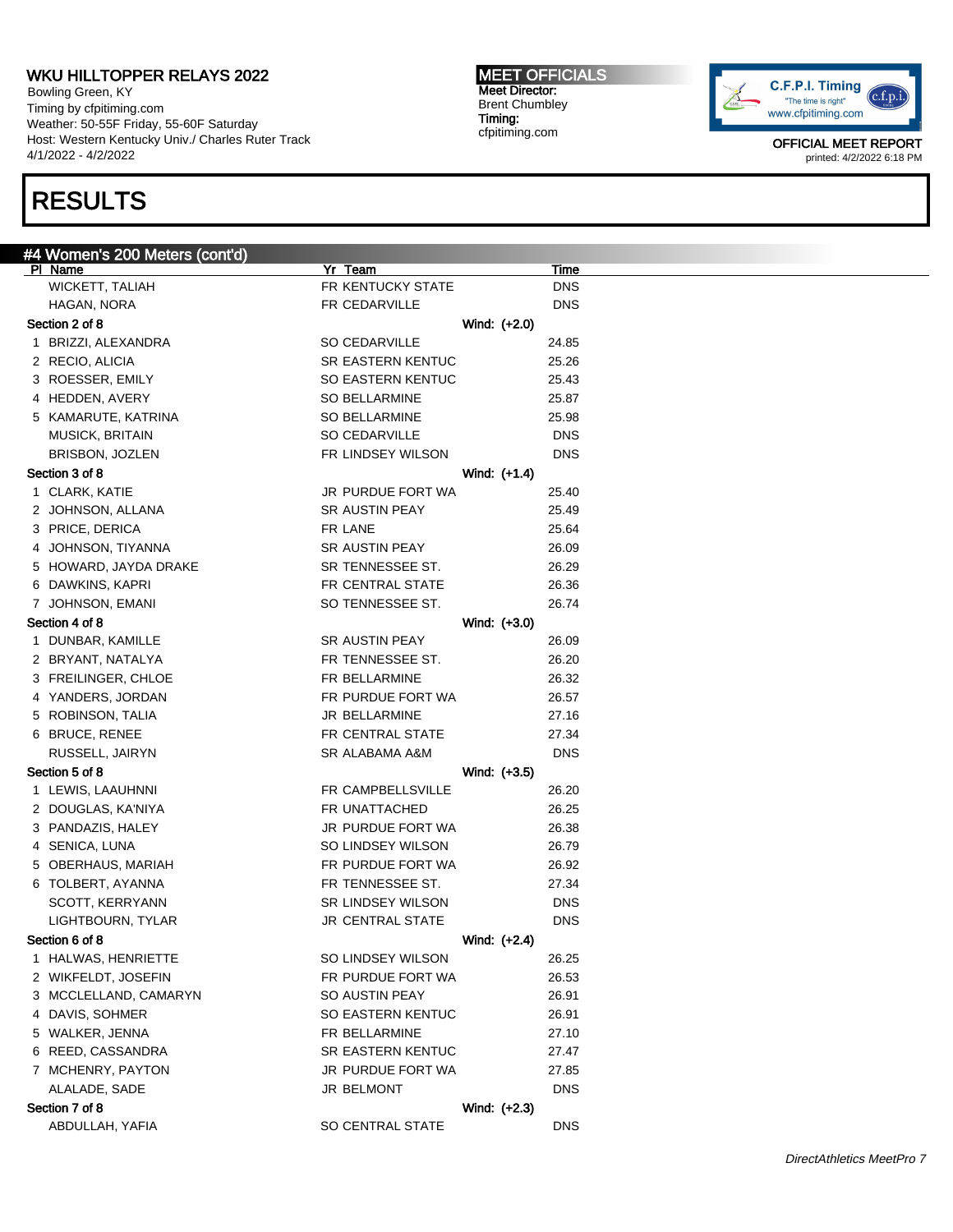Bowling Green, KY Timing by cfpitiming.com Weather: 50-55F Friday, 55-60F Saturday Host: Western Kentucky Univ./ Charles Ruter Track 4/1/2022 - 4/2/2022

# RESULTS

MEET OFFICIALS Meet Director: Brent Chumbley Timing: cfpitiming.com



| #4 Women's 200 Meters (cont'd)           |       |                |                          |            |             |              |           |                 |
|------------------------------------------|-------|----------------|--------------------------|------------|-------------|--------------|-----------|-----------------|
| PI Name                                  |       |                | Yr Team                  |            | <b>Time</b> |              |           |                 |
| MCKNIGHT, YOGIANAH                       |       |                | JR KENTUCKY WESLE        |            | <b>DNS</b>  |              |           |                 |
| <b>FREDERICKSON, AERIS</b>               |       |                | FR CEDARVILLE            |            | <b>DNS</b>  |              |           |                 |
| WHITE, NIA                               |       |                | SO ALABAMA A&M           |            | <b>DNS</b>  |              |           |                 |
| HOBERG, ALINA                            |       |                | SO LINDSEY WILSON        |            | <b>DNS</b>  |              |           |                 |
| AYER, JENNA                              |       |                | FR CEDARVILLE            |            | NT          |              |           |                 |
| HALE, ALEXIS                             |       |                | FR LINDSEY WILSON        |            | NT          |              |           |                 |
| WILDER, RAMEY                            |       |                | SO PURDUE FORT WA        |            | NT          |              |           |                 |
| Section 8 of 8                           |       |                |                          | Wind: (NW) |             |              |           |                 |
| 1 HUSTON, KAYLAH                         |       |                | FR CENTRAL STATE         |            | 28.75       |              |           |                 |
| 2 ALEXANDER, NADIA                       |       |                | <b>JR LANE</b>           |            | 29.62       |              |           |                 |
| 3 ANSIEL, HALEY                          |       |                | <b>SO CEDARVILLE</b>     |            | 30.88       |              |           |                 |
| 4 CHRISTMAN, SIMONE                      |       |                | FR CENTRAL STATE         |            | 32.70       |              |           |                 |
| BELL, JAYSHA                             |       |                | FR KENTUCKY STATE        |            | <b>DNS</b>  |              |           |                 |
| HAYES, ARINN                             |       |                | <b>JR KENTUCKY STATE</b> |            | <b>DNS</b>  |              |           |                 |
| JAMES, TANIEL                            |       |                | FR CAMPBELLSVILLE        |            | <b>DNS</b>  |              |           |                 |
| <b>MORRIS, PRINCESS</b>                  |       |                | <b>SR KENTUCKY STATE</b> |            | <b>DNS</b>  |              |           |                 |
| #6 Women's 400 Meters                    |       |                |                          |            |             |              |           |                 |
| W World Outdoor                          | 47.60 | Marita Koch    |                          | GDR        |             |              | 10/6/1985 | Canberra, AUS   |
| American Outdoor<br>A                    | 48.70 | Sandi Richards |                          | Nike       |             |              | 9/17/2006 | Athens, GRE     |
| College Outdoor<br>С                     | 49.71 | Courtney Okolo |                          | Texas      |             |              | 4/23/2016 | Baton Rouge, LA |
| School<br>S                              | 53.58 | Juannae Lewis  |                          |            |             |              | 2019      |                 |
| 1:25 PM (Day 2):                         |       |                |                          |            |             |              |           |                 |
| PI Name                                  |       |                | Yr Team                  |            | <u>Time</u> | <u>H(PI)</u> |           |                 |
| 1 PHILLIPS, KENISHA                      |       |                | <b>SO AUSTIN PEAY</b>    |            | 54.86       | 1(1)         |           |                 |
| 2 CLARK, KATIE                           |       |                | JR PURDUE FORT WA        |            | 55.95       | 1(2)         |           |                 |
| 3 RECIO, ALICIA                          |       |                | <b>SR EASTERN KENTUC</b> |            | 57.43       | 1(3)         |           |                 |
| 4 FREILINGER, CHLOE                      |       |                | FR BELLARMINE            |            | 58.02       | 2(1)         |           |                 |
| 5 KAMARUTE, KATRINA                      |       |                | <b>SO BELLARMINE</b>     |            | 58.13       | 2(2)         |           |                 |
| 6 BRADSHAW, JAYLIN                       |       |                | FR CENTRAL STATE         |            | 58.90       | 3(1)         |           |                 |
| 7 SAWYER, REYNA                          |       |                | FR TENNESSEE ST.         |            | 59.13       | 2(3)         |           |                 |
| 8 HARTOIN, SYDNEY                        |       |                | FR AUSTIN PEAY           |            | 59.67       | 2(4)         |           |                 |
| 9 JOHNSON, DE'AJENE                      |       |                | FR ALABAMA A&M           |            | 59.78       | 2(5)         |           |                 |
| 10 ROESSER, EMILY                        |       |                | SO EASTERN KENTUC        |            | 1:00.02     | 1(4)         |           |                 |
| 11 HALWAS, HENRIETTE                     |       |                | SO LINDSEY WILSON        |            | 1:00.16     | 3(2)         |           |                 |
| 12 JOHNSON, ALLANA                       |       |                | SR AUSTIN PEAY           |            | 1:00.45     | 1(5)         |           |                 |
| 13 BURNS, JENNA                          |       |                | JR KENTUCKY WESLE        |            | 1:00.63     | 2(6)         |           |                 |
| 14 SENICA, LUNA                          |       |                | SO LINDSEY WILSON        |            | 1:00.89     | 3(3)         |           |                 |
| 15 WADE, DREEANNA                        |       |                | FR TENNESSEE ST.         |            | 1:01.08     | 3(4)         |           |                 |
| 16 HENRY, TARYN                          |       |                | SO TENNESSEE ST.         |            | 1:01.22     |              |           |                 |
| 17 HARVEY, SOPHIA                        |       |                |                          |            |             | 3(5)         |           |                 |
|                                          |       |                | FR BELMONT               |            | 1:01.66     | 3(6)         |           |                 |
| 18 DAVIS, SOHMER                         |       |                | SO EASTERN KENTUC        |            | 1:01.89     | 3(7)         |           |                 |
| 19 DAWKINS, KAPRI                        |       |                | FR CENTRAL STATE         |            | 1:01.99     | 2(7)         |           |                 |
| 20 LAIR, KAYLEE                          |       |                | FR CENTRAL STATE         |            | 1:02.26     | 3(8)         |           |                 |
| 21 JACKSON-JENKINS, FABIONA              |       |                | JR ALABAMA A&M           |            | 1:03.66     | 1(6)         |           |                 |
| 22 FUNKHOUSER, HANNAH<br>23 HALE, ALEXIS |       |                | FR CEDARVILLE            |            | 1:04.35     | 4(1)         |           |                 |
|                                          |       |                | FR LINDSEY WILSON        |            | 1:06.60     | 4(2)         |           |                 |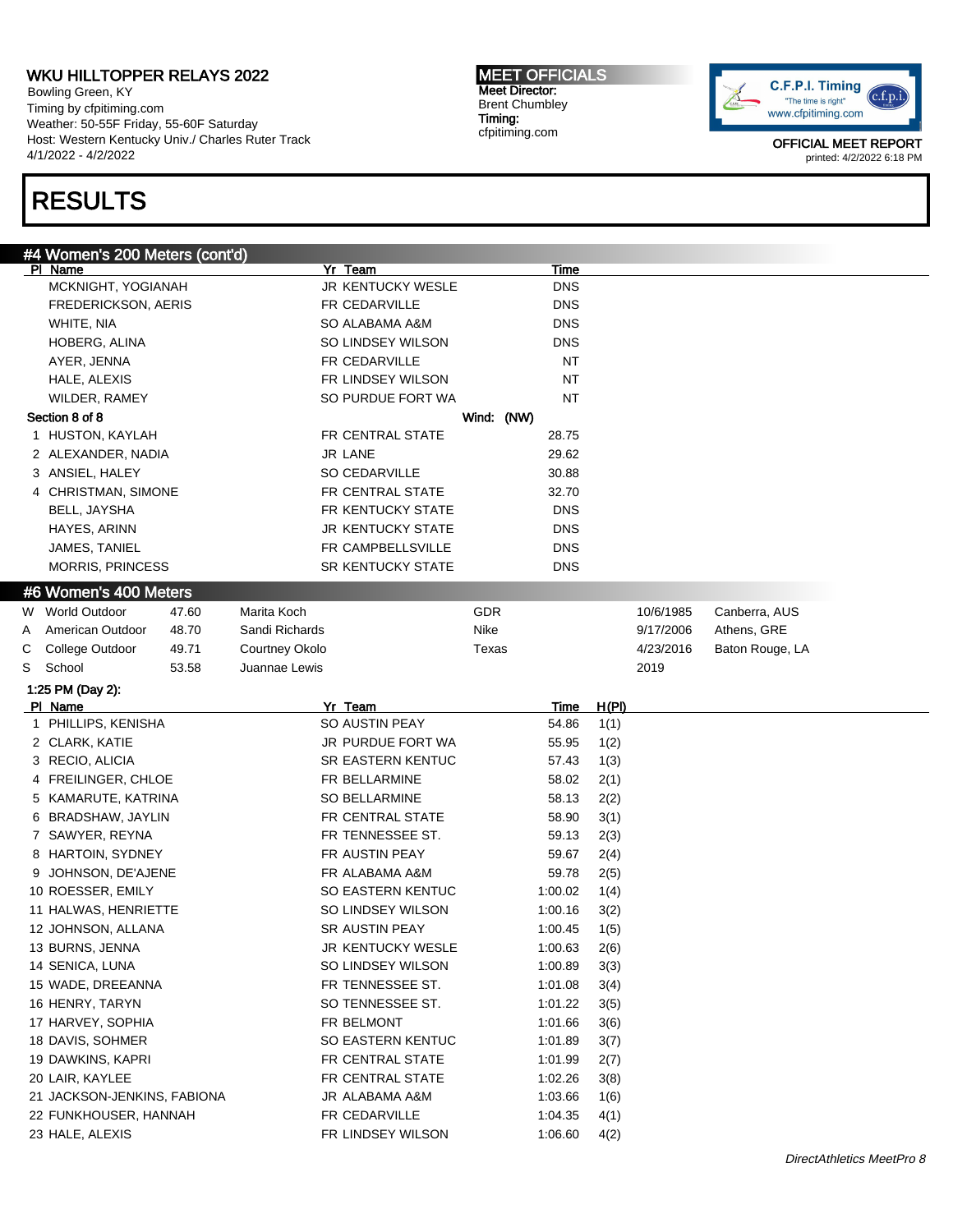Bowling Green, KY Timing by cfpitiming.com Weather: 50-55F Friday, 55-60F Saturday Host: Western Kentucky Univ./ Charles Ruter Track 4/1/2022 - 4/2/2022

## RESULTS

#### #6 Women's 400 Meters (cont'd)

1:25 PM (Day 2): Pl Name Yr Team Time H(Pl) 24 AYER, JENNA 1:09.77 4(3) ANSIEL, HALEY **SO CEDARVILLE** DNS 4 NIBITANGA, ESPERANCE **JR KENTUCKY STATE** DNS 2 BELL, JAYSHA FR KENTUCKY STATE DNS 4 WICKETT, TALIAH FR KENTUCKY STATE DNS 1 JAMES, TANIEL FR CAMPBELLSVILLE DNS 4 LIGHTBOURN, TYLAR GENTRAL STATE DNS 4 MORRIS, PRINCESS **SR KENTUCKY STATE** DNS 4 SECTION RESULTS PI Name Time Section 1 of 4 1 PHILLIPS, KENISHA SO AUSTIN PEAY 54.86 2 CLARK, KATIE **JR PURDUE FORT WA 55.95** 3 RECIO, ALICIA SR EASTERN KENTUC 57.43 4 ROESSER, EMILY SO EASTERN KENTUC 1:00.02 5 JOHNSON, ALLANA SR AUSTIN PEAY 1:00.45 6 JACKSON-JENKINS, FABIONA JR ALABAMA A&M 1:03.66 WICKETT, TALIAH FR KENTUCKY STATE DNS Section 2 of 4 1 FREILINGER, CHLOE FR BELLARMINE 58.02 2 KAMARUTE, KATRINA SO BELLARMINE 58.13 3 SAWYER, REYNA FR TENNESSEE ST. 59.13 4 HARTOIN, SYDNEY FR AUSTIN PEAY 59.67 5 JOHNSON, DE'AJENE FR ALABAMA A&M 59.78 6 BURNS, JENNA 1:00.63 7 DAWKINS, KAPRI FR CENTRAL STATE 1:01.99 NIBITANGA, ESPERANCE JR KENTUCKY STATE DNS Section 3 of 4 1 BRADSHAW, JAYLIN FR CENTRAL STATE 58.90 2 HALWAS, HENRIETTE SO LINDSEY WILSON 1:00.16 3 SENICA, LUNA SO LINDSEY WILSON 1:00.89 4 WADE, DREEANNA FR TENNESSEE ST. 1:01.08 5 HENRY, TARYN SO TENNESSEE ST. 1:01.22 6 HARVEY, SOPHIA **FR BELMONT** 1:01.66 7 DAVIS, SOHMER SO EASTERN KENTUC 1:01.89 8 LAIR, KAYLEE FR CENTRAL STATE 1:02.26 Section 4 of 4 1 FUNKHOUSER, HANNAH FR CEDARVILLE 1:04.35 2 HALE, ALEXIS **FR LINDSEY WILSON** 1:06.60 3 AYER, JENNA 1:09.77 ANSIEL, HALEY SO CEDARVILLE DNS BELL, JAYSHA DISTREMENT ON SERVICKY STATE THE RENTUCKY STATE JAMES, TANIEL DISCOME DESCRIPTION FR CAMPBELLSVILLE LIGHTBOURN, TYLAR JR CENTRAL STATE DNS

MEET OFFICIALS Meet Director: Brent Chumbley Timing: cfpitiming.com

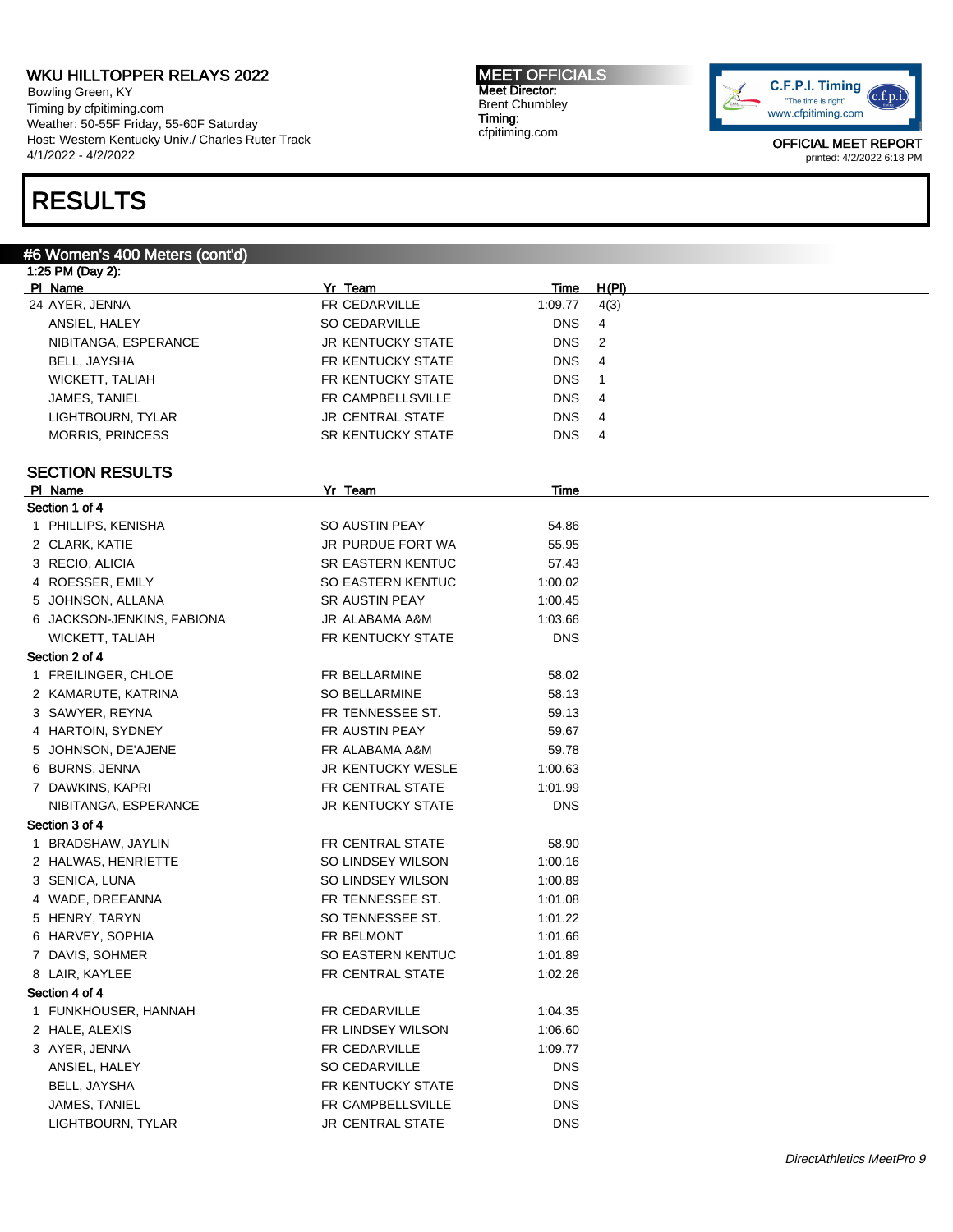Bowling Green, KY Timing by cfpitiming.com Weather: 50-55F Friday, 55-60F Saturday Host: Western Kentucky Univ./ Charles Ruter Track 4/1/2022 - 4/2/2022

# RESULTS

MEET OFFICIALS Meet Director: Brent Chumbley Timing: cfpitiming.com



| #6 Women's 400 Meters (cont'd) |                               |         |                       |                          |        |             |       |           |              |  |
|--------------------------------|-------------------------------|---------|-----------------------|--------------------------|--------|-------------|-------|-----------|--------------|--|
|                                | PI Name                       |         |                       | Yr Team                  |        | Time        |       |           |              |  |
|                                | <b>MORRIS, PRINCESS</b>       |         |                       | <b>SR KENTUCKY STATE</b> |        | <b>DNS</b>  |       |           |              |  |
| #8 Women's 800 Meters          |                               |         |                       |                          |        |             |       |           |              |  |
| W                              | <b>World Outdoor</b>          | 1:53.28 | Jarmila Kratochvilova |                          | CZE    |             |       | 7/27/1983 | Munich, GER  |  |
| A                              | American Outdoor              | 1:55.04 | Athing Mu             |                          | Nike   |             |       | 8/21/2021 | Eugene, OR   |  |
| С                              | College Outdoor               | 1:58.10 | Raevyn Rogers         |                          | Oregon |             |       | 4/15/2017 | Torrance, CA |  |
| S                              | School                        | 2:06.19 | Vasity Chemweno       |                          |        |             |       | 2010      |              |  |
|                                | 2:30 PM (Day 2):              |         |                       |                          |        |             |       |           |              |  |
|                                | PI Name                       |         |                       | Yr Team                  |        | <b>Time</b> | H(PI) |           |              |  |
| 1.                             | SMITH, MIKAELA                |         |                       | <b>SR AUSTIN PEAY</b>    |        | 2:15.67     | 1(1)  |           |              |  |
|                                | 2 WALSH, EMILY                |         |                       | FR CEDARVILLE            |        | 2:18.32     | 2(1)  |           |              |  |
|                                | 3 HECKMAN, SAVANNAH           |         |                       | SR WESTERN KENTU         |        | 2:18.94     | 1(2)  |           |              |  |
|                                | 4 MASDEN, LAUREN              |         |                       | JR BELLARMINE            |        | 2:19.65     | 1(3)  |           |              |  |
| 5                              | JOHNSON, MEREDITH             |         |                       | JR LINDSEY WILSON        |        | 2:19.72     | 3(1)  |           |              |  |
|                                | 6 LEWIS-HAYNES, LAUREN        |         |                       | FR AUSTIN PEAY           |        | 2:20.29     | 1(4)  |           |              |  |
|                                | 7 GROVES, MAKAILA             |         |                       | JR PURDUE FORT WA        |        | 2:20.60     | 1(5)  |           |              |  |
|                                | 8 POWELL, CHLOE               |         |                       | <b>SO BELLARMINE</b>     |        | 2:21.49     | 1(6)  |           |              |  |
|                                | 9 RUTHERFORD, LUCY            |         |                       | SO WESTERN KENTU         |        | 2:22.29     | 2(2)  |           |              |  |
|                                | 10 POWELL, MADELINE           |         |                       | FR WESTERN KENTU         |        | 2:22.93     | 1(7)  |           |              |  |
|                                | 11 MASTERS, SHANIQUE          |         |                       | SR ALABAMA A&M           |        | 2:23.55     | 3(2)  |           |              |  |
|                                | 12 SCOTT, T'LEA               |         |                       | SO CAMPBELLSVILLE        |        | 2:24.55     | 3(3)  |           |              |  |
|                                | 13 HERMAN, NAOMI              |         |                       | SO CEDARVILLE            |        | 2:24.60     | 3(4)  |           |              |  |
|                                | 14 SKURDAL, ABIGAIL           |         |                       | <b>SO CEDARVILLE</b>     |        | 2:25.71     | 4(1)  |           |              |  |
|                                | 15 KELLER, KATHERINE          |         |                       | FR KENTUCKY WESLE        |        | 2:26.17     | 4(2)  |           |              |  |
|                                | 16 DOTSON, VICTORIA           |         |                       | <b>SO MARSHALL</b>       |        | 2:26.35     | 2(3)  |           |              |  |
|                                | 17 WINGO, TAYLOR              |         |                       | FR ALABAMA A&M           |        | 2:26.55     | 2(4)  |           |              |  |
|                                | 18 JOHNSON, DE'AJENE          |         |                       | FR ALABAMA A&M           |        | 2:27.03     | 2(5)  |           |              |  |
|                                | 19 BERGLEY, MARTHA            |         |                       | SO CEDARVILLE            |        | 2:27.10     | 4(3)  |           |              |  |
|                                | 20 MYERS, AJMONÃO             |         |                       | FR TENNESSEE ST.         |        | 2:27.24     | 5(1)  |           |              |  |
|                                | 21 JORDAN, KALEI              |         |                       | <b>SO MARSHALL</b>       |        | 2:27.44     | 2(6)  |           |              |  |
|                                | 22 PERAMAKI, MADELEINE        |         |                       | JR CEDARVILLE            |        | 2:28.01     | 3(5)  |           |              |  |
|                                | 23 BROWN, LAUREL              |         |                       | FR CEDARVILLE            |        | 2:28.32     | 4(4)  |           |              |  |
|                                | 24 PARKER, ANA                |         |                       | SO TRINE                 |        | 2:28.85     | 5(2)  |           |              |  |
|                                | 25 INGRAM, ANEISHA            |         |                       | JR ALABAMA A&M           |        | 2:29.11     | 2(7)  |           |              |  |
|                                | 26 KENNEY, MARISSA            |         |                       | SO TRINE                 |        | 2:29.15     | 3(6)  |           |              |  |
|                                | 27 FAULKNER, AMIRA            |         |                       | JR TRINE                 |        | 2:29.43     | 2(8)  |           |              |  |
|                                | 28 BROWN, ABBY                |         |                       | SO CEDARVILLE            |        | 2:30.24     | 5(3)  |           |              |  |
|                                | 29 LAMAR, HAILIE              |         |                       | FR CAMPBELLSVILLE        |        | 2:30.38     | 5(4)  |           |              |  |
|                                | 30 LUCKETT, ERIN              |         |                       | FR BELLARMINE            |        | 2:30.89     | 5(5)  |           |              |  |
|                                | 31 VAUGHN, JENNA              |         |                       | SO WESTERN KENTU         |        | 2:31.87     | 7(1)  |           |              |  |
|                                | 32 RUDDER, OLIVIA             |         |                       | FR LINDSEY WILSON        |        | 2:31.96     | 4(5)  |           |              |  |
|                                | 33 ELLIS, HANNAH              |         |                       | FR BELLARMINE            |        | 2:32.11     | 4(6)  |           |              |  |
|                                | 34 LANGDON, BRAYDEN           |         |                       | JR PURDUE FORT WA        |        | 2:33.49     | 3(7)  |           |              |  |
|                                | 35 POHLMAN-SINGLETON, JUSTICE |         |                       | SO BELLARMINE            |        | 2:35.38     | 6(1)  |           |              |  |
|                                | 36 ADKINS, MADISON            |         |                       | FR BELLARMINE            |        | 2:37.09     | 7(2)  |           |              |  |
|                                | 37 MASDEN, KAYLEE             |         |                       | SO LINDSEY WILSON        |        | 2:38.79     | 6(2)  |           |              |  |
|                                | 38 BROWN, OLIVIA              |         |                       | SO BELLARMINE            |        | 2:39.08     | 5(6)  |           |              |  |
|                                |                               |         |                       |                          |        |             |       |           |              |  |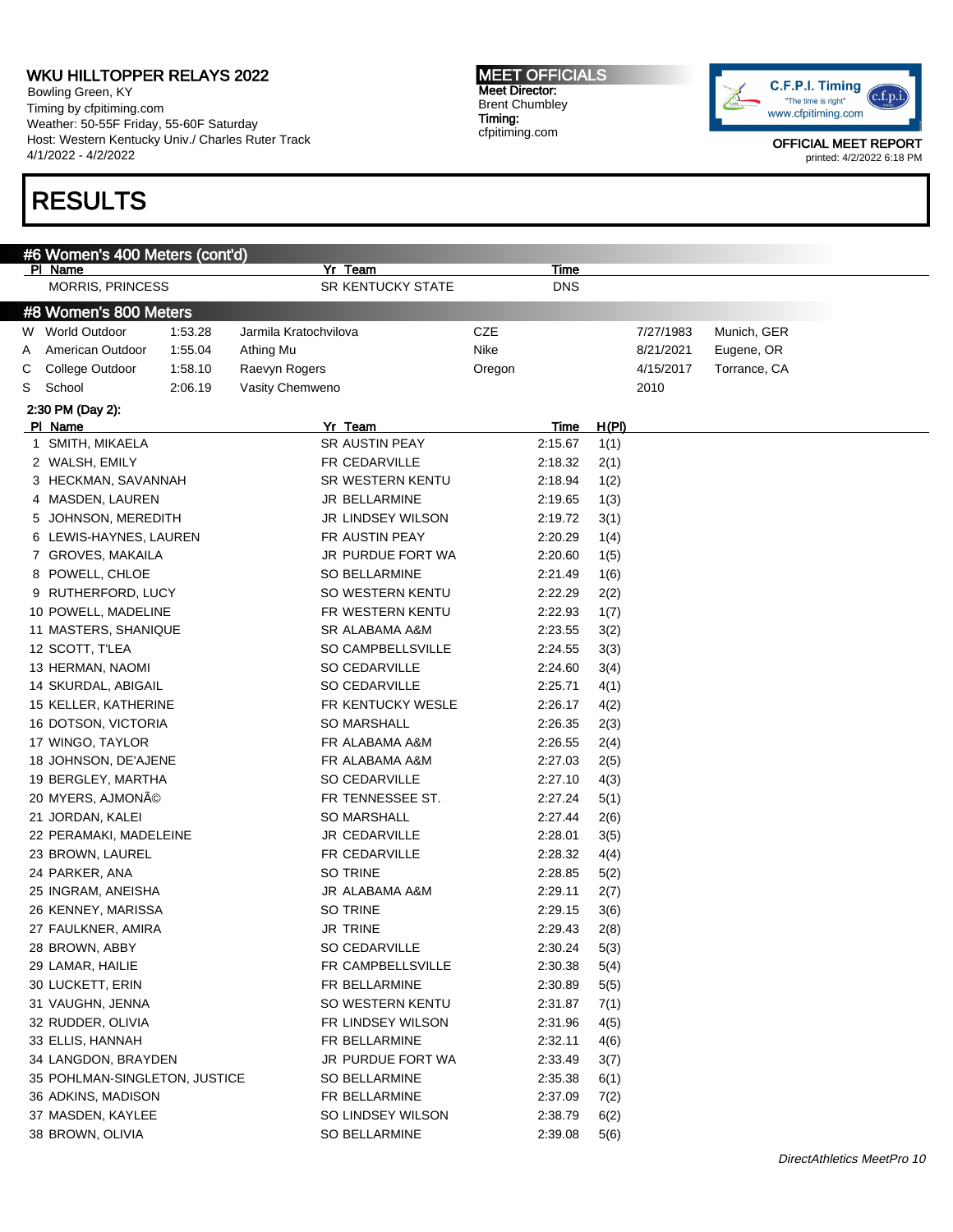Bowling Green, KY Timing by cfpitiming.com Weather: 50-55F Friday, 55-60F Saturday Host: Western Kentucky Univ./ Charles Ruter Track 4/1/2022 - 4/2/2022

## RESULTS

#### #8 Women's 800 Meters (cont'd)

2:30 PM (Day 2): Pl Name Yr Team Time H(Pl) 39 SHARP, ALYSSA SO LINDSEY WILSON 2:40.81 6(3) 40 WILSON, MACEY SO LINDSEY WILSON 2:41.61 6(4) 41 MULDER, REGHAN FR CEDARVILLE 2:42.58 6(5) 42 SEXTON, PATRICIA FR BELLARMINE 2:43.12 5(7) 43 SIPES, MARLENA **FR CAMPBELLSVILLE** 2:44.18 7(3) 44 WALKER, ANNABELLE SO LINDSEY WILSON 2:45.73 6(6) 45 HOFFMAN, KARLEE SO KENTUCKY WESLE 2:48.44 5(8) 46 ALEXANDER, ANNIE FR CEDARVILLE 2:54.20 7(4) 47 DOWD, LAUREN **FR WESTERN KENTU** 2:54.77 7(5) 48 LEWIS, KEANTE FR CENTRAL STATE 3:07.56 7(6) 49 CRAFT, TRINIDY FR LANE 3:32.43 7(7) HALWAS, HENRIETTE SO LINDSEY WILSON DNS 4 SPAULDING, MADELINE **SPAULDING, MADELINE** JR CEDARVILLE **DIS** 3 FRUTH, SAVANNAH JR AUSTIN PEAY DNS 4 ANDERSON, JORDAN SR UNATTACHED DNS 1 CREPPS, KIRSTEN JR LINDSEY WILSON DNS 6 MOZZI, BRYN JR CEDARVILLE DNS 7 SECTION RESULTS Pl Name Yr Team Time Section 1 of 7 1 SMITH, MIKAELA SR AUSTIN PEAY 2:15.67 2 HECKMAN, SAVANNAH SR WESTERN KENTU 2:18.94 3 MASDEN, LAUREN JR BELLARMINE 2:19.65 4 LEWIS-HAYNES, LAUREN FR AUSTIN PEAY 2:20.29 5 GROVES, MAKAILA JR PURDUE FORT WA 2:20.60 6 POWELL, CHLOE SO BELLARMINE 2:21.49 7 POWELL, MADELINE **FR WESTERN KENTU** 2:22.93 ANDERSON, JORDAN SR UNATTACHED DNS Section 2 of 7 1 WALSH, EMILY **EXECUTE FR CEDARVILLE** 2:18.32 2 RUTHERFORD, LUCY SO WESTERN KENTU 2:22.29 3 DOTSON, VICTORIA SO MARSHALL 2:26.35 4 WINGO, TAYLOR FR ALABAMA A&M 2:26.55 5 JOHNSON, DE'AJENE FR ALABAMA A&M 2:27.03 6 JORDAN, KALEI SO MARSHALL 2:27.44 7 INGRAM, ANEISHA JR ALABAMA A&M 2:29.11 8 FAULKNER, AMIRA JR TRINE 2:29.43 Section 3 of 7 1 JOHNSON, MEREDITH JR LINDSEY WILSON 2:19.72 2 MASTERS, SHANIQUE SR ALABAMA A&M 2:23.55 3 SCOTT, T'LEA SO CAMPBELLSVILLE 2:24.55 4 HERMAN, NAOMI SO CEDARVILLE 2:24.60 5 PERAMAKI, MADELEINE JR CEDARVILLE 2:28.01 6 KENNEY, MARISSA SO TRINE 2:29.15

MEET OFFICIALS Meet Director: Brent Chumbley Timing: cfpitiming.com

DirectAthletics MeetPro 11

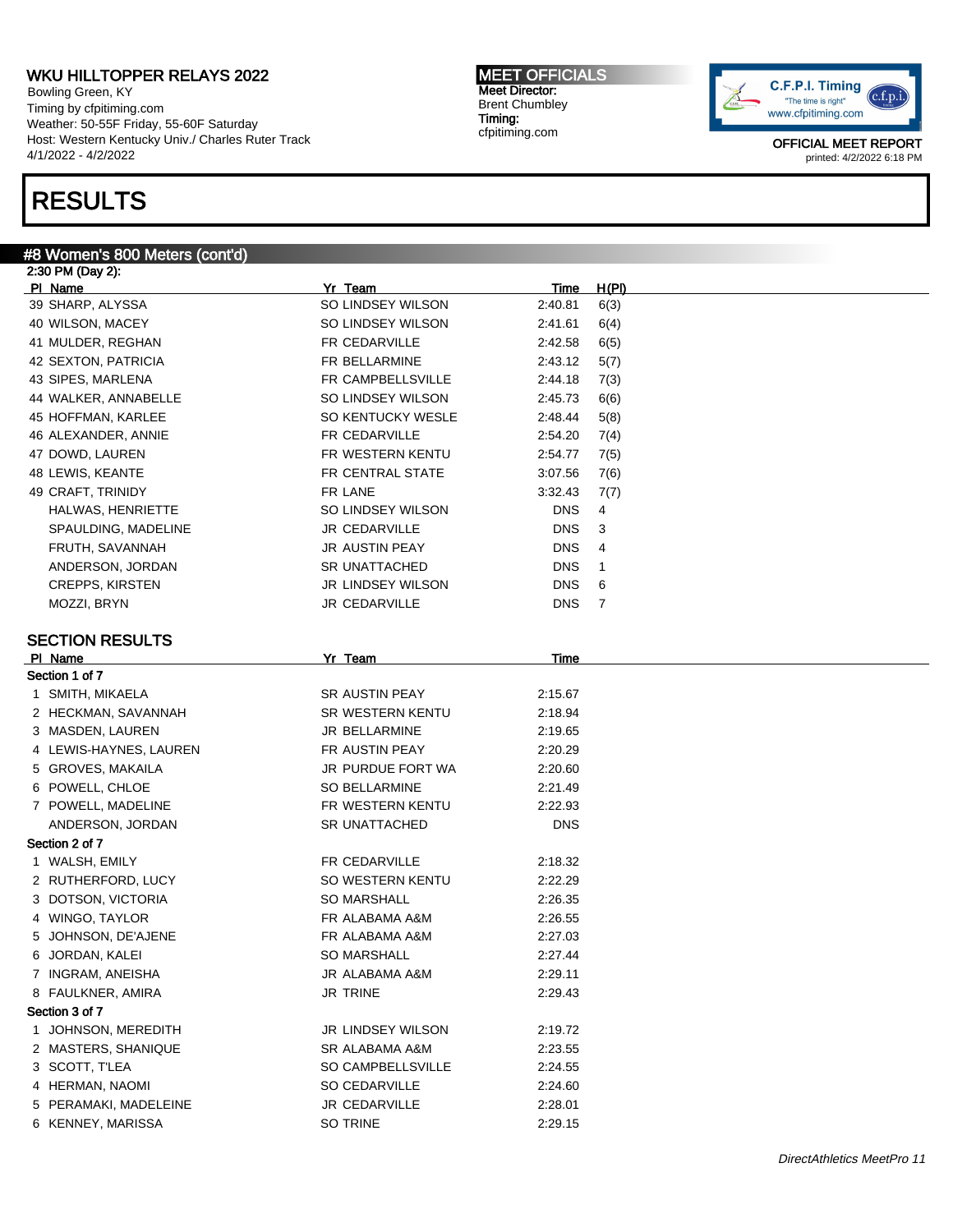Bowling Green, KY Timing by cfpitiming.com Weather: 50-55F Friday, 55-60F Saturday Host: Western Kentucky Univ./ Charles Ruter Track 4/1/2022 - 4/2/2022

## RESULTS

MEET OFFICIALS Meet Director: Brent Chumbley Timing: cfpitiming.com



|   | #8 Women's 800 Meters (cont'd) |                       |             |       |           |                 |
|---|--------------------------------|-----------------------|-------------|-------|-----------|-----------------|
|   | PI Name                        | Yr Team               | Time        |       |           |                 |
|   | 7 LANGDON, BRAYDEN             | JR PURDUE FORT WA     | 2:33.49     |       |           |                 |
|   | SPAULDING, MADELINE            | JR CEDARVILLE         | <b>DNS</b>  |       |           |                 |
|   | Section 4 of 7                 |                       |             |       |           |                 |
|   | 1 SKURDAL, ABIGAIL             | <b>SO CEDARVILLE</b>  | 2:25.71     |       |           |                 |
|   | 2 KELLER, KATHERINE            | FR KENTUCKY WESLE     | 2:26.17     |       |           |                 |
|   | 3 BERGLEY, MARTHA              | SO CEDARVILLE         | 2:27.10     |       |           |                 |
|   | 4 BROWN, LAUREL                | FR CEDARVILLE         | 2:28.32     |       |           |                 |
|   | 5 RUDDER, OLIVIA               | FR LINDSEY WILSON     | 2:31.96     |       |           |                 |
|   | 6 ELLIS, HANNAH                | FR BELLARMINE         | 2:32.11     |       |           |                 |
|   | <b>HALWAS, HENRIETTE</b>       | SO LINDSEY WILSON     | <b>DNS</b>  |       |           |                 |
|   | FRUTH, SAVANNAH                | JR AUSTIN PEAY        | <b>DNS</b>  |       |           |                 |
|   | Section 5 of 7                 |                       |             |       |           |                 |
|   |                                | FR TENNESSEE ST.      |             |       |           |                 |
|   | 1 MYERS, AJMONÃO               |                       | 2:27.24     |       |           |                 |
|   | 2 PARKER, ANA                  | SO TRINE              | 2:28.85     |       |           |                 |
|   | 3 BROWN, ABBY                  | SO CEDARVILLE         | 2:30.24     |       |           |                 |
|   | 4 LAMAR, HAILIE                | FR CAMPBELLSVILLE     | 2:30.38     |       |           |                 |
|   | 5 LUCKETT, ERIN                | FR BELLARMINE         | 2:30.89     |       |           |                 |
|   | 6 BROWN, OLIVIA                | <b>SO BELLARMINE</b>  | 2:39.08     |       |           |                 |
|   | 7 SEXTON, PATRICIA             | FR BELLARMINE         | 2:43.12     |       |           |                 |
|   | 8 HOFFMAN, KARLEE              | SO KENTUCKY WESLE     | 2:48.44     |       |           |                 |
|   | Section 6 of 7                 |                       |             |       |           |                 |
|   | 1 POHLMAN-SINGLETON, JUSTICE   | <b>SO BELLARMINE</b>  | 2:35.38     |       |           |                 |
|   | 2 MASDEN, KAYLEE               | SO LINDSEY WILSON     | 2:38.79     |       |           |                 |
|   | 3 SHARP, ALYSSA                | SO LINDSEY WILSON     | 2:40.81     |       |           |                 |
|   | 4 WILSON, MACEY                | SO LINDSEY WILSON     | 2:41.61     |       |           |                 |
|   | 5 MULDER, REGHAN               | FR CEDARVILLE         | 2:42.58     |       |           |                 |
|   | 6 WALKER, ANNABELLE            | SO LINDSEY WILSON     | 2:45.73     |       |           |                 |
|   | <b>CREPPS, KIRSTEN</b>         | JR LINDSEY WILSON     | <b>DNS</b>  |       |           |                 |
|   | Section 7 of 7                 |                       |             |       |           |                 |
|   |                                | SO WESTERN KENTU      |             |       |           |                 |
|   | 1 VAUGHN, JENNA                |                       | 2:31.87     |       |           |                 |
|   | 2 ADKINS, MADISON              | FR BELLARMINE         | 2:37.09     |       |           |                 |
|   | 3 SIPES, MARLENA               | FR CAMPBELLSVILLE     | 2:44.18     |       |           |                 |
|   | 4 ALEXANDER, ANNIE             | FR CEDARVILLE         | 2:54.20     |       |           |                 |
|   | 5 DOWD, LAUREN                 | FR WESTERN KENTU      | 2:54.77     |       |           |                 |
|   | 6 LEWIS, KEANTE                | FR CENTRAL STATE      | 3:07.56     |       |           |                 |
|   | 7 CRAFT, TRINIDY               | FR LANE               | 3:32.43     |       |           |                 |
|   | MOZZI, BRYN                    | JR CEDARVILLE         | <b>DNS</b>  |       |           |                 |
|   | #10 Women's 1500 Meters        |                       |             |       |           |                 |
|   | W World Outdoor<br>3:50.07     | Genzebe DIBABA        | <b>ETH</b>  |       | 7/15/2017 | Fontvielle, MON |
|   |                                |                       |             |       |           |                 |
| Α | American Outdoor<br>3.54.99    | Shelby Houlihan       | Bowerman TC |       | 10/5/2019 | Doha, QAT       |
| С | College Outdoor<br>3.59.90     | Jenny Simpson         | Colorado    |       |           | Eugene, OR      |
| S | 4:23.76<br>School              | <b>Breeda Dennehy</b> |             |       | 1993      |                 |
|   | 12:15 PM (Day 2):              |                       |             |       |           |                 |
|   | PI Name                        | Yr Team               | <b>Time</b> | H(PI) |           |                 |
|   | 1 HECKMAN, SAVANNAH            | SR WESTERN KENTU      | 4:33.32     | 1(1)  |           |                 |
|   | 2 SWEENEY, RACHEL              | SR CEDARVILLE         | 4:35.40     | 1(2)  |           |                 |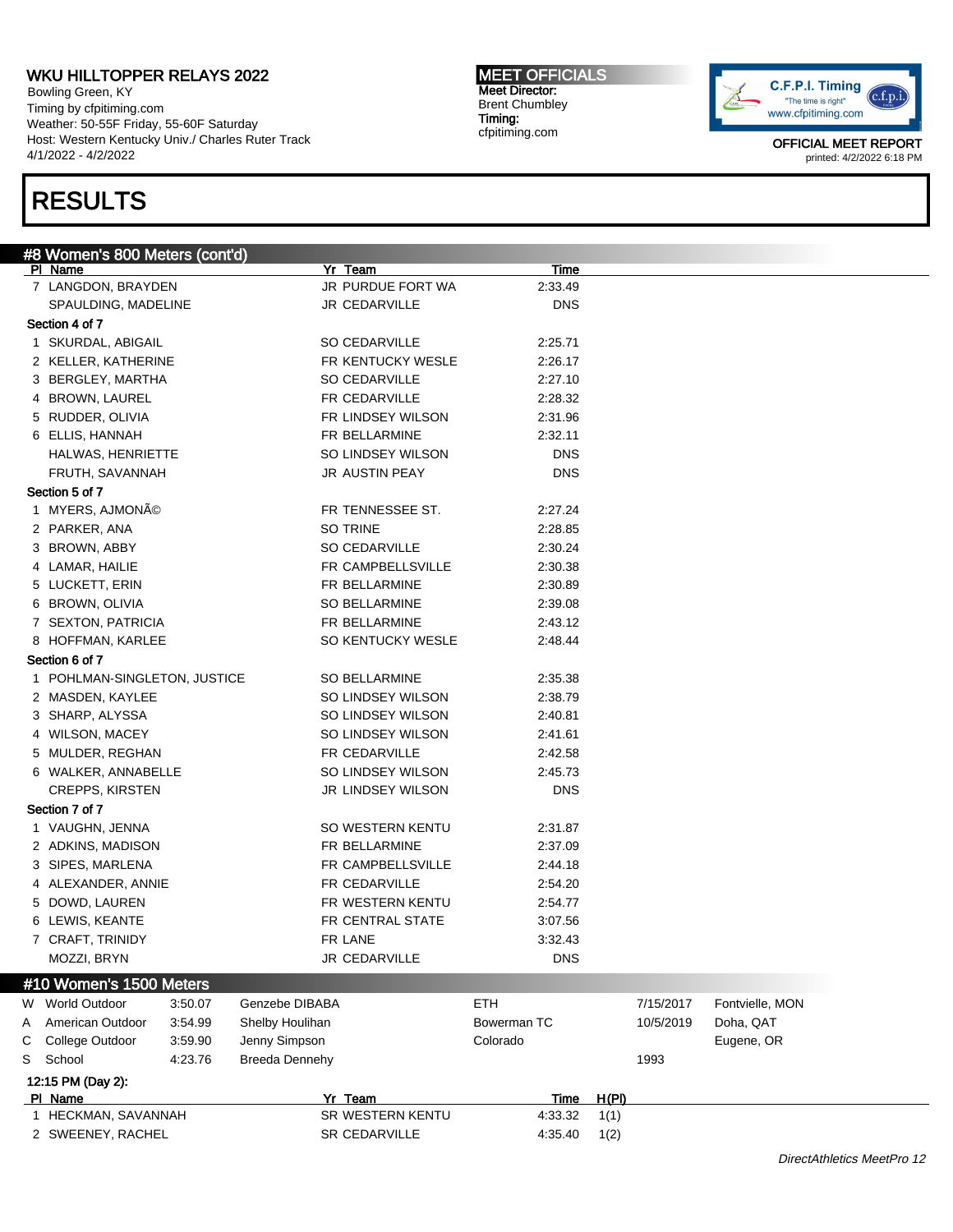Bowling Green, KY Timing by cfpitiming.com Weather: 50-55F Friday, 55-60F Saturday Host: Western Kentucky Univ./ Charles Ruter Track 4/1/2022 - 4/2/2022

## RESULTS

#### #10 Women's 1500 Meters (cont'd)

12:15 PM (Day 2): Pl Name Yr Team Time H(Pl) 3 SHOLL, BETHANY SR CEDARVILLE 4:36.21 1(3) 4 RUTHERFORD, LUCY SO WESTERN KENTU 4:39.11 1(4) 5 KING, MADISON SO PURDUE FORT WA 4:40.34 1(5) 6 MASDEN, LAUREN JR BELLARMINE 4:40.85 1(6) 7 HERMAN, NAOMI SO CEDARVILLE 4:41.16 1(7) 8 ANDERSON, JORDAN SR UNATTACHED 4:41.33 1(8) 9 JOHNSON, MEREDITH JR LINDSEY WILSON 4:44.43 1(9) 10 WALSH, EMILY FR CEDARVILLE 4:45.15 2(1) 11 SCHOENHERR, ABBIE SO EASTERN KENTUC 4:49.06 1(10) 12 POWELL, CHLOE SO BELLARMINE 4:51.85 2(2) 13 PLANK, AMY SR CEDARVILLE 4:53.07 2(3) 14 POTTER, KATHY JR PURDUE FORT WA 4:54.85 2(4) 15 HOWARD, MOLLY SR AUSTIN PEAY 4:56.24 2(5) 16 STEFF, EMMA FR CAMPBELLSVILLE 4:56.30 3(1) 17 MARTIN, SARA SR AUSTIN PEAY 4:56.86 2(6) 18 WARD, MEAGAN FR MARSHALL 4:57.01 2(7) 19 CHRISTOPHER, ERYKAH FR MARSHALL 4:57.66 2(8) 20 NEAL, BROOKE THE RESERVE FR PURDUE FORT WA 4:58.47 1(11) 21 PARKER, ANA SO TRINE SO TRINE 4:59.04 2(9) 22 SPAULDING, MADELINE JR CEDARVILLE 4:59.28 1(12) 23 LUCKETT, ERIN FR BELLARMINE 5:00.19 3(2) 24 ELLIS, HANNAH FR BELLARMINE 5:01.00 3(3) 25 RUDDER, OLIVIA FR LINDSEY WILSON 5:01.70 3(4) 26 LAMAR, HAILIE **FR CAMPBELLSVILLE** 5:01.87 2(10) 27 VANDERHOOF-DOSSETT, SARAH JR KENTUCKY WESLE 5:02.33 3(5) 28 VAUGHN, JENNA SO WESTERN KENTU 5:03.77 2(11) 29 FAULKNER, AMIRA JR TRINE 5:03.86 1(13) 30 EDWARDS, KYLEIGH SR MARSHALL 5:04.20 2(12) 31 POHLMAN-SINGLETON, JUSTICE SO BELLARMINE 5:06.88 4(1) 32 DIFALCO, CHRISTINA JR EASTERN KENTUC 5:07.32 2(13) 33 MCGILLIVRAY-WATKINS, ELLY SR CEDARVILLE 5:09.54 3(6) 34 SEXTON, PATRICIA FR BELLARMINE 5:11.26 3(7) 35 SHARP, ALYSSA SO LINDSEY WILSON 5:14.66 3(8) 36 SARVER, MERCEDES SO PURDUE FORT WA 5:19.47 3(9) 37 HOFFMAN, KARLEE SO KENTUCKY WESLE 5:19.71 2(14) 38 GREENE, ABIGAIL SO KENTUCKY WESLE 5:22.17 3(10) 39 WINTERGERST-BURCH, NEVILLE JR BELLARMINE 5:26.19 4(2) 40 WILSON, MACEY SO LINDSEY WILSON 5:27.82 4(3) 41 CRUME, EMERY JR KENTUCKY WESLE 5:28.04 3(11) 42 BROWN, OLIVIA 61 CHARA SO BELLARMINE 5:28.81 4(4) 43 ADKINS, MADISON FR BELLARMINE 5:29.24 4(5) 44 STANLEY, MACKENZIE SO MARSHALL 5:36.44 3(12) 45 GLENN, RILEY JR BELLARMINE 5:38.76 3(13) 46 SIPES, MARLENA FR CAMPBELLSVILLE 5:41.72 4(6) 47 RYAN, ALIVIA JR BELLARMINE 5:50.04 4(7)

MEET OFFICIALS Meet Director: Brent Chumbley Timing: cfpitiming.com

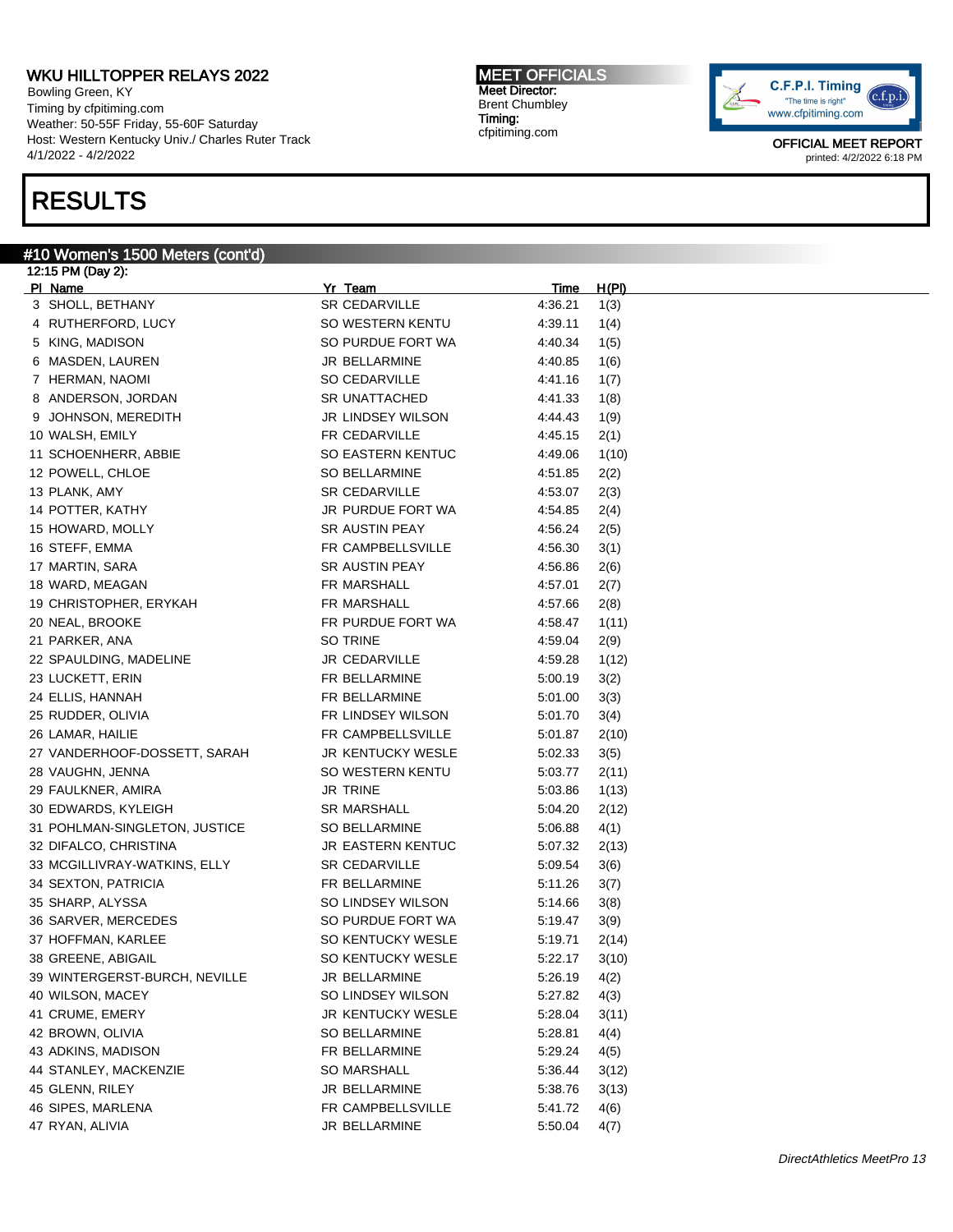Bowling Green, KY Timing by cfpitiming.com Weather: 50-55F Friday, 55-60F Saturday Host: Western Kentucky Univ./ Charles Ruter Track 4/1/2022 - 4/2/2022

## RESULTS

#### #10 Women's 1500 Meters (cont'd)

12:15 PM (Day 2): Pl Name Yr Team Time H(Pl) 48 STEWART, COLLEEN SR EASTERN KENTUC 6:20.39 4(8) 49 WATSON, TI'YANNA FR ALABAMA A&M 6:32.33 4(9) 50 JAWORSKI, ABBY JR BELLARMINE 6:35.57 4(10) WELLS, EMMA SO BELLARMINE DNS 1 INGRAM, ANEISHA JR ALABAMA A&M DNS 2 REAGOR, SIDNEY SR KENTUCKY WESLE DNS 3 WINGO, TAYLOR **EXAMPLE A RESEAULT A CONSTRUSS TO A RESEAULT A RESEAULT A RESEAULT A RESEAULT A RESEAULT A RESEAU** SCOTT, T'LEA SO CAMPBELLSVILLE DNS 4 MAGUIRE, HALEY **SR KENTUCKY WESLE** DNS 4 FRUTH, SAVANNAH DIR AUSTIN PEAY DIR AUSTIN PEAY WRIGHT, JAYLA SO LANE DNS 4 WALKER, ANNABELLE SO LINDSEY WILSON DNS 4 SECTION RESULTS Pl Name Yr Team Time Section 1 of 4 1 HECKMAN, SAVANNAH SR WESTERN KENTU 4:33.32 2 SWEENEY, RACHEL SR CEDARVILLE 4:35.40 3 SHOLL, BETHANY SR CEDARVILLE 4:36.21 4 RUTHERFORD, LUCY SO WESTERN KENTU 4:39.11 5 KING, MADISON SO PURDUE FORT WA 4:40.34 6 MASDEN, LAUREN JR BELLARMINE 4:40.85 7 HERMAN, NAOMI SO CEDARVILLE 4:41.16 8 ANDERSON, JORDAN SR UNATTACHED 4:41.33 9 JOHNSON, MEREDITH JR LINDSEY WILSON 4:44.43 10 SCHOENHERR, ABBIE SO EASTERN KENTUC 4:49.06 11 NEAL, BROOKE **FR PURDUE FORT WA** 4:58.47 12 SPAULDING, MADELINE **JR CEDARVILLE** 4:59.28 13 FAULKNER, AMIRA JR TRINE 5:03.86 WELLS, EMMA SO BELLARMINE DNS Section 2 of 4 1 WALSH, EMILY **FR CEDARVILLE** 4:45.15 2 POWELL, CHLOE SO BELLARMINE 4:51.85 3 PLANK, AMY SR CEDARVILLE 4:53.07 4 POTTER, KATHY JR PURDUE FORT WA 4:54.85 5 HOWARD, MOLLY SR AUSTIN PEAY 4:56.24 6 MARTIN, SARA SR AUSTIN PEAY 4:56.86 7 WARD, MEAGAN **FR MARSHALL** 4:57.01 8 CHRISTOPHER, ERYKAH FR MARSHALL 4:57.66 9 PARKER, ANA SO TRINE 4:59.04 10 LAMAR, HAILIE **FR CAMPBELLSVILLE** 5:01.87 11 VAUGHN, JENNA SO WESTERN KENTU 5:03.77 12 EDWARDS, KYLEIGH SR MARSHALL 5:04.20 13 DIFALCO, CHRISTINA JR EASTERN KENTUC 5:07.32 14 HOFFMAN, KARLEE SO KENTUCKY WESLE 5:19.71

MEET OFFICIALS Meet Director: Brent Chumbley Timing: cfpitiming.com

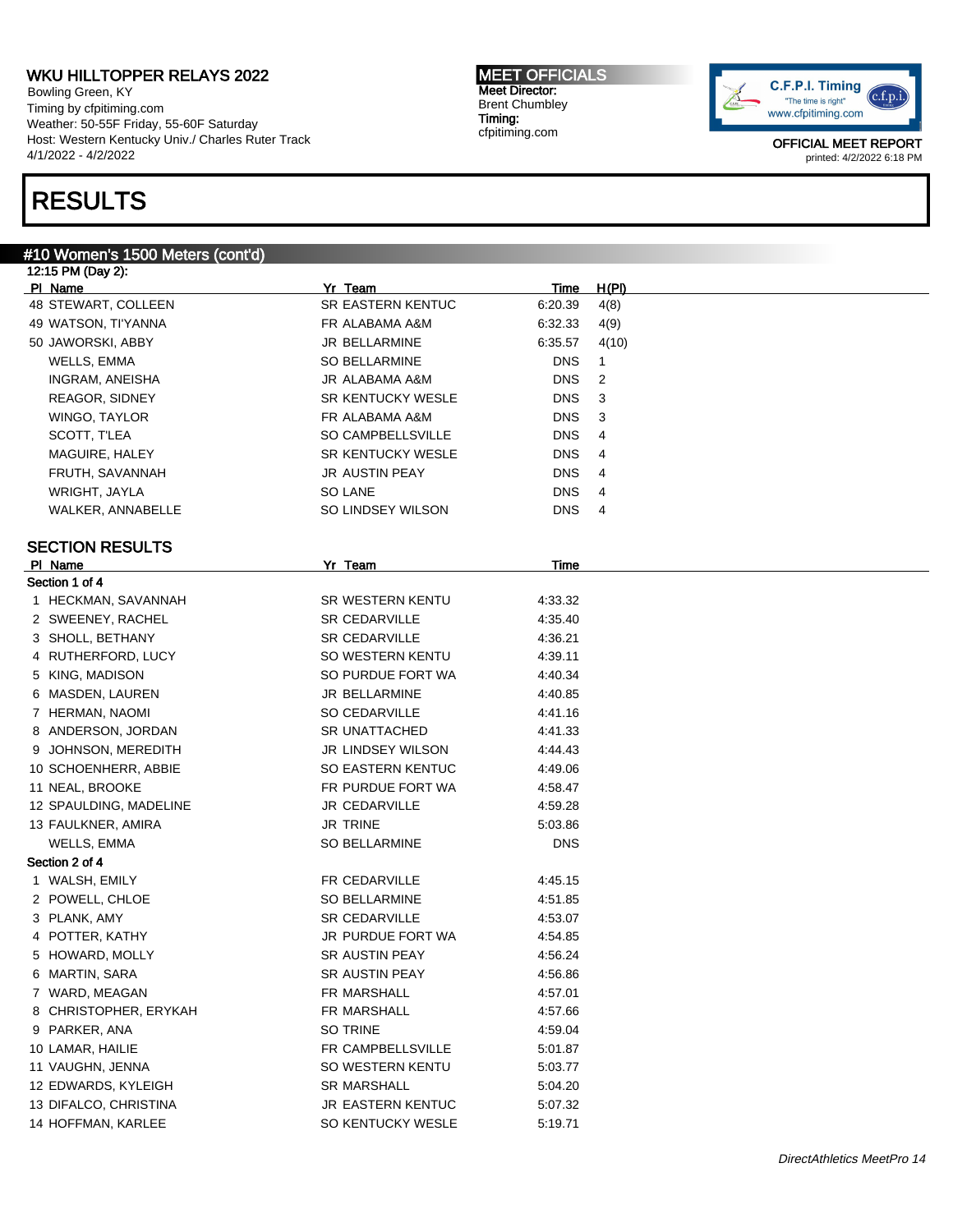Bowling Green, KY Timing by cfpitiming.com Weather: 50-55F Friday, 55-60F Saturday Host: Western Kentucky Univ./ Charles Ruter Track 4/1/2022 - 4/2/2022

# RESULTS

MEET OFFICIALS Meet Director: Brent Chumbley Timing: cfpitiming.com



|   | #10 Women's 1500 Meters (cont'd)  |          |                  |                                        |                           |           |                |  |
|---|-----------------------------------|----------|------------------|----------------------------------------|---------------------------|-----------|----------------|--|
|   | PI Name                           |          |                  | Yr Team<br>JR ALABAMA A&M              | <b>Time</b><br><b>DNS</b> |           |                |  |
|   | INGRAM, ANEISHA<br>Section 3 of 4 |          |                  |                                        |                           |           |                |  |
|   | 1 STEFF, EMMA                     |          |                  | FR CAMPBELLSVILLE                      | 4:56.30                   |           |                |  |
|   | 2 LUCKETT, ERIN                   |          |                  | FR BELLARMINE                          | 5:00.19                   |           |                |  |
|   | 3 ELLIS, HANNAH                   |          |                  | FR BELLARMINE                          | 5:01.00                   |           |                |  |
|   |                                   |          |                  |                                        |                           |           |                |  |
|   | 4 RUDDER, OLIVIA                  |          |                  | FR LINDSEY WILSON<br>JR KENTUCKY WESLE | 5:01.70                   |           |                |  |
|   | 5 VANDERHOOF-DOSSETT, SARAH       |          |                  |                                        | 5:02.33                   |           |                |  |
|   | 6 MCGILLIVRAY-WATKINS, ELLY       |          |                  | SR CEDARVILLE                          | 5:09.54                   |           |                |  |
|   | 7 SEXTON, PATRICIA                |          |                  | FR BELLARMINE                          | 5:11.26                   |           |                |  |
|   | 8 SHARP, ALYSSA                   |          |                  | SO LINDSEY WILSON                      | 5:14.66                   |           |                |  |
|   | 9 SARVER, MERCEDES                |          |                  | SO PURDUE FORT WA                      | 5:19.47                   |           |                |  |
|   | 10 GREENE, ABIGAIL                |          |                  | SO KENTUCKY WESLE                      | 5:22.17                   |           |                |  |
|   | 11 CRUME, EMERY                   |          |                  | JR KENTUCKY WESLE                      | 5:28.04                   |           |                |  |
|   | 12 STANLEY, MACKENZIE             |          |                  | <b>SO MARSHALL</b>                     | 5:36.44                   |           |                |  |
|   | 13 GLENN, RILEY                   |          |                  | JR BELLARMINE                          | 5:38.76                   |           |                |  |
|   | <b>REAGOR, SIDNEY</b>             |          |                  | <b>SR KENTUCKY WESLE</b>               | DNS                       |           |                |  |
|   | WINGO, TAYLOR                     |          |                  | FR ALABAMA A&M                         | <b>DNS</b>                |           |                |  |
|   | Section 4 of 4                    |          |                  |                                        |                           |           |                |  |
|   | 1 POHLMAN-SINGLETON, JUSTICE      |          |                  | <b>SO BELLARMINE</b>                   | 5:06.88                   |           |                |  |
|   | 2 WINTERGERST-BURCH, NEVILLE      |          |                  | JR BELLARMINE                          | 5:26.19                   |           |                |  |
|   | 3 WILSON, MACEY                   |          |                  | SO LINDSEY WILSON                      | 5:27.82                   |           |                |  |
|   | 4 BROWN, OLIVIA                   |          |                  | SO BELLARMINE                          | 5:28.81                   |           |                |  |
|   | 5 ADKINS, MADISON                 |          |                  | FR BELLARMINE                          | 5:29.24                   |           |                |  |
|   | 6 SIPES, MARLENA                  |          |                  | FR CAMPBELLSVILLE                      | 5:41.72                   |           |                |  |
|   | 7 RYAN, ALIVIA                    |          |                  | JR BELLARMINE                          | 5:50.04                   |           |                |  |
|   | 8 STEWART, COLLEEN                |          |                  | <b>SR EASTERN KENTUC</b>               | 6:20.39                   |           |                |  |
|   | 9 WATSON, TI'YANNA                |          |                  | FR ALABAMA A&M                         | 6:32.33                   |           |                |  |
|   | 10 JAWORSKI, ABBY                 |          |                  | JR BELLARMINE                          | 6:35.57                   |           |                |  |
|   | SCOTT, T'LEA                      |          |                  | SO CAMPBELLSVILLE                      | <b>DNS</b>                |           |                |  |
|   | MAGUIRE, HALEY                    |          |                  | <b>SR KENTUCKY WESLE</b>               | <b>DNS</b>                |           |                |  |
|   | FRUTH, SAVANNAH                   |          |                  | JR AUSTIN PEAY                         | <b>DNS</b>                |           |                |  |
|   | WRIGHT, JAYLA                     |          |                  | SO LANE                                | <b>DNS</b>                |           |                |  |
|   | WALKER, ANNABELLE                 |          |                  | SO LINDSEY WILSON                      | <b>DNS</b>                |           |                |  |
|   | #12 Women's 5000 Meters           |          |                  |                                        |                           |           |                |  |
|   | W World Outdoor                   | 14:06.52 | Letesenbet Gidey |                                        | ETH                       | 10/7/2020 | Valencia, ESP  |  |
| Α | American Outdoor                  | 14:23.92 | Shelby Houlihan  |                                        | Bowerman TC               | 7/10/2020 | Portland, OR   |  |
| С | College Outdoor                   | 15:07.64 | Jenny Simpson    |                                        | Colorado                  | 5/2/2009  | Palto Alto, CA |  |
| S | School                            | 15:52.22 | Janet Jesang     |                                        |                           | 2009      |                |  |
|   | 5:00 PM (Day 1):                  |          |                  |                                        |                           |           |                |  |
|   | PI Name                           |          |                  | Yr Team                                | <b>Time</b>               |           |                |  |
|   | 1 ACKLEY, SAVANNAH                |          |                  | FR CEDARVILLE                          | 17:25.34                  |           |                |  |
|   | 2 RHEM, HANNAH                    |          |                  | <b>JR CEDARVILLE</b>                   | 17:35.97                  |           |                |  |
|   | 3 STRAYER, RACHEL                 |          |                  | JR CARSON-NEWMAN                       | 17:42.25                  |           |                |  |
|   | 4 KING, MADISON                   |          |                  | SO PURDUE FORT WA                      | 17:43.75                  |           |                |  |
|   | 5 NEAL, BROOKE                    |          |                  | FR PURDUE FORT WA                      | 17:57.58                  |           |                |  |
|   | 6 MARTIN, SARA                    |          |                  | SR AUSTIN PEAY                         | 18:16.61                  |           |                |  |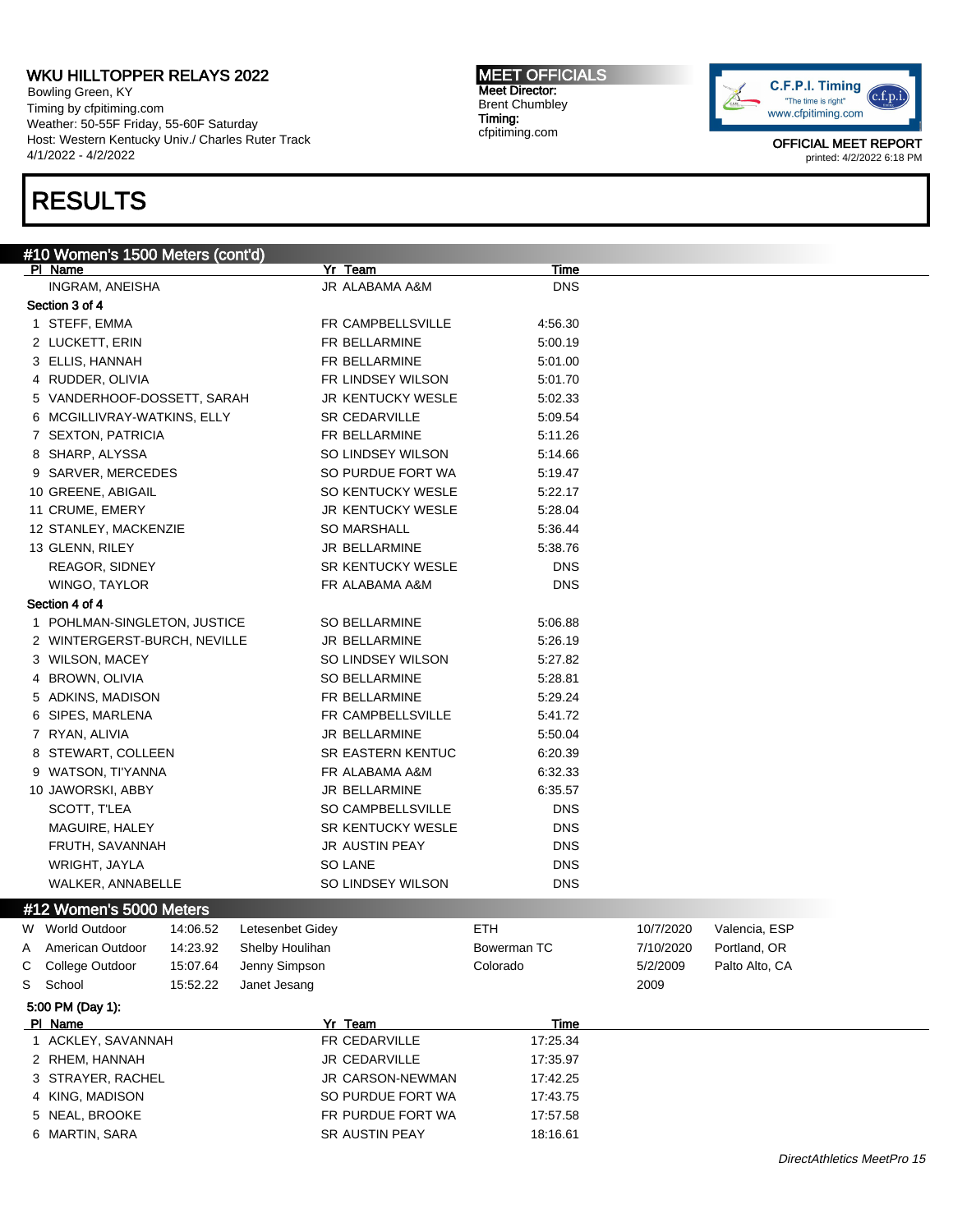Bowling Green, KY Timing by cfpitiming.com Weather: 50-55F Friday, 55-60F Saturday Host: Western Kentucky Univ./ Charles Ruter Track 4/1/2022 - 4/2/2022

#### MEET OFFICIALS Meet Director: Brent Chumbley Timing: cfpitiming.com



OFFICIAL MEET REPORT printed: 4/2/2022 6:18 PM

## RESULTS

### #12 Women's 5000 Meters (cont'd)

|   | 5:00 PM (Day 1):           |       |                        |                       |            |                  |                |           |             |  |
|---|----------------------------|-------|------------------------|-----------------------|------------|------------------|----------------|-----------|-------------|--|
|   | PI Name                    |       |                        | Yr Team               |            | Time             |                |           |             |  |
|   | 7 CAGLE, SAVANNAH          |       |                        | FR CEDARVILLE         |            | 18:27.96         |                |           |             |  |
|   | 8 STEFF, EMMA              |       |                        | FR CAMPBELLSVILLE     |            | 18:30.84         |                |           |             |  |
|   | 9 HOLLIDAY, CECILY         |       |                        | JR CEDARVILLE         |            | 18:34.13         |                |           |             |  |
|   | 10 POTTER, KATHY           |       |                        | JR PURDUE FORT WA     |            | 18:42.67         |                |           |             |  |
|   | 11 LESNIAK, ABIGAIL        |       |                        | FR KENTUCKY WESLE     |            | 18:45.30         |                |           |             |  |
|   | 12 HIVELY, CARI            |       |                        | SO MARSHALL           |            | 18:59.92         |                |           |             |  |
|   | 13 STEICH, ANNA            |       |                        | JR CEDARVILLE         |            | 19:05.40         |                |           |             |  |
|   | 14 SARVER, MERCEDES        |       |                        | SO PURDUE FORT WA     |            | 19:37.46         |                |           |             |  |
|   |                            |       |                        |                       |            |                  |                |           |             |  |
|   | 15 RUBLE, SHANNON          |       |                        | JR KENTUCKY WESLE     |            | 20:01.82         |                |           |             |  |
|   | 16 DAMAN, NINA             |       |                        | FR CAMPBELLSVILLE     |            | 20:11.65         |                |           |             |  |
|   | 17 WILSON, MEGAN           |       |                        | FR CEDARVILLE         |            | 21:14.84         |                |           |             |  |
|   | 18 WELCH, MADISON          |       |                        | FR CAMPBELLSVILLE     |            | 21:32.80         |                |           |             |  |
|   |                            |       |                        |                       |            |                  |                |           |             |  |
|   | #15 Women's 100m Hurdles   |       |                        |                       |            |                  |                |           |             |  |
|   | W World Outdoor            | 12.20 | Keni Harrison          |                       | <b>USA</b> |                  |                | 7/22/2016 | London, ENG |  |
| A | American Outdoor           | 12.20 | Keni Harrison          |                       | adidas     |                  |                | 7/22/2016 | London, ENG |  |
| С | College Outdoor            | 12.39 | <b>Brianna Rollins</b> |                       | Clemson    |                  |                | 6/8/2013  | Eugene, OR  |  |
| S | School                     | 13.21 | Gayle Harris           |                       |            |                  |                | 1978      |             |  |
|   | 1:00 PM (Day 2):           |       |                        |                       |            |                  |                |           |             |  |
|   | PI Name                    |       |                        | Yr Team               |            | Time             |                | H(PI)     |             |  |
|   | 1 WINTERS, MELANIE         |       |                        | <b>UNATTACHED</b>     |            | $14.09$ (+1.8)   |                | 1(1)      |             |  |
|   | 2 HUDSON-TURPIN, JESSECA   |       |                        | SO PURDUE FORT WA     |            | $14.14$ $(+1.8)$ |                | 1(2)      |             |  |
|   | 3 YANDERS, JORDAN          |       |                        | FR PURDUE FORT WA     |            | $14.26$ (+1.8)   |                | 1(3)      |             |  |
|   | 4 FLEMING, MADISON         |       |                        | FR EASTERN KENTUC     |            | $14.36$ $(+2.0)$ |                | 2(1)      |             |  |
|   | 5 KIRKWOOD, DYLAN          |       |                        | JR PURDUE FORT WA     |            | $14.67$ (+1.8)   |                | 1(4)      |             |  |
|   | 6 MUSICK, BRITAIN          |       |                        | <b>SO CEDARVILLE</b>  |            | $14.70$ (+1.8)   |                | 1(5)      |             |  |
|   | 7 HOWARD, JAYDA DRAKE      |       |                        | SR TENNESSEE ST.      |            | $14.72$ (+1.8)   |                | 1(6)      |             |  |
|   | 7 BUCK, SOPHIA             |       |                        | JR PURDUE FORT WA     |            | 14.72 (+2.0)     |                | 2(2)      |             |  |
|   | 9 DUNBAR, KAMILLE          |       |                        | <b>SR AUSTIN PEAY</b> |            | $14.81$ (+1.8)   |                | 1(7)      |             |  |
|   | 10 GARCIA PALENCIA, EMMA   |       |                        | SO EASTERN KENTUC     |            | $14.89$ $(+2.0)$ |                | 2(3)      |             |  |
|   | 11 MCCLELLAND, CAMARYN     |       |                        | SO AUSTIN PEAY        |            | $15.01$ $(+2.0)$ |                | 2(4)      |             |  |
|   | 12 WALKER, JENNA           |       |                        | FR BELLARMINE         |            | $15.09$ $(+2.0)$ |                | 2(5)      |             |  |
|   | 13 BRYANT, NATALYA         |       |                        | FR TENNESSEE ST.      |            | $15.27$ (+1.8)   |                | 3(1)      |             |  |
|   | 14 LIVINGSTON, HALEY       |       |                        | SO TRINE              |            | $15.29$ $(+1.8)$ |                | 3(2)      |             |  |
|   | 15 WALLACE, MADI           |       |                        | FR AUSTIN PEAY        |            | $15.34$ $(+1.8)$ |                | 3(3)      |             |  |
|   | 16 WALKER, LENNEX          |       |                        | SR AUSTIN PEAY        |            |                  | $15.45$ (+1.8) | 1(8)      |             |  |
|   | 17 CRESSEY, AJANAE         |       |                        | FR CENTRAL STATE      |            | $15.54$ (+1.8)   |                | 4(1)      |             |  |
|   | 18 SEARS, SAMYZIA          |       |                        | JR WESTERN KENTU      |            | $15.59$ $(+2.0)$ |                | 2(6)      |             |  |
|   |                            |       |                        | FR TENNESSEE ST.      |            |                  |                |           |             |  |
|   | 19 DARRETT, ALAYNA         |       |                        |                       |            | $15.78$ (+1.8)   |                | 3(4)      |             |  |
|   | 20 BODDIE, ZORA            |       |                        | FR TENNESSEE ST.      |            | $15.84$ (+1.8)   |                | 3(5)      |             |  |
|   | 21 WILLIAMS, JAYLYNNE      |       |                        | JR KENTUCKY STATE     |            | $16.05$ (+1.8)   |                | 3(6)      |             |  |
|   | 22 SCHAECKENBACH, CAROLINE |       |                        | SO CEDARVILLE         |            | $16.33$ $(+2.0)$ |                | 2(7)      |             |  |
|   | 23 WILDER, RAMEY           |       |                        | SO PURDUE FORT WA     |            | $17.00$ $(+1.8)$ |                | 3(7)      |             |  |
|   | 24 GILKEY, BRIKERA         |       |                        | FR LANE               |            | $17.07$ $(+1.8)$ |                | 4(2)      |             |  |
|   | 25 SLOANE, CLAIRE          |       |                        | SO KENTUCKY WESLE     |            | 17.38 (+1.8)     |                | 4(3)      |             |  |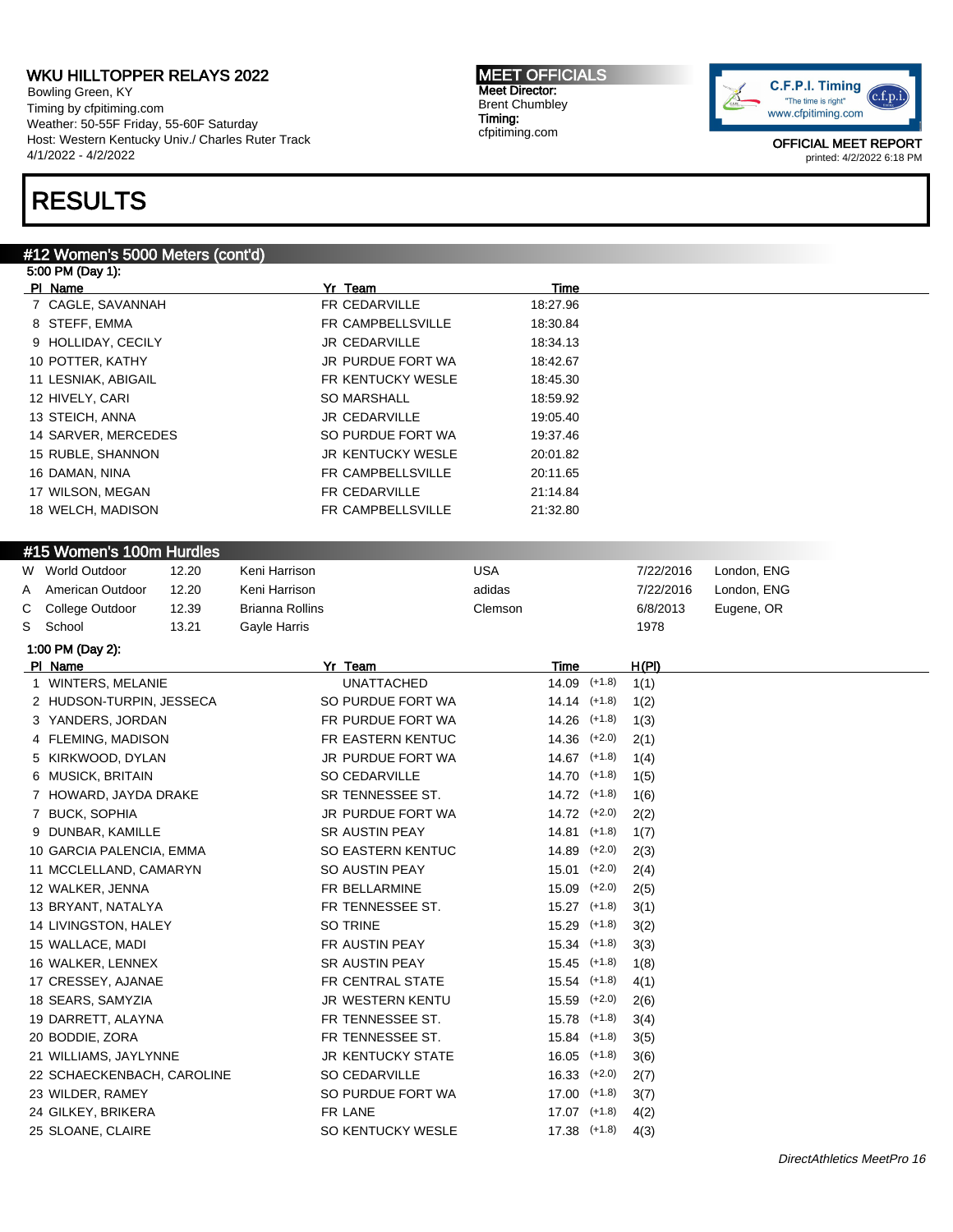Bowling Green, KY Timing by cfpitiming.com Weather: 50-55F Friday, 55-60F Saturday Host: Western Kentucky Univ./ Charles Ruter Track 4/1/2022 - 4/2/2022

#### MEET OFFICIALS Meet Director: Brent Chumbley Timing: cfpitiming.com



OFFICIAL MEET REPORT printed: 4/2/2022 6:18 PM

## RESULTS

### #15 Women's 100m Hurdles (cont'd)

| 1:00 PM (Day 2):    |                   |                  |       |
|---------------------|-------------------|------------------|-------|
| PI Name             | Yr Team           | Time             | H(PI) |
| 26 MOZZI, BRYN      | JR CEDARVILLE     | $18.14$ $(+1.8)$ | 4(4)  |
| 27 KERN, JULIANNA   | FR CENTRAL STATE  | $18.45$ (+1.8)   | 4(5)  |
| 28 ALEXANDER, ANNIE | FR CEDARVILLE     | 18.75 (+1.8)     | 4(6)  |
| HALWAS, HENRIETTE   | SO LINDSEY WILSON | <b>DNS</b>       | 2     |
| ALALADE, SADE       | <b>JR BELMONT</b> | <b>DNS</b>       | 3     |
| STEVENSON, WANDA    | SO KENTUCKY STATE | <b>DNS</b>       | 4     |
|                     |                   |                  |       |

#### SECTION RESULTS

| PI Name                   | Yr Team                  | <b>Time</b> |  |
|---------------------------|--------------------------|-------------|--|
| Section 1 of 4            | Wind: (+1.8)             |             |  |
| 1 WINTERS, MELANIE        | <b>UNATTACHED</b>        | 14.09       |  |
| 2 HUDSON-TURPIN, JESSECA  | SO PURDUE FORT WA        | 14.14       |  |
| 3 YANDERS, JORDAN         | FR PURDUE FORT WA        | 14.26       |  |
| 4 KIRKWOOD, DYLAN         | JR PURDUE FORT WA        | 14.67       |  |
| 5 MUSICK, BRITAIN         | <b>SO CEDARVILLE</b>     | 14.70       |  |
| 6 HOWARD, JAYDA DRAKE     | SR TENNESSEE ST.         | 14.72       |  |
| 7 DUNBAR, KAMILLE         | SR AUSTIN PEAY           | 14.81       |  |
| 8 WALKER, LENNEX          | SR AUSTIN PEAY           | 15.45       |  |
| Section 2 of 4            | Wind: (+2.0)             |             |  |
| 1 FLEMING, MADISON        | FR EASTERN KENTUC        | 14.36       |  |
| 2 BUCK, SOPHIA            | JR PURDUE FORT WA        | 14.72       |  |
| 3 GARCIA PALENCIA, EMMA   | SO EASTERN KENTUC        | 14.89       |  |
| 4 MCCLELLAND, CAMARYN     | SO AUSTIN PEAY           | 15.01       |  |
| 5 WALKER, JENNA           | FR BELLARMINE            | 15.09       |  |
| 6 SEARS, SAMYZIA          | JR WESTERN KENTU         | 15.59       |  |
| 7 SCHAECKENBACH, CAROLINE | SO CEDARVILLE            | 16.33       |  |
| HALWAS, HENRIETTE         | SO LINDSEY WILSON        | <b>DNS</b>  |  |
| Section 3 of 4            | Wind: (+1.8)             |             |  |
| 1 BRYANT, NATALYA         | FR TENNESSEE ST.         | 15.27       |  |
| 2 LIVINGSTON, HALEY       | SO TRINE                 | 15.29       |  |
| 3 WALLACE, MADI           | FR AUSTIN PEAY           | 15.34       |  |
| 4 DARRETT, ALAYNA         | FR TENNESSEE ST.         | 15.78       |  |
| 5 BODDIE, ZORA            | FR TENNESSEE ST.         | 15.84       |  |
| 6 WILLIAMS, JAYLYNNE      | <b>JR KENTUCKY STATE</b> | 16.05       |  |
| 7 WILDER, RAMEY           | SO PURDUE FORT WA        | 17.00       |  |
| ALALADE, SADE             | <b>JR BELMONT</b>        | <b>DNS</b>  |  |
| Section 4 of 4            | Wind: (+1.8)             |             |  |
| 1 CRESSEY, AJANAE         | FR CENTRAL STATE         | 15.54       |  |
| 2 GILKEY, BRIKERA         | FR LANE                  | 17.07       |  |
| 3 SLOANE, CLAIRE          | SO KENTUCKY WESLE        | 17.38       |  |
| 4 MOZZI, BRYN             | JR CEDARVILLE            | 18.14       |  |
| 5 KERN, JULIANNA          | FR CENTRAL STATE         | 18.45       |  |
| 6 ALEXANDER, ANNIE        | FR CEDARVILLE            | 18.75       |  |
| STEVENSON, WANDA          | SO KENTUCKY STATE        | <b>DNS</b>  |  |
|                           |                          |             |  |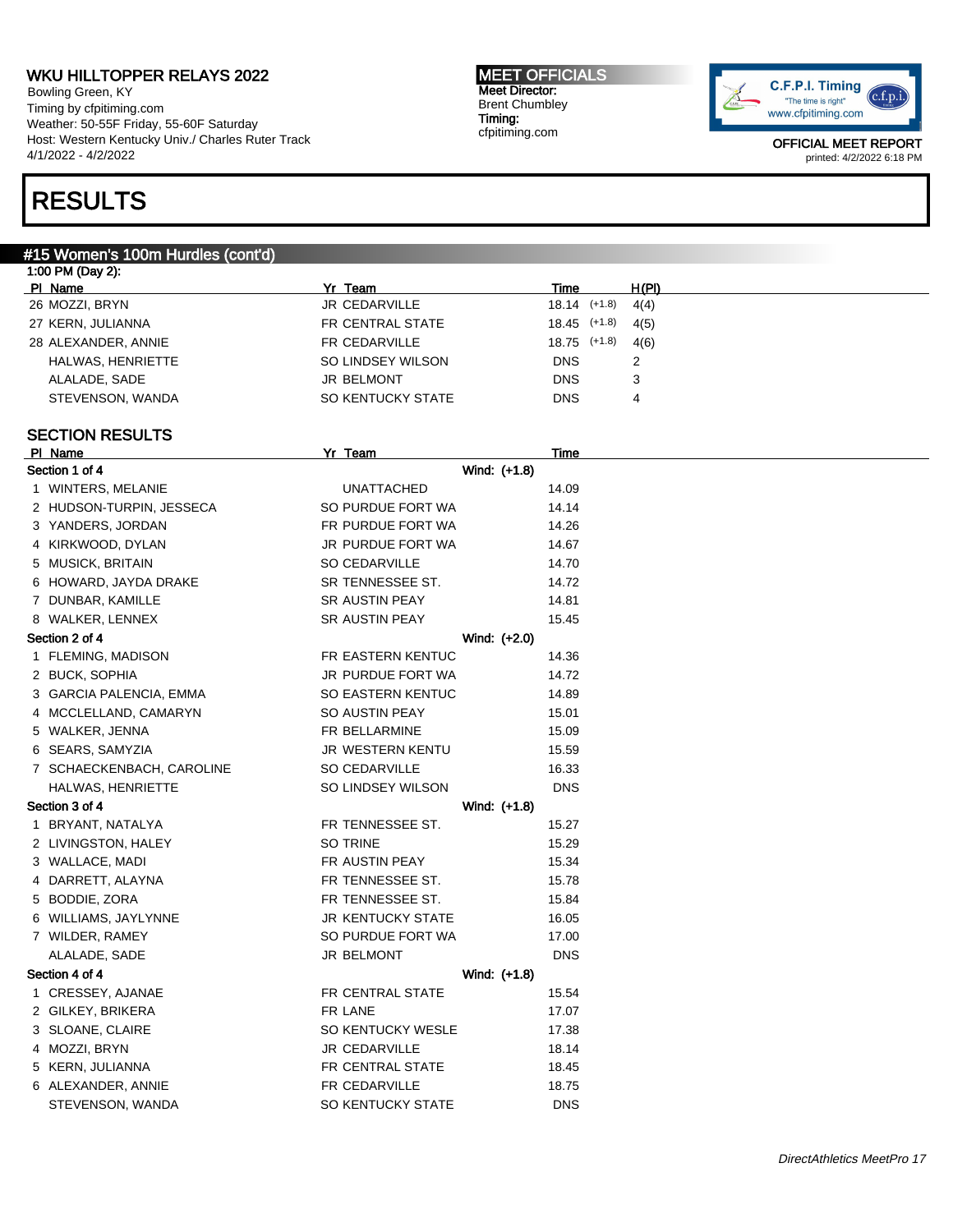Bowling Green, KY Timing by cfpitiming.com Weather: 50-55F Friday, 55-60F Saturday Host: Western Kentucky Univ./ Charles Ruter Track 4/1/2022 - 4/2/2022

# RESULTS

#### MEET OFFICIALS Meet Director: Brent Chumbley Timing: cfpitiming.com



|   | #18 Women's 400m Hurdles          |       |                          |             |       |          |            |
|---|-----------------------------------|-------|--------------------------|-------------|-------|----------|------------|
| W | <b>World Outdoor</b>              | 51.46 | Sydney McLaughlin        | <b>USA</b>  |       | 8/4/2021 | Tokyo, JPN |
| Α | American Outdoor                  | 51.46 | Sydney McLaughlin        | New Balance |       | 8/4/2021 | Tokyo, JPN |
| С | College Outdoor                   | 53.21 | Kori Carter              | Stanford    |       | 6/7/2013 | Eugene, OR |
| S | School                            | 57.67 | <b>Ariel Terrell</b>     |             |       | 2018     |            |
|   | 3:10 PM (Day 2):                  |       |                          |             |       |          |            |
|   | PI Name                           |       | Yr Team                  | Time        | H(PI) |          |            |
|   | 1 HUSTON, KAYLAH                  |       | FR CENTRAL STATE         | 1:04.42     | 3(1)  |          |            |
|   | 2 BUCK, SOPHIA                    |       | JR PURDUE FORT WA        | 1:04.43     | 2(1)  |          |            |
|   | 3 HUDSON-TURPIN, JESSECA          |       | SO PURDUE FORT WA        | 1:04.78     | 1(1)  |          |            |
|   | 4 KIRKWOOD, DYLAN                 |       | JR PURDUE FORT WA        | 1:04.79     | 1(2)  |          |            |
|   | 5 BODDIE, ZORA                    |       | FR TENNESSEE ST.         | 1:05.43     | 2(2)  |          |            |
| 6 | JOHNSON, EMANI                    |       | SO TENNESSEE ST.         | 1:05.86     | 1(3)  |          |            |
|   | 7 SCHAECKENBACH, CAROLINE         |       | SO CEDARVILLE            | 1:06.25     | 1(4)  |          |            |
|   | 8 CRESSEY, AJANAE                 |       | FR CENTRAL STATE         | 1:06.67     | 3(2)  |          |            |
|   | 9 WALLACE, MADI                   |       | FR AUSTIN PEAY           | 1:07.57     | 3(3)  |          |            |
|   | 10 ADDISON, MICHAEL               |       | FR CENTRAL STATE         | 1:07.74     | 3(4)  |          |            |
|   | 11 PAYNE, RACHEL                  |       | FR WESTERN KENTU         | 1:07.98     | 1(5)  |          |            |
|   | 12 WILLOW, LAUREN                 |       | SR CEDARVILLE            | 1:08.28     | 2(3)  |          |            |
|   | 13 CLARK, KAYLI                   |       | <b>SO BELMONT</b>        | 1:08.39     | 2(4)  |          |            |
|   | 14 HITCHCOCK, TARA                |       | <b>JR BELMONT</b>        | 1:08.98     | 2(5)  |          |            |
|   | 15 LIVINGSTON, HALEY              |       | SO TRINE                 | 1:09.01     | 3(5)  |          |            |
|   | 16 GRIFFIN, AUDREY                |       | SR WESTERN KENTU         | 1:09.12     | 2(6)  |          |            |
|   | DEHAVEN, ALEXIA                   |       | <b>UNATTACHED</b>        | <b>DNS</b>  | 1     |          |            |
|   | WILLIAMS, JAYLYNNE                |       | <b>JR KENTUCKY STATE</b> | <b>DNS</b>  | 3     |          |            |
|   |                                   |       |                          |             |       |          |            |
|   | <b>SECTION RESULTS</b><br>PI Name |       | Yr Team                  | Time        |       |          |            |
|   | Section 1 of 3                    |       |                          |             |       |          |            |
|   | 1 HUDSON-TURPIN, JESSECA          |       | SO PURDUE FORT WA        | 1:04.78     |       |          |            |
|   | 2 KIRKWOOD, DYLAN                 |       | JR PURDUE FORT WA        | 1:04.79     |       |          |            |
|   | 3 JOHNSON, EMANI                  |       | SO TENNESSEE ST.         | 1:05.86     |       |          |            |
|   | 4 SCHAECKENBACH, CAROLINE         |       | SO CEDARVILLE            | 1:06.25     |       |          |            |
|   | 5 PAYNE, RACHEL                   |       | FR WESTERN KENTU         | 1:07.98     |       |          |            |
|   | DEHAVEN, ALEXIA                   |       | UNATTACHED               | <b>DNS</b>  |       |          |            |
|   | Section 2 of 3                    |       |                          |             |       |          |            |
|   | 1 BUCK, SOPHIA                    |       | JR PURDUE FORT WA        | 1:04.43     |       |          |            |
|   | 2 BODDIE, ZORA                    |       | FR TENNESSEE ST.         | 1:05.43     |       |          |            |
|   | 3 WILLOW, LAUREN                  |       | <b>SR CEDARVILLE</b>     | 1:08.28     |       |          |            |
|   | 4 CLARK, KAYLI                    |       | SO BELMONT               | 1:08.39     |       |          |            |
|   | 5 HITCHCOCK, TARA                 |       | JR BELMONT               | 1:08.98     |       |          |            |
|   | 6 GRIFFIN, AUDREY                 |       | SR WESTERN KENTU         | 1:09.12     |       |          |            |
|   | Section 3 of 3                    |       |                          |             |       |          |            |
|   | 1 HUSTON, KAYLAH                  |       | FR CENTRAL STATE         | 1:04.42     |       |          |            |
|   | 2 CRESSEY, AJANAE                 |       | FR CENTRAL STATE         | 1:06.67     |       |          |            |
|   | 3 WALLACE, MADI                   |       | FR AUSTIN PEAY           | 1:07.57     |       |          |            |
|   | 4 ADDISON, MICHAEL                |       | FR CENTRAL STATE         | 1:07.74     |       |          |            |
|   | 5 LIVINGSTON, HALEY               |       | SO TRINE                 | 1:09.01     |       |          |            |
|   |                                   |       |                          |             |       |          |            |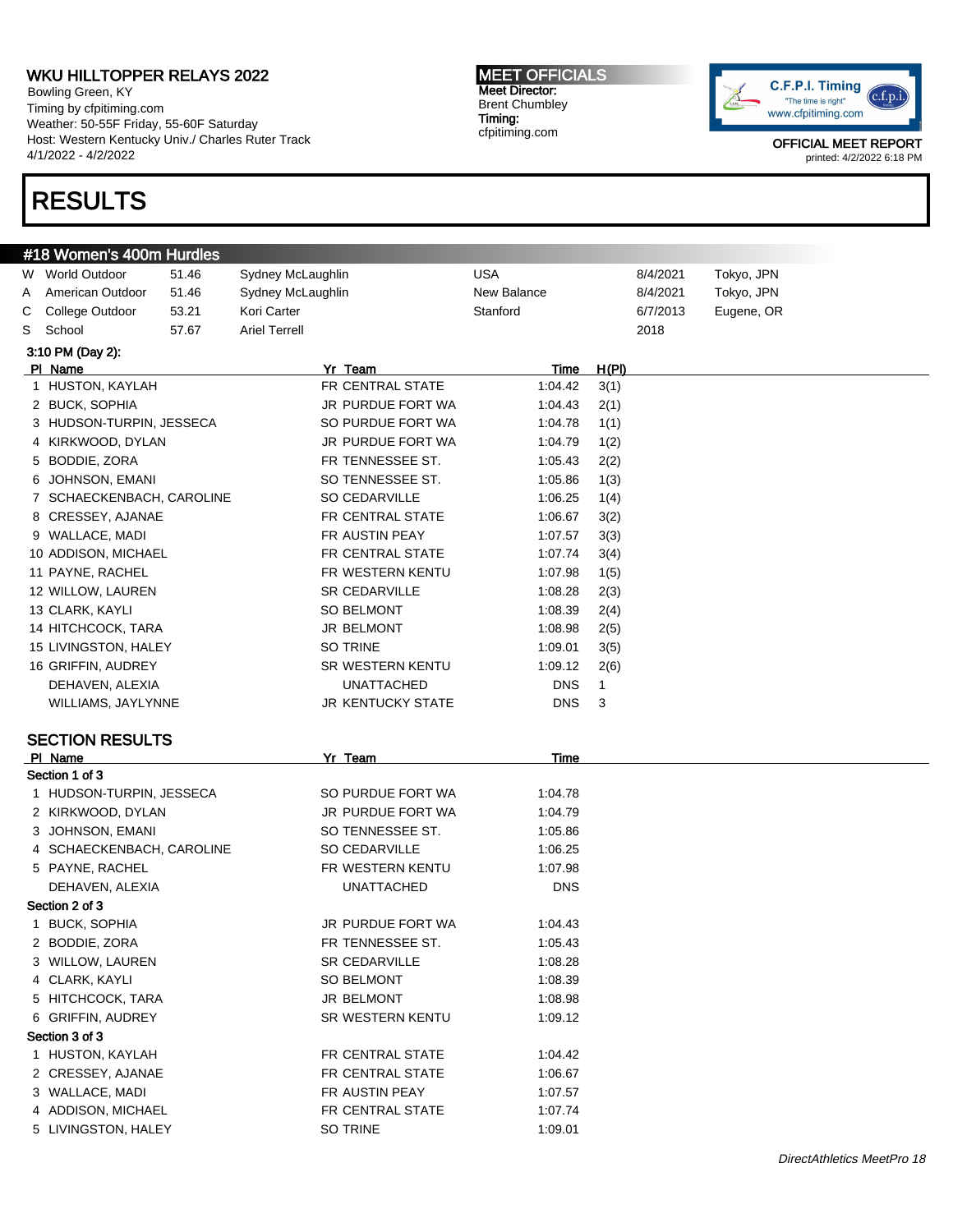Bowling Green, KY Timing by cfpitiming.com Weather: 50-55F Friday, 55-60F Saturday Host: Western Kentucky Univ./ Charles Ruter Track 4/1/2022 - 4/2/2022

# RESULTS

MEET OFFICIALS Meet Director: Brent Chumbley Timing: cfpitiming.com



|    | #18 Women's 400m Hurdles (cont'd) |          |                                        |                   |             |                  |
|----|-----------------------------------|----------|----------------------------------------|-------------------|-------------|------------------|
|    | PI Name                           |          | Yr Team                                | Time              |             |                  |
|    | WILLIAMS, JAYLYNNE                |          | <b>JR KENTUCKY STATE</b>               | <b>DNS</b>        |             |                  |
|    | #20 Women's 3000m Steeple         |          |                                        |                   |             |                  |
|    | W World Outdoor                   | 8:44.32  | <b>Beatrice Chepkoech</b>              | KEN               | 7/20/2018   | Fontvieille, MON |
| A  | American Outdoor                  | 8:57.77  | <b>Courtney Frerichs</b>               | Nike/ Bowerman TC | 8/21/2021   | Eugene, OR       |
| С  | College Outdoor                   | 9:12.50  | Jenny Simpson                          | Colorado          | 8/17/2009   | Berlin, GER      |
| S  | School                            | 10:14.09 | Michelle Finn                          |                   | 2012        |                  |
|    | 4:30 PM (Day 2):                  |          |                                        |                   |             |                  |
|    | PI Name                           |          | Yr Team                                | <b>Time</b>       |             |                  |
|    | 1 SWEENEY, RACHEL                 |          | SR CEDARVILLE                          | 11:07.08          |             |                  |
|    | 2 HOBSON, REMINGTON               |          | SO CEDARVILLE                          | 11:40.78          |             |                  |
|    | 3 MADSEN, BECKY                   |          | JR CEDARVILLE                          | 11:46.79          |             |                  |
|    | 4 HURT, MADDY                     |          | SR WESTERN KENTU                       | 12:10.60          |             |                  |
|    | 5 SHANK, HAILEY                   |          | FR CAMPBELLSVILLE                      | 12:14.35          |             |                  |
| 6. | JOHNSON, KYLIE                    |          | <b>JR CEDARVILLE</b>                   | 12:35.49          |             |                  |
|    | 7 REAGOR, SIDNEY                  |          | SR KENTUCKY WESLE                      | 12:36.61          |             |                  |
|    |                                   |          |                                        |                   |             |                  |
|    | #22 Women's 4 x 100m Relay        |          |                                        |                   |             |                  |
| W  | <b>World Outdoor</b>              | 40.82    | Bartoletta, Felix, Knight, Jeter       | <b>USA</b>        | 8/11/2012   | London, ENG      |
| A  | American Outdoor                  | 40.82    | Bartoletta, Felix, Knight, Jeter       | USA national team | 8/10/2012   | London, ENG      |
| C  | College Outdoor                   | 42.05    | Brisco, Johnson, Misher, Hobbs         | L.S.U.            | 4/15/2017   | Knoxville, TN    |
| S  | School                            | 44.33    | Alzola, Akachuwkwu, Agwunobi, Hardy    |                   | 2015        |                  |
|    | 12:00 PM (Day 2):<br>PI Team      |          |                                        |                   | Time        |                  |
|    | 1 EASTERN KENTUCKY (A)            |          |                                        |                   | 45.81       |                  |
|    | 2 CAMPBELLSVILLE (A)              |          |                                        |                   | 48.05       |                  |
|    | 3 TENNESSEE ST. (A)               |          |                                        |                   | 48.33       |                  |
|    | 4 CEDARVILLE (A)                  |          |                                        |                   | 48.92       |                  |
|    | 5 LANE (A)                        |          |                                        |                   | 51.47       |                  |
|    | 6 KENTUCKY STATE (A)              |          |                                        |                   | 52.26       |                  |
|    | AUSTIN PEAY (A)                   |          |                                        |                   | <b>DQ</b>   |                  |
|    |                                   |          |                                        |                   |             |                  |
|    | #24 Women's 4 x 400m Relay        |          |                                        |                   |             |                  |
|    | W World Outdoor                   | 3:15.17  | Ledovskaya, Nazarova, Pinigina,        | <b>RUS</b>        | 10/1/1988   | Seoul, KOR       |
| A  | American Outdoor                  | 3:15.51  | Howard, Dixon, Brisco, Joyner          | USA national team | 10/1/1988   | Seoul, KOR       |
| С  | College Outdoor                   | 3:23.13  | Dunmore, Stevens, Guster, Rogers       | Oregon            | 6/10/2017   | Eugene, OR       |
| S  | School                            | 3:35.37  | Williams, Morrison, A. Brown, V. Brown |                   | 2008        |                  |
|    | 5:10 PM (Day 2):                  |          |                                        |                   |             |                  |
|    | PI Team                           |          |                                        |                   | <b>Time</b> |                  |
|    | 1 TENNESSEE ST. (A)               |          |                                        |                   | 3:59.63     |                  |
|    | 2 CENTRAL STATE (A)               |          |                                        |                   | 4:06.48     |                  |
|    | 3 TENNESSEE ST. (B)               |          |                                        |                   | 4:09.91     |                  |
|    | 4 CEDARVILLE (A)                  |          |                                        |                   | 4:12.45     |                  |
|    | 5 KENTUCKY WESLEYAN (A)           |          |                                        |                   | 4:22.10     |                  |
|    | 6 CEDARVILLE (B)                  |          |                                        |                   | 4:29.76     |                  |
|    | 7 LANE (A)                        |          |                                        |                   | 4:45.15     |                  |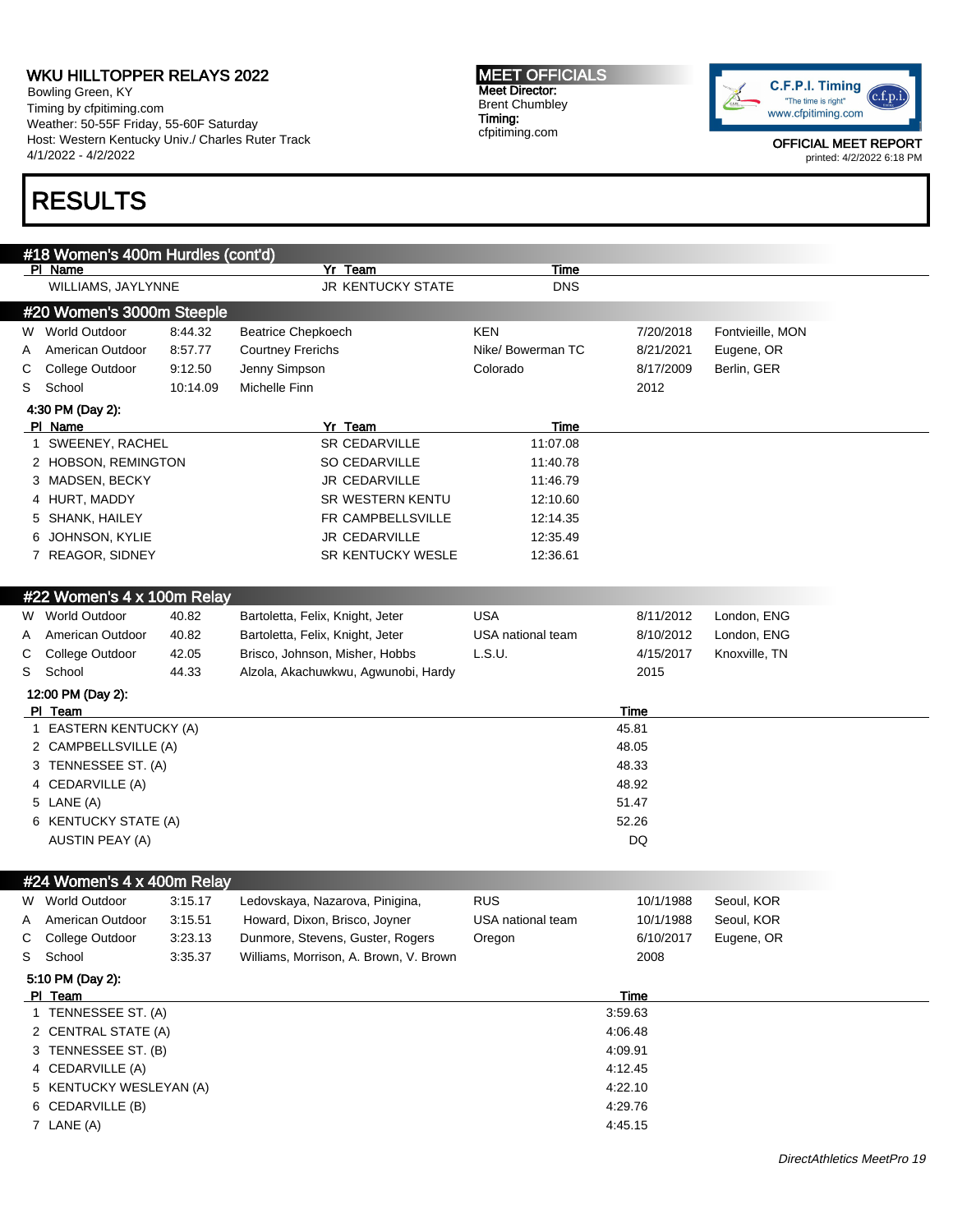Bowling Green, KY Timing by cfpitiming.com Weather: 50-55F Friday, 55-60F Saturday Host: Western Kentucky Univ./ Charles Ruter Track 4/1/2022 - 4/2/2022

# RESULTS

#### MEET OFFICIALS Meet Director: Brent Chumbley Timing: cfpitiming.com



|    | #26 Women's High Jump                   |       |                         |                                         |            |            |            |            |            |            |      |                |              |
|----|-----------------------------------------|-------|-------------------------|-----------------------------------------|------------|------------|------------|------------|------------|------------|------|----------------|--------------|
| W. | <b>World Outdoor</b>                    | 2.09m | Stefka Kostadinova      |                                         | BUL        |            |            |            |            | 8/30/1987  |      | Rome, ITA      |              |
| Α  | American Outdoor                        | 2.05m | <b>Chaunte Lowe</b>     |                                         | Nike       |            |            |            |            | 6/26/2010  |      | Des Moines, IA |              |
| С  | College Outdoor                         | 2.03m | <b>Brigetta Barrett</b> |                                         | Arizona    |            |            |            |            | 8/11/2012  |      | London, ENG    |              |
| S  | School                                  | 1.82m | Katie Isenbarger        |                                         |            |            |            |            | 2019       |            |      |                |              |
|    | 12:00 PM (Day 1):                       |       |                         |                                         |            |            |            |            |            |            |      |                |              |
|    | PI Name                                 |       | Yr Team                 | Mark                                    | 1.40       | 1.45       | 1.50       | 1.55       | 1.60       | 1.65       | 1.70 | 1.75           | 1.80         |
|    | 1 WINTERS, MELANIE                      |       | <b>UNATTACHE</b>        | 1.75m $5' 8^{3/4}$                      | <b>PPP</b> | <b>PPP</b> | PPP        | <b>PPP</b> | PPP        | O          | O    | XO             | <b>XXX</b>   |
|    | 2 ISENBARGER, KATIE                     |       | SR WESTERN K            | 1.75m $5'8^{3/4}$                       | <b>PPP</b> | <b>PPP</b> | <b>PPP</b> | <b>PPP</b> | <b>PPP</b> | XO         | O    | XO             | XXX          |
|    | 3 TURNER, GRACE                         |       | JR WESTERN K            | 1.70 $m$ 5' 7"                          | <b>PPP</b> | <b>PPP</b> | <b>PPP</b> | XO         | O          | O          | XO   | <b>XXX</b>     |              |
|    | 4 HANEY, MIRANDA                        |       | JR PURDUE FO            | 1.60 $m 5'3''$                          | <b>PPP</b> | O          | O          | O          | $\circ$    | <b>XXX</b> |      |                |              |
|    | 5 HILL-TATE, DENIA                      |       | SR AUSTIN PEA           | 1.60 $m 5'3''$                          | PPP        | PPP        | O          | XO         | $\circ$    | <b>XXX</b> |      |                |              |
|    | 6 WILLOW, HANNAH                        |       | JR CEDARVILLE           | 1.60 $m 5'3''$                          | <b>PPP</b> | <b>PPP</b> | PPP        | O          | XO         | <b>XXX</b> |      |                |              |
|    | 7 RHYMER-STUART, YASHIRA                |       | <b>UNATTACHE</b>        | 1.60m $5'3''$                           | <b>PPP</b> | <b>PPP</b> | <b>PPP</b> | PPP        | XXO        | <b>XXX</b> |      |                |              |
|    | 8 CRESSEY, AJANAE                       |       | FR CENTRAL ST           | 1.55m $5'$ 1"                           | <b>PPP</b> | PPP        | XO         | XO         | <b>XXX</b> |            |      |                |              |
|    | 9 ARNETT, ALLISON                       |       | FR WESTERN K            | 1.55m $5'$ 1"                           | <b>PPP</b> | <b>PPP</b> | PPP        | XXO        | XXX        |            |      |                |              |
|    | 10 WAKEFIELD, REAGHAN                   |       | FR CENTRAL ST           | 1.50m 4' 11''                           | <b>PPP</b> | <b>PPP</b> | $\circ$    | <b>XXX</b> |            |            |      |                |              |
|    | 11 KIRKWOOD, DYLAN                      |       | JR PURDUE FO            | 1.50m 4' 11''                           | $\circ$    | O          | XO         | <b>XXX</b> |            |            |      |                |              |
|    | 11 MILLER, HAILEY                       |       | <b>JR KENTUCKY</b>      | 1.50m 4' 11''                           | <b>PPP</b> | PPP        | XO         | <b>PPP</b> | <b>XXX</b> |            |      |                |              |
|    | 13 WATT, DEAVION                        |       | JR LANE                 | 1.45m $4'9''$                           | O          | O          | <b>XXX</b> |            |            |            |      |                |              |
|    | 13 STOUGHTON, ELENA                     |       | <b>SO BELLARMIN</b>     | 1.45m $4'9''$                           | <b>PPP</b> | O          | <b>XXX</b> |            |            |            |      |                |              |
|    | 13 JOHNSON, ALLANA                      |       | SR AUSTIN PEA           | 1.45m $4'9''$                           | O          | O          | <b>XXX</b> |            |            |            |      |                |              |
|    | 16 HENNESSEY, ALLYSSA                   |       | JR PURDUE FO            | 1.45m $4'9''$                           | XO         | XXO        | XXX        |            |            |            |      |                |              |
|    | ALEXANDER, ANNIE                        |       | FR CEDARVILLE           | <b>NH</b>                               | <b>XXX</b> |            |            |            |            |            |      |                |              |
|    | BRYANT, NATALYA                         |       | FR TENNESSEE            | <b>NH</b>                               | <b>PPP</b> | PPP        | XXX        |            |            |            |      |                |              |
|    | BRADSHAW, JAYLIN                        |       | FR CENTRAL ST           | ΝH                                      | <b>PPP</b> | <b>XXX</b> |            |            |            |            |      |                |              |
|    | PROUTY, MCKENNA                         |       | FR BELMONT              | ΝH                                      | PPP        | <b>PPP</b> | <b>PPP</b> | XXX        |            |            |      |                |              |
|    | DARRETT, ALAYNA                         |       | FR TENNESSEE            | ΝH                                      | <b>PPP</b> | <b>PPP</b> | <b>XXX</b> |            |            |            |      |                |              |
|    | ALALADE, SADE                           |       | JR BELMONT              | ΝH                                      | PPP        | <b>PPP</b> | PPP        | XXX        |            |            |      |                |              |
|    | STEVENSON, WANDA                        |       | SO KENTUCKY             | <b>DNS</b>                              |            |            |            |            |            |            |      |                |              |
|    | <b>JENKINS, ACACIA</b>                  |       | FR LANE                 | <b>DNS</b>                              |            |            |            |            |            |            |      |                |              |
|    |                                         |       |                         |                                         |            |            |            |            |            |            |      |                |              |
|    |                                         |       |                         |                                         |            |            |            |            |            |            |      |                |              |
|    | #28 Women's Pole Vault                  |       |                         |                                         |            |            |            |            |            |            |      |                |              |
|    | W World Outdoor                         | 5.06m | Yelena Isinbaeva        |                                         | <b>RUS</b> |            |            |            |            | 8/28/2009  |      | Zurich, SUI    |              |
| A  | American Outdoor                        | 5.00m | Sandi Morris            |                                         | Nike       |            |            |            |            | 9/9/2016   |      | Brussels, BEL  |              |
| С  | College Outdoor                         | 4.72m | Sandi Morris            |                                         |            | Arkansas   |            |            |            | 5/15/2015  |      | Starkville, MS |              |
| S  | School                                  | 4.21m | Karleigh Parker         |                                         |            |            |            |            | 2015       |            |      |                |              |
|    | 2:00 PM (Day 2):                        |       |                         |                                         |            |            |            |            |            |            |      |                |              |
|    | PI Name                                 |       | Yr Team                 | <b>Mark</b>                             | 2.90       | 3.05       | 3.20       | 3.35       | 3.50       | 3.65       | 3.80 | 3.95           | 4.05<br>4.20 |
|    | 1 SCHOUTEN, KARLIJN                     |       | SO AUSTIN PEA           | 4.05m 13' 3 <sup>1</sup> / <sub>2</sub> | <b>PPP</b> | PPP        | PPP        | <b>PPP</b> | PPP        | $\circ$    | XXO  | O              | XXX<br>O     |
|    | 2 TURNER, GRACE                         |       | JR WESTERN K            | 3.65m 11' 11 <sup>3/4</sup>             | <b>PPP</b> | <b>PPP</b> | <b>PPP</b> | O          | O          | XO         | XXX  |                |              |
|    | 3 OGOREK, NICOLE                        |       | SR WESTERN K            | 3.50m $11'5^{3/4}$                      | <b>PPP</b> | <b>PPP</b> | O          | XXO        | XXO        | <b>XXX</b> |      |                |              |
| 4  | GAUGHRAN, HEATHER                       |       | JR WESTERN K            | 3.35m $10'$ 11 $\frac{3}{4}$            | <b>PPP</b> | $\circ$    | XO         | $\circ$    | <b>XXX</b> |            |      |                |              |
| 5  | SMITH, ASHLEY                           |       | <b>SO EASTERN K</b>     | 3.20m 10'6"                             | XO         | O          | $\circ$    | XXX        |            |            |      |                |              |
|    | 5 VAN DER MERWE, NICOLA                 |       | FR BELMONT              | 3.20m 10'6"                             | XO         | XO         | $\circ$    | XXX        |            |            |      |                |              |
|    | 7 FERGUSON, ALLISON<br>8 FURYK, CALEIGH |       | SO WESTERN K            | 3.20m 10'6"<br>3.05m $10'0''$           | <b>PPP</b> | XXO        | XXO        | XXX        |            |            |      |                |              |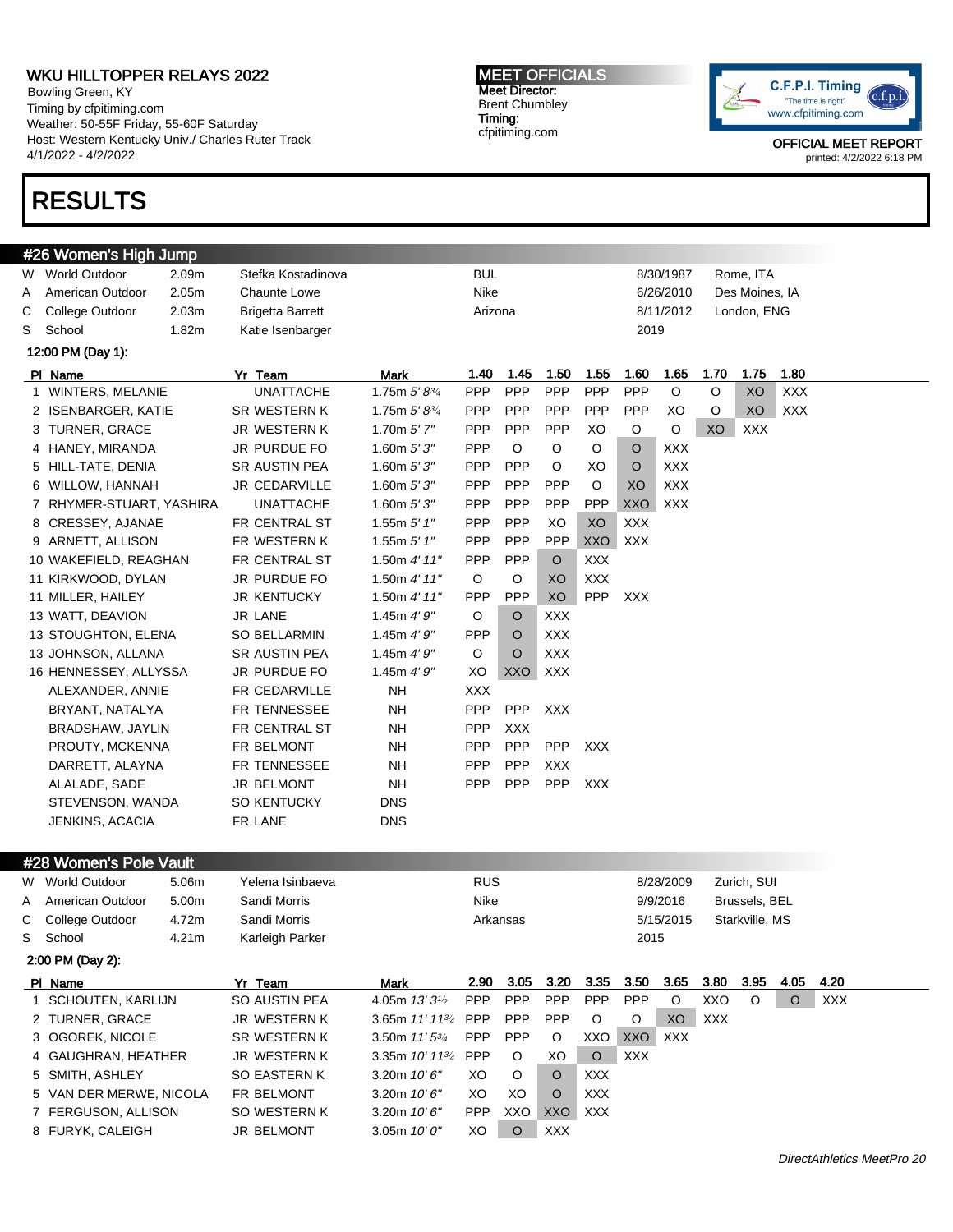Bowling Green, KY Timing by cfpitiming.com Weather: 50-55F Friday, 55-60F Saturday Host: Western Kentucky Univ./ Charles Ruter Track 4/1/2022 - 4/2/2022

## RESULTS

#### MEET OFFICIALS Meet Director: Brent Chumbley Timing: cfpitiming.com



OFFICIAL MEET REPORT printed: 4/2/2022 6:18 PM

| ECKERT, HALEIGH<br>SO CEDARVILLE<br><b>PPP</b><br><b>PPP</b><br>NΗ<br><b>PPP</b><br><b>PPP</b><br><b>PPP</b><br>XXX<br>2.75<br>Yr_Team<br>PI Name<br>Mark<br>5 SMITH, ASHLEY<br><b>SO EASTERN K</b><br>XO<br>(cont'd)<br>FR CEDARVILLE<br>NΗ<br><b>XXX</b><br>VANDERLAAN, ARIELLA<br>#30 Women's Long Jump<br>World Outdoor<br><b>RUS</b><br>6/11/1988<br>St. Petersburg,<br>7.52m<br>Galina Christyakova<br>W<br>American Outdoor<br>7.49m<br>Jackie Joyner-Kersee<br>Honda<br>New York, NY<br>5/22/1994<br>A<br>College Outdoor<br>6.99m<br>Jackie Joyner-Kersee<br>U.C.L.A.<br>Westwood, CA<br>С<br>5/4/1985<br>School<br>6.82m<br>Chioma Agwunobi<br>2015<br>S |               |
|--------------------------------------------------------------------------------------------------------------------------------------------------------------------------------------------------------------------------------------------------------------------------------------------------------------------------------------------------------------------------------------------------------------------------------------------------------------------------------------------------------------------------------------------------------------------------------------------------------------------------------------------------------------------|---------------|
|                                                                                                                                                                                                                                                                                                                                                                                                                                                                                                                                                                                                                                                                    |               |
|                                                                                                                                                                                                                                                                                                                                                                                                                                                                                                                                                                                                                                                                    |               |
|                                                                                                                                                                                                                                                                                                                                                                                                                                                                                                                                                                                                                                                                    |               |
|                                                                                                                                                                                                                                                                                                                                                                                                                                                                                                                                                                                                                                                                    |               |
|                                                                                                                                                                                                                                                                                                                                                                                                                                                                                                                                                                                                                                                                    |               |
|                                                                                                                                                                                                                                                                                                                                                                                                                                                                                                                                                                                                                                                                    |               |
|                                                                                                                                                                                                                                                                                                                                                                                                                                                                                                                                                                                                                                                                    |               |
|                                                                                                                                                                                                                                                                                                                                                                                                                                                                                                                                                                                                                                                                    |               |
|                                                                                                                                                                                                                                                                                                                                                                                                                                                                                                                                                                                                                                                                    |               |
| 12:00 PM (Day 1):                                                                                                                                                                                                                                                                                                                                                                                                                                                                                                                                                                                                                                                  |               |
| Rnd 1<br>Rnd 2<br>Rnd 3<br>Rnd 4<br>Rnd 5<br>Rnd 6<br>PI Name<br>Yr Team<br>Mark                                                                                                                                                                                                                                                                                                                                                                                                                                                                                                                                                                                   | <u>F(PI)</u>  |
| $5.60 (+0.8)$<br>$5.24 (-0.4) 5.41 (+1.6) 5.06 (+0.4)$<br>$5.20 (+0.2)$<br>$  5.31 (-1.9)  $<br>SO TRINE<br>5.60m 18' 41/2<br>$(+0.8)$<br>1 LIVINGSTON, HALEY                                                                                                                                                                                                                                                                                                                                                                                                                                                                                                      | 2(1)          |
| $5.48 (+0.7)$<br><b>FOUL</b><br>$5.37 (+1.7)$<br>$5.18(-2.8)$<br><b>FOUL</b><br>$5.06 (+0.2)$<br><b>SO TENNESSEE</b><br>5.48m $17'$ $11^{3/4}$ $(+0.7)$<br>2 JOHNSON, EMANI                                                                                                                                                                                                                                                                                                                                                                                                                                                                                        | 2(2)          |
| <b>FOUL</b><br>$5.14 (-1.1) 4.89 (-0.8) 5.23 (+1.5)$<br>$3.94 (-1.6) 5.30 (-0.1)$<br>3 REED, JAI<br>SO PURDUE FO<br>5.30m 17' 4 <sup>3/4</sup><br>$(-0.1)$                                                                                                                                                                                                                                                                                                                                                                                                                                                                                                         | 2(3)          |
| <b>FOUL</b><br><b>FOUL</b><br>$5.30 (+1.1)$<br><b>FOUL</b><br>$4.89(-1.9)$<br><b>FOUL</b><br>$(+1.1)$<br>4 BRADSHAW, JAYLIN<br>FR CENTRAL ST<br>5.30m 17' 43/4                                                                                                                                                                                                                                                                                                                                                                                                                                                                                                     | 2(6)          |
| <b>FOUL</b><br>$(+0.6)$ 5.01 $(+0.3)$ 4.83 $(+1.3)$<br><b>FOUL</b><br>4.86 $(-2.4)$ 5.28 $(+0.6)$<br>5 BOYD, ALEXIA<br>SO CAMPBELLS<br>5.28m 17' 4"                                                                                                                                                                                                                                                                                                                                                                                                                                                                                                                | 2(5)          |
| <b>FOUL</b><br><b>FOUL</b><br>$(+0.7)$<br>6 LITTLE, NINTI<br>JR PURDUE FO<br>5.20m 17' 0 <sup>3/4</sup>                                                                                                                                                                                                                                                                                                                                                                                                                                                                                                                                                            | 2(6)          |
| <b>FOUL</b><br>$5.19 (+0.5)$ 4.93 (+1.0)<br><b>FOUL</b><br><b>FOUL</b><br>$5.12(-0.7)$<br>$(+0.5)$<br>SO AUSTIN PEA<br>7 MCCLELLAND, CAMARYN<br>5.19m $17'0\frac{1}{2}$                                                                                                                                                                                                                                                                                                                                                                                                                                                                                            | 2(7)          |
| <b>FOUL</b><br>$5.18 (+0.8)$ $5.01 (-0.1)$<br><b>FOUL</b><br><b>FOUL</b><br><b>FOUL</b><br>$(+0.8)$<br>8 JOHNSON, SELENA<br>SO PURDUE FO<br>5.18m $17'0''$                                                                                                                                                                                                                                                                                                                                                                                                                                                                                                         | 2(8)          |
| 4.89 (+0.9) 4.69 (+1.5) 4.78 (+1.1) 4.83 (+2.5)<br>4.54 $(-0.5)$<br>$4.59 (+1.5)$<br>$(+0.9)$<br>9 WOODSON, SAMANTHA<br>FR BELMONT<br>4.89m 16' 0 <sup>1</sup> /2                                                                                                                                                                                                                                                                                                                                                                                                                                                                                                  | 1(1)          |
| $4.56 (+0.6)$ $4.78 (+1.9)$ $4.80 (+1.5)$<br>$(+1.5)$<br>10 MOZZI, BRYN<br><b>JR CEDARVILLE</b><br>4.80m 15' 9"                                                                                                                                                                                                                                                                                                                                                                                                                                                                                                                                                    | 1(2)          |
| <b>FOUL</b><br>$4.76 (+1.7)$<br>$4.74 (+2.1)$<br>$(+1.7)$<br>FR BELMONT<br>4.76m 15' 7 <sup>1</sup> / <sub>2</sub><br>11 JOHNSON, MICHELLE                                                                                                                                                                                                                                                                                                                                                                                                                                                                                                                         | 1(3)          |
| $4.73 (+1.1) 4.72 (-1.7) 4.50 (-0.8)$<br>$(+1.1)$<br>FR CENTRAL ST<br>4.73m 15' 61/4<br>12 CRESSEY, AJANAE                                                                                                                                                                                                                                                                                                                                                                                                                                                                                                                                                         | 2(9)          |
| $4.25(-0.4)$ $4.72(+0.1)$<br><b>PASS</b><br>$(+0.1)$<br><b>JR CEDARVILLE</b><br>13 WILLOW, HANNAH<br>4.72m 15' 6"                                                                                                                                                                                                                                                                                                                                                                                                                                                                                                                                                  | 2(10)         |
| 4.36 (+0.4) $4.70 (+2.6)$ 4.15 (-0.4)<br>$(+2.6)$<br>SO ALABAMA A<br>14 WHITE, NIA<br>4.70m <i>15' 5"</i>                                                                                                                                                                                                                                                                                                                                                                                                                                                                                                                                                          | 1(4)          |
| 4.66 $(-0.3)$ 4.68 $(-2.1)$ 4.51 $(+0.0)$<br>$(-2.1)$<br><b>JR CAMPBELLS</b><br>4.68m 15' 41/4<br>15 PAYTON, HALEY<br><b>FOUL</b><br>4.49 $(-1.0)$ 4.60 $(-0.4)$                                                                                                                                                                                                                                                                                                                                                                                                                                                                                                   | 2(11)         |
| <b>SR AUSTIN PEA</b><br>$(-0.4)$<br>16 KELLEY, JESSICA<br>4.60m $15'$ $1\frac{1}{4}$<br>4.03 (+1.0) $ 4.53 + 1.8 $ 4.58 (+0.7)                                                                                                                                                                                                                                                                                                                                                                                                                                                                                                                                     | 2(12)         |
| $(+0.7)$<br>FR BELLARMIN<br>4.58m 15' 0 <sup>1</sup> / <sub>2</sub><br>17 WALKER, JENNA<br><b>FOUL</b><br>$4.58 (+0.9)$<br><b>FOUL</b>                                                                                                                                                                                                                                                                                                                                                                                                                                                                                                                             | 1(5)          |
| $(+0.9)$<br><b>JR LANE</b><br>4.58m 15' 0 <sup>1</sup> / <sub>2</sub><br>18 WATT, DEAVION<br><b>FOUL</b><br><b>FOUL</b><br>$4.43 (+0.7)$<br>$(+0.7)$                                                                                                                                                                                                                                                                                                                                                                                                                                                                                                               | 1(13)         |
| <b>JR BELMONT</b><br>19 HITCHCOCK, TARA<br>4.43m <i>14' 61⁄2</i><br><b>FOUL</b><br>$3.96 (+0.2)$<br><b>FOUL</b><br>$(+0.2)$<br>SR AUSTIN PEA<br>3.96m 13' 0"                                                                                                                                                                                                                                                                                                                                                                                                                                                                                                       | 1(7)          |
| 20 WALKER, LENNEX<br>$(+0.4)$ 3.26 $(+0.4)$<br><b>PASS</b><br><b>PASS</b><br>JR LANE<br>3.26m 10'8 <sup>1/2</sup><br>21 PIERSON, ERYKAH                                                                                                                                                                                                                                                                                                                                                                                                                                                                                                                            | 2(13)<br>1(8) |
| <b>JR KENTUCKY</b><br><b>DNS</b><br>WILLIAMS, JAYLYNNE                                                                                                                                                                                                                                                                                                                                                                                                                                                                                                                                                                                                             | 1             |
| FR LANE<br>DNS<br>JENKINS, ACACIA                                                                                                                                                                                                                                                                                                                                                                                                                                                                                                                                                                                                                                  | 1             |
| DNS<br>GIBBONS, KENDAL<br><b>SO BELLARMIN</b>                                                                                                                                                                                                                                                                                                                                                                                                                                                                                                                                                                                                                      | 1             |
| HAYES, ARINN<br><b>JR KENTUCKY</b><br><b>DNS</b>                                                                                                                                                                                                                                                                                                                                                                                                                                                                                                                                                                                                                   | 1             |
| SENICA, LUNA<br>SO LINDSEY WI<br><b>DNS</b>                                                                                                                                                                                                                                                                                                                                                                                                                                                                                                                                                                                                                        | 2             |
| WILLIAMS, KARYN<br><b>JR KENTUCKY</b><br><b>DNS</b>                                                                                                                                                                                                                                                                                                                                                                                                                                                                                                                                                                                                                | 2             |
| HOBERG, ALINA<br>SO LINDSEY WI<br><b>DNS</b>                                                                                                                                                                                                                                                                                                                                                                                                                                                                                                                                                                                                                       |               |
| <b>FOUL</b><br><b>FOUL</b><br><b>FOUL</b><br><b>FOUL</b><br>ABDULLAH, YAFIA<br>SO CENTRAL ST                                                                                                                                                                                                                                                                                                                                                                                                                                                                                                                                                                       | 1             |
| <b>FOUL</b><br><b>FOUL</b><br><b>FOUL</b><br><b>FOUL</b><br>JONES, ALLIYAH<br>SO ALABAMA A                                                                                                                                                                                                                                                                                                                                                                                                                                                                                                                                                                         |               |
| <b>FLIGHT RESULTS</b>                                                                                                                                                                                                                                                                                                                                                                                                                                                                                                                                                                                                                                              |               |
| Rnd 1<br>Rnd 2<br>Rnd 3<br>Rnd 4<br><b>Rnd 5</b><br>Rnd 6<br>Yr Team<br>PI Name<br><b>Mark</b>                                                                                                                                                                                                                                                                                                                                                                                                                                                                                                                                                                     |               |
| Flight 1 of 2                                                                                                                                                                                                                                                                                                                                                                                                                                                                                                                                                                                                                                                      |               |

1 WOODSON, SAMANTHA FR BELMONT

4.89  $\pi$  16'  $0^{1/2}$  (+0.9)  $|4.89$  (+0.9) 4.69 (+1.5) 4.78 (+1.1) 4.83 (+2.5) 4.54 (-0.5) 4.59 (+1.5)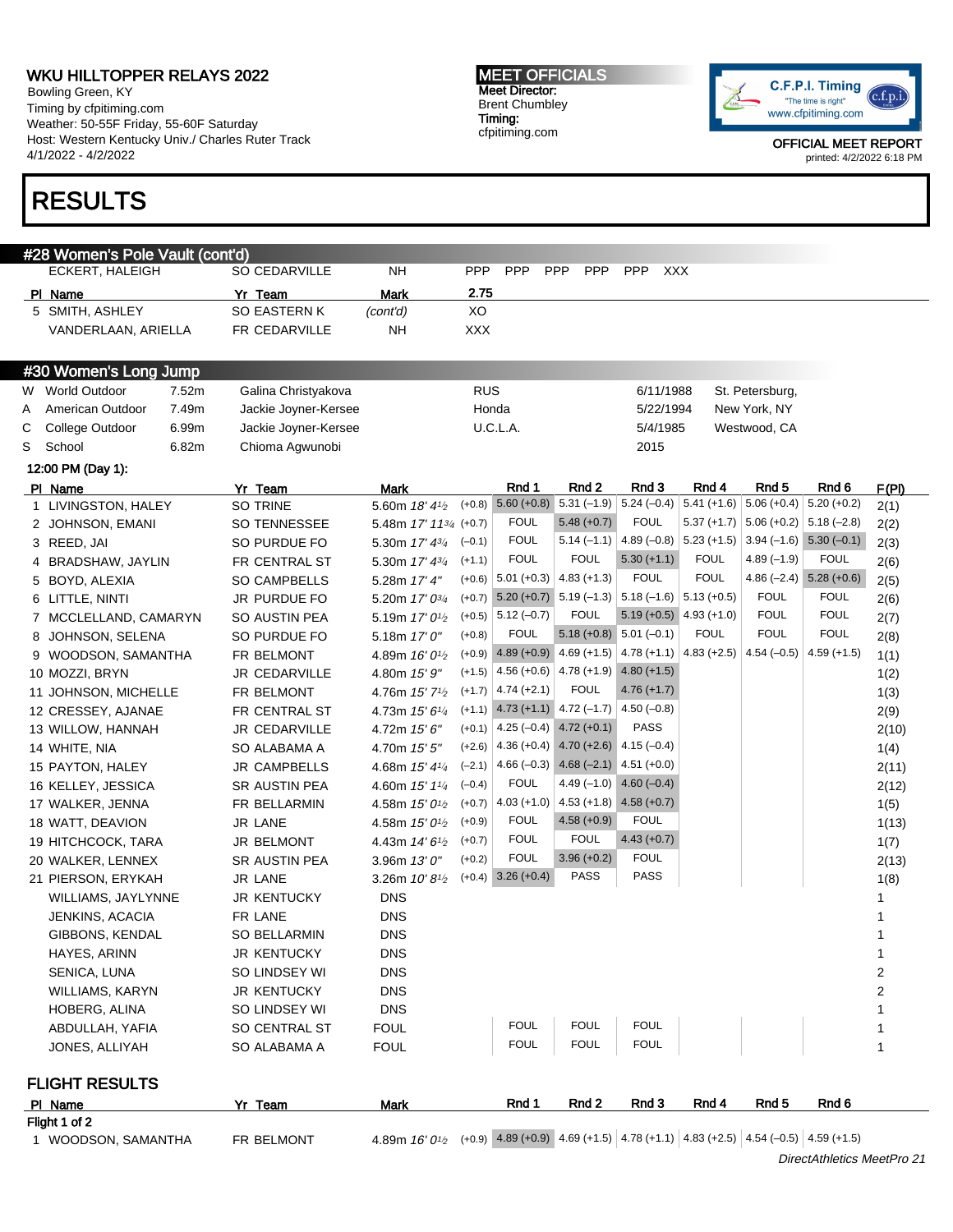Bowling Green, KY Timing by cfpitiming.com Weather: 50-55F Friday, 55-60F Saturday Host: Western Kentucky Univ./ Charles Ruter Track 4/1/2022 - 4/2/2022

## RESULTS

MEET OFFICIALS Meet Director: Brent Chumbley Timing: cfpitiming.com



|              | #30 Women's Long Jump (cont'd)    |                                |                                                                            |            |                                                                                  |                                           |                                       |                            |                                           |                                                                                        |
|--------------|-----------------------------------|--------------------------------|----------------------------------------------------------------------------|------------|----------------------------------------------------------------------------------|-------------------------------------------|---------------------------------------|----------------------------|-------------------------------------------|----------------------------------------------------------------------------------------|
|              | PI Name                           | Yr Team                        | <b>Mark</b>                                                                |            | Rnd 1                                                                            | Rnd 2                                     | Rnd 3                                 | Rnd 4                      | Rnd <sub>5</sub>                          | Rnd 6                                                                                  |
|              | 2 MOZZI, BRYN                     | JR CEDARVILLE                  | 4.80m 15' 9"                                                               | $(+1.5)$   | $4.56 (+0.6)$                                                                    | $4.78(+1.9)$                              | $4.80 (+1.5)$                         |                            |                                           |                                                                                        |
|              | 3 JOHNSON, MICHELLE               | FR BELMONT                     | 4.76m $15'$ 7 <sup>1</sup> / <sub>2</sub>                                  | $(+1.7)$   | $4.74 (+2.1)$                                                                    | <b>FOUL</b>                               | $4.76 (+1.7)$                         |                            |                                           |                                                                                        |
|              | 4 WHITE, NIA                      | SO ALABAMA A                   | 4.70m 15' 5"                                                               | $(+2.6)$   |                                                                                  | $4.36 (+0.4)$ $4.70 (+2.6)$               | $4.15(-0.4)$                          |                            |                                           |                                                                                        |
|              | 5 WALKER, JENNA                   | FR BELLARMIN                   | 4.58m $15'0\frac{1}{2}$                                                    | $(+0.7)$   | $4.03 (+1.0)$                                                                    | $4.53 (+1.8)$                             | $4.58(+0.7)$                          |                            |                                           |                                                                                        |
|              | 7 HITCHCOCK, TARA                 | <b>JR BELMONT</b>              | 4.43m $14'6\frac{1}{2}$                                                    | $(+0.7)$   | <b>FOUL</b>                                                                      | <b>FOUL</b>                               | $4.43 (+0.7)$                         |                            |                                           |                                                                                        |
|              | 8 PIERSON, ERYKAH                 | JR LANE                        | 3.26m $10'8\frac{1}{2}$                                                    |            | $(+0.4)$ 3.26 $(+0.4)$                                                           | <b>PASS</b>                               | PASS                                  |                            |                                           |                                                                                        |
|              | 13 WATT, DEAVION                  | JR LANE                        | 4.58m 15' 0 <sup>1</sup> / <sub>2</sub>                                    | $(+0.9)$   | <b>FOUL</b>                                                                      | $4.58 (+0.9)$                             | <b>FOUL</b>                           |                            |                                           |                                                                                        |
|              | WILLIAMS, JAYLYNNE                | <b>JR KENTUCKY</b>             | <b>DNS</b>                                                                 |            |                                                                                  |                                           |                                       |                            |                                           |                                                                                        |
|              | JENKINS, ACACIA                   | FR LANE                        | <b>DNS</b>                                                                 |            |                                                                                  |                                           |                                       |                            |                                           |                                                                                        |
|              | GIBBONS, KENDAL                   | <b>SO BELLARMIN</b>            | <b>DNS</b>                                                                 |            |                                                                                  |                                           |                                       |                            |                                           |                                                                                        |
|              | HAYES, ARINN                      | <b>JR KENTUCKY</b>             | <b>DNS</b>                                                                 |            |                                                                                  |                                           |                                       |                            |                                           |                                                                                        |
|              | HOBERG, ALINA                     | SO LINDSEY WI                  | <b>DNS</b>                                                                 |            |                                                                                  |                                           |                                       |                            |                                           |                                                                                        |
|              | ABDULLAH, YAFIA                   | SO CENTRAL ST                  | <b>FOUL</b>                                                                |            | <b>FOUL</b>                                                                      | <b>FOUL</b>                               | <b>FOUL</b>                           |                            |                                           |                                                                                        |
|              | JONES, ALLIYAH                    | SO ALABAMA A                   | <b>FOUL</b>                                                                |            | <b>FOUL</b>                                                                      | <b>FOUL</b>                               | <b>FOUL</b>                           |                            |                                           |                                                                                        |
|              | Flight 2 of 2                     |                                |                                                                            |            |                                                                                  |                                           |                                       |                            |                                           |                                                                                        |
|              | 1 LIVINGSTON, HALEY               | SO TRINE                       | 5.60m 18' 41/2                                                             |            | $(+0.8)$ 5.60 $(+0.8)$ 5.31 $(-1.9)$ 5.24 $(-0.4)$                               |                                           |                                       |                            | $5.41 (+1.6)$ 5.06 (+0.4) 5.20 (+0.2)     |                                                                                        |
|              | 2 JOHNSON, EMANI                  | <b>SO TENNESSEE</b>            | 5.48m 17' 113/4 (+0.7)                                                     |            | <b>FOUL</b>                                                                      | $5.48 (+0.7)$                             | <b>FOUL</b>                           |                            | $5.37 (+1.7)$ $5.06 (+0.2)$ $5.18 (-2.8)$ |                                                                                        |
|              | 3 REED, JAI                       | SO PURDUE FO                   | 5.30m 17' 43/4                                                             | $(-0.1)$   | <b>FOUL</b>                                                                      |                                           | $5.14 (-1.1)$ 4.89 (-0.8) 5.23 (+1.5) |                            |                                           | $3.94 (-1.6) 5.30 (-0.1)$<br>$4.86 (-2.4) 5.28 (+0.6)$                                 |
|              | 5 BOYD, ALEXIA                    | SO CAMPBELLS                   | 5.28m 17' 4"                                                               | $(+0.6)$   | $5.01 (+0.3)$                                                                    | $4.83 (+1.3)$<br><b>FOUL</b>              | <b>FOUL</b>                           | <b>FOUL</b><br><b>FOUL</b> |                                           | <b>FOUL</b>                                                                            |
|              | 6 BRADSHAW, JAYLIN                | FR CENTRAL ST                  | 5.30m 17' 43/4                                                             | $(+1.1)$   | <b>FOUL</b>                                                                      |                                           | $5.30 (+1.1)$                         |                            | $4.89(-1.9)$<br><b>FOUL</b>               | <b>FOUL</b>                                                                            |
|              | 6 LITTLE, NINTI                   | JR PURDUE FO                   | 5.20m 17' 03/4                                                             |            | $(+0.7)$ 5.20 $(+0.7)$ 5.19 $(-1.3)$ 5.18 $(-1.6)$ 5.13 $(+0.5)$<br>$5.12(-0.7)$ | <b>FOUL</b>                               | $5.19 (+0.5)$ 4.93 (+1.0)             |                            | <b>FOUL</b>                               | <b>FOUL</b>                                                                            |
|              | 7 MCCLELLAND, CAMARYN             | SO AUSTIN PEA                  | 5.19m $17'0\frac{1}{2}$                                                    | $(+0.5)$   | <b>FOUL</b>                                                                      |                                           | $5.18 (+0.8)$ $5.01 (-0.1)$           | <b>FOUL</b>                | <b>FOUL</b>                               | <b>FOUL</b>                                                                            |
|              | 8 JOHNSON, SELENA                 | SO PURDUE FO                   | 5.18m 17' 0"                                                               | $(+0.8)$   | $(+1.1)$ 4.73 $(+1.1)$ 4.72 $(-1.7)$ 4.50 $(-0.8)$                               |                                           |                                       |                            |                                           |                                                                                        |
|              | 9 CRESSEY, AJANAE                 | FR CENTRAL ST                  | 4.73m 15' 61/4                                                             | $(+0.1)$   |                                                                                  | $4.25 (-0.4)$ $4.72 (+0.1)$               | <b>PASS</b>                           |                            |                                           |                                                                                        |
|              | 10 WILLOW, HANNAH                 | JR CEDARVILLE                  | 4.72m 15' 6"                                                               | $(-2.1)$   |                                                                                  | 4.66 $(-0.3)$ 4.68 $(-2.1)$ 4.51 $(+0.0)$ |                                       |                            |                                           |                                                                                        |
|              | 11 PAYTON, HALEY                  | <b>JR CAMPBELLS</b>            | 4.68m 15' 41/4                                                             | $(-0.4)$   | <b>FOUL</b>                                                                      |                                           | $4.49(-1.0)$ $4.60(-0.4)$             |                            |                                           |                                                                                        |
|              | 12 KELLEY, JESSICA                | SR AUSTIN PEA                  | 4.60m 15' 11/4                                                             | $(+0.2)$   | <b>FOUL</b>                                                                      | $3.96 (+0.2)$                             | <b>FOUL</b>                           |                            |                                           |                                                                                        |
|              | 13 WALKER, LENNEX<br>SENICA, LUNA | SR AUSTIN PEA<br>SO LINDSEY WI | 3.96m 13'0''<br><b>DNS</b>                                                 |            |                                                                                  |                                           |                                       |                            |                                           |                                                                                        |
|              | WILLIAMS, KARYN                   | <b>JR KENTUCKY</b>             | <b>DNS</b>                                                                 |            |                                                                                  |                                           |                                       |                            |                                           |                                                                                        |
|              |                                   |                                |                                                                            |            |                                                                                  |                                           |                                       |                            |                                           |                                                                                        |
|              | #32 Women's Triple Jump           |                                |                                                                            |            |                                                                                  |                                           |                                       |                            |                                           |                                                                                        |
|              | W World Outdoor<br>15.67m         | Yulima Rojas                   |                                                                            | <b>VEN</b> |                                                                                  |                                           | 8/1/2021                              |                            | Tokyo, JPN                                |                                                                                        |
| A            | American Outdoor<br>14.92m        | Katurah Orji                   |                                                                            |            | ATL TC                                                                           |                                           | 12/25/2021                            |                            | Chula Vista, CA                           |                                                                                        |
| С            | College Outdoor<br>14.71m         | Keturah Orji                   |                                                                            |            | Georgia                                                                          |                                           | 8/14/2016                             |                            | Rio de Janeiro,                           |                                                                                        |
| S            | School<br>13.44m                  | Sharika Smith                  |                                                                            |            |                                                                                  |                                           | 2013                                  |                            |                                           |                                                                                        |
|              | 12:00 PM (Day 2):                 |                                |                                                                            |            |                                                                                  |                                           |                                       |                            |                                           |                                                                                        |
|              | PI Name                           | Yr Team                        | <b>Mark</b>                                                                |            | Rnd 1                                                                            | Rnd 2                                     | Rnd 3                                 | Rnd 4                      | Rnd <sub>5</sub>                          | Rnd 6                                                                                  |
| $\mathbf{1}$ | JOHNSON, SELENA                   | SO PURDUE FO                   | 12.08m 39' 73/4                                                            |            | $(+1.4)$ 12.08 $(+1.4)$ 11.65 $(+3.1)$ 11.57 $(+2.2)$ 11.77 $(+2.2)$             |                                           |                                       |                            | <b>FOUL</b>                               | $11.46 (+0.3)$                                                                         |
|              | 2 PAYTON, HALEY                   | <b>JR CAMPBELLS</b>            | 11.38m 37' 4"                                                              |            |                                                                                  |                                           |                                       |                            |                                           | $(+0.0)$ 10.98 (+2.1) 11.38 (+0.0) 11.10 (+2.1) 11.01 (+2.3) 10.84 (+2.1) 11.36 (+2.8) |
|              | 3 DARRETT, ALAYNA                 | FR TENNESSEE                   | 11.30m 37' 1"                                                              |            |                                                                                  |                                           |                                       |                            |                                           | $(+2.1)$ 10.83 (+0.1) 11.30 (+2.1) 11.11 (+3.0) 10.70 (+2.1) 11.09 (+1.8) 10.89 (+1.8) |
|              | 4 LIVINGSTON, HALEY               | SO TRINE                       | 10.98m $36'0'4$                                                            |            |                                                                                  |                                           |                                       |                            |                                           | $(+2.5)$ 10.72 (+2.6) 10.34 (+1.1) 10.96 (+2.1) 10.63 (+2.9) 10.98 (+2.5) 10.45 (+2.0) |
|              | 5 WALKER, LENNEX                  | SR AUSTIN PEA                  | 10.94m 35' 10 <sup>3</sup> / <sub>4</sub> (+1.7) 10.94 (+1.7) 10.84 (+0.5) |            |                                                                                  |                                           | PASS                                  | <b>FOUL</b>                | $10.65 (+1.7)$                            | <b>PASS</b>                                                                            |
|              | 6 HADLEY, KATIE                   | JR CEDARVILLE                  | 10.79m $35'5''$                                                            | $(+3.6)$   | <b>FOUL</b>                                                                      | <b>FOUL</b>                               |                                       |                            |                                           | 10.47 (+2.0) 10.41 (+1.5) 10.40 (+3.5) 10.79 (+3.6)                                    |
|              | 7 JONES, ALLIYAH                  | SO ALABAMA A                   | 10.65m 34' 111/4 (+1.7) 10.65 (+1.7) 10.24 (+1.5) 10.45 (+1.2)             |            |                                                                                  |                                           |                                       | <b>FOUL</b>                | $10.26 (+1.9)$                            | <b>FOUL</b>                                                                            |
|              | 8 OBERHAUS, MARIAH                | FR PURDUE FO                   | 10.57m <i>34' 81⁄4</i>                                                     |            | $(+2.8)$ 10.56 (+0.9) 10.57 (+2.8) 10.36 (+1.7)                                  |                                           |                                       |                            |                                           |                                                                                        |
|              | MCCLELLAND, CAMARYN               | SO AUSTIN PEA                  | ΝM                                                                         |            | <b>FOUL</b>                                                                      | <b>FOUL</b>                               | <b>FOUL</b>                           |                            |                                           |                                                                                        |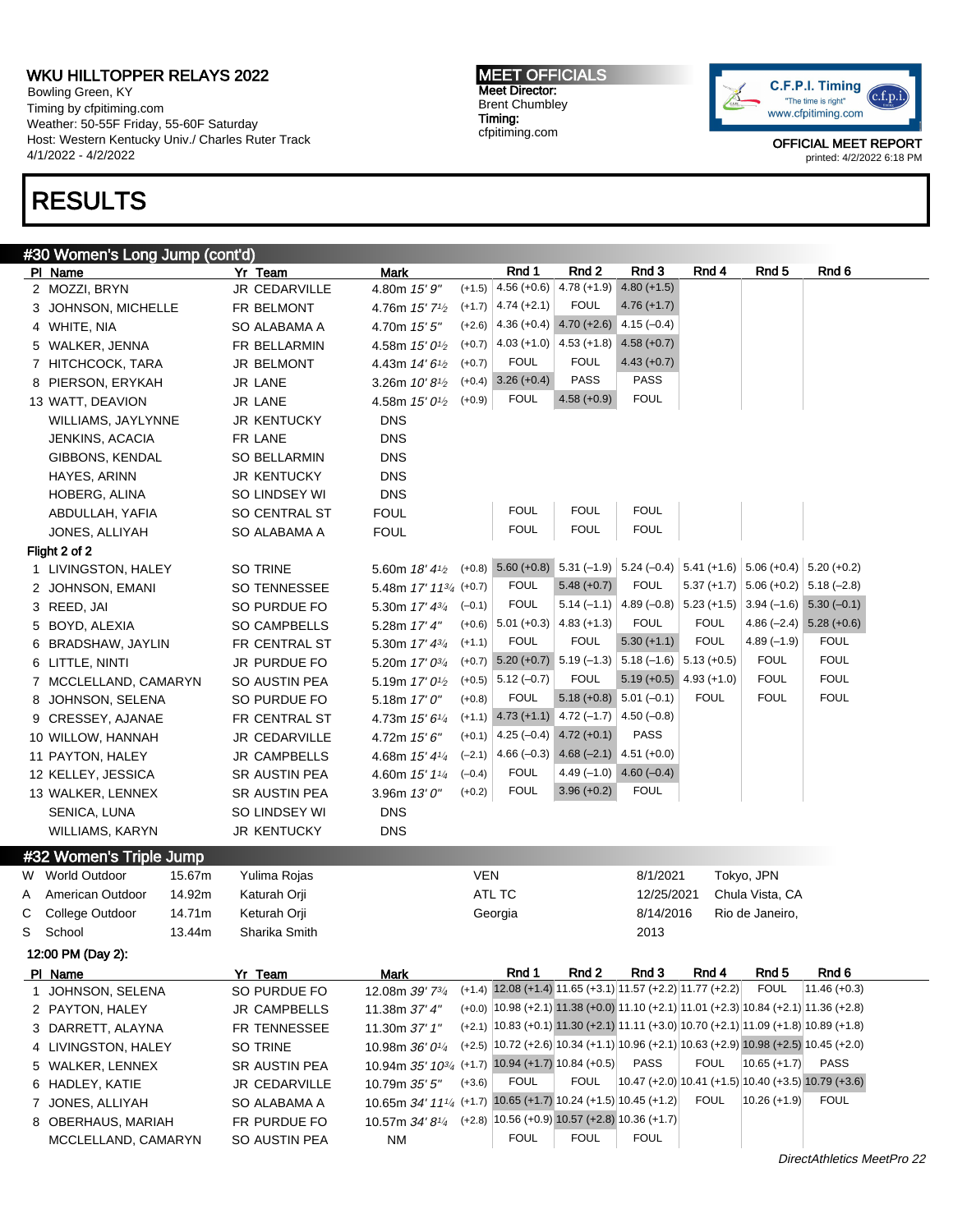Bowling Green, KY Timing by cfpitiming.com Weather: 50-55F Friday, 55-60F Saturday Host: Western Kentucky Univ./ Charles Ruter Track 4/1/2022 - 4/2/2022

## RESULTS

MEET OFFICIALS Meet Director: Brent Chumbley Timing: cfpitiming.com



|   | #32 Women's Triple Jump (cont'd)<br>12:00 PM (Day 2): |        |                      |                                           |             |             |             |             |                  |             |                         |
|---|-------------------------------------------------------|--------|----------------------|-------------------------------------------|-------------|-------------|-------------|-------------|------------------|-------------|-------------------------|
|   | PI Name                                               |        | Yr Team              | <b>Mark</b>                               | Rnd 1       | Rnd 2       | Rnd 3       | Rnd 4       | Rnd <sub>5</sub> | Rnd 6       |                         |
|   | STEVENSON, WANDA                                      |        | SO KENTUCKY          | <b>DNS</b>                                |             |             |             |             |                  |             |                         |
|   | ORSOT, ALEXIS                                         |        | <b>SR LANE</b>       | <b>DNS</b>                                |             |             |             |             |                  |             |                         |
|   | ABDULLAH, YAFIA                                       |        | SO CENTRAL ST        | <b>FOUL</b>                               | <b>FOUL</b> | <b>FOUL</b> | PASS        |             |                  |             |                         |
|   |                                                       |        |                      |                                           |             |             |             |             |                  |             |                         |
|   | #34 Women's Shot Put                                  |        |                      |                                           |             |             |             |             |                  |             |                         |
|   | 4 attempts only                                       |        |                      |                                           |             |             |             |             |                  |             |                         |
|   | W World Outdoor                                       | 22.63m | Natalya Lisovskaya   |                                           | <b>RUS</b>  |             | 6/7/1987    |             | Moscow, RUS      |             |                         |
| Α | American Outdoor                                      | 20.63m | Michelle Carter      |                                           | Nike        |             | 8/12/2016   |             | Rio de Janeiro,  |             |                         |
| С | College Outdoor                                       | 19.35m | Raven Saunders       |                                           | Mississippi |             | 8/12/2016   |             | Rio de Janeiro,  |             |                         |
|   | S School                                              | 17.49m | Jessica Ramsey       |                                           |             |             | 2014        |             |                  |             |                         |
|   | 2:00 PM (Day 1):                                      |        |                      |                                           |             |             |             |             |                  |             |                         |
|   | PI Name                                               |        | Yr Team              | <b>Mark</b>                               | Rnd 1       | Rnd 2       | Rnd 3       | Rnd 4       | Rnd 5            | Rnd 6       | F(PI)                   |
|   | 1 STUCKER, REBEKAH                                    |        | <b>SO BELMONT</b>    | 15.16m 49' 9"                             | <b>FOUL</b> | 14.01       | 14.03       | 14.28       | 14.87            | 15.16       | 2(1)                    |
|   | 2 LOPEZ ARIAS, INES                                   |        | FR WESTERN K         | 14.29m 46' 10 <sup>3/4</sup>              | 12.50       | <b>FOUL</b> | <b>FOUL</b> | <b>FOUL</b> | 14.29            | 12.14       | 2(2)                    |
|   | 3 MERRITT, REBECCA                                    |        | <b>SO MARSHALL</b>   | 13.93m 45' 81/2                           | 12.36       | 13.93       | <b>FOUL</b> | 13.07       | 13.34            | 13.44       | 2(3)                    |
|   | 4 ADEBAYO, MARYANN                                    |        | <b>JR MARSHALL</b>   | 13.03m 42' 9"                             | <b>FOUL</b> | 11.84       | 12.62       | 12.71       | 12.59            | 13.03       | 2(4)                    |
|   | 5 MCDANIEL, KORI                                      |        | <b>SR AUSTIN PEA</b> | 12.92m 42' 43/4                           | 12.75       | <b>FOUL</b> | <b>FOUL</b> | 12.92       | 12.56            | <b>FOUL</b> | 2(5)                    |
|   | 6 DECUIR, MALEAH                                      |        | <b>JR TENNESSEE</b>  | 12.67m 41'7"                              | <b>FOUL</b> | <b>FOUL</b> | 12.67       | <b>FOUL</b> | <b>FOUL</b>      | 11.88       | 2(6)                    |
|   | 7 MOYER, OLIVIA                                       |        | <b>SO BELMONT</b>    | 12.25m 40' 21/4                           | <b>FOUL</b> | <b>FOUL</b> | 12.01       | <b>FOUL</b> | 12.25            | <b>FOUL</b> | 2(7)                    |
|   | 8 MATTSSON, JESSICA                                   |        | <b>SR BELMONT</b>    | 12.00m 39' 41/2                           | 12.00       | 11.95       | <b>FOUL</b> | <b>FOUL</b> | <b>FOUL</b>      | 11.69       | 2(8)                    |
|   | 9 SWAIN, ANTANIA                                      |        | JR TENNESSEE         | 11.69m 38' 41/4                           | <b>FOUL</b> | 11.69       | <b>FOUL</b> | <b>FOUL</b> | <b>FOUL</b>      | 11.47       | 2(9)                    |
|   | 10 GARWOOD, ABBI                                      |        | SO PURDUE FO         | 11.65m 38' 23/4                           | 10.28       | 11.65       | <b>FOUL</b> |             |                  |             | 2(10)                   |
|   | 11 ADAMS, KAYLA                                       |        | JR CENTRAL ST        | 11.40m 37' 5"                             | 10.74       | 11.26       | 11.40       |             |                  |             | 1(1)                    |
|   | 12 COX, BRIANA                                        |        | SO ALABAMA A         | 11.30m 37' 1"                             | 10.07       | 10.78       | 11.30       |             |                  |             | 1(2)                    |
|   | 13 HARRIS-CAMPBELL, NAKIA                             |        | FR PURDUE FO         | 11.14m $36'6^{3}/4$                       | <b>FOUL</b> | 10.61       | 11.14       |             |                  |             | 2(11)                   |
|   | 14 VERSEMAN, JACKLYN                                  |        | <b>SR AUSTIN PEA</b> | 11.04m 36' 23/4                           | 11.04       | <b>FOUL</b> | <b>FOUL</b> |             |                  |             | 2(12)                   |
|   | 15 THRASHER-WALKER, TAYEL                             |        | JR WESTERN K         | 10.98m 36' 01/4                           | 10.98       | 10.63       | <b>FOUL</b> |             |                  |             | 1(3)                    |
|   | 16 MONHEIMER, KATIE                                   |        | FR BELLARMIN         | 10.28m 33' 83/4                           | 9.57        | 9.94        | 10.28       |             |                  |             | 1(4)                    |
|   | 17 RODGERS, DANIELLE                                  |        | JR CENTRAL ST        | 10.25m 33' 7 <sup>1</sup> / <sub>2</sub>  | 9.64        | 9.30        | 10.25       |             |                  |             | 1(5)                    |
|   | 18 LEWIS, KEANTE                                      |        | FR CENTRAL ST        | 9.94m $32'$ 7 <sup>1</sup> / <sub>2</sub> | 9.23        | 9.94        | <b>FOUL</b> |             |                  |             | 1(6)                    |
|   | 19 STEWART, DEZARAI                                   |        | FR LANE              | 9.71m 31' 101/4                           | <b>FOUL</b> | <b>FOUL</b> | 9.71        |             |                  |             | 2(13)                   |
|   | 20 VINCENT, CAMBRIA                                   |        | <b>JR KENTUCKY</b>   | 9.12m 29' 111/4                           | 8.81        | 9.12        | 9.10        |             |                  |             | 1(7)                    |
|   | 21 BRYANT, NATALYA                                    |        | FR TENNESSEE         | 8.93m 29' 33/4                            | 8.93        | 8.79        | 8.00        |             |                  |             | 1(8)                    |
|   | 22 DARRETT, ALAYNA                                    |        | FR TENNESSEE         | 8.75m $28'8\frac{1}{2}$                   | 7.77        | 8.75        | 8.67        |             |                  |             | 1(9)                    |
|   | 23 AKINGS, ZARIA                                      |        | FR ALABAMA A         | 8.35m 27' 43/4                            | 7.92        | 8.35        | 7.98        |             |                  |             | 1(10)                   |
|   | 24 MOORE, MIA                                         |        | FR LANE              | 8.34m 27' 41/2                            | 7.94        | 7.61        | 8.34        |             |                  |             | 1(11)                   |
|   | 25 SCHULTZ, GABRIELLE                                 |        | <b>JR KENTUCKY</b>   | 7.23m 23' 83/4                            | 6.82        | 7.23        | 6.90        |             |                  |             | 1(12)                   |
|   | 26 SCOTT, JAI                                         |        | FR LANE              | 7.01m 23'0''                              | <b>FOUL</b> | 6.88        | 7.01        |             |                  |             | 1(13)                   |
|   | 27 WHITTINGTON, MORGAN                                |        | SO KENTUCKY          | 6.50m 21' 4"                              | 6.50        | 6.49        | 6.49        |             |                  |             | 1(14)                   |
|   | OLIVER, KAAN                                          |        | SO ALABAMA A         | <b>DNS</b>                                |             |             |             |             |                  |             | $\mathbf{1}$            |
|   | GROVES, KAYLA                                         |        | <b>JR KENTUCKY</b>   | <b>DNS</b>                                |             |             |             |             |                  |             | $\mathbf{1}$            |
|   | WAGNER, AMANI                                         |        | SR KENTUCKY          | <b>DNS</b>                                |             |             |             |             |                  |             | $\overline{\mathbf{c}}$ |
|   | LUGG, KIMBERLY                                        |        | FR KENTUCKY          | <b>DNS</b>                                |             |             |             |             |                  |             | $\overline{c}$          |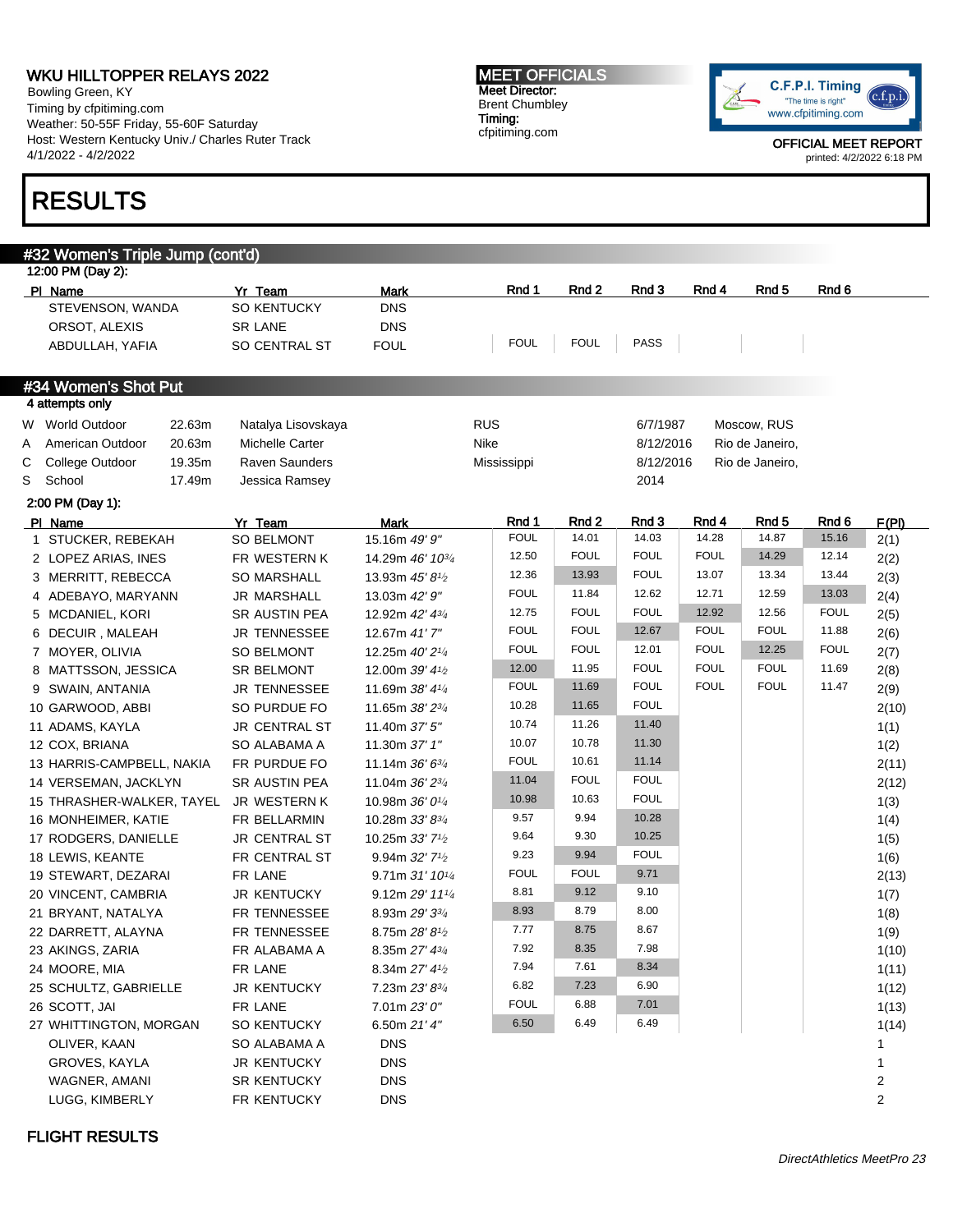Bowling Green, KY Timing by cfpitiming.com Weather: 50-55F Friday, 55-60F Saturday Host: Western Kentucky Univ./ Charles Ruter Track 4/1/2022 - 4/2/2022

## RESULTS

MEET OFFICIALS Meet Director: Brent Chumbley Timing: cfpitiming.com



|   | #34 Women's Shot Put (cont'd)         |                      |                                          |             |             |             |             |                  |             |       |  |
|---|---------------------------------------|----------------------|------------------------------------------|-------------|-------------|-------------|-------------|------------------|-------------|-------|--|
|   | PI Name                               | Yr Team              | <b>Mark</b>                              | Rnd 1       | Rnd 2       | Rnd 3       | Rnd 4       | Rnd <sub>5</sub> | Rnd 6       |       |  |
|   | Flight 1 of 2                         |                      |                                          |             |             |             |             |                  |             |       |  |
|   | 1 ADAMS, KAYLA                        | JR CENTRAL ST        | 11.40m 37' 5"                            | 10.74       | 11.26       | 11.40       |             |                  |             |       |  |
|   | 2 COX, BRIANA                         | SO ALABAMA A         | 11.30m 37' 1"                            | 10.07       | 10.78       | 11.30       |             |                  |             |       |  |
|   | 3 THRASHER-WALKER, TAYEL JR WESTERN K |                      | 10.98m 36' 01/4                          | 10.98       | 10.63       | <b>FOUL</b> |             |                  |             |       |  |
|   | 4 MONHEIMER, KATIE                    | FR BELLARMIN         | 10.28m 33' 83/4                          | 9.57        | 9.94        | 10.28       |             |                  |             |       |  |
|   | 5 RODGERS, DANIELLE                   | <b>JR CENTRAL ST</b> | 10.25m 33' 7 <sup>1</sup> / <sub>2</sub> | 9.64        | 9.30        | 10.25       |             |                  |             |       |  |
|   | 6 LEWIS, KEANTE                       | FR CENTRAL ST        | 9.94m 32' 7 <sup>1/2</sup>               | 9.23        | 9.94        | <b>FOUL</b> |             |                  |             |       |  |
|   | 7 VINCENT, CAMBRIA                    | <b>JR KENTUCKY</b>   | 9.12m 29' 111/4                          | 8.81        | 9.12        | 9.10        |             |                  |             |       |  |
|   | 8 BRYANT, NATALYA                     | FR TENNESSEE         | 8.93m 29' 33/4                           | 8.93        | 8.79        | 8.00        |             |                  |             |       |  |
|   | 9 DARRETT, ALAYNA                     | FR TENNESSEE         | 8.75m 28' 81/2                           | 7.77        | 8.75        | 8.67        |             |                  |             |       |  |
|   | 10 AKINGS, ZARIA                      | FR ALABAMA A         | 8.35m 27' 43/4                           | 7.92        | 8.35        | 7.98        |             |                  |             |       |  |
|   | 11 MOORE, MIA                         | FR LANE              | 8.34m 27' 41/2                           | 7.94        | 7.61        | 8.34        |             |                  |             |       |  |
|   | 12 SCHULTZ, GABRIELLE                 | <b>JR KENTUCKY</b>   | 7.23m 23' 83/4                           | 6.82        | 7.23        | 6.90        |             |                  |             |       |  |
|   | 13 SCOTT, JAI                         | FR LANE              | 7.01m 23' 0"                             | <b>FOUL</b> | 6.88        | 7.01        |             |                  |             |       |  |
|   | 14 WHITTINGTON, MORGAN                | SO KENTUCKY          | 6.50m 21' 4"                             | 6.50        | 6.49        | 6.49        |             |                  |             |       |  |
|   | OLIVER, KAAN                          | SO ALABAMA A         | <b>DNS</b>                               |             |             |             |             |                  |             |       |  |
|   | GROVES, KAYLA                         | <b>JR KENTUCKY</b>   | <b>DNS</b>                               |             |             |             |             |                  |             |       |  |
|   | Flight 2 of 2                         |                      |                                          |             |             |             |             |                  |             |       |  |
|   | 1 STUCKER, REBEKAH                    | SO BELMONT           | 15.16m 49' 9"                            | <b>FOUL</b> | 14.01       | 14.03       | 14.28       | 14.87            | 15.16       |       |  |
|   | 2 LOPEZ ARIAS, INES                   | FR WESTERN K         | 14.29m 46' 10 <sup>3/4</sup>             | 12.50       | <b>FOUL</b> | <b>FOUL</b> | <b>FOUL</b> | 14.29            | 12.14       |       |  |
|   | 3 MERRITT, REBECCA                    | <b>SO MARSHALL</b>   | 13.93m 45' 81/2                          | 12.36       | 13.93       | <b>FOUL</b> | 13.07       | 13.34            | 13.44       |       |  |
|   | 4 ADEBAYO, MARYANN                    | <b>JR MARSHALL</b>   | 13.03m 42' 9"                            | <b>FOUL</b> | 11.84       | 12.62       | 12.71       | 12.59            | 13.03       |       |  |
|   | 5 MCDANIEL, KORI                      | SR AUSTIN PEA        | 12.92m 42' 43/4                          | 12.75       | <b>FOUL</b> | <b>FOUL</b> | 12.92       | 12.56            | <b>FOUL</b> |       |  |
|   | 6 DECUIR, MALEAH                      | JR TENNESSEE         | 12.67m 41'7"                             | <b>FOUL</b> | <b>FOUL</b> | 12.67       | <b>FOUL</b> | <b>FOUL</b>      | 11.88       |       |  |
|   | 7 MOYER, OLIVIA                       | SO BELMONT           | 12.25m 40' 21/4                          | <b>FOUL</b> | <b>FOUL</b> | 12.01       | <b>FOUL</b> | 12.25            | <b>FOUL</b> |       |  |
|   | 8 MATTSSON, JESSICA                   | SR BELMONT           | 12.00m 39' 41/2                          | 12.00       | 11.95       | <b>FOUL</b> | <b>FOUL</b> | <b>FOUL</b>      | 11.69       |       |  |
|   | 9 SWAIN, ANTANIA                      | JR TENNESSEE         | 11.69m 38' 41/4                          | <b>FOUL</b> | 11.69       | <b>FOUL</b> | <b>FOUL</b> | <b>FOUL</b>      | 11.47       |       |  |
|   | 10 GARWOOD, ABBI                      | SO PURDUE FO         | 11.65m 38' 23/4                          | 10.28       | 11.65       | <b>FOUL</b> |             |                  |             |       |  |
|   | 11 HARRIS-CAMPBELL, NAKIA             | FR PURDUE FO         | 11.14m 36' 63/4                          | <b>FOUL</b> | 10.61       | 11.14       |             |                  |             |       |  |
|   | 12 VERSEMAN, JACKLYN                  | SR AUSTIN PEA        | 11.04m 36' 23/4                          | 11.04       | <b>FOUL</b> | <b>FOUL</b> |             |                  |             |       |  |
|   | 13 STEWART, DEZARAI                   | FR LANE              | 9.71m 31' 101/4                          | <b>FOUL</b> | <b>FOUL</b> | 9.71        |             |                  |             |       |  |
|   | WAGNER, AMANI                         | <b>SR KENTUCKY</b>   | <b>DNS</b>                               |             |             |             |             |                  |             |       |  |
|   | LUGG, KIMBERLY                        | FR KENTUCKY          | <b>DNS</b>                               |             |             |             |             |                  |             |       |  |
|   |                                       |                      |                                          |             |             |             |             |                  |             |       |  |
|   | #36 Women's Discus                    |                      |                                          |             |             |             |             |                  |             |       |  |
|   | 76.80m<br>W World Outdoor             | Gabriele Reinsch     |                                          | GDR         |             | 7/9/1988    |             | Neubrandenburg,  |             |       |  |
| A | American Outdoor<br>70.16m            | Valarie Allman       |                                          | Asics       |             | 9/12/2021   |             | Berlin, GER      |             |       |  |
| С | College Outdoor<br>67.48m             | Meg Ritchie          |                                          | Arizona     |             | 4/26/1981   |             | Walnut, CA       |             |       |  |
| S | School<br>53.86m                      | Jessica Ramsey       |                                          |             |             | 2014        |             |                  |             |       |  |
|   | 11:00 AM (Day 2):                     |                      |                                          |             |             |             |             |                  |             |       |  |
|   | PI Name                               | Yr Team              | <b>Mark</b>                              | Rnd 1       | Rnd 2       | Rnd 3       | Rnd 4       | Rnd <sub>5</sub> | Rnd 6       | F(PI) |  |
|   | 1 STUCKER, REBEKAH                    | SO BELMONT           | 45.71m 150' 0"                           | <b>FOUL</b> | 45.71       | 43.04       | <b>FOUL</b> | <b>FOUL</b>      | 42.26       | 2(1)  |  |
|   | 2 LUGG, KIMBERLY                      | FR KENTUCKY          | 44.94m 147' 5"                           | 43.57       | 43.86       | 43.21       | 44.76       | 44.94            | <b>FOUL</b> | 2(2)  |  |
|   | 3 MERRITT, REBECCA                    | SO MARSHALL          | 43.44m 142' 6"                           | 39.61       | 43.44       | 39.61       | 39.96       | 37.94            | 41.77       | 2(3)  |  |
|   | 4 MOYER, OLIVIA                       | SO BELMONT           | 40.40m 132' 6"                           | 40.40       | <b>FOUL</b> | 39.24       | 39.05       | <b>FOUL</b>      | 37.98       | 2(4)  |  |
|   | 5 HIMES, SARAH                        | JR CEDARVILLE        | 39.63m 130' 0"                           | 38.00       | <b>FOUL</b> | 39.63       | <b>FOUL</b> | <b>FOUL</b>      | 36.97       | 2(5)  |  |
|   | 6 BURNS, BROOKE                       | SO MARSHALL          | 39.54m 129' 9"                           | 31.02       | 35.57       | <b>FOUL</b> | 39.54       | 38.30            | 38.69       | 2(6)  |  |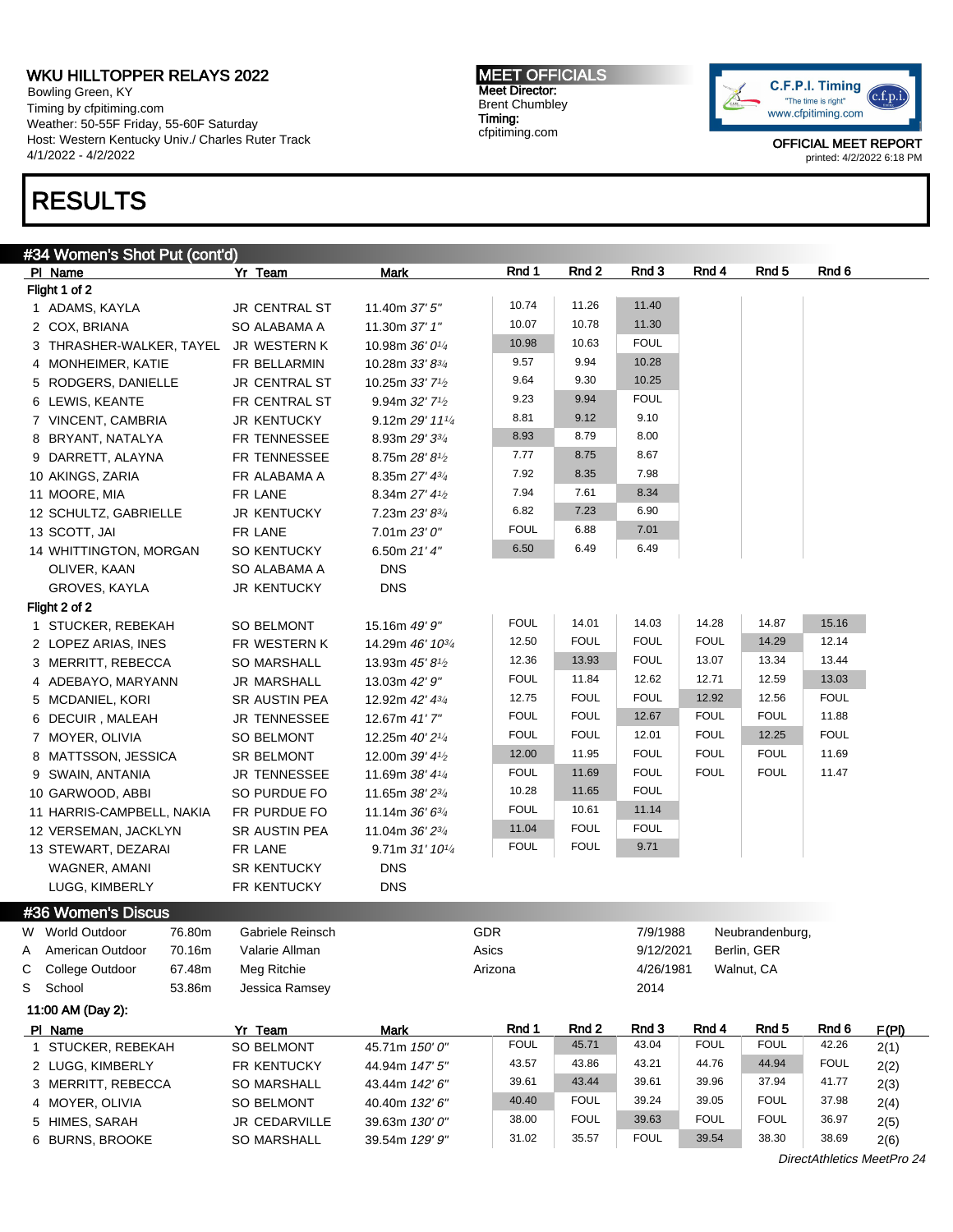Bowling Green, KY Timing by cfpitiming.com Weather: 50-55F Friday, 55-60F Saturday Host: Western Kentucky Univ./ Charles Ruter Track 4/1/2022 - 4/2/2022

## RESULTS

#### #36 Women's Discus (cont'd)

| 11:00 AM (Day 2):         |                      |                 |             |             |             |             |                  |             |       |  |
|---------------------------|----------------------|-----------------|-------------|-------------|-------------|-------------|------------------|-------------|-------|--|
| PI Name                   | Yr Team              | <b>Mark</b>     | Rnd 1       | Rnd 2       | Rnd 3       | Rnd 4       | Rnd <sub>5</sub> | Rnd 6       | F(PI) |  |
| 7 VERSEMAN, JACKLYN       | <b>SR AUSTIN PEA</b> | 39.46m 129' 5"  | 39.46       | 38.63       | <b>FOUL</b> | 34.88       | 36.88            | 39.15       | 2(7)  |  |
| 8 SWAIN, ANTANIA          | <b>JR TENNESSEE</b>  | 39.14m 128' 5"  | <b>FOUL</b> | 36.78       | 39.14       | <b>PASS</b> | <b>PASS</b>      | <b>PASS</b> | 2(8)  |  |
| 9 MCDANIEL, KORI          | <b>SR AUSTIN PEA</b> | 35.34m 115' 11" | 35.15       | 34.54       | 35.34       | 34.42       | 34.06            | 34.63       | 2(9)  |  |
| 10 HARRIS-CAMPBELL, NAKIA | FR PURDUE FO         | 35.33m 115' 11" | 32.73       | 35.33       | 33.78       |             |                  |             | 2(10) |  |
| 11 LOPEZ ARIAS, INES      | FR WESTERN K         | 35.31m 115' 10" | <b>FOUL</b> | 35.31       | <b>FOUL</b> |             |                  |             | 2(11) |  |
| 12 MCCULLOUGH, MADIYAH    | <b>SO MARSHALL</b>   | 34.41m 112' 11" | 33.49       | 34.41       | 31.12       |             |                  |             | 2(12) |  |
| 13 STEWART, DEZARAI       | FR LANE              | 34.03m 111'8"   | 34.03       | <b>FOUL</b> | <b>FOUL</b> |             |                  |             | 2(13) |  |
| 14 VINCENT, CAMBRIA       | <b>JR KENTUCKY</b>   | 30.78m 101'0"   | 29.82       | 29.96       | 30.78       |             |                  |             | 1(1)  |  |
| 15 WAGNER, AMANI          | <b>SR KENTUCKY</b>   | 30.48m 100'0"   | <b>FOUL</b> | <b>FOUL</b> | 30.48       |             |                  |             | 2(14) |  |
| 16 MONHEIMER, KATIE       | FR BELLARMIN         | 30.31m 99' 5"   | 30.31       | 27.12       | 29.29       |             |                  |             | 1(2)  |  |
| 17 DEBOLD, LAUREN         | FR BELLARMIN         | 29.58m 97' 0"   | 29.58       | <b>FOUL</b> | 27.73       |             |                  |             | 1(3)  |  |
| 18 ADAMS, KAYLA           | <b>JR CENTRAL ST</b> | 28.58m 93' 9"   | 23.98       | 27.07       | 28.58       |             |                  |             | 1(4)  |  |
| 19 REDDEN, MARY CLAIRE    | <b>SR WESTERN K</b>  | 28.41m 93' 2"   | <b>FOUL</b> | 28.41       | <b>FOUL</b> |             |                  |             | 1(5)  |  |
| 20 CARTER, MALORIE        | SO LINDSEY WI        | 26.19m 85' 11"  | 25.27       | 26.19       | 24.76       |             |                  |             | 1(6)  |  |
| 21 RODGERS, DANIELLE      | <b>JR CENTRAL ST</b> | 25.27m 82' 11"  | 20.97       | 21.88       | 25.27       |             |                  |             | 1(7)  |  |
| 22 KENNEDY, TORI          | SO LINDSEY WI        | 24.31m 79' 9"   | 23.69       | 24.29       | 24.31       |             |                  |             | 1(8)  |  |
| 23 FLINCHUM, RACHEL       | SO WESTERN K         | 23.14m 75' 11"  | 23.14       | 22.75       | 19.52       |             |                  |             | 1(9)  |  |
| 24 LEWIS, KEANTE          | FR CENTRAL ST        | 22.34m 73' 3"   | 22.34       | 20.46       | <b>FOUL</b> |             |                  |             | 1(10) |  |
| 25 LILLIE, KIMBERLY       | <b>SR LANE</b>       | 21.29m 69' 10"  | 20.07       | 19.31       | 21.29       |             |                  |             | 1(11) |  |
| 26 ASHTON, COURTNEY       | FR LINDSEY WI        | 20.46m 67' 1"   | <b>FOUL</b> | <b>FOUL</b> | 20.46       |             |                  |             | 1(12) |  |
| 27 SCHULTZ, GABRIELLE     | <b>JR KENTUCKY</b>   | 19.11m 62' 8"   | 18.94       | 19.11       | <b>FOUL</b> |             |                  |             | 1(13) |  |
| 28 WHITTINGTON, MORGAN    | <b>SO KENTUCKY</b>   | 17.79m 58' 4"   | <b>FOUL</b> | 17.79       | 17.63       |             |                  |             | 1(14) |  |
| HALL, KATIE               | <b>JR CEDARVILLE</b> | <b>DNS</b>      |             |             |             |             |                  |             |       |  |

## FLIGHT RESULTS

| PI Name                | Yr Team              | Mark           | Rnd 1       | Rnd 2       | Rnd 3       | Rnd 4       | Rnd 5       | Rnd 6       |
|------------------------|----------------------|----------------|-------------|-------------|-------------|-------------|-------------|-------------|
| Flight 1 of 2          |                      |                |             |             |             |             |             |             |
| 1 VINCENT, CAMBRIA     | <b>JR KENTUCKY</b>   | 30.78m 101'0"  | 29.82       | 29.96       | 30.78       |             |             |             |
| 2 MONHEIMER, KATIE     | FR BELLARMIN         | 30.31m 99' 5"  | 30.31       | 27.12       | 29.29       |             |             |             |
| 3 DEBOLD, LAUREN       | FR BELLARMIN         | 29.58m 97' 0"  | 29.58       | <b>FOUL</b> | 27.73       |             |             |             |
| 4 ADAMS, KAYLA         | <b>JR CENTRAL ST</b> | 28.58m 93' 9"  | 23.98       | 27.07       | 28.58       |             |             |             |
| 5 REDDEN, MARY CLAIRE  | SR WESTERN K         | 28.41m 93' 2"  | <b>FOUL</b> | 28.41       | <b>FOUL</b> |             |             |             |
| 6 CARTER, MALORIE      | SO LINDSEY WI        | 26.19m 85' 11" | 25.27       | 26.19       | 24.76       |             |             |             |
| 7 RODGERS, DANIELLE    | JR CENTRAL ST        | 25.27m 82' 11" | 20.97       | 21.88       | 25.27       |             |             |             |
| 8 KENNEDY, TORI        | SO LINDSEY WI        | 24.31m 79' 9"  | 23.69       | 24.29       | 24.31       |             |             |             |
| 9 FLINCHUM, RACHEL     | SO WESTERN K         | 23.14m 75' 11" | 23.14       | 22.75       | 19.52       |             |             |             |
| 10 LEWIS, KEANTE       | FR CENTRAL ST        | 22.34m 73' 3"  | 22.34       | 20.46       | <b>FOUL</b> |             |             |             |
| 11 LILLIE, KIMBERLY    | <b>SR LANE</b>       | 21.29m 69' 10" | 20.07       | 19.31       | 21.29       |             |             |             |
| 12 ASHTON, COURTNEY    | FR LINDSEY WI        | 20.46m 67' 1"  | <b>FOUL</b> | <b>FOUL</b> | 20.46       |             |             |             |
| 13 SCHULTZ, GABRIELLE  | <b>JR KENTUCKY</b>   | 19.11m 62' 8"  | 18.94       | 19.11       | <b>FOUL</b> |             |             |             |
| 14 WHITTINGTON, MORGAN | <b>SO KENTUCKY</b>   | 17.79m 58' 4"  | <b>FOUL</b> | 17.79       | 17.63       |             |             |             |
| HALL, KATIE            | JR CEDARVILLE        | <b>DNS</b>     |             |             |             |             |             |             |
| Flight 2 of 2          |                      |                |             |             |             |             |             |             |
| 1 STUCKER, REBEKAH     | SO BELMONT           | 45.71m 150' 0" | <b>FOUL</b> | 45.71       | 43.04       | <b>FOUL</b> | <b>FOUL</b> | 42.26       |
| 2 LUGG, KIMBERLY       | FR KENTUCKY          | 44.94m 147' 5" | 43.57       | 43.86       | 43.21       | 44.76       | 44.94       | <b>FOUL</b> |

MEET OFFICIALS Meet Director: Brent Chumbley Timing: cfpitiming.com



OFFICIAL MEET REPORT printed: 4/2/2022 6:18 PM

DirectAthletics MeetPro 25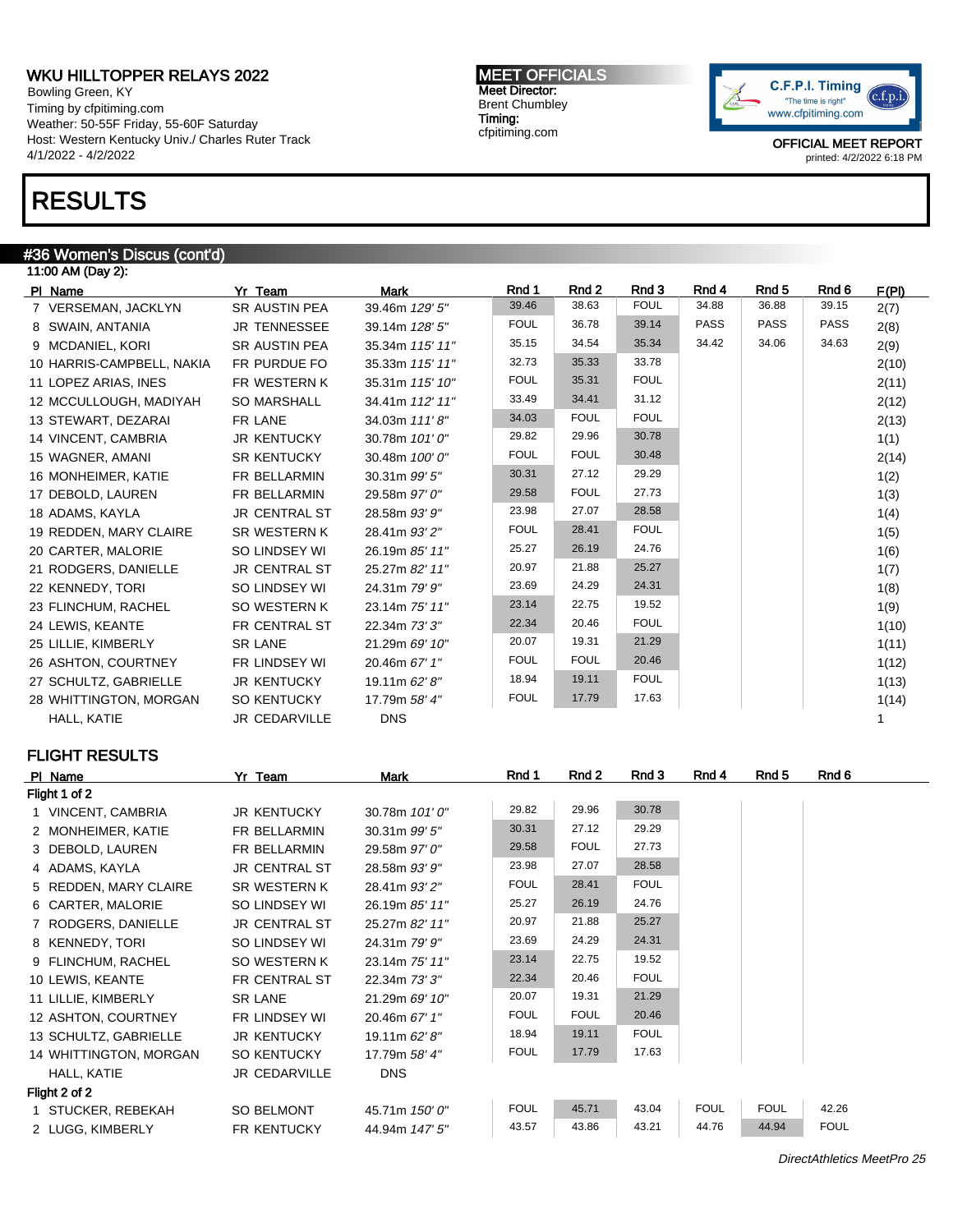Bowling Green, KY Timing by cfpitiming.com Weather: 50-55F Friday, 55-60F Saturday Host: Western Kentucky Univ./ Charles Ruter Track 4/1/2022 - 4/2/2022

## RESULTS

MEET OFFICIALS Meet Director: Brent Chumbley Timing: cfpitiming.com



|   | #36 Women's Discus (cont'd) |                     |                 |             |             |             |             |                  |             |                            |
|---|-----------------------------|---------------------|-----------------|-------------|-------------|-------------|-------------|------------------|-------------|----------------------------|
|   | PI Name                     | Yr Team             | <b>Mark</b>     | Rnd 1       | Rnd 2       | Rnd 3       | Rnd 4       | Rnd <sub>5</sub> | Rnd 6       |                            |
|   | 3 MERRITT, REBECCA          | <b>SO MARSHALL</b>  | 43.44m 142' 6"  | 39.61       | 43.44       | 39.61       | 39.96       | 37.94            | 41.77       |                            |
|   | 4 MOYER, OLIVIA             | SO BELMONT          | 40.40m 132' 6"  | 40.40       | <b>FOUL</b> | 39.24       | 39.05       | <b>FOUL</b>      | 37.98       |                            |
|   | 5 HIMES, SARAH              | JR CEDARVILLE       | 39.63m 130' 0"  | 38.00       | <b>FOUL</b> | 39.63       | <b>FOUL</b> | <b>FOUL</b>      | 36.97       |                            |
|   | 6 BURNS, BROOKE             | <b>SO MARSHALL</b>  | 39.54m 129' 9"  | 31.02       | 35.57       | <b>FOUL</b> | 39.54       | 38.30            | 38.69       |                            |
|   | 7 VERSEMAN, JACKLYN         | SR AUSTIN PEA       | 39.46m 129' 5"  | 39.46       | 38.63       | <b>FOUL</b> | 34.88       | 36.88            | 39.15       |                            |
|   | 8 SWAIN, ANTANIA            | JR TENNESSEE        | 39.14m 128' 5"  | <b>FOUL</b> | 36.78       | 39.14       | <b>PASS</b> | <b>PASS</b>      | PASS        |                            |
|   | 9 MCDANIEL, KORI            | SR AUSTIN PEA       | 35.34m 115' 11" | 35.15       | 34.54       | 35.34       | 34.42       | 34.06            | 34.63       |                            |
|   | 10 HARRIS-CAMPBELL, NAKIA   | FR PURDUE FO        | 35.33m 115' 11" | 32.73       | 35.33       | 33.78       |             |                  |             |                            |
|   | 11 LOPEZ ARIAS, INES        | FR WESTERN K        | 35.31m 115' 10" | <b>FOUL</b> | 35.31       | <b>FOUL</b> |             |                  |             |                            |
|   | 12 MCCULLOUGH, MADIYAH      | SO MARSHALL         | 34.41m 112' 11" | 33.49       | 34.41       | 31.12       |             |                  |             |                            |
|   | 13 STEWART, DEZARAI         | FR LANE             | 34.03m 111'8"   | 34.03       | <b>FOUL</b> | <b>FOUL</b> |             |                  |             |                            |
|   | 14 WAGNER, AMANI            | <b>SR KENTUCKY</b>  | 30.48m 100' 0"  | <b>FOUL</b> | <b>FOUL</b> | 30.48       |             |                  |             |                            |
|   | #38 Women's Hammer          |                     |                 |             |             |             |             |                  |             |                            |
|   | W World Outdoor<br>82.98m   | Anita Wodarczyk     |                 | POL         |             | 8/28/2016   |             | Warsaw, POL      |             |                            |
| Α | American Outdoor<br>80.31m  | DeAnna Price        |                 | Nike        |             | 6/26/2021   |             | Eugene, OR       |             |                            |
| С | College Outdoor<br>74.56m   | Maggie Ewen         |                 | Arizona St. |             | 6/25/2017   |             | Sacramento, CA   |             |                            |
| S | School<br>64.44m            | Laura Igaune        |                 |             |             | 2011        |             |                  |             |                            |
|   | 12:00 PM (Day 1):           |                     |                 |             |             |             |             |                  |             |                            |
|   | PI Name                     | Yr Team             | <b>Mark</b>     | Rnd 1       | Rnd 2       | Rnd 3       | Rnd 4       | Rnd <sub>5</sub> | Rnd 6       | F(PI)                      |
|   | 1 BASIC, AJLA               | FR WESTERN K        | 58.63m 192' 4"  | 53.65       | <b>FOUL</b> | 58.63       | <b>FOUL</b> | <b>FOUL</b>      | <b>FOUL</b> | 3(1)                       |
|   | 2 MATTSSON, JESSICA         | <b>SR BELMONT</b>   | 57.31m 188' 0"  | <b>FOUL</b> | 57.31       | <b>FOUL</b> | <b>FOUL</b> | 54.59            | 53.68       | 3(2)                       |
|   | 3 SAFONT FALOMIR, AITANA    | SO WESTERN K        | 56.72m 186' 1"  | 56.72       | 54.63       | 53.11       | <b>FOUL</b> | 53.94            | 53.89       | 3(3)                       |
|   | 4 BURNS, BROOKE             | <b>SO MARSHALL</b>  | 54.46m 178'8"   | 49.70       | <b>FOUL</b> | <b>FOUL</b> | <b>FOUL</b> | 47.35            | 54.46       | 3(4)                       |
|   | 5 STUCKER, REBEKAH          | <b>SO BELMONT</b>   | 53.46m 175' 5"  | <b>FOUL</b> | <b>FOUL</b> | 53.46       | <b>FOUL</b> | 44.46            | 52.77       | 3(5)                       |
|   | 6 ADEBAYO, MARYANN          | <b>JR MARSHALL</b>  | 53.16m 174' 5"  | 51.60       | 46.38       | <b>FOUL</b> | 48.82       | 52.27            | 53.16       | 3(6)                       |
|   | 7 MERRITT, REBECCA          | <b>SO MARSHALL</b>  | 51.95m 170' 5"  | <b>FOUL</b> | 46.73       | 50.04       | 51.95       | 50.13            | 51.18       | 3(7)                       |
|   | 8 LOPEZ ARIAS, INES         | FR WESTERN K        | 48.71m 159' 10" | 48.71       | <b>FOUL</b> | <b>FOUL</b> | 47.43       | 47.94            | 44.97       | 3(8)                       |
|   | 9 MOORE, JOSIE              | <b>SO MARSHALL</b>  | 48.25m 158' 4"  | 41.67       | 48.25       | 47.23       | <b>FOUL</b> | 45.43            | 47.23       | 3(9)                       |
|   | 10 THRASHER-WALKER, TAYEL   | JR WESTERN K        | 46.45m 152' 5"  | <b>FOUL</b> | 46.45       | <b>FOUL</b> |             |                  |             | 3(10)                      |
|   | 11 COX, BRIANA              | SO ALABAMA A        | 45.66m 149' 10" | 44.40       | 44.61       | 45.66       |             |                  |             | 2(1)                       |
|   | 12 MCDANIEL, KORI           | SR AUSTIN PEA       | 43.15m 141'7"   | <b>FOUL</b> | 40.72       | 43.15       |             |                  |             | 3(11)                      |
|   | 13 SWAIN, ANTANIA           | <b>JR TENNESSEE</b> | 42.86m 140' 7"  | 42.24       | 42.86       | <b>FOUL</b> |             |                  |             | 3(12)                      |
|   | 14 SINNOTT, MEGAN           | JR PURDUE FO        | 42.28m 138'8"   | 39.78       | 42.28       | 40.92       |             |                  |             | 2(2)                       |
|   | 15 FLINCHUM, RACHEL         | SO WESTERN K        | 41.34m 135' 7"  | 40.53       | 41.34       |             |             |                  |             | 2(3)                       |
|   | 16 HIMES, SARAH             | JR CEDARVILLE       | 41.09m 134' 10" | <b>FOUL</b> | 41.09       | <b>FOUL</b> |             |                  |             | 2(4)                       |
|   | 17 HILL, KATIE              | SR MARSHALL         | 40.82m 133' 11" | 37.72       | 40.82       | 40.77       |             |                  |             | 2(5)                       |
|   | 18 ZILLA, JOHANNA           | SO CEDARVILLE       | 39.98m 131'2"   | 39.79       | 39.25       | 39.98       |             |                  |             | 2(6)                       |
|   | 19 ROSS, LILLIAN            | FR MARSHALL         | 39.56m 129' 9"  | 39.56       | 39.22       | 38.82       |             |                  |             | 2(7)                       |
|   | 20 HARRIS-CAMPBELL, NAKIA   | FR PURDUE FO        | 39.33m 129' 0"  | <b>FOUL</b> | 37.74       | 39.33       |             |                  |             | 1(1)                       |
|   | 21 VERSEMAN, JACKLYN        | SR AUSTIN PEA       | 38.12m 125' 1"  | 37.75       | 35.37       | 38.12       |             |                  |             | 2(8)                       |
|   | 22 DECUIR, MALEAH           | JR TENNESSEE        | 37.62m 123' 5"  | 35.81       | 37.62       | <b>FOUL</b> |             |                  |             | 2(9)                       |
|   | 23 ANDERSON, ILANA          | SO WESTERN K        | 34.60m 113' 6"  | <b>FOUL</b> | 34.60       | <b>FOUL</b> |             |                  |             | 1(2)                       |
|   | 24 GARWOOD, ABBI            | SO PURDUE FO        | 33.76m 110' 9"  | 33.76       | <b>FOUL</b> | <b>FOUL</b> |             |                  |             | 1(3)                       |
|   | 25 DEBOLD, LAUREN           | FR BELLARMIN        | 33.14m 108' 9"  | 33.14       | <b>FOUL</b> | 31.71       |             |                  |             | 1(4)                       |
|   | 26 MONHEIMER, KATIE         | FR BELLARMIN        | 32.48m 106' 7"  | 31.19       | 31.73       | 32.48       |             |                  |             | 1(5)                       |
|   | 27 SNOW, ADRIANA            | SO TENNESSEE        | 31.87m 104' 7"  | <b>FOUL</b> | <b>FOUL</b> | 31.87       |             |                  |             | 1(6)                       |
|   |                             |                     |                 |             |             |             |             |                  |             | DirectAthletics MeetPro 26 |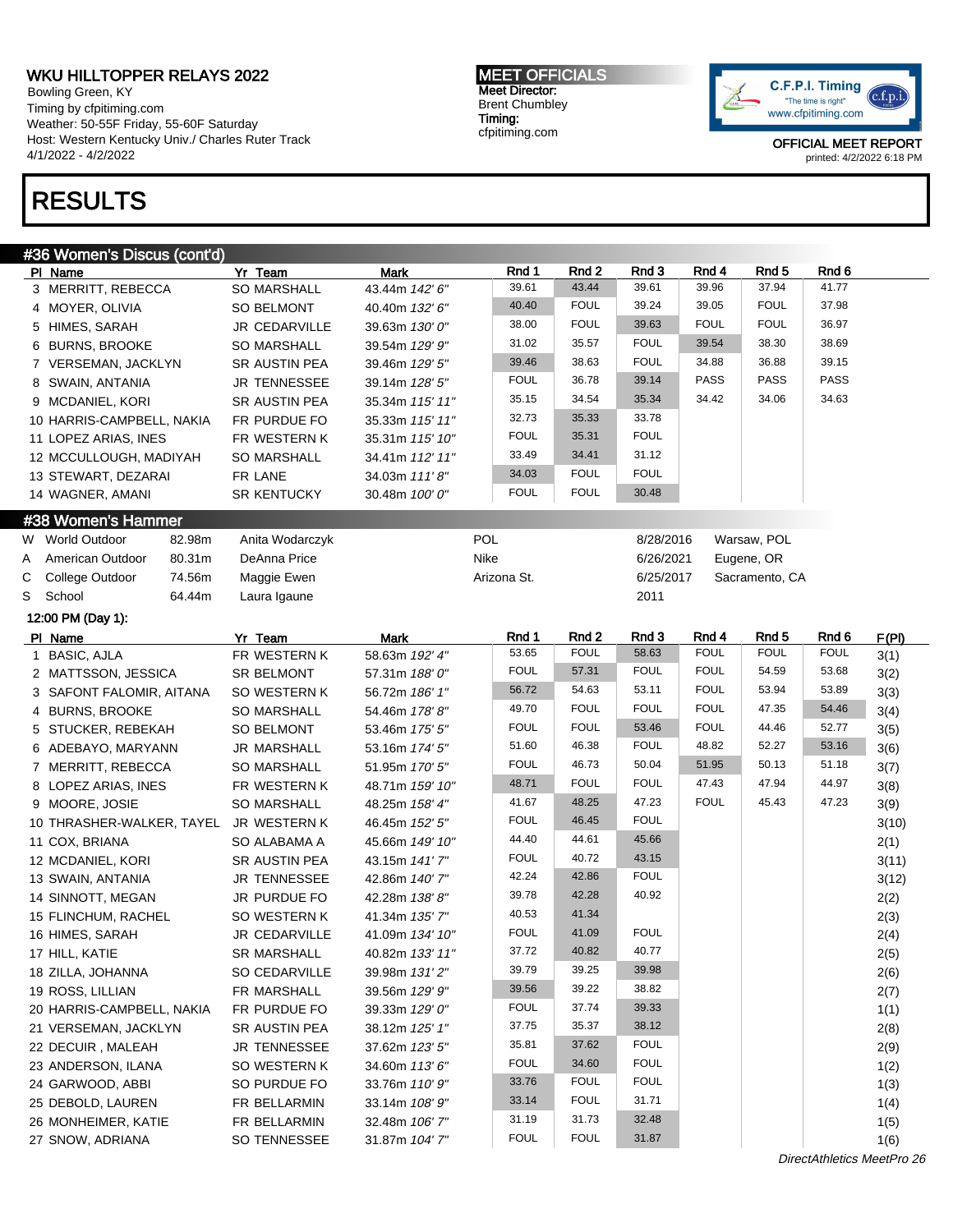Bowling Green, KY Timing by cfpitiming.com Weather: 50-55F Friday, 55-60F Saturday Host: Western Kentucky Univ./ Charles Ruter Track 4/1/2022 - 4/2/2022

## RESULTS

### #38 Women's Hammer (cont'd)

12:00 PM (Day 1): Pl Name **Yr Team Mark Rnd 1 Rnd 2 Rnd 3 Rnd 4 Rnd 5** Rnd 6 F(PI) 28 VINCENT, CAMBRIA JR KENTUCKY 28.15m 92' 4" 28.15 27.71 25.82 1(7) 29 SCHULTZ, GABRIELLE JR KENTUCKY 24.88m 81' 7" 24.74 24.88 FOUL 1(8) 30 STEWART, DEZARAI FR LANE 24.23m 79' 6" 23.60 FOUL 24.23 1(9) 31 WHITTINGTON, MORGAN SO KENTUCKY 23.88m 78' 4" 23.88 FOUL 22.32 1(10) 32 MOORE, MIA FR LANE 17.18m 56' 4" 16.60 16.57 17.18 1(11) DONALD, JAMIYAH SO KENTUCKY NM 1 WAGNER, AMANI SR KENTUCKY NM<br>REDDEN MARY CLAIRE SR WESTERN KNM STERING TOUL FOUL FOUL TOUL I REDDEN, MARY CLAIRE SR WESTERN K NM FOUL FOUL FOUL FOUL TOUL CLAIRE 2 HALL, KATIE JR CEDARVILLE NM 2

## FLIGHT RESULTS

| PI Name                  | Yr Team            | <b>Mark</b>     | Rnd 1       | Rnd 2       | Rnd 3       | Rnd 4       | Rnd 5       | Rnd 6       |
|--------------------------|--------------------|-----------------|-------------|-------------|-------------|-------------|-------------|-------------|
| Flight 1 of 3            |                    |                 |             |             |             |             |             |             |
| 1 HARRIS-CAMPBELL, NAKIA | FR PURDUE FO       | 39.33m 129' 0"  | <b>FOUL</b> | 37.74       | 39.33       |             |             |             |
| 2 ANDERSON, ILANA        | SO WESTERN K       | 34.60m 113' 6"  | <b>FOUL</b> | 34.60       | <b>FOUL</b> |             |             |             |
| 3 GARWOOD, ABBI          | SO PURDUE FO       | 33.76m 110' 9"  | 33.76       | <b>FOUL</b> | <b>FOUL</b> |             |             |             |
| 4 DEBOLD, LAUREN         | FR BELLARMIN       | 33.14m 108' 9"  | 33.14       | <b>FOUL</b> | 31.71       |             |             |             |
| 5 MONHEIMER, KATIE       | FR BELLARMIN       | 32.48m 106' 7"  | 31.19       | 31.73       | 32.48       |             |             |             |
| 6 SNOW, ADRIANA          | SO TENNESSEE       | 31.87m 104' 7"  | <b>FOUL</b> | <b>FOUL</b> | 31.87       |             |             |             |
| 7 VINCENT, CAMBRIA       | <b>JR KENTUCKY</b> | 28.15m 92' 4"   | 28.15       | 27.71       | 25.82       |             |             |             |
| 8 SCHULTZ, GABRIELLE     | <b>JR KENTUCKY</b> | 24.88m 81'7"    | 24.74       | 24.88       | <b>FOUL</b> |             |             |             |
| 9 STEWART, DEZARAI       | FR LANE            | 24.23m 79' 6"   | 23.60       | <b>FOUL</b> | 24.23       |             |             |             |
| 10 WHITTINGTON, MORGAN   | SO KENTUCKY        | 23.88m 78' 4"   | 23.88       | <b>FOUL</b> | 22.32       |             |             |             |
| 11 MOORE, MIA            | FR LANE            | 17.18m 56' 4"   | 16.60       | 16.57       | 17.18       |             |             |             |
| DONALD, JAMIYAH          | SO KENTUCKY        | <b>NM</b>       |             |             |             |             |             |             |
| Flight 2 of 3            |                    |                 |             |             |             |             |             |             |
| 1 COX, BRIANA            | SO ALABAMA A       | 45.66m 149' 10" | 44.40       | 44.61       | 45.66       |             |             |             |
| 2 SINNOTT, MEGAN         | JR PURDUE FO       | 42.28m 138'8"   | 39.78       | 42.28       | 40.92       |             |             |             |
| 3 FLINCHUM, RACHEL       | SO WESTERN K       | 41.34m 135' 7"  | 40.53       | 41.34       |             |             |             |             |
| 4 HIMES, SARAH           | JR CEDARVILLE      | 41.09m 134' 10" | <b>FOUL</b> | 41.09       | <b>FOUL</b> |             |             |             |
| 5 HILL, KATIE            | <b>SR MARSHALL</b> | 40.82m 133' 11" | 37.72       | 40.82       | 40.77       |             |             |             |
| 6 ZILLA, JOHANNA         | SO CEDARVILLE      | 39.98m 131' 2"  | 39.79       | 39.25       | 39.98       |             |             |             |
| 7 ROSS, LILLIAN          | FR MARSHALL        | 39.56m 129' 9"  | 39.56       | 39.22       | 38.82       |             |             |             |
| 8 VERSEMAN, JACKLYN      | SR AUSTIN PEA      | 38.12m 125' 1"  | 37.75       | 35.37       | 38.12       |             |             |             |
| 9 DECUIR, MALEAH         | JR TENNESSEE       | 37.62m 123' 5"  | 35.81       | 37.62       | <b>FOUL</b> |             |             |             |
| WAGNER, AMANI            | SR KENTUCKY        | <b>NM</b>       |             |             |             |             |             |             |
| REDDEN, MARY CLAIRE      | SR WESTERN K       | <b>NM</b>       | <b>FOUL</b> | <b>FOUL</b> | <b>FOUL</b> |             |             |             |
| HALL, KATIE              | JR CEDARVILLE      | <b>NM</b>       |             |             |             |             |             |             |
| Flight 3 of 3            |                    |                 |             |             |             |             |             |             |
| 1 BASIC, AJLA            | FR WESTERN K       | 58.63m 192' 4"  | 53.65       | <b>FOUL</b> | 58.63       | <b>FOUL</b> | <b>FOUL</b> | <b>FOUL</b> |
| 2 MATTSSON, JESSICA      | <b>SR BELMONT</b>  | 57.31m 188' 0"  | <b>FOUL</b> | 57.31       | <b>FOUL</b> | <b>FOUL</b> | 54.59       | 53.68       |
| 3 SAFONT FALOMIR, AITANA | SO WESTERN K       | 56.72m 186' 1"  | 56.72       | 54.63       | 53.11       | <b>FOUL</b> | 53.94       | 53.89       |
| 4 BURNS, BROOKE          | SO MARSHALL        | 54.46m 178'8"   | 49.70       | <b>FOUL</b> | <b>FOUL</b> | <b>FOUL</b> | 47.35       | 54.46       |
| 5 STUCKER, REBEKAH       | SO BELMONT         | 53.46m 175' 5"  | <b>FOUL</b> | <b>FOUL</b> | 53.46       | <b>FOUL</b> | 44.46       | 52.77       |
| 6 ADEBAYO, MARYANN       | <b>JR MARSHALL</b> | 53.16m 174' 5"  | 51.60       | 46.38       | <b>FOUL</b> | 48.82       | 52.27       | 53.16       |

MEET OFFICIALS Meet Director: Brent Chumbley Timing: cfpitiming.com

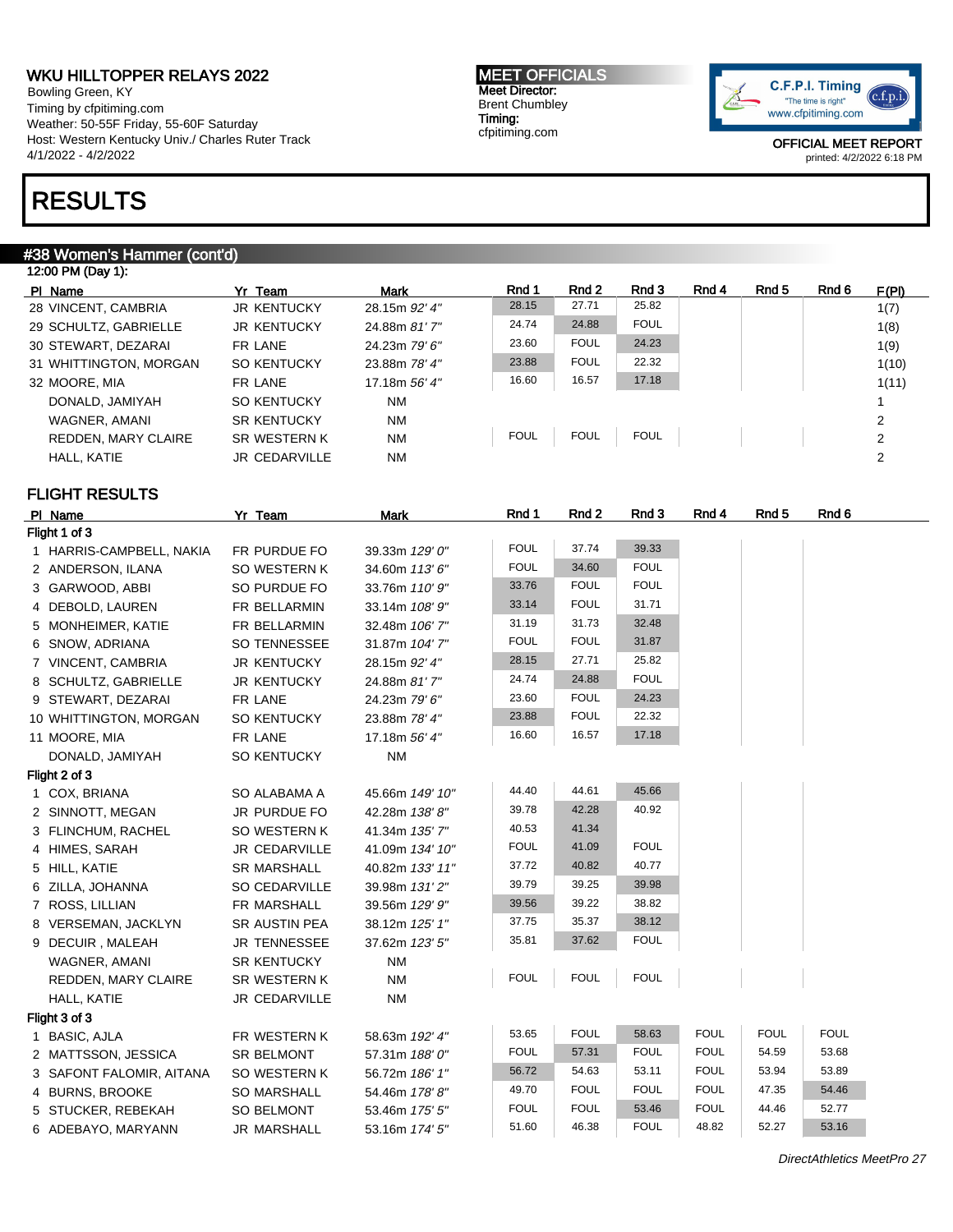Bowling Green, KY Timing by cfpitiming.com Weather: 50-55F Friday, 55-60F Saturday Host: Western Kentucky Univ./ Charles Ruter Track 4/1/2022 - 4/2/2022

# RESULTS

MEET OFFICIALS Meet Director: Brent Chumbley Timing: cfpitiming.com



OFFICIAL MEET REPORT printed: 4/2/2022 6:18 PM

|   | #38 Women's Hammer (cont'd)            |                      |                 |             |             |             |             |                  |             |                  |
|---|----------------------------------------|----------------------|-----------------|-------------|-------------|-------------|-------------|------------------|-------------|------------------|
|   | PI Name                                | Yr Team              | <b>Mark</b>     | Rnd 1       | Rnd 2       | Rnd 3       | Rnd 4       | Rnd 5            | Rnd 6       |                  |
|   | 7 MERRITT, REBECCA                     | <b>SO MARSHALL</b>   | 51.95m 170' 5"  | <b>FOUL</b> | 46.73       | 50.04       | 51.95       | 50.13            | 51.18       |                  |
|   | 8 LOPEZ ARIAS, INES                    | FR WESTERN K         | 48.71m 159' 10" | 48.71       | <b>FOUL</b> | <b>FOUL</b> | 47.43       | 47.94            | 44.97       |                  |
|   | 9 MOORE, JOSIE                         | <b>SO MARSHALL</b>   | 48.25m 158' 4"  | 41.67       | 48.25       | 47.23       | <b>FOUL</b> | 45.43            | 47.23       |                  |
|   | 10 THRASHER-WALKER, TAYEL JR WESTERN K |                      | 46.45m 152' 5"  | <b>FOUL</b> | 46.45       | <b>FOUL</b> |             |                  |             |                  |
|   | 11 MCDANIEL, KORI                      | SR AUSTIN PEA        | 43.15m 141'7"   | <b>FOUL</b> | 40.72       | 43.15       |             |                  |             |                  |
|   | 12 SWAIN, ANTANIA                      | <b>JR TENNESSEE</b>  | 42.86m 140' 7"  | 42.24       | 42.86       | <b>FOUL</b> |             |                  |             |                  |
|   | #40 Women's Javelin                    |                      |                 |             |             |             |             |                  |             |                  |
|   | W World Outdoor<br>72.28m              | Barbora Spotakova    |                 | <b>CZE</b>  |             | 9/13/2008   |             | Stuttgart, GER   |             |                  |
| A | 67.10m<br>American Outdoor             | Maggie Malone        |                 | Unattached  |             | 4/17/2021   |             | E. Stroudsburg,  |             |                  |
| С | College Outdoor<br>62.19m              | Maggie Malone        |                 | Texas A&M   |             | 6/9/2016    |             | Eugene, OR       |             |                  |
| S | School<br>48.86m                       | Lorri Kokkola        |                 |             |             | 1981        |             |                  |             |                  |
|   | 4:00 PM (Day 2):                       |                      |                 |             |             |             |             |                  |             |                  |
|   | PI Name                                | Yr Team              | <b>Mark</b>     | Rnd 1       | Rnd 2       | Rnd 3       | Rnd 4       | Rnd <sub>5</sub> | Rnd 6       | F(PI)            |
|   | 1 QUINN, MADDIE                        | <b>JR BELMONT</b>    | 41.94m 137' 7"  | 36.57       | 40.08       | 41.93       | 41.40       | 40.91            | 41.94       | 2(1)             |
|   | 2 ALLEN, MORGAN                        | <b>UNATTACHE</b>     | 39.60m 129' 11" | 39.60       | 36.41       | 35.51       | 35.75       | 35.55            | 34.78       | 2(2)             |
|   | 3 MANISCALCO, GRACE                    | <b>SR BELMONT</b>    | 38.63m 126' 9"  | 38.63       | 32.99       | 38.18       | 35.97       | 33.59            | 32.00       | 2(3)             |
|   | 4 SINNOTT, MEGAN                       | JR PURDUE FO         | 37.47m 122' 11" | 35.36       | 37.47       | 36.93       | 35.94       | 35.58            | 35.45       | 2(4)             |
|   | 5 GARCIA PALENCIA, EMMA                | SO EASTERN K         | 37.10m 121' 9"  | 35.95       | 37.10       | 36.40       | <b>PASS</b> | <b>PASS</b>      | PASS        | 2(5)             |
|   | 6 ADAMS, KAYLA                         | JR CENTRAL ST        | 35.91m 117' 10" | 33.23       |             |             | 30.96       | 35.91            | 33.11       | 1(1)             |
|   | 7 GUNDERSON, ALLISON                   | JR BELMONT           | 33.05m 108' 5"  | 28.69       | 33.05       | 29.77       | 27.85       | 29.15            | 29.97       | 2(6)             |
|   | 8 CAHILL, CHLOE                        | <b>SO MARSHALL</b>   | 32.35m 106' 2"  | 32.16       | 32.35       |             | 23.96       | <b>PASS</b>      | <b>PASS</b> | 2(7)             |
|   | 9 REED, CASSANDRA                      | <b>SR EASTERN K</b>  | 30.83m 101'2"   | 30.83       | 26.02       | 27.05       | <b>PASS</b> | <b>PASS</b>      | PASS        | 2(8)             |
|   | 10 WILDER, RAMEY                       | SO PURDUE FO         | 29.26m 96' 0"   | 25.69       |             | 29.26       |             |                  |             | 2(9)             |
|   | 11 SLOANE, CLAIRE                      | SO KENTUCKY          | 25.71m 84' 4"   | 25.71       | 21.69       | 21.78       |             |                  |             | 2(10)            |
|   | 12 GARWOOD, ABBI                       | SO PURDUE FO         | 25.42m 83' 5"   | 24.83       | 25.42       | 21.46       |             |                  |             | 2(11)            |
|   | 13 HUBER, EMILY                        | SO LINDSEY WI        | 25.10m 82' 4"   | 24.49       | 25.10       |             |             |                  |             | 1(2)             |
|   | 14 ANDERSON, ILANA                     | SO WESTERN K         | 24.92m 81' 9"   | 21.28       | 24.92       | 22.24       |             |                  |             | 1(3)             |
|   | 15 MOZZI, BRYN                         | JR CEDARVILLE        | 23.61m 77' 5"   | 23.61       | 20.33       |             |             |                  |             | 1(4)             |
|   | 16 RODGERS, DANIELLE                   | <b>JR CENTRAL ST</b> | 22.40m 73' 6"   | 14.79       |             | 22.40       |             |                  |             | 1(5)             |
|   | 17 LIDDELL, CHARA                      | FR LANE              | 21.78m 71' 5"   | 21.78       | 18.60       | 15.85       |             |                  |             | 1(6)             |
|   | 18 WHITLOW, HEATHER                    | SR WESTERN K         | 19.49m 63' 11"  | 19.49       | 15.16       | 18.20       |             |                  |             | 1(7)             |
|   | 19 GROVES, KAYLA                       | <b>JR KENTUCKY</b>   | 18.79m 61'8"    | 18.79       | 18.14       | 18.27       |             |                  |             | 1(8)             |
|   | 20 DEBOLD, LAUREN                      | FR BELLARMIN         | 18.47m 60' 7"   | 18.47       | 14.38       | 16.45       |             |                  |             | 1(9)             |
|   | 21 ALEXANDER, ANNIE                    | FR CEDARVILLE        | 15.33m 50'3"    | 15.33       |             | 13.54       |             |                  |             | 1(10)            |
|   | DARRETT, ALAYNA                        | FR TENNESSEE         | <b>NM</b>       |             |             |             |             |                  |             | 1                |
|   | BRYANT, NATALYA                        | FR TENNESSEE         | <b>NM</b>       |             |             |             |             |                  |             | 1                |
|   | ALEXANDER, NADIA                       | <b>JR LANE</b>       | <b>NM</b>       |             |             |             |             |                  |             | 1                |
|   | HALL, KATIE                            | <b>JR CEDARVILLE</b> | <b>NM</b>       |             |             |             |             |                  |             | $\boldsymbol{2}$ |
|   | HALWAS, HENRIETTE                      | SO LINDSEY WI        | <b>NM</b>       |             |             |             |             |                  |             | $\overline{c}$   |
|   |                                        |                      |                 |             |             |             |             |                  |             |                  |

FLIGHT RESULTS

| PI Name           | Yr Team       | <b>Mark</b>     | Rnd 1 | Rnd 2 | Rnd 3 | Rnd 4 | Rnd 5 | Rnd 6                      |
|-------------------|---------------|-----------------|-------|-------|-------|-------|-------|----------------------------|
| Flight 1 of 2     |               |                 |       |       |       |       |       |                            |
| ADAMS. KAYLA      | JR CENTRAL ST | 35.91m 117' 10" | 33.23 |       |       | 30.96 | 35.91 | 33.11                      |
| 2 HUBER, EMILY    | SO LINDSEY WI | 25.10m 82' 4"   | 24.49 | 25.10 |       |       |       |                            |
| 3 ANDERSON, ILANA | SO WESTERN K  | 24.92m 81' 9"   | 21.28 | 24.92 | 22.24 |       |       |                            |
|                   |               |                 |       |       |       |       |       | DirectAthletics MeetPro 28 |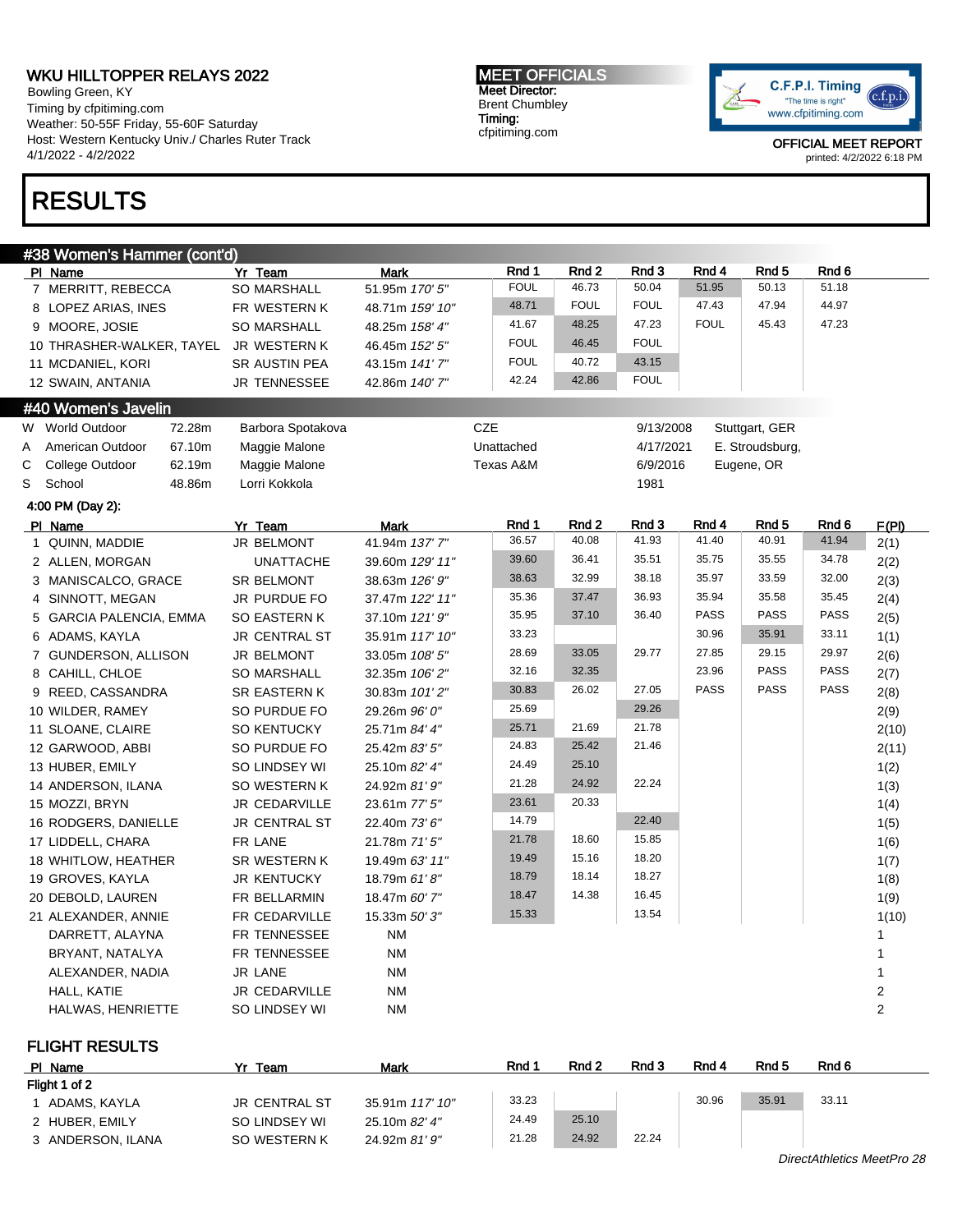Bowling Green, KY Timing by cfpitiming.com Weather: 50-55F Friday, 55-60F Saturday Host: Western Kentucky Univ./ Charles Ruter Track 4/1/2022 - 4/2/2022

## RESULTS

### #40 Women's Javelin (cont'd)

PIName Notice Yr Team Mark Rnd 1 Rnd 2 Rnd 3 Rnd 4 Rnd 5 Rnd 6 Rnd 6 Rnd 5 Rnd 6 Rnd 6 Rnd 6 Rnd 6 Rnd 6 Rnd 6 4 MOZZI, BRYN JR CEDARVILLE 23.61m 77' 5" 23.61 20.33 5 RODGERS, DANIELLE JR CENTRAL ST 22.40m 73' 6" 14.79 22.40 6 LIDDELL, CHARA FR LANE 21.78m 71' 5" 21.78 18.60 15.85 7 WHITLOW, HEATHER SR WESTERN K 19.49m 63' 11" 19.49 15.16 18.20 8 GROVES, KAYLA JR KENTUCKY 18.79m 61'8" 18.79 18.14 18.27 9 DEBOLD, LAUREN FR BELLARMIN 18.47m 60' 7" 18.47 14.38 16.45 10 ALEXANDER, ANNIE FR CEDARVILLE 15.33m 50' 3" 15.33 13.54 DARRETT, ALAYNA FR TENNESSEE NM BRYANT, NATALYA FR TENNESSEE NM ALEXANDER, NADIA JR LANE NM Flight 2 of 2 1 QUINN, MADDIE JR BELMONT 41.94m 137' 7" 36.57 40.08 41.93 41.40 40.91 41.94 2 ALLEN, MORGAN UNATTACHE 39.60m 129' 11" 39.60 36.41 35.51 35.75 35.55 34.78 3 MANISCALCO, GRACE SR BELMONT 38.63m 126' 9" 38.63 32.99 38.18 35.97 33.59 32.00 4 SINNOTT, MEGAN JR PURDUE FO 37.47m 122' 11" 35.36 37.47 36.93 35.94 35.58 35.45 5 GARCIA PALENCIA, EMMA SO EASTERN K 37.10m 121' 9" 35.95 37.10 36.40 PASS PASS PASS 6 GUNDERSON, ALLISON JR BELMONT 33.05m 108' 5" 28.69 33.05 29.77 27.85 29.15 29.97 7 CAHILL, CHLOE SO MARSHALL 32.35m 106' 2" 32.16 32.35 23.96 PASS PASS 8 REED, CASSANDRA SR EASTERN K 30.83m 101'2" 30.83 26.02 27.05 PASS PASS PASS 9 WILDER, RAMEY SO PURDUE FO 29.26m 96' 0" 25.69 29.26 10 SLOANE, CLAIRE SO KENTUCKY 25.71m 84' 4" 25.71 21.69 21.78 11 GARWOOD, ABBI SO PURDUE FO 25.42m 83' 5" 24.83 25.42 21.46 HALL, KATIE JR CEDARVILLE NM HALWAS, HENRIETTE SO LINDSEY WI NM #43 Fastest Kid in BG: 4-6th grade W World Outdoor 9.58 Usain Bolt JAM 8/16/2009 Berlin, GER A American Outdoor 9.69 Tyson Gay and the same adidas the studio of 9/20/2009 Shanghai, CHN C College Outdoor 9.82 Christian Coleman Tennessee 6/7/2017 Eugene, OR S School 10.12 Julis Morris 2018 11:45 AM (Day 2): Pl Name Yr Team Time H(Pl) 1 UPCHURCH, CAMERON 6 CUMBERLAND TRA 14.07 (NW) 1(1) 2 BOARDS, JAMIR 6 ROCKFIELD 14.78 (NW) 1(2) 3 AVENT, JAYBREN JB 6 JODY RICHARDS 15.18 (NW) 1(3) 4 MOORE, CHASE 6 BRIARWOOD 15.51 (NW) 1(4) 5 RICHERSON, CAMDEN 6 RICH POND 15.53 (NW) 2(1) 6 BRADFORD, DONOVON 6 LOST RIVER 15.60 (NW) 2(2) 7 LAWRENCE, PAYTON 6 T.C. CHERRY 15.72 (NW) 1(5) 8 MCCLUSKY, BRANDON 6 OAKLAND 15.87 (NW) 1(6) 9 MMAMBA, FABIAN 6 DISHMAN 15.95 (NW) 1(7) 10 CUNNINGHAM, TRIPP 6 N. WARREN 16.29 (NW) 2(3) 11 BLAIR, JALANI 6 PARKER BENNETT 17.02 (NW) 2(4) 12 BOYD, ELI 6 RICHARDSVILLE 17.07 (NW) 2(5) DAVIS, ANTHONY **6 MCNEIL** 6 MCNEIL **DNS** 1 CARRIGAN, CHANCE **6 POTTER GRAY** DNS 2 DAVIDSON, CONNOR 6 BRISTOW DNS 2

MEET OFFICIALS Meet Director: Brent Chumbley Timing: cfpitiming.com

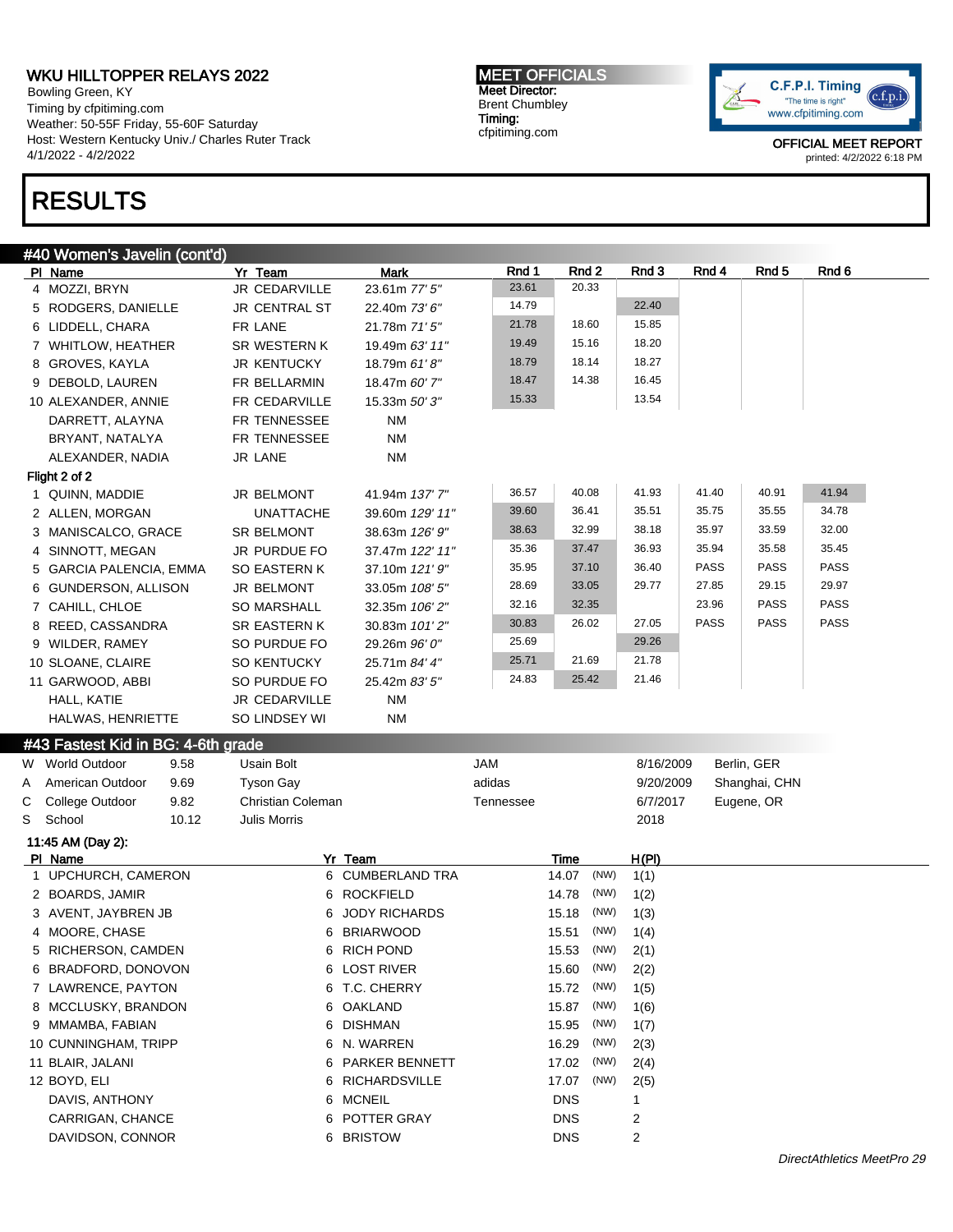Bowling Green, KY Timing by cfpitiming.com Weather: 50-55F Friday, 55-60F Saturday Host: Western Kentucky Univ./ Charles Ruter Track 4/1/2022 - 4/2/2022

## RESULTS

## #43 Fastest Kid in BG: 4-6th grade (cont'd) 11:45 AM (Day 2): Pl Name Yr Team Time H(Pl) SUMALI, DIODONE 6 WARREN DNS 2 SECTION RESULTS Pl Name Yr Team Time Section 1 of 2 Wind: (NW) 1 UPCHURCH, CAMERON 6 CUMBERLAND TRA 14.07 2 BOARDS, JAMIR 6 ROCKFIELD 14.78 3 AVENT, JAYBREN JB 6 JODY RICHARDS 15.18 4 MOORE, CHASE 6 BRIARWOOD 15.51 5 LAWRENCE, PAYTON 6 T.C. CHERRY 15.72 6 MCCLUSKY, BRANDON 6 OAKLAND 15.87 7 MMAMBA, FABIAN 6 DISHMAN 15.95 DAVIS, ANTHONY CHARGE ON SALE OF SALE OF SALE OF SALE ON SALE ON SALE OF SALE OF SALE OF SALE OF SALE OF SALE O Section 2 of 2 Wind: (NW) 1 RICHERSON, CAMDEN 6 RICH POND 15.53 2 BRADFORD, DONOVON 6 LOST RIVER 15.60 3 CUNNINGHAM, TRIPP 6 N. WARREN 16.29 4 BLAIR, JALANI 6 PARKER BENNETT 17.02 5 BOYD, ELI 6 RICHARDSVILLE 17.07 CARRIGAN, CHANCE 6 POTTER GRAY DNS DAVIDSON, CONNOR 6 BRISTOW 6 BRISTOW DNS SUMALI, DIODONE 6 WARREN DNS #41 Fastest Kid in BG: 1-3rd grade W World Outdoor 9.58 Usain Bolt JAM 8/16/2009 Berlin, GER A American Outdoor 9.69 Tyson Gay and the Sadidas and the State of 9/20/2009 Shanghai, CHN C College Outdoor 9.82 Christian Coleman Tennessee 6/7/2017 Eugene, OR S School 10.12 Julis Morris 2018 11:15 AM (Day 2): Pl Name Yr Team Time H(Pl) 1 JUSUFOVIC, AHMED 2000 1 2 3 RICH POND 3 2 2 16.43 (NW) 1(1) 2 PERKINS, MAYSON 3 N. WARREN 16.49 (NW) 2(1) 3 RAWLINS, JACKY 16.89 (NW) 2(2) 4 WOODS, KAYDEN 3 BRISTOW 17.65 (NW) 1(2) 5 HOLT, KIPTON 6 (NW) 1(3) 3 CUMBERLAND TRA 17.78 (NW) 1(3) 6 MARTIN, CHASE 3 BRIARWOOD 17.84 (NW) 2(3) 7 PHILLIPS, HUDSON 3 POTTER GRAY 17.85 (NW) 2(4) 8 SMITH, MADDIX 3 ROCKFIELD 18.09 (NW) 2(5) 9 DANIEL, TYSHAWN 14) 3 LOST RIVER 18.56 (NW) 1(4) 10 DOWDY, HUCK 18.83 (NW) 1(5) 11 TALAMANTES-SIMOUTH, JOSE 3 RICHARDSVILLE 19.49 (NW) 2(6) ADAMS, CAINE 3 WARREN DNS 1 HOLLAND, CONOR **3 MCNEIL** 3 MCNEIL **DNS** 1

LASONGO, SAMUEL 3 T.C. CHERRY DNS 1 DONAN, ZAINE 2 2 3 PARKER BENNETT 2 DNS 2

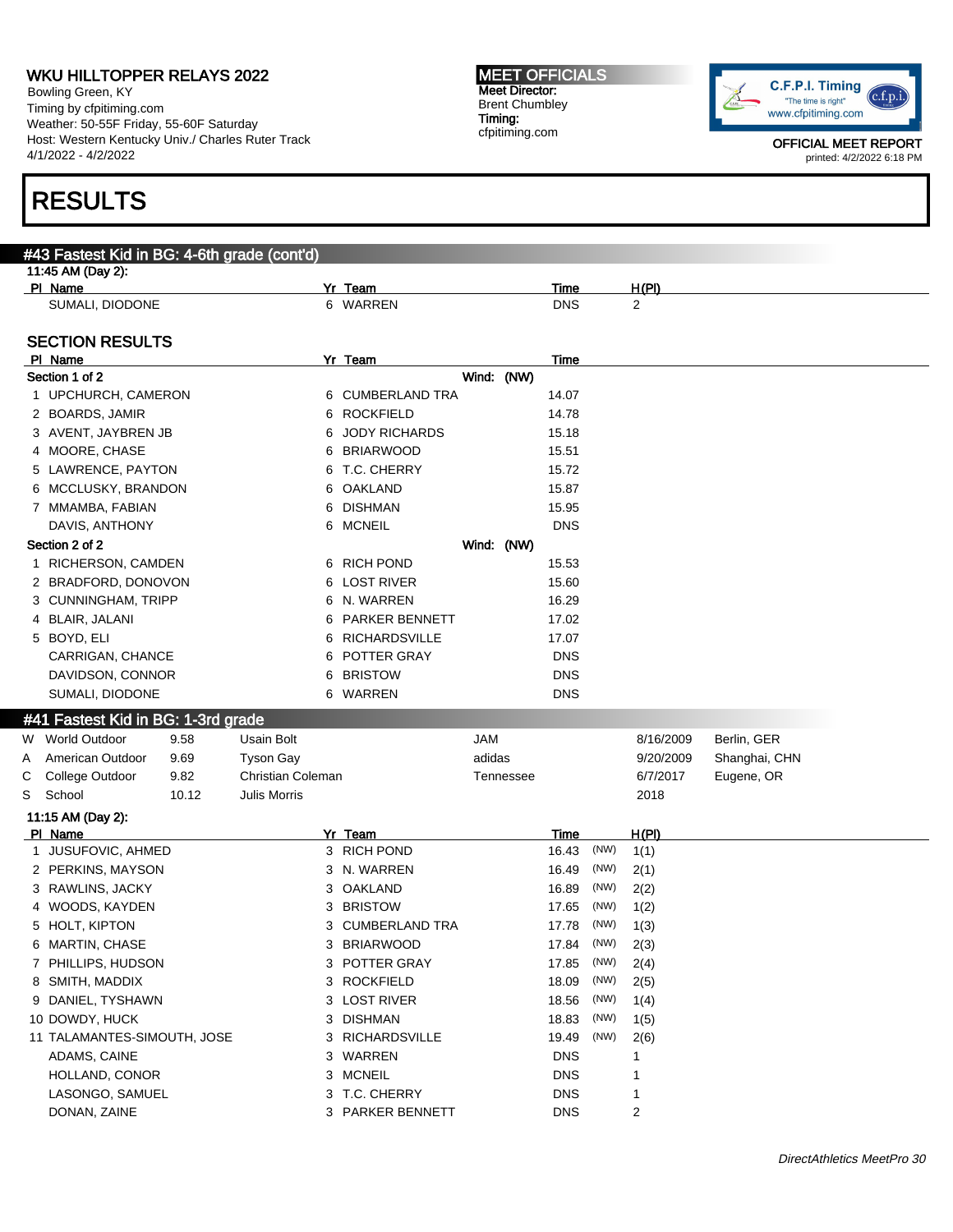Bowling Green, KY Timing by cfpitiming.com Weather: 50-55F Friday, 55-60F Saturday Host: Western Kentucky Univ./ Charles Ruter Track 4/1/2022 - 4/2/2022

# RESULTS

#### MEET OFFICIALS Meet Director: Brent Chumbley Timing: cfpitiming.com



|   | #41 Fastest Kid in BG: 1-3rd grade (cont'd) |       |                   |   |                    |            |           |                  |           |               |  |
|---|---------------------------------------------|-------|-------------------|---|--------------------|------------|-----------|------------------|-----------|---------------|--|
|   | <b>SECTION RESULTS</b>                      |       |                   |   |                    |            |           |                  |           |               |  |
|   | PI Name                                     |       |                   |   | Yr Team            |            |           | Time             |           |               |  |
|   | Section 1 of 2                              |       |                   |   |                    | Wind: (NW) |           |                  |           |               |  |
|   | 1 JUSUFOVIC, AHMED                          |       |                   |   | 3 RICH POND        |            |           | 16.43            |           |               |  |
|   | 2 WOODS, KAYDEN                             |       |                   |   | 3 BRISTOW          |            |           | 17.65            |           |               |  |
|   | 3 HOLT, KIPTON                              |       |                   |   | 3 CUMBERLAND TRA   |            |           | 17.78            |           |               |  |
|   | 4 DANIEL, TYSHAWN                           |       |                   |   | 3 LOST RIVER       |            |           | 18.56            |           |               |  |
|   | 5 DOWDY, HUCK                               |       |                   |   | 3 DISHMAN          |            |           | 18.83            |           |               |  |
|   | ADAMS, CAINE                                |       |                   |   | 3 WARREN           |            |           | <b>DNS</b>       |           |               |  |
|   | HOLLAND, CONOR                              |       |                   |   | 3 MCNEIL           |            |           | <b>DNS</b>       |           |               |  |
|   | LASONGO, SAMUEL                             |       |                   |   | 3 T.C. CHERRY      |            |           | <b>DNS</b>       |           |               |  |
|   | Section 2 of 2                              |       |                   |   |                    | Wind: (NW) |           |                  |           |               |  |
|   | 1 PERKINS, MAYSON                           |       |                   |   | 3 N. WARREN        |            |           | 16.49            |           |               |  |
|   | 2 RAWLINS, JACKY                            |       |                   |   | 3 OAKLAND          |            |           | 16.89            |           |               |  |
|   | 3 MARTIN, CHASE                             |       |                   | 3 | <b>BRIARWOOD</b>   |            |           | 17.84            |           |               |  |
|   | 4 PHILLIPS, HUDSON                          |       |                   | 3 | <b>POTTER GRAY</b> |            |           | 17.85            |           |               |  |
|   | 5 SMITH, MADDIX                             |       |                   | 3 | <b>ROCKFIELD</b>   |            |           | 18.09            |           |               |  |
|   | 6 TALAMANTES-SIMOUTH, JOSE                  |       |                   |   | 3 RICHARDSVILLE    |            |           | 19.49            |           |               |  |
|   | DONAN, ZAINE                                |       |                   |   | 3 PARKER BENNETT   |            |           | DNS              |           |               |  |
|   | #1 Men's 100 Meters                         |       |                   |   |                    |            |           |                  |           |               |  |
| W | World Outdoor                               | 9.58  | <b>Usain Bolt</b> |   |                    | JAM        |           |                  | 8/16/2009 | Berlin, GER   |  |
| Α | American Outdoor                            | 9.69  | <b>Tyson Gay</b>  |   |                    | adidas     |           |                  | 9/20/2009 | Shanghai, CHN |  |
| С | College Outdoor                             | 9.82  | Christian Coleman |   |                    |            | Tennessee |                  | 6/7/2017  | Eugene, OR    |  |
| S | School                                      | 10.12 | Julis Morris      |   |                    |            |           |                  | 2018      |               |  |
|   | 2:00 PM (Day 2):                            |       |                   |   |                    |            |           |                  |           |               |  |
|   | PI Name                                     |       |                   |   | Yr Team            |            |           | Time             | H(PI)     |               |  |
|   | 1 BUNTON, OJOSHUA                           |       |                   |   | <b>SO LANE</b>     |            |           | $10.62$ (+1.6)   | 1(1)      |               |  |
|   | 2 WRIGHT, NOXROY                            |       |                   |   | SO UNATTACHED      |            |           | $10.68$ (+1.6)   | 1(2)      |               |  |
|   | 3 VAN WYK, EDWIN                            |       |                   |   | FR LINDSEY WILSON  |            |           | $10.71$ (+1.6)   | 1(3)      |               |  |
|   | 4 FAVORS-CHARLESTON, BRYCE                  |       |                   |   | SR EASTERN KENTUC  |            |           | $10.78$ (+1.6)   | 1(4)      |               |  |
|   | 5 STEED, BRYSON                             |       |                   |   | SO EASTERN KENTUC  |            |           | $10.79$ $(+2.1)$ | 2(1)      |               |  |
|   | 6 HILL, MALACHI                             |       |                   |   | FR UNATTACHED      |            |           | $10.81$ $(+2.1)$ | 2(2)      |               |  |
|   | 7 JOHNSON, JADEN                            |       |                   |   | SO CEDARVILLE      |            |           | $10.88$ (+1.6)   | 1(5)      |               |  |
|   | 8 CANADA, NIJUL                             |       |                   |   | JR LANE            |            |           | $10.89$ $(+1.6)$ | 1(6)      |               |  |
|   | 9 HARRELL, JACKSON                          |       |                   |   | SO CAMPBELLSVILLE  |            |           | $10.91$ (+1.6)   | 1(7)      |               |  |
|   | 10 MOORE, ELIJAH                            |       |                   |   | SO CAMPBELLSVILLE  |            |           | $10.97$ (+1.6)   | 1(8)      |               |  |
|   | 11 FREEMAN, JAYDEN                          |       |                   |   | SO KENTUCKY WESLE  |            |           | $11.00$ (+1.3)   | 3(1)      |               |  |
|   | 12 JELKS, AMARI                             |       |                   |   | SO TENNESSEE ST.   |            |           | $11.01$ $(+2.1)$ | 2(3)      |               |  |
|   | 13 ROGERS, MICAH                            |       |                   |   | SO TENNESSEE ST.   |            |           | $11.04$ $(+2.1)$ | 2(4)      |               |  |
|   | 14 DAVIS, JOSH                              |       |                   |   | <b>SR TRINE</b>    |            |           | $11.14$ $(+2.1)$ | 2(5)      |               |  |
|   | 15 GUERRIER, SHAWN                          |       |                   |   | JR ALABAMA A&M     |            |           | $11.16$ $(+1.2)$ | 7(1)      |               |  |
|   | 16 WARNER, JADEN                            |       |                   |   | FR WESTERN KENTU   |            |           | $11.18$ (+1.6)   | 8(1)      |               |  |
|   | 17 JOHNSON, DEMARI                          |       |                   |   | FR CENTRAL STATE   |            |           | $11.18$ (+1.3)   | 3(2)      |               |  |
|   | 18 RIGBY, JUWAN                             |       |                   |   | FR CENTRAL STATE   |            |           | $11.18$ (+1.6)   | 8(2)      |               |  |
|   | 19 LUCAS, CHANCE                            |       |                   |   | FR CAMPBELLSVILLE  |            |           | $11.21$ (+1.8)   | 4(1)      |               |  |
|   | 20 HAMBY, JARON                             |       |                   |   | SO CAMPBELLSVILLE  |            |           | $11.22$ $(+2.1)$ | 2(6)      |               |  |
|   | 21 FAGNON, DONA                             |       |                   |   | SO PURDUE FORT WA  |            |           | $11.23$ $(+2.1)$ | 2(7)      |               |  |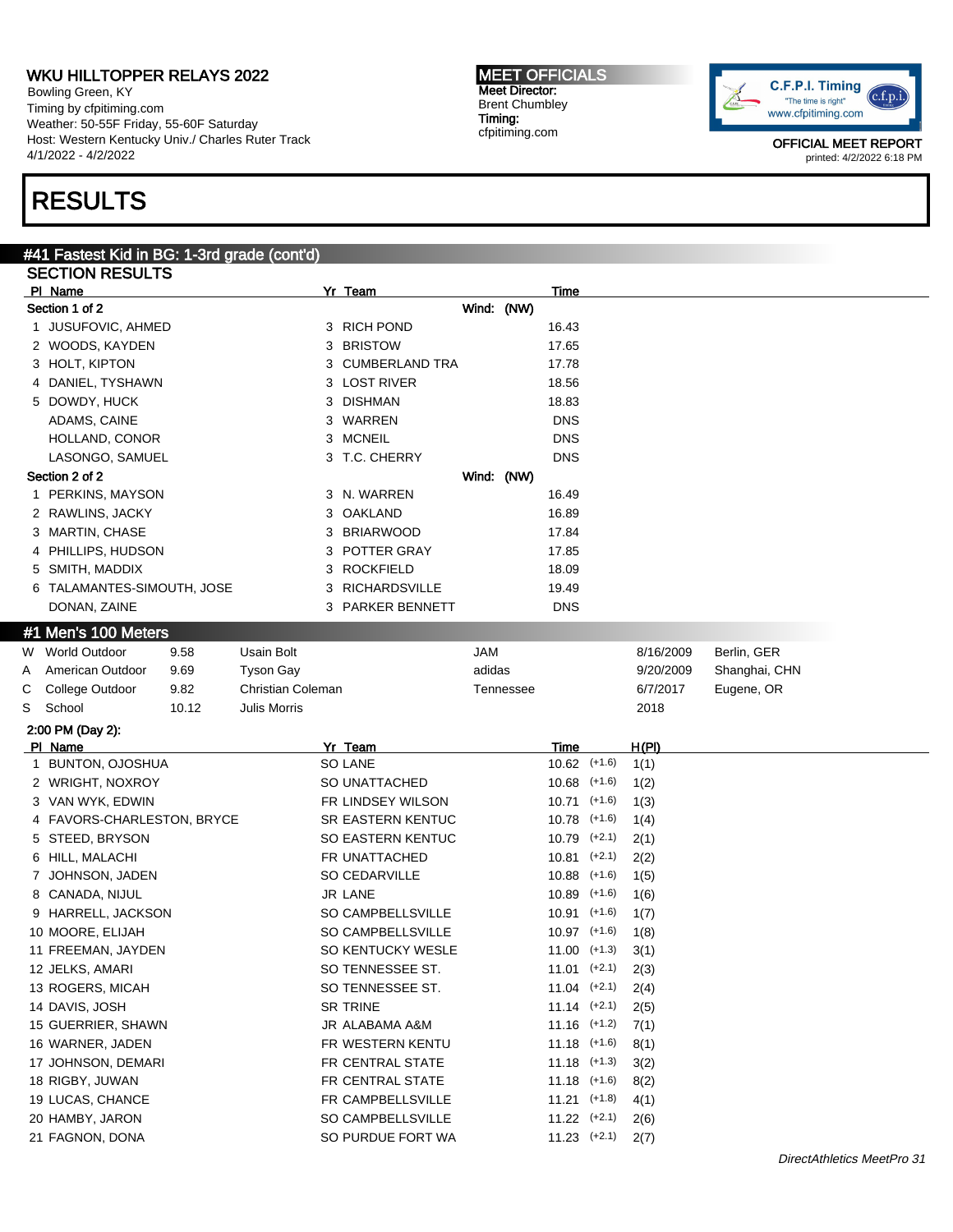Bowling Green, KY Timing by cfpitiming.com Weather: 50-55F Friday, 55-60F Saturday Host: Western Kentucky Univ./ Charles Ruter Track 4/1/2022 - 4/2/2022

## RESULTS

#### #1 Men's 100 Meters (cont'd)

2:00 PM (Day 2): Pl Name Yr Team Time H(Pl) 22 JOYNER, TYJHIR FR TENNESSEE ST. 11.23 (+1.6) 8(3) 23 JONES, JOSH SO CEDARVILLE 11.25 (+1.8) 4(2) 24 BRANTLEY, JORDAN **FR UNATTACHED** 11.26 (+1.8) 4(3) 25 MCKINNEY, JAMES FR CENTRAL STATE 11.26 (+1.3) 5(1) 26 HUFFMAN, ARISTOTLE FR TENNESSEE ST. 11.30 (+1.3) 3(3) 27 HOLBROOK, TREVOR **FR BELLARMINE** 11.32 (+1.3) 3(4) 28 VINSON, DANNY SO TRINE 11.40 (+1.8) 4(4) 29 REED, JEREMIAH **JR KENTUCKY STATE** 11.42 (+1.3) 5(2) 30 POHL, JORDAN **FR BELLARMINE** 11.42 (+1.3) 3(5) 31 BELL, DARIONTA SO CAMPBELLSVILLE 11.45 (+2.3) 6(1) 32 MACK, JAMARRI FR LINDSEY WILSON 11.47 (+1.8) 4(5) 33 HARRIS, MAX FR TRINE 11.49 (+1.3) 3(6) 34 HODGES, KALEB SO LINDSEY WILSON 11.51 (+1.3) 5(3) 35 WHITNEY, BREVON **11.52** (+1.8) 4(6) JR CAMPBELLSVILLE 11.52 (+1.8) 4(6) 36 CASON, JORDAN **FR TENNESSEE ST.** 11.56 (+1.3) 5(4) 37 MOSS, ELIJAH **FR KENTUCKY WESLE** 11.60 (+1.6) 8(4) 38 HARPER, CHARLIE **FR ALABAMA A&M** 11.75 (+1.3) 5(5) 39 BALLENGER, MARCUS UNACAMPBELLSVILLE 11.75 (+1.3) 5(6) 40 HAWKINS, RYAN SO BELLARMINE 11.78 (+2.3) 6(2) 41 STEWARD, CORNEILUS FR CENTRAL STATE 11.82 (+2.3) 6(3) 42 CLEMENTS, VAN 11.84 (+1.3) 5(7) 43 HUGHES, O'KHARI SO KENTUCKY WESLE 12.00 (+2.3) 6(4) 44 ANAPLE, GORDON FR KENTUCKY WESLE 12.00 (+2.3) 6(5) 45 TYLER, D'MARQUES FR KENTUCKY WESLE 12.33 (+1.6) 8(5) 46 HARDIN, ZACHARY **FR KENTUCKY WESLE** 12.35 (+1.2) 7(2) 47 HASAN, ASMAR **FR LANE** FR LANE 12.54 (+1.2) 7(3) GREEN, HAKEEM GREEN, GREEN, HAKEEM STATE GREEN, HAKEEM 6 PARHAM, BRENDEN SO LINDSEY WILSON FS 4 WILLIS, DARIUS **FR LINDSEY WILSON** DNS 3 THONN, WILL **CONNECTED A SET ISSUED ASSESSED ASSESS** ON TRINE 2 COCHRAN, NIGEL **SR KENTUCKY STATE** DNS 5 ANDERSON, DEVONTE FR ALABAMA A&M DNS 6 WHITAKER, RYAN JR LANE DNS 8 GRESHAM, JEREMY **JR ALABAMA A&M** DNS 3 STUCKEY, AUSTIN GENERAL BROWN STATE STUCKEY, AUSTING AND THE SERVICE OF STATE STATE STATE STATE STATE STATE ST CHAPMAN, KEITH SO KENTUCKY STATE NT 7 BRYANT, EMERY GROUP SR KENTUCKY STATE NT THE 7 GODFREY, JAMES GODFREY, JAMES FOREMAN, DAVID GALLARIES FRALABAMA A&M NT THAT THAT THE RALABAMA A&M

#### SECTION RESULTS

| PI Name                | Yr Team        | Time  |
|------------------------|----------------|-------|
| Section 1 of 8         | Wind: (+1.6)   |       |
| <b>BUNTON, OJOSHUA</b> | <b>SO LANE</b> | 10.62 |
| 2 WRIGHT, NOXROY       | SO UNATTACHED  | 10.68 |

MEET OFFICIALS Meet Director: Brent Chumbley Timing: cfpitiming.com

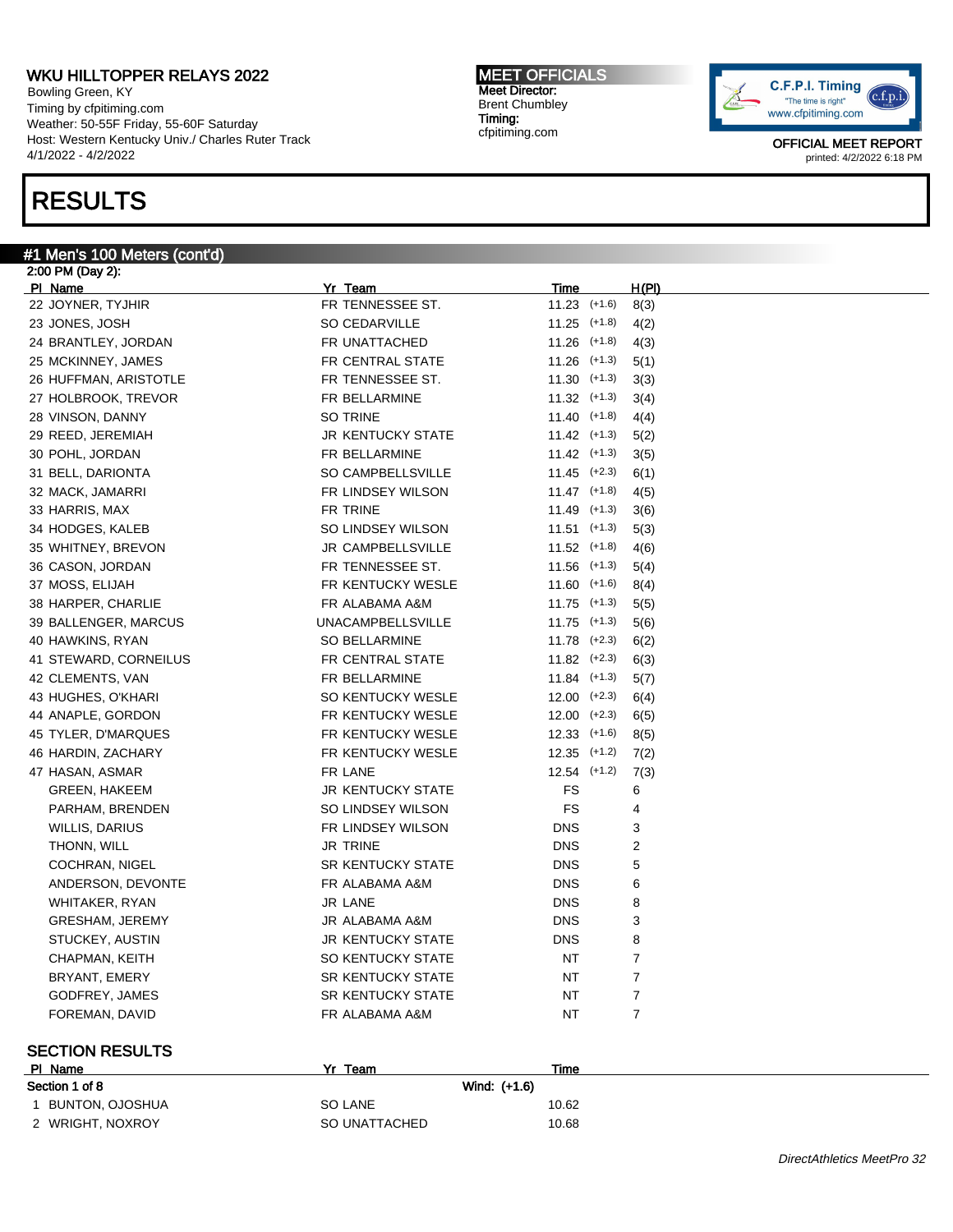Bowling Green, KY Timing by cfpitiming.com Weather: 50-55F Friday, 55-60F Saturday Host: Western Kentucky Univ./ Charles Ruter Track 4/1/2022 - 4/2/2022

## RESULTS

#1 Men's 100 Meters (cont'd)

### 3 VAN WYK, EDWIN FR LINDSEY WILSON 10.71 4 FAVORS-CHARLESTON, BRYCE SR EASTERN KENTUC 10.78 5 JOHNSON, JADEN SO CEDARVILLE 10.88 6 CANADA, NIJUL JR LANE 10.89 7 HARRELL, JACKSON SO CAMPBELLSVILLE 10.91 8 MOORE, ELIJAH SO CAMPBELLSVILLE 10.97 Section 2 of 8 Wind: (+2.1) 1 STEED, BRYSON SO EASTERN KENTUC 10.79 2 HILL, MALACHI **10.81** FR UNATTACHED 10.81 3 JELKS, AMARI SO TENNESSEE ST. 11.01 4 ROGERS, MICAH SO TENNESSEE ST. 11.04 5 DAVIS, JOSH SR TRINE 11.14 6 HAMBY, JARON SO CAMPBELLSVILLE 11.22 7 FAGNON, DONA SO PURDUE FORT WA 11.23 THONN, WILL **THONN, WILL DNS** Section 3 of 8 Wind: (+1.3) 1 FREEMAN, JAYDEN SO KENTUCKY WESLE 11.00 2 JOHNSON, DEMARI **FR CENTRAL STATE** 11.18 3 HUFFMAN, ARISTOTLE FR TENNESSEE ST. 21.30 4 HOLBROOK, TREVOR FR BELLARMINE 11.32 5 POHL, JORDAN 11.42 6 HARRIS, MAX FR TRINE 11.49 WILLIS, DARIUS FR LINDSEY WILSON DNS GRESHAM, JEREMY JR ALABAMA A&M DNS Section 4 of 8 Wind: (+1.8) 1 LUCAS, CHANCE **FR CAMPBELLSVILLE** 11.21 2 JONES, JOSH SO CEDARVILLE 11.25 3 BRANTLEY, JORDAN FR UNATTACHED 11.26 4 VINSON, DANNY SO TRINE 11.40 5 MACK, JAMARRI **FR LINDSEY WILSON** 11.47 6 WHITNEY, BREVON **Fig. 11.52** JR CAMPBELLSVILLE 11.52 PARHAM, BRENDEN SO LINDSEY WILSON FS Section 5 of 8 Wind: (+1.3) 1 MCKINNEY, JAMES **FR CENTRAL STATE** 11.26 2 REED, JEREMIAH JR KENTUCKY STATE 11.42 3 HODGES, KALEB SO LINDSEY WILSON 11.51 4 CASON, JORDAN **FR TENNESSEE ST.** 11.56 5 HARPER, CHARLIE **FR ALABAMA A&M** 11.75 6 BALLENGER, MARCUS UNACAMPBELLSVILLE 11.75 7 CLEMENTS, VAN FR BELLARMINE 11.84 COCHRAN, NIGEL DISCOCHRAN, NIGEL COCHRAN, NIGEL Section 6 of 8 Wind: (+2.3) 1 BELL, DARIONTA **SO CAMPBELLSVILLE** 11.45 2 HAWKINS, RYAN SO BELLARMINE 11.78

3 STEWARD, CORNEILUS FR CENTRAL STATE 11.82 4 HUGHES, O'KHARI SO KENTUCKY WESLE 12.00

Pl Name Yr Team Time

MEET OFFICIALS Meet Director: Brent Chumbley Timing: cfpitiming.com

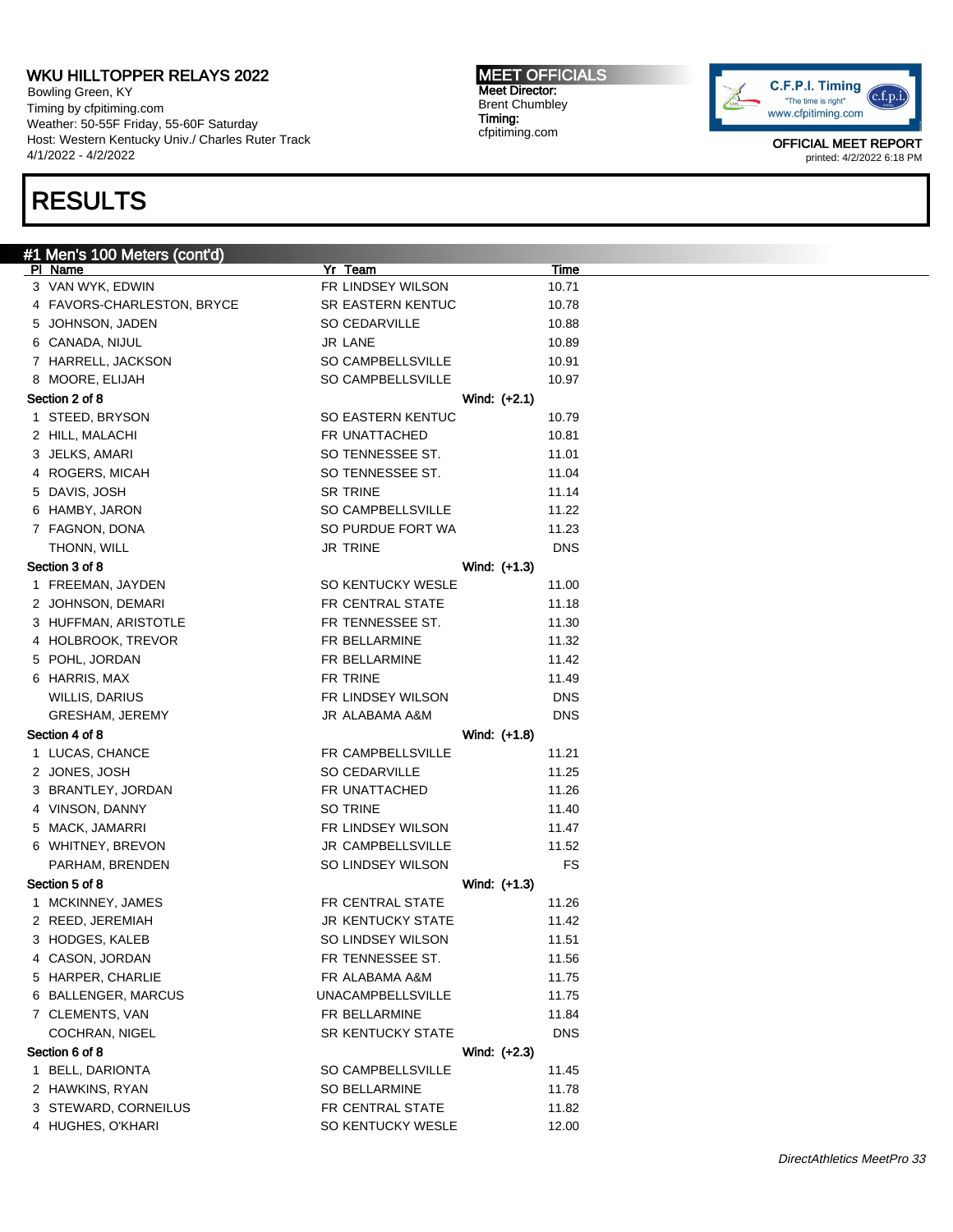Bowling Green, KY Timing by cfpitiming.com Weather: 50-55F Friday, 55-60F Saturday Host: Western Kentucky Univ./ Charles Ruter Track 4/1/2022 - 4/2/2022

# RESULTS

MEET OFFICIALS Meet Director: Brent Chumbley Timing: cfpitiming.com



|   | #1 Men's 100 Meters (cont'd) |       |                   |                          |                      |                  |                           |           |                 |
|---|------------------------------|-------|-------------------|--------------------------|----------------------|------------------|---------------------------|-----------|-----------------|
|   | PI Name                      |       |                   | Yr Team                  |                      | Time             |                           |           |                 |
|   | 5 ANAPLE, GORDON             |       |                   | FR KENTUCKY WESLE        |                      | 12.00            |                           |           |                 |
|   | <b>GREEN, HAKEEM</b>         |       |                   | <b>JR KENTUCKY STATE</b> |                      | <b>FS</b>        |                           |           |                 |
|   | ANDERSON, DEVONTE            |       |                   | FR ALABAMA A&M           |                      | <b>DNS</b>       |                           |           |                 |
|   | Section 7 of 8               |       |                   |                          | Wind: (+1.2)         |                  |                           |           |                 |
|   | 1 GUERRIER, SHAWN            |       |                   | JR ALABAMA A&M           |                      | 11.16            |                           |           |                 |
|   | 2 HARDIN, ZACHARY            |       |                   | FR KENTUCKY WESLE        |                      | 12.35            |                           |           |                 |
|   | 3 HASAN, ASMAR               |       |                   | FR LANE                  |                      | 12.54            |                           |           |                 |
|   | CHAPMAN, KEITH               |       |                   | SO KENTUCKY STATE        |                      | NT               |                           |           |                 |
|   | BRYANT, EMERY                |       |                   | <b>SR KENTUCKY STATE</b> |                      | NT               |                           |           |                 |
|   | GODFREY, JAMES               |       |                   | <b>SR KENTUCKY STATE</b> |                      | NT               |                           |           |                 |
|   | FOREMAN, DAVID               |       |                   | FR ALABAMA A&M           |                      | NT               |                           |           |                 |
|   | Section 8 of 8               |       |                   |                          | Wind: (+1.6)         |                  |                           |           |                 |
|   | 1 WARNER, JADEN              |       |                   | FR WESTERN KENTU         |                      | 11.18            |                           |           |                 |
|   | 2 RIGBY, JUWAN               |       |                   | FR CENTRAL STATE         |                      | 11.18            |                           |           |                 |
|   | 3 JOYNER, TYJHIR             |       |                   | FR TENNESSEE ST.         |                      | 11.23            |                           |           |                 |
|   | 4 MOSS, ELIJAH               |       |                   | FR KENTUCKY WESLE        |                      | 11.60            |                           |           |                 |
|   | 5 TYLER, D'MARQUES           |       |                   | FR KENTUCKY WESLE        |                      | 12.33            |                           |           |                 |
|   | WHITAKER, RYAN               |       |                   | JR LANE                  |                      | <b>DNS</b>       |                           |           |                 |
|   | STUCKEY, AUSTIN              |       |                   | <b>JR KENTUCKY STATE</b> |                      | <b>DNS</b>       |                           |           |                 |
|   | #3 Men's 200 Meters          |       |                   |                          |                      |                  |                           |           |                 |
|   | W World Outdoor              | 19.19 | Usain Bolt        |                          | JAM                  |                  |                           | 8/20/2009 | Berlin, GER     |
| A | American Outdoor             | 19.32 | Michael Johnson   |                          | Nike                 |                  |                           | 8/1/1996  | Atlanta, GA     |
| С | College Outdoor              | 19.69 | <b>Walter Dix</b> |                          | <b>Florida State</b> |                  |                           | 5/25/2007 | Gainesville, FL |
| S | School                       | 20.15 | Elvyonn Bailey    |                          |                      |                  |                           | 2014      |                 |
|   | 4:10 PM (Day 2):             |       |                   |                          |                      |                  |                           |           |                 |
|   | PI Name                      |       |                   | Yr Team                  |                      | Time             |                           | H(PI)     |                 |
|   | 1 BRUMFIELD, R'LAZON         |       |                   | SR TENNESSEE ST.         |                      | $22.30$ $(-2.2)$ |                           | 1(1)      |                 |
|   | 2 BUNTON, OJOSHUA            |       |                   | SO LANE                  |                      |                  | $22.32$ $(-2.2)$          | 1(2)      |                 |
|   | 3 WRIGHT, NOXROY             |       |                   | SO UNATTACHED            |                      | $22.43$ $(-2.2)$ |                           | 1(3)      |                 |
|   | 4 STEED, BRYSON              |       |                   | SO EASTERN KENTUC        |                      |                  | $22.49$ $(-2.0)$          | 5(1)      |                 |
|   | 5 FAVORS-CHARLESTON, BRYCE   |       |                   | <b>SR EASTERN KENTUC</b> |                      |                  | $22.53$ $(-2.2)$          | 1(4)      |                 |
|   | 6 POWELL, NICHOLAS           |       |                   | SO ALABAMA A&M           |                      |                  | $22.54$ $(-2.5)$          | 2(1)      |                 |
|   | 7 STEWARD, MARIUS            |       |                   | FR TENNESSEE ST.         |                      |                  | $22.63$ $(-2.0)$          | 5(2)      |                 |
|   | 8 HILL, MALACHI              |       |                   | FR UNATTACHED            |                      |                  | $22.67$ $(-2.3)$          | 3(1)      |                 |
|   | 9 MOORE, ELIJAH              |       |                   | SO CAMPBELLSVILLE        |                      |                  | $22.70$ $(-2.1)$          | 4(1)      |                 |
|   | 10 VAN WYK, EDWIN            |       |                   | FR LINDSEY WILSON        |                      |                  | $22.73$ $(-2.2)$          | 1(5)      |                 |
|   | 11 GRAHAM, KYLE              |       |                   | SR ALABAMA A&M           |                      |                  | 22.79 (-2.0)              | 5(3)      |                 |
|   | 12 JOYNER, TYJHIR            |       |                   | FR TENNESSEE ST.         |                      |                  | $22.81$ $(-2.5)$          | 2(2)      |                 |
|   | 13 GUERRIER, SHAWN           |       |                   | JR ALABAMA A&M           |                      |                  | $22.88$ $(-2.1)$          | 4(2)      |                 |
|   | 14 JOHNSON, JADEN            |       |                   | SO CEDARVILLE            |                      |                  | $22.88$ $(-2.5)$          | 2(3)      |                 |
|   | 15 JOHNSON, DEMARI           |       |                   | FR CENTRAL STATE         |                      |                  | $22.90$ $(-2.3)$          | 3(2)      |                 |
|   | 16 JONES, JOSH               |       |                   | SO CEDARVILLE            |                      | $22.93$ $(-2.0)$ |                           | 5(4)      |                 |
|   | 17 WALLACE, JAYLUN           |       |                   | JR LINDSEY WILSON        |                      |                  | $22.93$ $(-2.5)$          | 2(4)      |                 |
|   | 18 SPOHN, GREYSEN            |       |                   | SO TRINE                 |                      |                  | $23.00$ $(-1.8)$          | 7(1)      |                 |
|   | 19 RIGBY, JUWAN              |       |                   | FR CENTRAL STATE         |                      |                  | $23.07$ $(-2.3)$          | 3(3)      |                 |
|   | 20 SULLIVAN, LOGAN           |       |                   | SO EASTERN KENTUC        |                      |                  | $23.12 \left(-2.1\right)$ | 4(3)      |                 |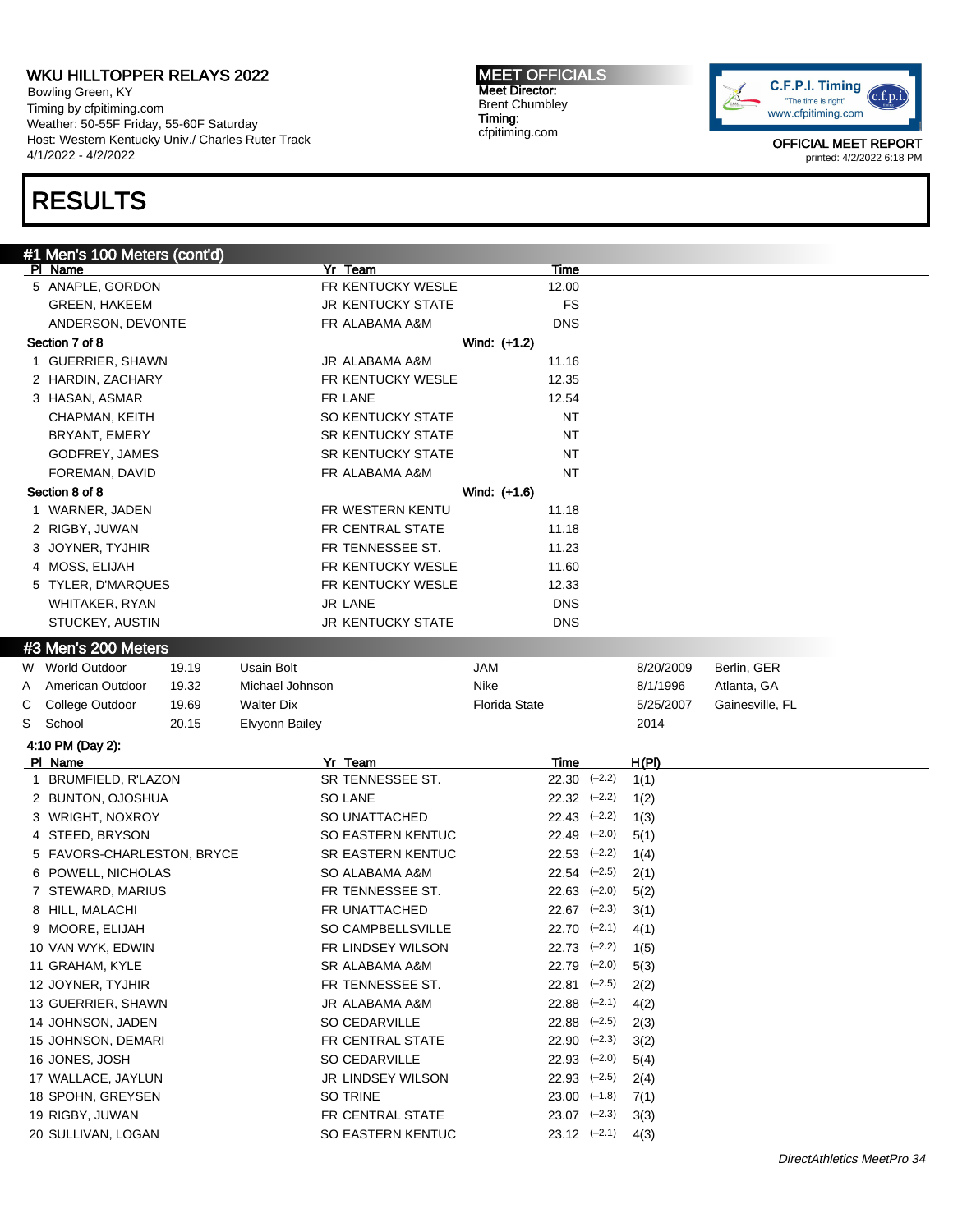Bowling Green, KY Timing by cfpitiming.com Weather: 50-55F Friday, 55-60F Saturday Host: Western Kentucky Univ./ Charles Ruter Track 4/1/2022 - 4/2/2022

## RESULTS

#### #3 Men's 200 Meters (cont'd)

4:10 PM (Day 2): Pl Name Yr Team Time H(Pl) 21 WILLIAMSON, ISREAL SR CENTRAL STATE 23.19 (–2.3) 3(4) 22 WILLIAMS, BEN JR TRINE 23.20 (–2.2) 1(6) 23 DAVIS, JOSH SR TRINE 23.27 (–1.8) 6(1) 24 PARHAM, BRENDEN SO LINDSEY WILSON 23.28 (–2.3) 3(5) 25 HUFFMAN, ARISTOTLE FR TENNESSEE ST. 23.30 (-1.8) 7(2) 26 LUCAS, CHANCE **FR CAMPBELLSVILLE** 23.31 (-2.0) 8(1) 27 CARTWRIGHT, JOE **FR PURDUE FORT WA** 23.45 (-1.8) 6(2) 28 HAMBY, JARON SO CAMPBELLSVILLE 23.45 (–2.1) 4(4) 29 LACKING, JAMES FR CENTRAL STATE 23.47 (-1.8) 7(3) 30 TRITTIPO, BRAXTON JR PURDUE FORT WA 23.56 (–2.0) 5(5) 31 HOLBROOK, TREVOR FR BELLARMINE 23.60 (–1.8) 6(3) 32 BRANTLEY, JORDAN FR UNATTACHED 23.61 (–2.1) 4(5) 33 BELL, DARIONTA **SO CAMPBELLSVILLE** 23.73 (-2.5) 2(5) 34 STOWE, MAIKYAH FR CAMPBELLSVILLE 23.75 (-1.8) 6(4) 35 YOUNG, VIRGIL **FR LANE** FR LANE 23.80 (–1.8) 7(4) 36 JOHNS, DAVID FR LINDSEY WILSON 23.83 (–2.2) 9(1) 37 SHERALD, K'RON **SO LINDSEY WILSON** 23.91 (-1.8) 6(5) 38 REED, JEREMIAH JR KENTUCKY STATE 23.95 (-2.8) 10(1) 39 POHL, JORDAN FR BELLARMINE 23.96 (–2.0) 8(2) 40 HARRIS, MAX FR TRINE 24.00 (–2.0) 8(3) 41 VERGE, KEANDRIC SO TENNESSEE ST. 24.03 (–1.8) 7(5) 42 ROGERS, MICAH SO TENNESSEE ST. 24.14 (-2.5) 2(6) 43 FAGNON, DONA SO PURDUE FORT WA 24.15 (–2.1) 4(6) 43 CLEMENTS, VAN 6(4) CLEMENTS, VAN FR BELLARMINE 24.15 (-2.0) 8(4) 45 STEWARD, CORNEILUS FR CENTRAL STATE 24.27 (-2.2) 9(2) 46 HARRIS, JULIAN FR TENNESSEE ST. 24.28 (–2.0) 8(5) 47 HODGES, KALEB SO LINDSEY WILSON 24.31 (-2.0) 8(6) 48 VINSON, DANNY SO TRINE 24.36 (–2.2) 9(3) 49 HARRIS, ISIAH JR CAMPBELLSVILLE 24.49 (–2.2) 9(4) 50 MCKINNEY, JAMES FR CENTRAL STATE 24.51 (–2.2) 9(5) 51 BLAIR, NIC FR PURDUE FORT WA 24.58 (–2.0) 8(7) 52 GREEN, HAKEEM JR KENTUCKY STATE 24.62 (–2.8) 10(2) 53 HAWKINS, RYAN SO BELLARMINE 24.64 (–2.2) 9(6) 54 BROWN, ERIC FR LANE 24.69 (–2.2) 9(7) 55 BESSES, NELVIN FR CENTRAL STATE 25.02 (–2.8) 10(3) 56 HORTON, JON'TERIO SO TENNESSEE ST. 25.69 (–2.8) 10(4) 57 TYLER, D'MARQUES FR KENTUCKY WESLE 25.92 (-2.8) 10(5) WARNER, JADEN FR WESTERN KENTU DNS 6 WILKERSON II, RANDOLPH SR UNATTACHED DNS 2 SAWYERS, DREW **SO EASTERN KENTUC** DNS 3 HARRELL, JACKSON SO CAMPBELLSVILLE DNS 3 THONN, WILL **THONN, AND SEXUAL CONSUMPTER SEXUAL PROPERTY OF A SEXUAL PROPERTY OF A SEXUAL PROPERTY OF A SEXUAL PROPERTY OF A SEXUAL PROPERTY OF A SEXUAL PROPERTY OF A SEXUAL PROPERTY OF A SEXUAL PROPERTY OF A SEXUAL PROPE** JELKS, AMARI SO TENNESSEE ST. DNS 5 WILLIS, DARIUS **FR LINDSEY WILSON** DNS 5 FAUNCE, WILL **SO CEDARVILLE** DNS 6

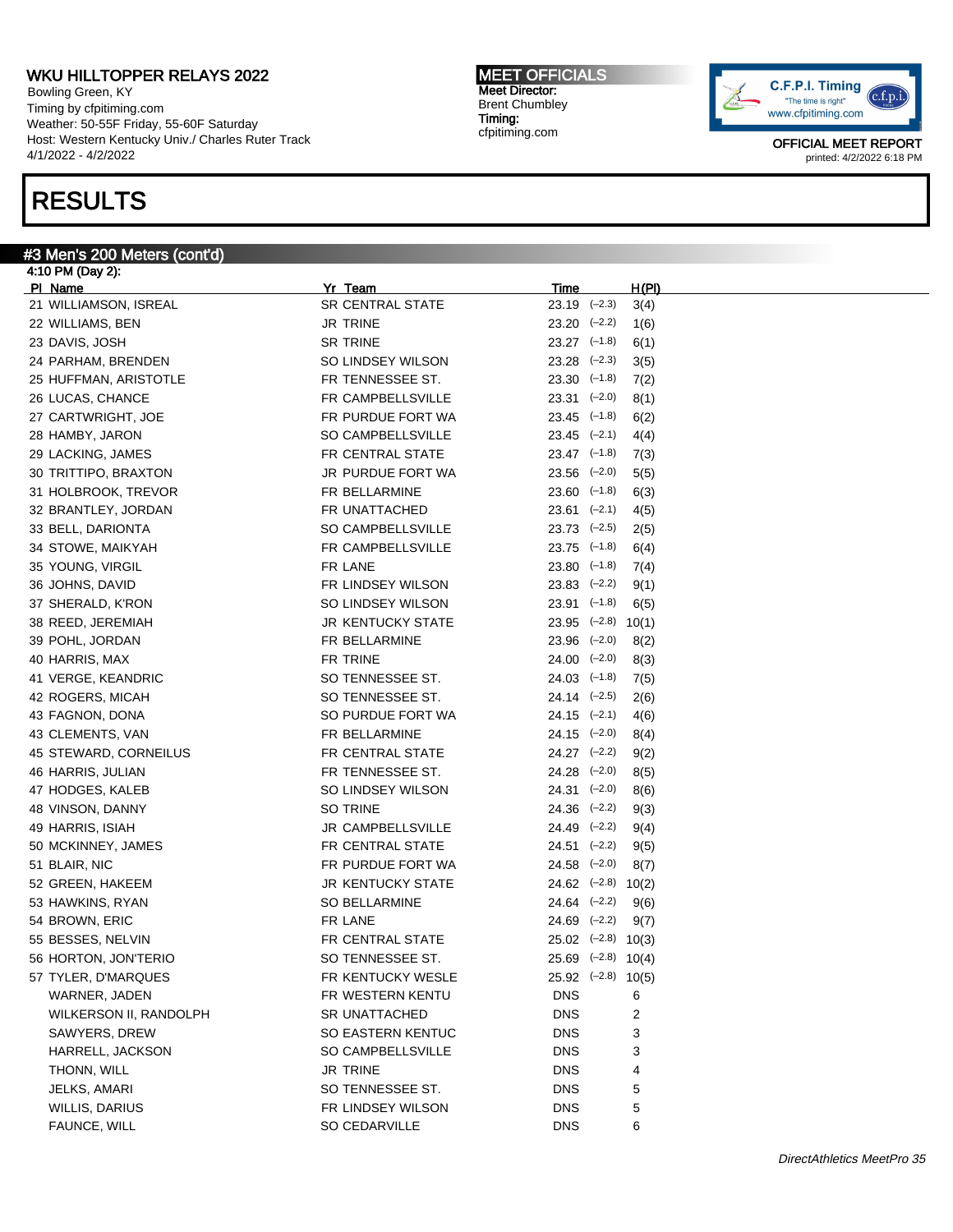Bowling Green, KY Timing by cfpitiming.com Weather: 50-55F Friday, 55-60F Saturday Host: Western Kentucky Univ./ Charles Ruter Track 4/1/2022 - 4/2/2022

## RESULTS

#### #3 Men's 200 Meters (cont'd)

4:10 PM (Day 2): Pl Name Yr Team Time H(Pl) UMOH, IFIOK ANDREW SR ASUIV DISCUSSED AND THE SALE OF STATE OF SALE OF SALE OF STATE OF STATE OF STATE OF STATE OF STATE OF STATE OF STATE OF STATE OF STATE OF STATE OF STATE OF STATE OF STATE OF STATE OF STATE OF STATE OF DYER, ROBERT **DESIGNATION CONSTRUSS OF A SET ASSESS** ON THE RESERVIES ON THE RESERVIES ON THE RESERVIES ON THE R JOHNSON, KEYSHAWN SO ALABAMA A&M DNS 7 MACK, JAMARRI FR LINDSEY WILSON DNS 7 HALL, DEVON JR LINDSEY WILSON DNS 8 REINHARD, GARRETT SO CEDARVILLE SO CEDARVILLE DNS 9 HALL, DEVON **EXAMPLE 20 INDIST AND A LINDSEY WILSON J** DNS 10 CHAPMAN, KEITH **SO KENTUCKY STATE** DNS 10 STUCKEY, AUSTIN GENERAL BROWN STATE DISCOVERSITY OF THE RESERVE AND THE RESERVE OF STUCKEY, AND THE RESERVE OF STUCKEY STATE AND THE RESERVE OF STUCKEY STATE AND THE RESERVE OF STUCKEY STATE OF STUCKEY STATE AND THE RESERV SECTION RESULTS Pl Name Yr Team Time Section 1 of 10 Wind: (-2.2) 1 BRUMFIELD, R'LAZON SR TENNESSEE ST. 22.30 2 BUNTON, OJOSHUA SO LANE 22.32 3 WRIGHT, NOXROY SO UNATTACHED 22.43 4 FAVORS-CHARLESTON, BRYCE SR EASTERN KENTUC 22.53 5 VAN WYK, EDWIN FR LINDSEY WILSON 22.73 6 WILLIAMS, BEN JR TRINE 23.20 UMOH, IFIOK ANDREW SR ASUIV SR ASUIV DNS Section 2 of 10 Wind:  $(-2.5)$ 1 POWELL, NICHOLAS SO ALABAMA A&M 22.54 2 JOYNER, TYJHIR **FR TENNESSEE ST.** 22.81 3 JOHNSON, JADEN SO CEDARVILLE 22.88 4 WALLACE, JAYLUN JR LINDSEY WILSON 22.93 5 BELL, DARIONTA SO CAMPBELLSVILLE 23.73 6 ROGERS, MICAH SO TENNESSEE ST. 24.14 WILKERSON II, RANDOLPH SR UNATTACHED DNS Section 3 of 10 Nine Section 3 of 10 Nine Section 3 of 10 Nine Section 3 of 10 Nine Section 3 of 10 Nine Section 3 of 10 Nine Section 3 of 10 Nine Section 3 of 10 Nine Section 3 of 10 Nine Section 3 of 10 Nine Section 3 of 1 HILL, MALACHI FR UNATTACHED 22.67 2 JOHNSON, DEMARI **FR CENTRAL STATE** 22.90 3 RIGBY, JUWAN FR CENTRAL STATE 23.07 4 WILLIAMSON, ISREAL SR CENTRAL STATE 23.19 5 PARHAM, BRENDEN SO LINDSEY WILSON 23.28 SAWYERS, DREW SO EASTERN KENTUC DNS HARRELL, JACKSON SO CAMPBELLSVILLE DNS Section 4 of 10 Wind:  $(-2.1)$ 1 MOORE, ELIJAH SO CAMPBELLSVILLE 22.70 2 GUERRIER, SHAWN JR ALABAMA A&M 22.88 3 SULLIVAN, LOGAN SO EASTERN KENTUC 23.12 4 HAMBY, JARON SO CAMPBELLSVILLE 23.45 5 BRANTLEY, JORDAN FR UNATTACHED 23.61 6 FAGNON, DONA SO PURDUE FORT WA 24.15 THONN, WILL **DISCOLL CONSUMING THE SET OF STATE OF A SET OF STATE** DISCOVER AND THE DISCOVER OF STATE OF STATE OF STATE OF STATE OF STATE OF STATE OF STATE OF STATE OF STATE OF STATE OF STATE OF STATE OF STATE OF STATE OF Section 5 of 10 Wind: (–2.0)

MEET OFFICIALS Meet Director: Brent Chumbley Timing: cfpitiming.com

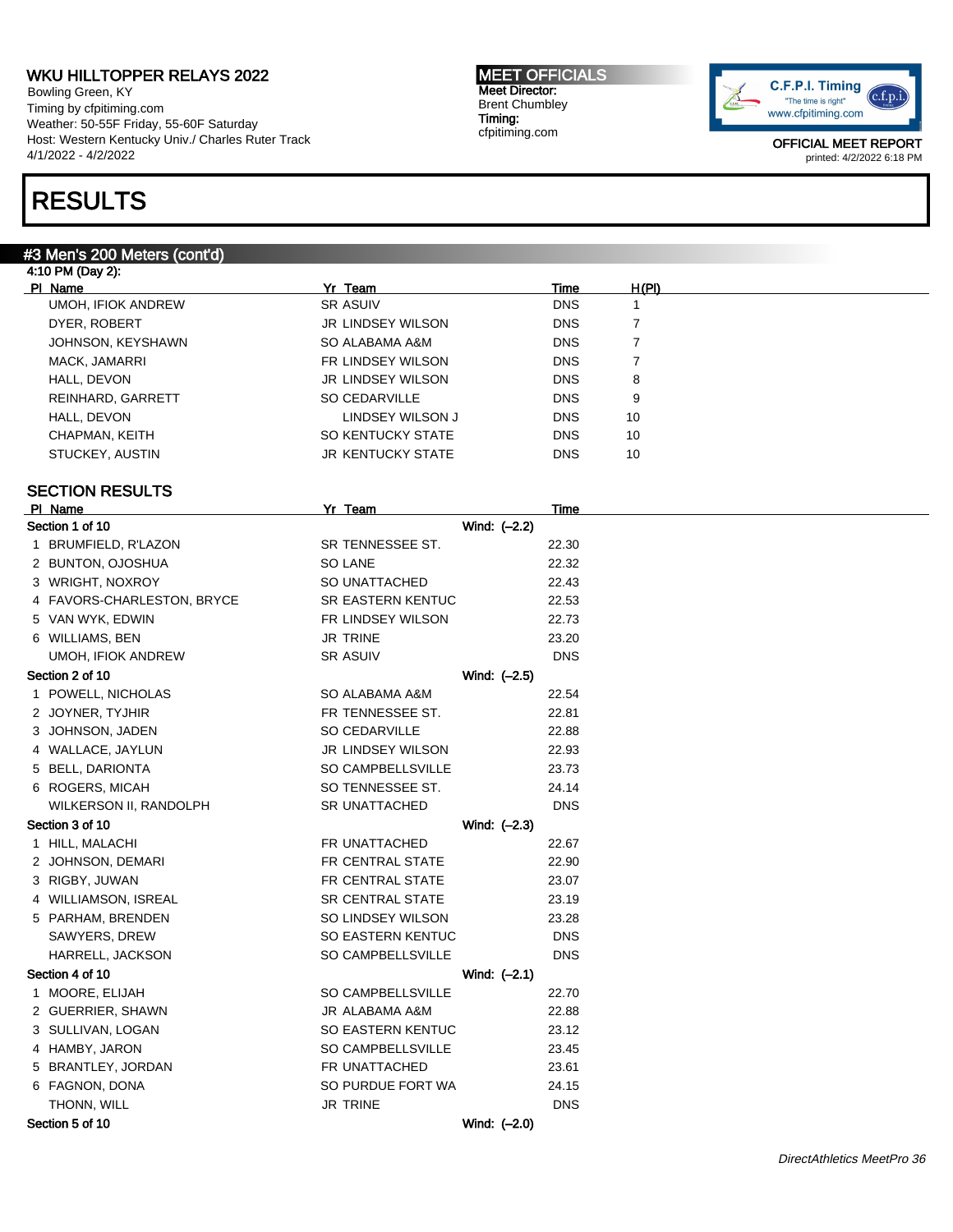Bowling Green, KY Timing by cfpitiming.com Weather: 50-55F Friday, 55-60F Saturday Host: Western Kentucky Univ./ Charles Ruter Track 4/1/2022 - 4/2/2022

# RESULTS

MEET OFFICIALS Meet Director: Brent Chumbley Timing: cfpitiming.com



| #3 Men's 200 Meters (cont'd) |                          |             |
|------------------------------|--------------------------|-------------|
| <u>PI Name</u>               | Yr Team                  | <b>Time</b> |
| 1 STEED, BRYSON              | <b>SO EASTERN KENTUC</b> | 22.49       |
| 2 STEWARD, MARIUS            | FR TENNESSEE ST.         | 22.63       |
| 3 GRAHAM, KYLE               | SR ALABAMA A&M           | 22.79       |
| 4 JONES, JOSH                | SO CEDARVILLE            | 22.93       |
| 5 TRITTIPO, BRAXTON          | JR PURDUE FORT WA        | 23.56       |
| JELKS, AMARI                 | SO TENNESSEE ST.         | <b>DNS</b>  |
| <b>WILLIS, DARIUS</b>        | FR LINDSEY WILSON        | <b>DNS</b>  |
| Section 6 of 10              | Wind: (-1.8)             |             |
| 1 DAVIS, JOSH                | <b>SR TRINE</b>          | 23.27       |
| 2 CARTWRIGHT, JOE            | FR PURDUE FORT WA        | 23.45       |
| 3 HOLBROOK, TREVOR           | FR BELLARMINE            | 23.60       |
| 4 STOWE, MAIKYAH             | FR CAMPBELLSVILLE        | 23.75       |
| 5 SHERALD, K'RON             | SO LINDSEY WILSON        | 23.91       |
| WARNER, JADEN                | FR WESTERN KENTU         | <b>DNS</b>  |
| FAUNCE, WILL                 | SO CEDARVILLE            | <b>DNS</b>  |
| Section 7 of 10              | Wind: (-1.8)             |             |
| 1 SPOHN, GREYSEN             | SO TRINE                 | 23.00       |
| 2 HUFFMAN, ARISTOTLE         | FR TENNESSEE ST.         | 23.30       |
| 3 LACKING, JAMES             | FR CENTRAL STATE         | 23.47       |
| 4 YOUNG, VIRGIL              | FR LANE                  | 23.80       |
| 5 VERGE, KEANDRIC            | SO TENNESSEE ST.         | 24.03       |
| DYER, ROBERT                 | <b>JR LINDSEY WILSON</b> | <b>DNS</b>  |
| JOHNSON, KEYSHAWN            | SO ALABAMA A&M           | <b>DNS</b>  |
| MACK, JAMARRI                | FR LINDSEY WILSON        | <b>DNS</b>  |
| Section 8 of 10              | Wind: (-2.0)             |             |
| 1 LUCAS, CHANCE              | FR CAMPBELLSVILLE        | 23.31       |
| 2 POHL, JORDAN               | <b>FR BELLARMINE</b>     | 23.96       |
| 3 HARRIS, MAX                | FR TRINE                 | 24.00       |
| 4 CLEMENTS, VAN              | FR BELLARMINE            | 24.15       |
| 5 HARRIS, JULIAN             | FR TENNESSEE ST.         | 24.28       |
| 6 HODGES, KALEB              | SO LINDSEY WILSON        | 24.31       |
| 7 BLAIR, NIC                 | FR PURDUE FORT WA        | 24.58       |
| HALL, DEVON                  | <b>JR LINDSEY WILSON</b> | <b>DNS</b>  |
| Section 9 of 10              | Wind: (-2.2)             |             |
| 1 JOHNS, DAVID               | FR LINDSEY WILSON        | 23.83       |
| 2 STEWARD, CORNEILUS         | FR CENTRAL STATE         | 24.27       |
| 3 VINSON, DANNY              | SO TRINE                 | 24.36       |
| 4 HARRIS, ISIAH              | <b>JR CAMPBELLSVILLE</b> | 24.49       |
| 5 MCKINNEY, JAMES            | FR CENTRAL STATE         | 24.51       |
| 6 HAWKINS, RYAN              | <b>SO BELLARMINE</b>     | 24.64       |
| 7 BROWN, ERIC                | FR LANE                  | 24.69       |
| REINHARD, GARRETT            | <b>SO CEDARVILLE</b>     | <b>DNS</b>  |
| Section 10 of 10             | Wind: (-2.8)             |             |
| 1 REED, JEREMIAH             | <b>JR KENTUCKY STATE</b> | 23.95       |
| 2 GREEN, HAKEEM              | <b>JR KENTUCKY STATE</b> | 24.62       |
| 3 BESSES, NELVIN             | FR CENTRAL STATE         | 25.02       |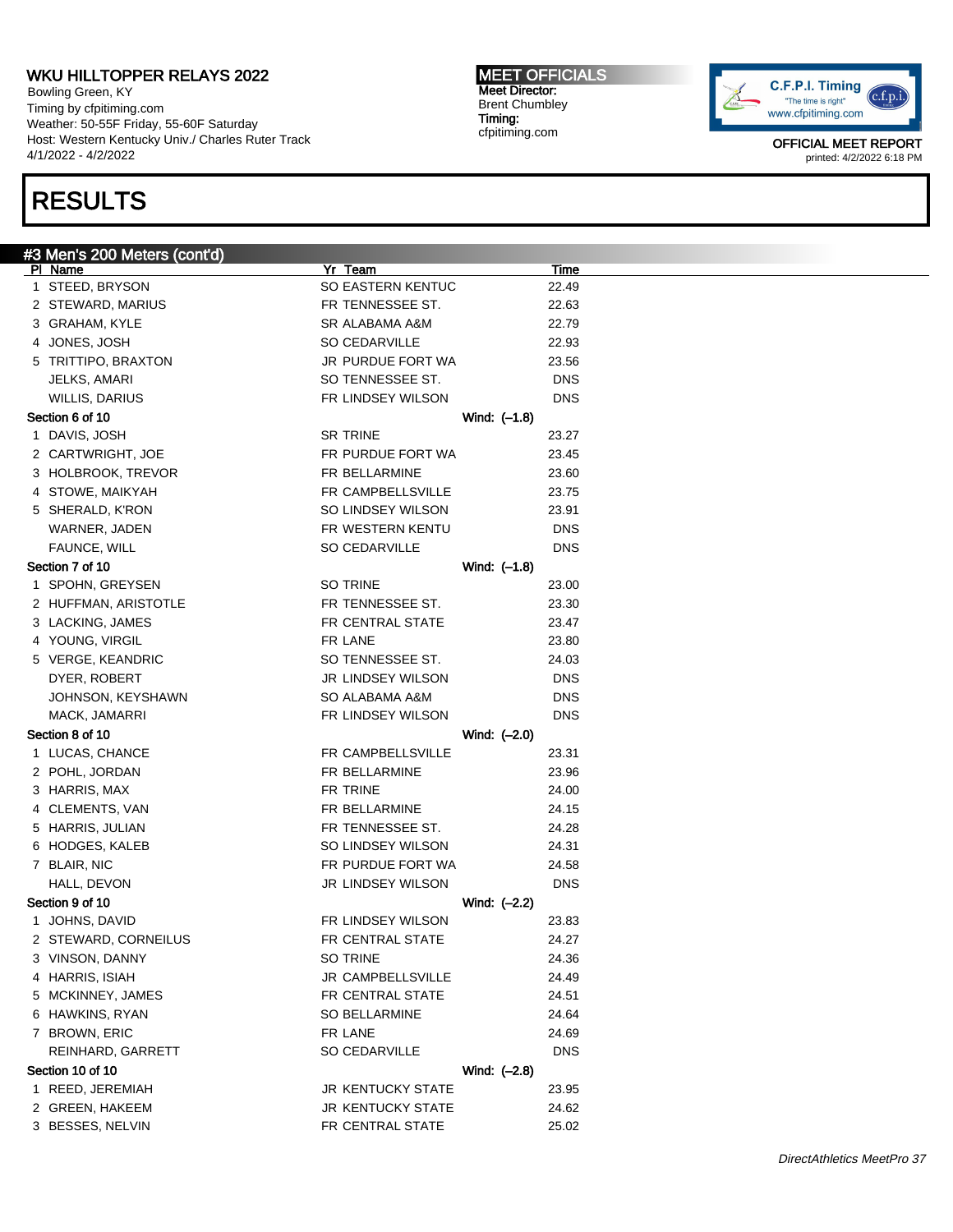Bowling Green, KY Timing by cfpitiming.com Weather: 50-55F Friday, 55-60F Saturday Host: Western Kentucky Univ./ Charles Ruter Track 4/1/2022 - 4/2/2022

# RESULTS

MEET OFFICIALS Meet Director: Brent Chumbley Timing: cfpitiming.com



|   | #3 Men's 200 Meters (cont'd)           |       |                       |                          |               |             |              |           |                 |
|---|----------------------------------------|-------|-----------------------|--------------------------|---------------|-------------|--------------|-----------|-----------------|
|   | PI Name                                |       |                       | Yr Team                  |               | Time        |              |           |                 |
|   | 4 HORTON, JON'TERIO                    |       |                       | SO TENNESSEE ST.         |               | 25.69       |              |           |                 |
|   | 5 TYLER, D'MARQUES                     |       |                       | FR KENTUCKY WESLE        |               | 25.92       |              |           |                 |
|   | HALL, DEVON                            |       |                       | LINDSEY WILSON J         |               | <b>DNS</b>  |              |           |                 |
|   | CHAPMAN, KEITH                         |       |                       | SO KENTUCKY STATE        |               | <b>DNS</b>  |              |           |                 |
|   | STUCKEY, AUSTIN                        |       |                       | <b>JR KENTUCKY STATE</b> |               | <b>DNS</b>  |              |           |                 |
|   |                                        |       |                       |                          |               |             |              |           |                 |
|   | #5 Men's 400 Meters                    |       |                       |                          |               |             |              |           |                 |
|   | W World Outdoor                        | 43.03 | Wayne van Niekerk     |                          | <b>RSA</b>    |             |              | 8/14/2016 | Rio de Jameiro, |
| A | American Outdoor                       | 43.18 | Michael Johnson       |                          | Nike          |             |              | 8/26/1999 | Seville, ESP    |
| С | College Outdoor                        | 43.61 | Michael Norman        |                          | <b>U.S.C.</b> |             |              | 6/8/2018  | Eugene, OR      |
| S | School                                 | 45.43 | <b>Emmanuel Dasor</b> |                          |               |             |              | 2017      |                 |
|   | 1:35 PM (Day 2):                       |       |                       |                          |               |             |              |           |                 |
|   | PI Name                                |       |                       | Yr_Team                  |               | <u>Time</u> | <u>H(PI)</u> |           |                 |
|   | 1 THOMPSON, MICHAEL                    |       |                       | SR TENNESSEE ST.         |               | 48.81       | 1(1)         |           |                 |
|   | 2 WALLACE, JAYLUN                      |       |                       | JR LINDSEY WILSON        |               | 49.54       | 1(2)         |           |                 |
|   | 3 TRITTIPO, BRAXTON                    |       |                       | JR PURDUE FORT WA        |               | 50.46       | 2(1)         |           |                 |
|   | 4 WILLIAMSON, ISREAL                   |       |                       | <b>SR CENTRAL STATE</b>  |               | 50.54       | 2(2)         |           |                 |
|   | 5 HILL, MALACHI                        |       |                       | FR UNATTACHED            |               | 50.58       | 3(1)         |           |                 |
|   | 6 HOLBROOK, TREVOR                     |       |                       | FR BELLARMINE            |               | 50.67       | 3(2)         |           |                 |
|   | 7 GRESHAM, JEREMY                      |       |                       | JR ALABAMA A&M           |               | 50.78       | 4(1)         |           |                 |
|   | 8 THOMAS, BRANDON                      |       |                       | SO CEDARVILLE            |               | 50.93       | 3(3)         |           |                 |
|   | 9 CARTWRIGHT, JOE                      |       |                       | FR PURDUE FORT WA        |               | 50.94       | 2(3)         |           |                 |
|   | 10 SAWYERS, DREW                       |       |                       | SO EASTERN KENTUC        |               | 51.08       | 2(4)         |           |                 |
|   | 11 FAUNCE, WILL                        |       |                       | SO CEDARVILLE            |               | 51.10       | 2(5)         |           |                 |
|   | 12 JOHNSON, KEYSHAWN                   |       |                       | SO ALABAMA A&M           |               | 51.34       | 4(2)         |           |                 |
|   | 13 JONES, MORGAN                       |       |                       | FR TENNESSEE ST.         |               | 51.45       | 3(4)         |           |                 |
|   | 14 MEREDITH, JAYCE                     |       |                       | JR CEDARVILLE            |               | 51.95       | 4(3)         |           |                 |
|   | 15 STOWE, MAIKYAH                      |       |                       | FR CAMPBELLSVILLE        |               | 51.96       | 3(5)         |           |                 |
|   | 16 PARHAM, BRENDEN                     |       |                       | SO LINDSEY WILSON        |               | 51.96       | 5(1)         |           |                 |
|   | 17 BLAIR, NIC                          |       |                       | FR PURDUE FORT WA        |               | 52.08       | 4(4)         |           |                 |
|   | 18 HARRIS, JULIAN                      |       |                       | FR TENNESSEE ST.         |               | 52.40       | 5(2)         |           |                 |
|   |                                        |       |                       | <b>SR CENTRAL STATE</b>  |               | 52.44       |              |           |                 |
|   | 19 REID, HEZEKIAH<br>20 SHERALD, K'RON |       |                       | SO LINDSEY WILSON        |               | 52.45       | 5(3)         |           |                 |
|   |                                        |       |                       |                          |               | 52.90       | 3(6)         |           |                 |
|   | 21 TROTTER, BARRYE                     |       |                       | FR CAMPBELLSVILLE        |               |             | 4(5)         |           |                 |
|   | 22 LACKING, JAMES                      |       |                       | FR CENTRAL STATE         |               | 53.55       | 6(1)         |           |                 |
|   | 23 JACKSON, DEION                      |       |                       | FR CENTRAL STATE         |               | 53.67       | 5(4)         |           |                 |
|   | 24 HARRIS, ISIAH                       |       |                       | JR CAMPBELLSVILLE        |               | 53.67       | 5(5)         |           |                 |
|   | 25 UMOH, IFIOK ANDREW                  |       |                       | SR ASUIV                 |               | 53.83       | 1(3)         |           |                 |
|   | 26 COLLINS, TREY                       |       |                       | SO BELMONT               |               | 53.86       | 6(2)         |           |                 |
|   | 27 NEAL, KOBIE                         |       |                       | SO CAMPBELLSVILLE        |               | 54.15       | 5(6)         |           |                 |
|   | 28 HAWKINS, RYAN                       |       |                       | SO BELLARMINE            |               | 54.21       | 5(7)         |           |                 |
|   | 29 HALL, DEVON                         |       |                       | LINDSEY WILSON J         |               | 54.48       | 6(3)         |           |                 |
|   | 30 ROBERTSON, IAN                      |       |                       | JR BELMONT               |               | 54.77       | 3(7)         |           |                 |
|   | 31 DIVERS, JOSHUA                      |       |                       | FR CENTRAL STATE         |               | 54.84       | 6(4)         |           |                 |
|   | 32 JONES-FOSTER, RAYNE                 |       |                       | SO LINDSEY WILSON        |               | 55.61       | 6(5)         |           |                 |
|   | POWELL, NICHOLAS                       |       |                       | SO ALABAMA A&M           |               | <b>DNF</b>  | 2            |           |                 |
|   | HALL, DEVON                            |       |                       | JR LINDSEY WILSON        |               | <b>DNS</b>  | 4            |           |                 |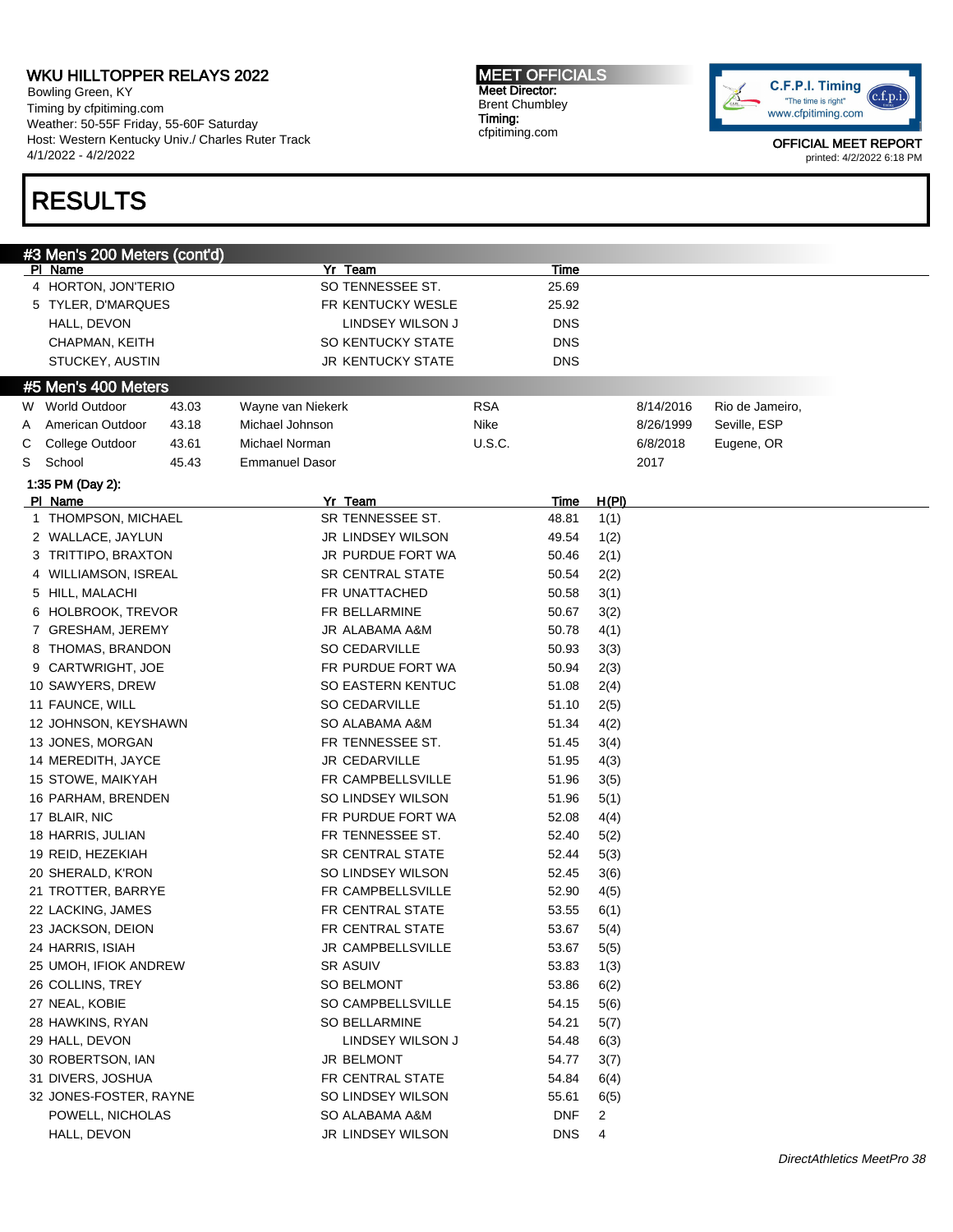Bowling Green, KY Timing by cfpitiming.com Weather: 50-55F Friday, 55-60F Saturday Host: Western Kentucky Univ./ Charles Ruter Track 4/1/2022 - 4/2/2022

# RESULTS

MEET OFFICIALS Meet Director: Brent Chumbley Timing: cfpitiming.com



| #5 Men's 400 Meters (cont'd) |                          |             |              |
|------------------------------|--------------------------|-------------|--------------|
| 1:35 PM (Day 2):             |                          |             |              |
| PI Name                      | Yr Team                  | <b>Time</b> | H(PI)        |
| MCDUFFIE, DEXTER             | SR KENTUCKY STATE        | <b>DNS</b>  | $\mathbf{1}$ |
| WILKERSON II, RANDOLPH       | <b>SR UNATTACHED</b>     | <b>DNS</b>  | $\mathbf{1}$ |
| <b>WALLS, RODERIC</b>        | <b>JR KENTUCKY STATE</b> | <b>DNS</b>  | $\mathbf{1}$ |
| HULBERT, BEN                 | <b>JR CEDARVILLE</b>     | <b>DNS</b>  | 4            |
| <b>HODGES, KALEB</b>         | SO LINDSEY WILSON        | <b>DNS</b>  | 6            |
| STUCKEY, AUSTIN              | <b>JR KENTUCKY STATE</b> | DNS.        | 6            |
| <b>SECTION RESULTS</b>       |                          |             |              |
| PI Name                      | Yr Team                  | Time        |              |
| Section 1 of 6               |                          |             |              |
| 1 THOMPSON, MICHAEL          | SR TENNESSEE ST.         | 48.81       |              |
| 2 WALLACE, JAYLUN            | <b>JR LINDSEY WILSON</b> | 49.54       |              |
|                              | <b>SR ASUIV</b>          |             |              |
| 3 UMOH, IFIOK ANDREW         |                          | 53.83       |              |
| MCDUFFIE, DEXTER             | <b>SR KENTUCKY STATE</b> | <b>DNS</b>  |              |
| WILKERSON II, RANDOLPH       | <b>SR UNATTACHED</b>     | <b>DNS</b>  |              |
| <b>WALLS, RODERIC</b>        | <b>JR KENTUCKY STATE</b> | <b>DNS</b>  |              |
| Section 2 of 6               |                          |             |              |
| 1 TRITTIPO, BRAXTON          | JR PURDUE FORT WA        | 50.46       |              |
| 2 WILLIAMSON, ISREAL         | <b>SR CENTRAL STATE</b>  | 50.54       |              |
| 3 CARTWRIGHT, JOE            | FR PURDUE FORT WA        | 50.94       |              |
| 4 SAWYERS, DREW              | <b>SO EASTERN KENTUC</b> | 51.08       |              |
| 5 FAUNCE, WILL               | SO CEDARVILLE            | 51.10       |              |
| POWELL, NICHOLAS             | SO ALABAMA A&M           | <b>DNF</b>  |              |
| Section 3 of 6               |                          |             |              |
| 1 HILL, MALACHI              | FR UNATTACHED            | 50.58       |              |
| 2 HOLBROOK, TREVOR           | FR BELLARMINE            | 50.67       |              |
| 3 THOMAS, BRANDON            | SO CEDARVILLE            | 50.93       |              |
| 4 JONES, MORGAN              | FR TENNESSEE ST.         | 51.45       |              |
| 5 STOWE, MAIKYAH             | FR CAMPBELLSVILLE        | 51.96       |              |
| 6 SHERALD, K'RON             | SO LINDSEY WILSON        | 52.45       |              |
| 7 ROBERTSON, IAN             | JR BELMONT               | 54.77       |              |
| Section 4 of 6               |                          |             |              |
| 1 GRESHAM, JEREMY            | JR ALABAMA A&M           | 50.78       |              |
| 2 JOHNSON, KEYSHAWN          | SO ALABAMA A&M           | 51.34       |              |
| 3 MEREDITH, JAYCE            | JR CEDARVILLE            | 51.95       |              |
| 4 BLAIR, NIC                 | FR PURDUE FORT WA        | 52.08       |              |
| 5 TROTTER, BARRYE            | FR CAMPBELLSVILLE        | 52.90       |              |
| HALL, DEVON                  | <b>JR LINDSEY WILSON</b> | <b>DNS</b>  |              |
|                              |                          | <b>DNS</b>  |              |
| HULBERT, BEN                 | JR CEDARVILLE            |             |              |
| Section 5 of 6               |                          |             |              |
| 1 PARHAM, BRENDEN            | SO LINDSEY WILSON        | 51.96       |              |
| 2 HARRIS, JULIAN             | FR TENNESSEE ST.         | 52.40       |              |
| 3 REID, HEZEKIAH             | SR CENTRAL STATE         | 52.44       |              |
| 4 JACKSON, DEION             | FR CENTRAL STATE         | 53.67       |              |
| 5 HARRIS, ISIAH              | JR CAMPBELLSVILLE        | 53.67       |              |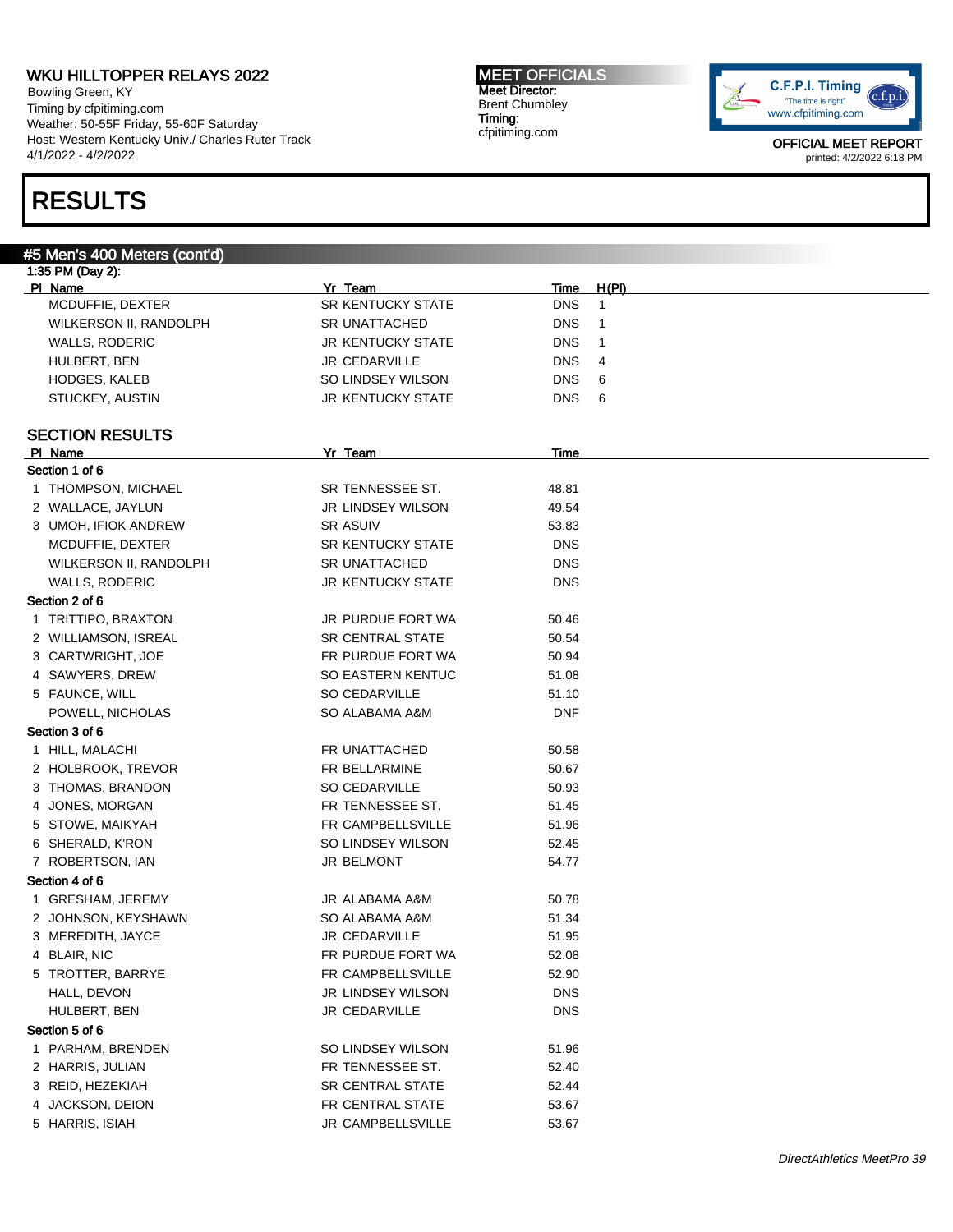Bowling Green, KY Timing by cfpitiming.com Weather: 50-55F Friday, 55-60F Saturday Host: Western Kentucky Univ./ Charles Ruter Track 4/1/2022 - 4/2/2022

## RESULTS

MEET OFFICIALS Meet Director: Brent Chumbley Timing: cfpitiming.com



| #5 Men's 400 Meters (cont'd)<br>Yr Team<br>PI Name<br>Time<br>6 NEAL, KOBIE<br>SO CAMPBELLSVILLE<br>54.15<br>SO BELLARMINE<br>54.21<br>7 HAWKINS, RYAN<br>Section 6 of 6<br>1 LACKING, JAMES<br>FR CENTRAL STATE<br>53.55<br>2 COLLINS, TREY<br><b>SO BELMONT</b><br>53.86<br>3 HALL, DEVON<br>LINDSEY WILSON J<br>54.48<br>4 DIVERS, JOSHUA<br>FR CENTRAL STATE<br>54.84<br>5 JONES-FOSTER, RAYNE<br>SO LINDSEY WILSON<br>55.61<br>SO LINDSEY WILSON<br>HODGES, KALEB<br><b>DNS</b><br>STUCKEY, AUSTIN<br><b>JR KENTUCKY STATE</b><br><b>DNS</b><br>#7 Men's 800 Meters<br>Davia Rudisha<br><b>KEN</b><br>8/9/2012<br>London, ENG<br>W World Outdoor<br>1:40.91<br>American Outdoor<br>Nike<br>Doha, QAT<br>1:42.34<br>Donavan Brazier<br>10/1/2019<br>Michael Saruni<br><b>UTEP</b><br>Tucson, AZ<br>College Outdoor<br>1:43.25<br>4/28/2018<br>School<br>1:04.51<br>David Mokone<br>2013<br>2:50 PM (Day 2):<br>Yr Team<br>PI Name<br><u>H(PI)</u><br><u>Time</u><br>SR WESTERN KENTU<br>1 TROXELL, DEDRICK<br>1:54.30<br>1(1)<br>SR WESTERN KENTU<br>2 SHERMAN, MICHAEL<br>1:54.52<br>1(2)<br>3 KISER, SAM<br>SR CAMPBELLSVILLE<br>1:55.56<br>1(3)<br>4 FOUSHEE, NOLAN<br>SO LINDSEY WILSON<br>1:55.62<br>1(4)<br>SO CEDARVILLE<br>1:56.49<br>5 FELUMLEE, RAMEN<br>1(5)<br>6 BARGE, THADDEE<br>FR TENNESSEE ST.<br>1:56.68<br>1(6)<br>JR CEDARVILLE<br>1:57.07<br>7 KILLION, BRAEDON<br>2(1)<br>8 MILLEDGE, KOBE<br>FR PURDUE FORT WA<br>1:57.50<br>2(2)<br>9 TUCKER, AIDEN<br>FR CAMPBELLSVILLE<br>1:58.98<br>2(3)<br>SO WESTERN KENTU<br>1:59.15<br>10 VOTAW, STEVEN<br>1(7)<br>JR PURDUE FORT WA<br>1:59.55<br>11 MISER, WESTON<br>1(8)<br>FR TENNESSEE ST.<br>12 SMITH, NICHOLAS<br>2:00.48<br>3(1)<br>13 LAPP, AIDAN<br>JR TRINE<br>2:00.76<br>3(2)<br><b>JR EASTERN KENTUC</b><br>14 KAUNE, LIAM<br>2:00.92<br>3(3)<br>FR LINDSEY WILSON<br>15 STEARNS, JUSTIN<br>2:00.99<br>4(1)<br>FR CEDARVILLE<br>16 PETERSON, AIDAN<br>2:01.09<br>2(4)<br>JR AUSTIN PEAY<br>17 MARTIN, RYAN<br>2:01.16<br>4(2)<br>18 SCHONTER, MIKE<br>JR LINDSEY WILSON<br>3(4)<br>2:01.35<br>19 LOI, JAMES<br><b>SR KENTUCKY WESLE</b><br>2:01.48<br>4(3)<br>20 HUNTER, ETHAN<br>FR CEDARVILLE<br>2:01.60<br>4(4)<br>FR TRINE<br>21 NEMECEK, PHILIP<br>2:01.73<br>4(5)<br>SO PURDUE FORT WA<br>22 TAYLOR, BRYCE<br>2:02.85<br>3(5)<br>23 TUCKER, JORDAN<br>JR LINDSEY WILSON<br>2:03.09<br>5(1)<br>24 BROWN, NOAH<br>JR LINDSEY WILSON<br>2:03.19<br>3(6)<br>25 DUCKWORTH, DYLAN<br>SR WESTERN KENTU<br>2:03.25<br>2(5)<br>JR WESTERN KENTU<br>26 DASILVA, TEODORO<br>2:04.71<br>7(1)<br>FR CAMPBELLSVILLE<br>27 STEEN, ALEX<br>2:04.84<br>5(2)<br>SR AUSTIN PEAY<br>28 MULLEN, ROBERT<br>2:06.00<br>5(3)<br>29 CLARK, VICTOR<br>SO LINDSEY WILSON |   |  |  |  |  |  |         |      |  |
|-------------------------------------------------------------------------------------------------------------------------------------------------------------------------------------------------------------------------------------------------------------------------------------------------------------------------------------------------------------------------------------------------------------------------------------------------------------------------------------------------------------------------------------------------------------------------------------------------------------------------------------------------------------------------------------------------------------------------------------------------------------------------------------------------------------------------------------------------------------------------------------------------------------------------------------------------------------------------------------------------------------------------------------------------------------------------------------------------------------------------------------------------------------------------------------------------------------------------------------------------------------------------------------------------------------------------------------------------------------------------------------------------------------------------------------------------------------------------------------------------------------------------------------------------------------------------------------------------------------------------------------------------------------------------------------------------------------------------------------------------------------------------------------------------------------------------------------------------------------------------------------------------------------------------------------------------------------------------------------------------------------------------------------------------------------------------------------------------------------------------------------------------------------------------------------------------------------------------------------------------------------------------------------------------------------------------------------------------------------------------------------------------------------------------------------------------------------------------------------------------------------------------------------------------------------------------------------------------------------------------------------------------------------------------------------------------------------------------------------|---|--|--|--|--|--|---------|------|--|
|                                                                                                                                                                                                                                                                                                                                                                                                                                                                                                                                                                                                                                                                                                                                                                                                                                                                                                                                                                                                                                                                                                                                                                                                                                                                                                                                                                                                                                                                                                                                                                                                                                                                                                                                                                                                                                                                                                                                                                                                                                                                                                                                                                                                                                                                                                                                                                                                                                                                                                                                                                                                                                                                                                                                     |   |  |  |  |  |  |         |      |  |
|                                                                                                                                                                                                                                                                                                                                                                                                                                                                                                                                                                                                                                                                                                                                                                                                                                                                                                                                                                                                                                                                                                                                                                                                                                                                                                                                                                                                                                                                                                                                                                                                                                                                                                                                                                                                                                                                                                                                                                                                                                                                                                                                                                                                                                                                                                                                                                                                                                                                                                                                                                                                                                                                                                                                     |   |  |  |  |  |  |         |      |  |
|                                                                                                                                                                                                                                                                                                                                                                                                                                                                                                                                                                                                                                                                                                                                                                                                                                                                                                                                                                                                                                                                                                                                                                                                                                                                                                                                                                                                                                                                                                                                                                                                                                                                                                                                                                                                                                                                                                                                                                                                                                                                                                                                                                                                                                                                                                                                                                                                                                                                                                                                                                                                                                                                                                                                     |   |  |  |  |  |  |         |      |  |
|                                                                                                                                                                                                                                                                                                                                                                                                                                                                                                                                                                                                                                                                                                                                                                                                                                                                                                                                                                                                                                                                                                                                                                                                                                                                                                                                                                                                                                                                                                                                                                                                                                                                                                                                                                                                                                                                                                                                                                                                                                                                                                                                                                                                                                                                                                                                                                                                                                                                                                                                                                                                                                                                                                                                     |   |  |  |  |  |  |         |      |  |
|                                                                                                                                                                                                                                                                                                                                                                                                                                                                                                                                                                                                                                                                                                                                                                                                                                                                                                                                                                                                                                                                                                                                                                                                                                                                                                                                                                                                                                                                                                                                                                                                                                                                                                                                                                                                                                                                                                                                                                                                                                                                                                                                                                                                                                                                                                                                                                                                                                                                                                                                                                                                                                                                                                                                     |   |  |  |  |  |  |         |      |  |
|                                                                                                                                                                                                                                                                                                                                                                                                                                                                                                                                                                                                                                                                                                                                                                                                                                                                                                                                                                                                                                                                                                                                                                                                                                                                                                                                                                                                                                                                                                                                                                                                                                                                                                                                                                                                                                                                                                                                                                                                                                                                                                                                                                                                                                                                                                                                                                                                                                                                                                                                                                                                                                                                                                                                     |   |  |  |  |  |  |         |      |  |
|                                                                                                                                                                                                                                                                                                                                                                                                                                                                                                                                                                                                                                                                                                                                                                                                                                                                                                                                                                                                                                                                                                                                                                                                                                                                                                                                                                                                                                                                                                                                                                                                                                                                                                                                                                                                                                                                                                                                                                                                                                                                                                                                                                                                                                                                                                                                                                                                                                                                                                                                                                                                                                                                                                                                     |   |  |  |  |  |  |         |      |  |
|                                                                                                                                                                                                                                                                                                                                                                                                                                                                                                                                                                                                                                                                                                                                                                                                                                                                                                                                                                                                                                                                                                                                                                                                                                                                                                                                                                                                                                                                                                                                                                                                                                                                                                                                                                                                                                                                                                                                                                                                                                                                                                                                                                                                                                                                                                                                                                                                                                                                                                                                                                                                                                                                                                                                     |   |  |  |  |  |  |         |      |  |
|                                                                                                                                                                                                                                                                                                                                                                                                                                                                                                                                                                                                                                                                                                                                                                                                                                                                                                                                                                                                                                                                                                                                                                                                                                                                                                                                                                                                                                                                                                                                                                                                                                                                                                                                                                                                                                                                                                                                                                                                                                                                                                                                                                                                                                                                                                                                                                                                                                                                                                                                                                                                                                                                                                                                     |   |  |  |  |  |  |         |      |  |
|                                                                                                                                                                                                                                                                                                                                                                                                                                                                                                                                                                                                                                                                                                                                                                                                                                                                                                                                                                                                                                                                                                                                                                                                                                                                                                                                                                                                                                                                                                                                                                                                                                                                                                                                                                                                                                                                                                                                                                                                                                                                                                                                                                                                                                                                                                                                                                                                                                                                                                                                                                                                                                                                                                                                     |   |  |  |  |  |  |         |      |  |
|                                                                                                                                                                                                                                                                                                                                                                                                                                                                                                                                                                                                                                                                                                                                                                                                                                                                                                                                                                                                                                                                                                                                                                                                                                                                                                                                                                                                                                                                                                                                                                                                                                                                                                                                                                                                                                                                                                                                                                                                                                                                                                                                                                                                                                                                                                                                                                                                                                                                                                                                                                                                                                                                                                                                     |   |  |  |  |  |  |         |      |  |
|                                                                                                                                                                                                                                                                                                                                                                                                                                                                                                                                                                                                                                                                                                                                                                                                                                                                                                                                                                                                                                                                                                                                                                                                                                                                                                                                                                                                                                                                                                                                                                                                                                                                                                                                                                                                                                                                                                                                                                                                                                                                                                                                                                                                                                                                                                                                                                                                                                                                                                                                                                                                                                                                                                                                     |   |  |  |  |  |  |         |      |  |
|                                                                                                                                                                                                                                                                                                                                                                                                                                                                                                                                                                                                                                                                                                                                                                                                                                                                                                                                                                                                                                                                                                                                                                                                                                                                                                                                                                                                                                                                                                                                                                                                                                                                                                                                                                                                                                                                                                                                                                                                                                                                                                                                                                                                                                                                                                                                                                                                                                                                                                                                                                                                                                                                                                                                     |   |  |  |  |  |  |         |      |  |
|                                                                                                                                                                                                                                                                                                                                                                                                                                                                                                                                                                                                                                                                                                                                                                                                                                                                                                                                                                                                                                                                                                                                                                                                                                                                                                                                                                                                                                                                                                                                                                                                                                                                                                                                                                                                                                                                                                                                                                                                                                                                                                                                                                                                                                                                                                                                                                                                                                                                                                                                                                                                                                                                                                                                     |   |  |  |  |  |  |         |      |  |
|                                                                                                                                                                                                                                                                                                                                                                                                                                                                                                                                                                                                                                                                                                                                                                                                                                                                                                                                                                                                                                                                                                                                                                                                                                                                                                                                                                                                                                                                                                                                                                                                                                                                                                                                                                                                                                                                                                                                                                                                                                                                                                                                                                                                                                                                                                                                                                                                                                                                                                                                                                                                                                                                                                                                     | A |  |  |  |  |  |         |      |  |
|                                                                                                                                                                                                                                                                                                                                                                                                                                                                                                                                                                                                                                                                                                                                                                                                                                                                                                                                                                                                                                                                                                                                                                                                                                                                                                                                                                                                                                                                                                                                                                                                                                                                                                                                                                                                                                                                                                                                                                                                                                                                                                                                                                                                                                                                                                                                                                                                                                                                                                                                                                                                                                                                                                                                     | С |  |  |  |  |  |         |      |  |
|                                                                                                                                                                                                                                                                                                                                                                                                                                                                                                                                                                                                                                                                                                                                                                                                                                                                                                                                                                                                                                                                                                                                                                                                                                                                                                                                                                                                                                                                                                                                                                                                                                                                                                                                                                                                                                                                                                                                                                                                                                                                                                                                                                                                                                                                                                                                                                                                                                                                                                                                                                                                                                                                                                                                     | S |  |  |  |  |  |         |      |  |
|                                                                                                                                                                                                                                                                                                                                                                                                                                                                                                                                                                                                                                                                                                                                                                                                                                                                                                                                                                                                                                                                                                                                                                                                                                                                                                                                                                                                                                                                                                                                                                                                                                                                                                                                                                                                                                                                                                                                                                                                                                                                                                                                                                                                                                                                                                                                                                                                                                                                                                                                                                                                                                                                                                                                     |   |  |  |  |  |  |         |      |  |
|                                                                                                                                                                                                                                                                                                                                                                                                                                                                                                                                                                                                                                                                                                                                                                                                                                                                                                                                                                                                                                                                                                                                                                                                                                                                                                                                                                                                                                                                                                                                                                                                                                                                                                                                                                                                                                                                                                                                                                                                                                                                                                                                                                                                                                                                                                                                                                                                                                                                                                                                                                                                                                                                                                                                     |   |  |  |  |  |  |         |      |  |
|                                                                                                                                                                                                                                                                                                                                                                                                                                                                                                                                                                                                                                                                                                                                                                                                                                                                                                                                                                                                                                                                                                                                                                                                                                                                                                                                                                                                                                                                                                                                                                                                                                                                                                                                                                                                                                                                                                                                                                                                                                                                                                                                                                                                                                                                                                                                                                                                                                                                                                                                                                                                                                                                                                                                     |   |  |  |  |  |  |         |      |  |
|                                                                                                                                                                                                                                                                                                                                                                                                                                                                                                                                                                                                                                                                                                                                                                                                                                                                                                                                                                                                                                                                                                                                                                                                                                                                                                                                                                                                                                                                                                                                                                                                                                                                                                                                                                                                                                                                                                                                                                                                                                                                                                                                                                                                                                                                                                                                                                                                                                                                                                                                                                                                                                                                                                                                     |   |  |  |  |  |  |         |      |  |
|                                                                                                                                                                                                                                                                                                                                                                                                                                                                                                                                                                                                                                                                                                                                                                                                                                                                                                                                                                                                                                                                                                                                                                                                                                                                                                                                                                                                                                                                                                                                                                                                                                                                                                                                                                                                                                                                                                                                                                                                                                                                                                                                                                                                                                                                                                                                                                                                                                                                                                                                                                                                                                                                                                                                     |   |  |  |  |  |  |         |      |  |
|                                                                                                                                                                                                                                                                                                                                                                                                                                                                                                                                                                                                                                                                                                                                                                                                                                                                                                                                                                                                                                                                                                                                                                                                                                                                                                                                                                                                                                                                                                                                                                                                                                                                                                                                                                                                                                                                                                                                                                                                                                                                                                                                                                                                                                                                                                                                                                                                                                                                                                                                                                                                                                                                                                                                     |   |  |  |  |  |  |         |      |  |
|                                                                                                                                                                                                                                                                                                                                                                                                                                                                                                                                                                                                                                                                                                                                                                                                                                                                                                                                                                                                                                                                                                                                                                                                                                                                                                                                                                                                                                                                                                                                                                                                                                                                                                                                                                                                                                                                                                                                                                                                                                                                                                                                                                                                                                                                                                                                                                                                                                                                                                                                                                                                                                                                                                                                     |   |  |  |  |  |  |         |      |  |
|                                                                                                                                                                                                                                                                                                                                                                                                                                                                                                                                                                                                                                                                                                                                                                                                                                                                                                                                                                                                                                                                                                                                                                                                                                                                                                                                                                                                                                                                                                                                                                                                                                                                                                                                                                                                                                                                                                                                                                                                                                                                                                                                                                                                                                                                                                                                                                                                                                                                                                                                                                                                                                                                                                                                     |   |  |  |  |  |  |         |      |  |
|                                                                                                                                                                                                                                                                                                                                                                                                                                                                                                                                                                                                                                                                                                                                                                                                                                                                                                                                                                                                                                                                                                                                                                                                                                                                                                                                                                                                                                                                                                                                                                                                                                                                                                                                                                                                                                                                                                                                                                                                                                                                                                                                                                                                                                                                                                                                                                                                                                                                                                                                                                                                                                                                                                                                     |   |  |  |  |  |  |         |      |  |
|                                                                                                                                                                                                                                                                                                                                                                                                                                                                                                                                                                                                                                                                                                                                                                                                                                                                                                                                                                                                                                                                                                                                                                                                                                                                                                                                                                                                                                                                                                                                                                                                                                                                                                                                                                                                                                                                                                                                                                                                                                                                                                                                                                                                                                                                                                                                                                                                                                                                                                                                                                                                                                                                                                                                     |   |  |  |  |  |  |         |      |  |
|                                                                                                                                                                                                                                                                                                                                                                                                                                                                                                                                                                                                                                                                                                                                                                                                                                                                                                                                                                                                                                                                                                                                                                                                                                                                                                                                                                                                                                                                                                                                                                                                                                                                                                                                                                                                                                                                                                                                                                                                                                                                                                                                                                                                                                                                                                                                                                                                                                                                                                                                                                                                                                                                                                                                     |   |  |  |  |  |  |         |      |  |
|                                                                                                                                                                                                                                                                                                                                                                                                                                                                                                                                                                                                                                                                                                                                                                                                                                                                                                                                                                                                                                                                                                                                                                                                                                                                                                                                                                                                                                                                                                                                                                                                                                                                                                                                                                                                                                                                                                                                                                                                                                                                                                                                                                                                                                                                                                                                                                                                                                                                                                                                                                                                                                                                                                                                     |   |  |  |  |  |  |         |      |  |
|                                                                                                                                                                                                                                                                                                                                                                                                                                                                                                                                                                                                                                                                                                                                                                                                                                                                                                                                                                                                                                                                                                                                                                                                                                                                                                                                                                                                                                                                                                                                                                                                                                                                                                                                                                                                                                                                                                                                                                                                                                                                                                                                                                                                                                                                                                                                                                                                                                                                                                                                                                                                                                                                                                                                     |   |  |  |  |  |  |         |      |  |
|                                                                                                                                                                                                                                                                                                                                                                                                                                                                                                                                                                                                                                                                                                                                                                                                                                                                                                                                                                                                                                                                                                                                                                                                                                                                                                                                                                                                                                                                                                                                                                                                                                                                                                                                                                                                                                                                                                                                                                                                                                                                                                                                                                                                                                                                                                                                                                                                                                                                                                                                                                                                                                                                                                                                     |   |  |  |  |  |  |         |      |  |
|                                                                                                                                                                                                                                                                                                                                                                                                                                                                                                                                                                                                                                                                                                                                                                                                                                                                                                                                                                                                                                                                                                                                                                                                                                                                                                                                                                                                                                                                                                                                                                                                                                                                                                                                                                                                                                                                                                                                                                                                                                                                                                                                                                                                                                                                                                                                                                                                                                                                                                                                                                                                                                                                                                                                     |   |  |  |  |  |  |         |      |  |
|                                                                                                                                                                                                                                                                                                                                                                                                                                                                                                                                                                                                                                                                                                                                                                                                                                                                                                                                                                                                                                                                                                                                                                                                                                                                                                                                                                                                                                                                                                                                                                                                                                                                                                                                                                                                                                                                                                                                                                                                                                                                                                                                                                                                                                                                                                                                                                                                                                                                                                                                                                                                                                                                                                                                     |   |  |  |  |  |  |         |      |  |
|                                                                                                                                                                                                                                                                                                                                                                                                                                                                                                                                                                                                                                                                                                                                                                                                                                                                                                                                                                                                                                                                                                                                                                                                                                                                                                                                                                                                                                                                                                                                                                                                                                                                                                                                                                                                                                                                                                                                                                                                                                                                                                                                                                                                                                                                                                                                                                                                                                                                                                                                                                                                                                                                                                                                     |   |  |  |  |  |  |         |      |  |
|                                                                                                                                                                                                                                                                                                                                                                                                                                                                                                                                                                                                                                                                                                                                                                                                                                                                                                                                                                                                                                                                                                                                                                                                                                                                                                                                                                                                                                                                                                                                                                                                                                                                                                                                                                                                                                                                                                                                                                                                                                                                                                                                                                                                                                                                                                                                                                                                                                                                                                                                                                                                                                                                                                                                     |   |  |  |  |  |  |         |      |  |
|                                                                                                                                                                                                                                                                                                                                                                                                                                                                                                                                                                                                                                                                                                                                                                                                                                                                                                                                                                                                                                                                                                                                                                                                                                                                                                                                                                                                                                                                                                                                                                                                                                                                                                                                                                                                                                                                                                                                                                                                                                                                                                                                                                                                                                                                                                                                                                                                                                                                                                                                                                                                                                                                                                                                     |   |  |  |  |  |  |         |      |  |
|                                                                                                                                                                                                                                                                                                                                                                                                                                                                                                                                                                                                                                                                                                                                                                                                                                                                                                                                                                                                                                                                                                                                                                                                                                                                                                                                                                                                                                                                                                                                                                                                                                                                                                                                                                                                                                                                                                                                                                                                                                                                                                                                                                                                                                                                                                                                                                                                                                                                                                                                                                                                                                                                                                                                     |   |  |  |  |  |  |         |      |  |
|                                                                                                                                                                                                                                                                                                                                                                                                                                                                                                                                                                                                                                                                                                                                                                                                                                                                                                                                                                                                                                                                                                                                                                                                                                                                                                                                                                                                                                                                                                                                                                                                                                                                                                                                                                                                                                                                                                                                                                                                                                                                                                                                                                                                                                                                                                                                                                                                                                                                                                                                                                                                                                                                                                                                     |   |  |  |  |  |  |         |      |  |
|                                                                                                                                                                                                                                                                                                                                                                                                                                                                                                                                                                                                                                                                                                                                                                                                                                                                                                                                                                                                                                                                                                                                                                                                                                                                                                                                                                                                                                                                                                                                                                                                                                                                                                                                                                                                                                                                                                                                                                                                                                                                                                                                                                                                                                                                                                                                                                                                                                                                                                                                                                                                                                                                                                                                     |   |  |  |  |  |  |         |      |  |
|                                                                                                                                                                                                                                                                                                                                                                                                                                                                                                                                                                                                                                                                                                                                                                                                                                                                                                                                                                                                                                                                                                                                                                                                                                                                                                                                                                                                                                                                                                                                                                                                                                                                                                                                                                                                                                                                                                                                                                                                                                                                                                                                                                                                                                                                                                                                                                                                                                                                                                                                                                                                                                                                                                                                     |   |  |  |  |  |  |         |      |  |
|                                                                                                                                                                                                                                                                                                                                                                                                                                                                                                                                                                                                                                                                                                                                                                                                                                                                                                                                                                                                                                                                                                                                                                                                                                                                                                                                                                                                                                                                                                                                                                                                                                                                                                                                                                                                                                                                                                                                                                                                                                                                                                                                                                                                                                                                                                                                                                                                                                                                                                                                                                                                                                                                                                                                     |   |  |  |  |  |  |         |      |  |
|                                                                                                                                                                                                                                                                                                                                                                                                                                                                                                                                                                                                                                                                                                                                                                                                                                                                                                                                                                                                                                                                                                                                                                                                                                                                                                                                                                                                                                                                                                                                                                                                                                                                                                                                                                                                                                                                                                                                                                                                                                                                                                                                                                                                                                                                                                                                                                                                                                                                                                                                                                                                                                                                                                                                     |   |  |  |  |  |  |         |      |  |
|                                                                                                                                                                                                                                                                                                                                                                                                                                                                                                                                                                                                                                                                                                                                                                                                                                                                                                                                                                                                                                                                                                                                                                                                                                                                                                                                                                                                                                                                                                                                                                                                                                                                                                                                                                                                                                                                                                                                                                                                                                                                                                                                                                                                                                                                                                                                                                                                                                                                                                                                                                                                                                                                                                                                     |   |  |  |  |  |  |         |      |  |
|                                                                                                                                                                                                                                                                                                                                                                                                                                                                                                                                                                                                                                                                                                                                                                                                                                                                                                                                                                                                                                                                                                                                                                                                                                                                                                                                                                                                                                                                                                                                                                                                                                                                                                                                                                                                                                                                                                                                                                                                                                                                                                                                                                                                                                                                                                                                                                                                                                                                                                                                                                                                                                                                                                                                     |   |  |  |  |  |  |         |      |  |
|                                                                                                                                                                                                                                                                                                                                                                                                                                                                                                                                                                                                                                                                                                                                                                                                                                                                                                                                                                                                                                                                                                                                                                                                                                                                                                                                                                                                                                                                                                                                                                                                                                                                                                                                                                                                                                                                                                                                                                                                                                                                                                                                                                                                                                                                                                                                                                                                                                                                                                                                                                                                                                                                                                                                     |   |  |  |  |  |  |         |      |  |
|                                                                                                                                                                                                                                                                                                                                                                                                                                                                                                                                                                                                                                                                                                                                                                                                                                                                                                                                                                                                                                                                                                                                                                                                                                                                                                                                                                                                                                                                                                                                                                                                                                                                                                                                                                                                                                                                                                                                                                                                                                                                                                                                                                                                                                                                                                                                                                                                                                                                                                                                                                                                                                                                                                                                     |   |  |  |  |  |  |         |      |  |
|                                                                                                                                                                                                                                                                                                                                                                                                                                                                                                                                                                                                                                                                                                                                                                                                                                                                                                                                                                                                                                                                                                                                                                                                                                                                                                                                                                                                                                                                                                                                                                                                                                                                                                                                                                                                                                                                                                                                                                                                                                                                                                                                                                                                                                                                                                                                                                                                                                                                                                                                                                                                                                                                                                                                     |   |  |  |  |  |  |         |      |  |
|                                                                                                                                                                                                                                                                                                                                                                                                                                                                                                                                                                                                                                                                                                                                                                                                                                                                                                                                                                                                                                                                                                                                                                                                                                                                                                                                                                                                                                                                                                                                                                                                                                                                                                                                                                                                                                                                                                                                                                                                                                                                                                                                                                                                                                                                                                                                                                                                                                                                                                                                                                                                                                                                                                                                     |   |  |  |  |  |  | 2:06.59 | 5(4) |  |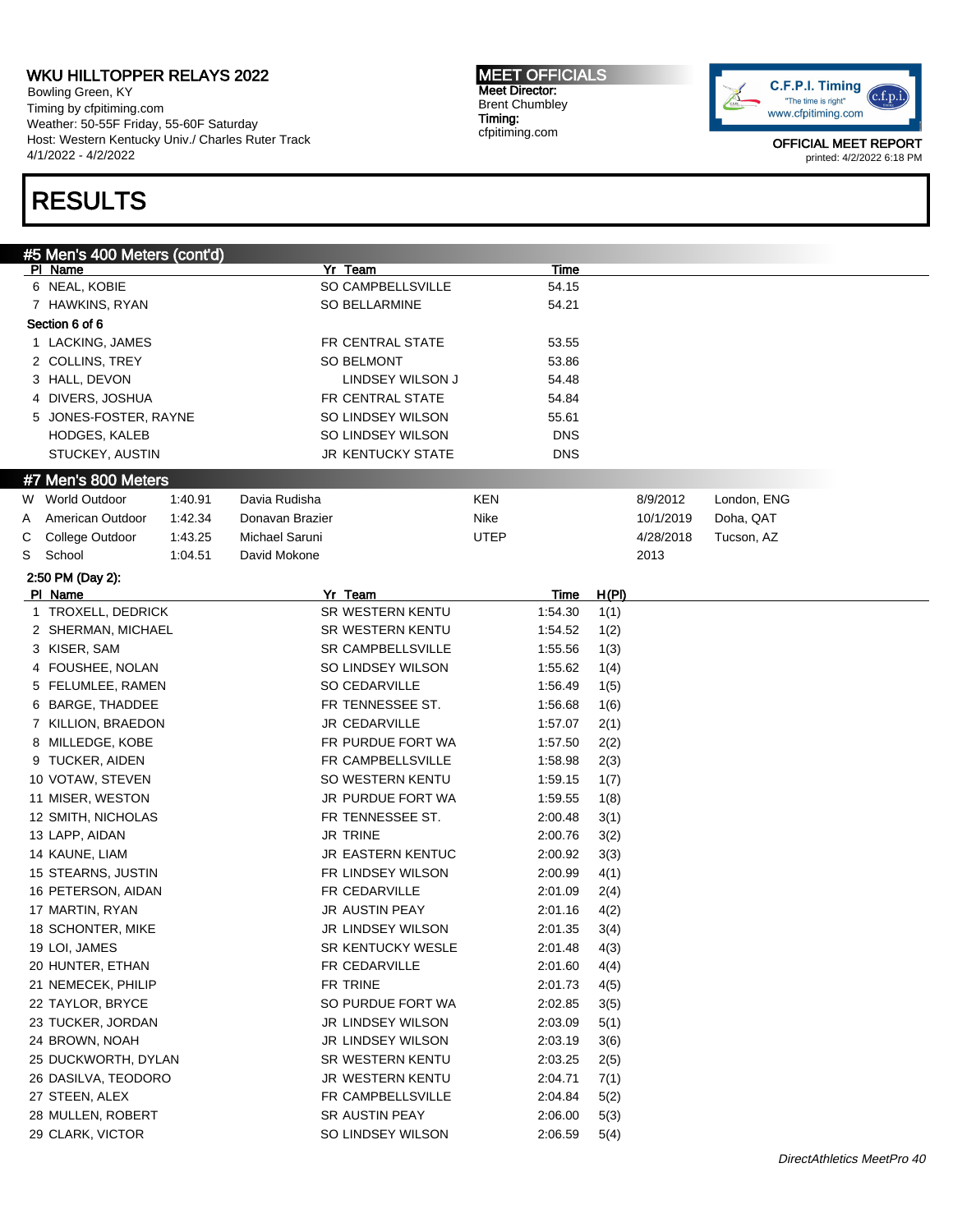Bowling Green, KY Timing by cfpitiming.com Weather: 50-55F Friday, 55-60F Saturday Host: Western Kentucky Univ./ Charles Ruter Track 4/1/2022 - 4/2/2022

## RESULTS

#### #7 Men's 800 Meters (cont'd) 2:50 PM (Day 2):

Pl Name Yr Team Time H(Pl) 30 WALLACE, JAYLUN JR LINDSEY WILSON 2:07.59 3(7) 31 DIVERS, JOSHUA FR CENTRAL STATE 2:07.70 5(5) 32 JOHNSON, BLANE FR TRINE 2:08.37 4(6) 33 LONGE, GEHRIG FR TRINE 2:08.88 6(1) 34 MATTHEWS, LENNONN FR AUSTIN PEAY 2:09.33 6(2) 35 ABEL, MARCUS FR LINDSEY WILSON 2:10.01 7(2) 36 COOPER, JACKSON FR ALABAMA A&M 2:10.20 5(6) 37 GRAF, BENJAMIN SO CAMPBELLSVILLE 2:12.94 6(3) 38 WALDRON, CORY JR PURDUE FORT WA 2:13.06 2(6) 39 HARTIG, JORDAN LINDSEY WILSON J 2:17.77 7(3) 40 HARPER, LANDON FR KENTUCKY WESLE 2:18.08 5(7) 41 IRVIN, BRANDON FR CAMPBELLSVILLE 2:23.49 7(4) 42 EVANS, ANDREW FR CAMPBELLSVILLE 2:24.94 6(4) 43 MULLENHOUR, MACKENNEN SO CAMPBELLSVILLE 2:28.20 6(5) WALLS, RODERIC GENERAL BROW BROWN STATE DISCHILLS, RODERIC GENERAL BROWN STATE DISC 2 KERONEN, LEEVI FR BELMONT FR BELMONT DNS 2 SANDS, LAVANO GOVERNMENT ON SANDS, LAVANO GOVERNMENT ON SAND SERVICE AND SAND SERVICE ON SAND SERVICE AND SAND CUMMINS, NICK **FR LINDSEY WILSON** DNS 6 HOLLAND, MA'RICO **SR KENTUCKY STATE** DNS 7 COWMAN, JACE **FR LINDSEY WILSON** DNS 7 HIGGINS, EMMITT **A CENTRAL STATE** DNS 7 BULLOCK, LOGAN SO LINDSEY WILSON DNS 7 SECTION RESULTS Pl Name Yr Team Time Section 1 of 7 1 TROXELL, DEDRICK SR WESTERN KENTU 1:54.30 2 SHERMAN, MICHAEL SR WESTERN KENTU 1:54.52 3 KISER, SAM SR CAMPBELLSVILLE 1:55.56 4 FOUSHEE, NOLAN SO LINDSEY WILSON 1:55.62 5 FELUMLEE, RAMEN SO CEDARVILLE 1:56.49 6 BARGE, THADDEE FR TENNESSEE ST. 1:56.68 7 VOTAW, STEVEN SO WESTERN KENTU 1:59.15 8 MISER, WESTON **1:59.55** JR PURDUE FORT WA 1:59.55 Section 2 of 7 1 KILLION, BRAEDON JR CEDARVILLE 1:57.07 2 MILLEDGE, KOBE THE RESERVE FR PURDUE FORT WA 1:57.50 3 TUCKER, AIDEN FR CAMPBELLSVILLE 1:58.98 4 PETERSON, AIDAN FR CEDARVILLE 2:01.09 5 DUCKWORTH, DYLAN SR WESTERN KENTU 2:03.25 6 WALDRON, CORY JR PURDUE FORT WA 2:13.06 WALLS, RODERIC GENERAL BROW UR KENTUCKY STATE THIS ISSUED DNS KERONEN, LEEVI DISTRIKT ON THE BELMONT THE POST OF THE BELMONT Section 3 of 7 1 SMITH, NICHOLAS FR TENNESSEE ST. 2:00.48

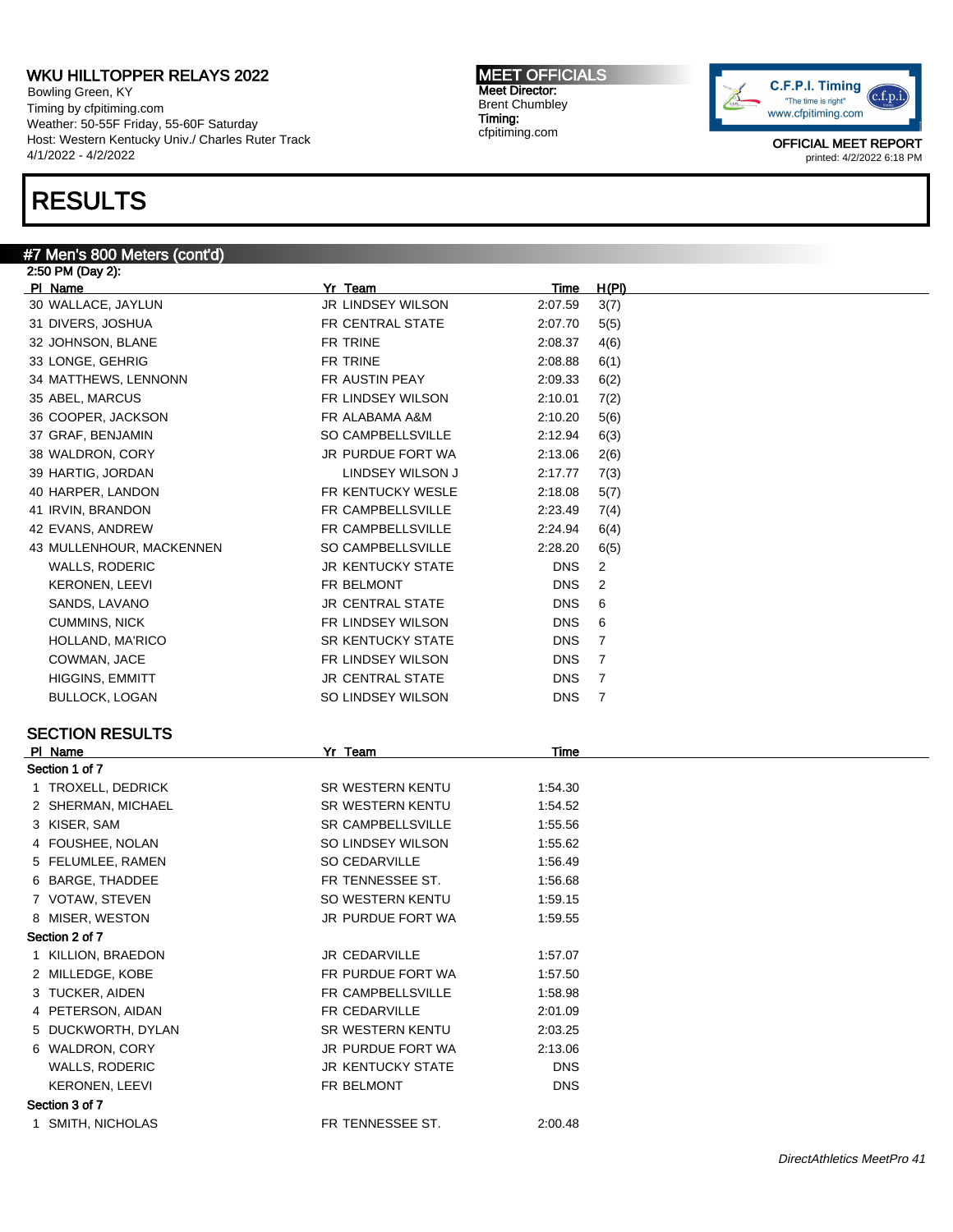Bowling Green, KY Timing by cfpitiming.com Weather: 50-55F Friday, 55-60F Saturday Host: Western Kentucky Univ./ Charles Ruter Track 4/1/2022 - 4/2/2022

# RESULTS

MEET OFFICIALS Meet Director: Brent Chumbley Timing: cfpitiming.com



|   | #7 Men's 800 Meters (cont'd) |                      |                          |             |       |           |            |  |
|---|------------------------------|----------------------|--------------------------|-------------|-------|-----------|------------|--|
|   | PI Name                      |                      | Yr Team                  | <b>Time</b> |       |           |            |  |
|   | 2 LAPP, AIDAN                |                      | <b>JR TRINE</b>          | 2:00.76     |       |           |            |  |
|   | 3 KAUNE, LIAM                |                      | JR EASTERN KENTUC        | 2:00.92     |       |           |            |  |
|   | 4 SCHONTER, MIKE             |                      | JR LINDSEY WILSON        | 2:01.35     |       |           |            |  |
|   | 5 TAYLOR, BRYCE              |                      | SO PURDUE FORT WA        | 2:02.85     |       |           |            |  |
|   | 6 BROWN, NOAH                |                      | JR LINDSEY WILSON        | 2:03.19     |       |           |            |  |
|   | 7 WALLACE, JAYLUN            |                      | JR LINDSEY WILSON        | 2:07.59     |       |           |            |  |
|   | Section 4 of 7               |                      |                          |             |       |           |            |  |
|   | 1 STEARNS, JUSTIN            |                      | FR LINDSEY WILSON        | 2:00.99     |       |           |            |  |
|   | 2 MARTIN, RYAN               |                      | JR AUSTIN PEAY           | 2:01.16     |       |           |            |  |
|   | 3 LOI, JAMES                 |                      | SR KENTUCKY WESLE        | 2:01.48     |       |           |            |  |
|   | 4 HUNTER, ETHAN              |                      | FR CEDARVILLE            | 2:01.60     |       |           |            |  |
|   | 5 NEMECEK, PHILIP            |                      | FR TRINE                 | 2:01.73     |       |           |            |  |
|   | 6 JOHNSON, BLANE             |                      | FR TRINE                 | 2:08.37     |       |           |            |  |
|   | Section 5 of 7               |                      |                          |             |       |           |            |  |
|   |                              |                      |                          |             |       |           |            |  |
|   | 1 TUCKER, JORDAN             |                      | <b>JR LINDSEY WILSON</b> | 2:03.09     |       |           |            |  |
|   | 2 STEEN, ALEX                |                      | FR CAMPBELLSVILLE        | 2:04.84     |       |           |            |  |
|   | 3 MULLEN, ROBERT             |                      | SR AUSTIN PEAY           | 2:06.00     |       |           |            |  |
|   | 4 CLARK, VICTOR              |                      | SO LINDSEY WILSON        | 2:06.59     |       |           |            |  |
|   | 5 DIVERS, JOSHUA             |                      | FR CENTRAL STATE         | 2:07.70     |       |           |            |  |
|   | 6 COOPER, JACKSON            |                      | FR ALABAMA A&M           | 2:10.20     |       |           |            |  |
|   | 7 HARPER, LANDON             |                      | FR KENTUCKY WESLE        | 2:18.08     |       |           |            |  |
|   | Section 6 of 7               |                      |                          |             |       |           |            |  |
|   | 1 LONGE, GEHRIG              |                      | FR TRINE                 | 2:08.88     |       |           |            |  |
|   | 2 MATTHEWS, LENNONN          |                      | FR AUSTIN PEAY           | 2:09.33     |       |           |            |  |
|   | 3 GRAF, BENJAMIN             |                      | SO CAMPBELLSVILLE        | 2:12.94     |       |           |            |  |
|   | 4 EVANS, ANDREW              |                      | FR CAMPBELLSVILLE        | 2:24.94     |       |           |            |  |
|   | 5 MULLENHOUR, MACKENNEN      |                      | SO CAMPBELLSVILLE        | 2:28.20     |       |           |            |  |
|   | SANDS, LAVANO                |                      | <b>JR CENTRAL STATE</b>  | <b>DNS</b>  |       |           |            |  |
|   | <b>CUMMINS, NICK</b>         |                      | FR LINDSEY WILSON        | DNS         |       |           |            |  |
|   | Section 7 of 7               |                      |                          |             |       |           |            |  |
|   | 1 DASILVA, TEODORO           |                      | JR WESTERN KENTU         | 2:04.71     |       |           |            |  |
|   |                              |                      |                          |             |       |           |            |  |
|   | 2 ABEL, MARCUS               |                      | FR LINDSEY WILSON        | 2:10.01     |       |           |            |  |
|   | 3 HARTIG, JORDAN             |                      | LINDSEY WILSON J         | 2:17.77     |       |           |            |  |
|   | 4 IRVIN, BRANDON             |                      | FR CAMPBELLSVILLE        | 2:23.49     |       |           |            |  |
|   | HOLLAND, MA'RICO             |                      | <b>SR KENTUCKY STATE</b> | <b>DNS</b>  |       |           |            |  |
|   | COWMAN, JACE                 |                      | FR LINDSEY WILSON        | <b>DNS</b>  |       |           |            |  |
|   | HIGGINS, EMMITT              |                      | JR CENTRAL STATE         | <b>DNS</b>  |       |           |            |  |
|   | <b>BULLOCK, LOGAN</b>        |                      | SO LINDSEY WILSON        | <b>DNS</b>  |       |           |            |  |
|   | #9 Men's 1500 Meters         |                      |                          |             |       |           |            |  |
|   | W World Outdoor<br>3:26.00   | Hicham El Guerouj    |                          | <b>MAR</b>  |       | 7/14/1998 | Rome, ITA  |  |
| Α | American Outdoor<br>3:29.30  | <b>Bernard Lagat</b> |                          | Nike        |       |           | Rieti, ITA |  |
| С | College Outdoor<br>3:35.01   | Josh Kerr            |                          | New Mexico  |       | 4/20/2018 | Azusa, CA  |  |
|   | 3:38.66<br>School            | Ashley Johnson       |                          |             |       | 1984      |            |  |
| S |                              |                      |                          |             |       |           |            |  |
|   | 12:45 PM (Day 2):            |                      |                          |             |       |           |            |  |
|   | PI Name                      |                      | Yr Team                  | Time        | H(PI) |           |            |  |
|   | 1 FELUMLEE, RAMEN            |                      | SO CEDARVILLE            | 3:54.20     | 1(1)  |           |            |  |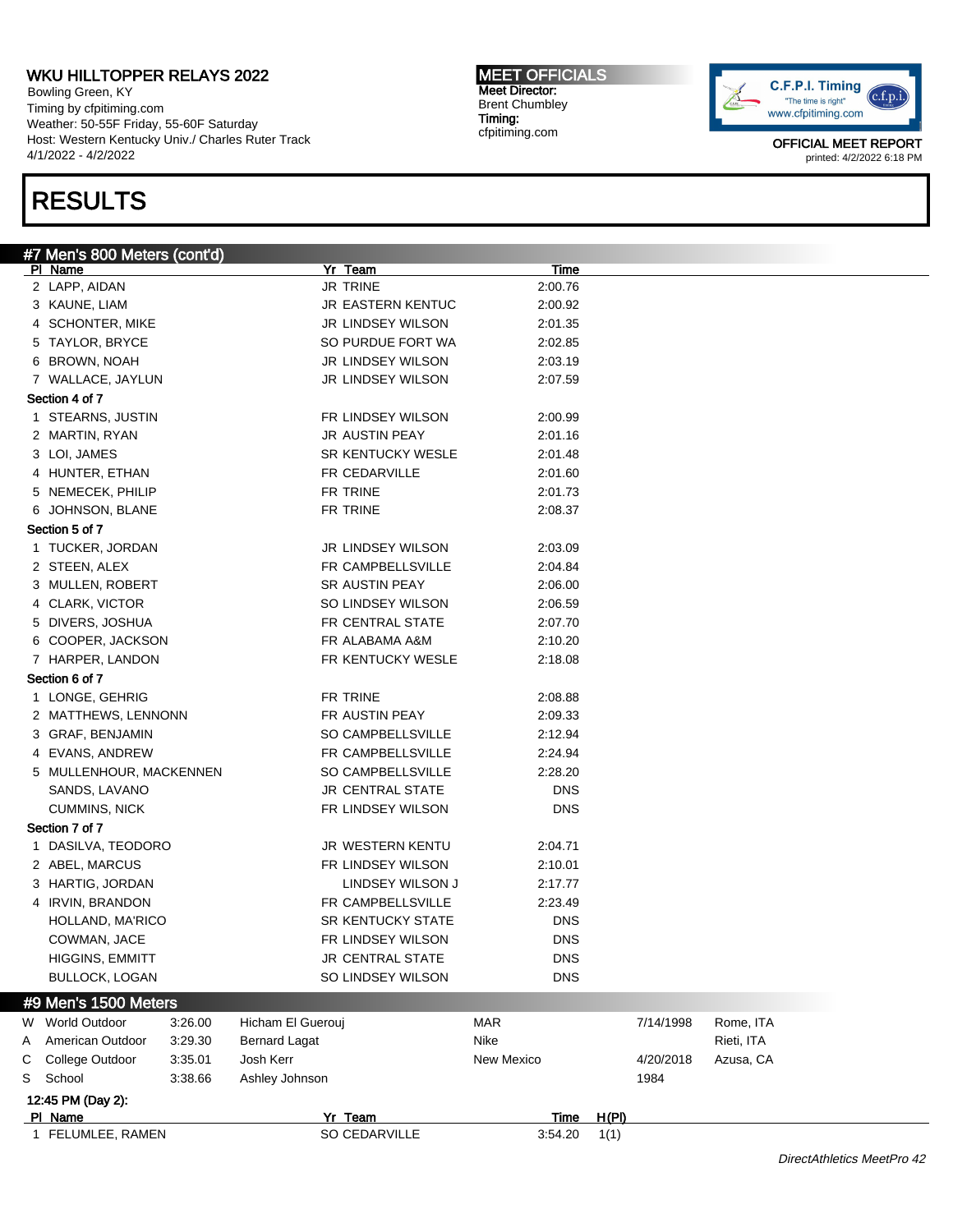Bowling Green, KY Timing by cfpitiming.com Weather: 50-55F Friday, 55-60F Saturday Host: Western Kentucky Univ./ Charles Ruter Track 4/1/2022 - 4/2/2022

## RESULTS

#### #9 Men's 1500 Meters (cont'd)

12:45 PM (Day 2): Pl Name Yr Team Time H(Pl) 2 PETERSON, COOPER JR CEDARVILLE 3:56.29 1(2) 3 KILLION, BRAEDON JR CEDARVILLE 3:56.89 1(3) 4 BOWRING, KAZUMA **FR MARSHALL** 3:57.97 1(4) 5 PENDLETON, CALEB SR CEDARVILLE 3:58.03 1(5) 6 KELLY, ISAIAH 16) 3:58.41 16 7 THOMPSON, DRAVEN JR PURDUE FORT WA 4:00.97 1(7) 8 KERONEN, LEEVI FR BELMONT 4:01.16 1(8) 9 SALEH, HUSAM **JR PURDUE FORT WA** 4:03.45 1(9) 10 PERRONE, WILLIAM JR WESTERN KENTU 4:03.60 2(1) 11 PETERSON, AIDAN FR CEDARVILLE 4:03.76 2(2) 12 MISER, WESTON **JR PURDUE FORT WA** 4:04.22 1(10) 13 HANSHAW, WYATT FR MARSHALL 4:04.44 2(3) 14 CRAMER, COLIN SR CEDARVILLE 4:05.51 2(4) 15 STEARNS, JUSTIN FR LINDSEY WILSON 4:07.29 2(5) 16 HODGES, JT SO PURDUE FORT WA 4:07.98 1(11) 17 CLARK, VICTOR **SO LINDSEY WILSON** 4:08.97 2(6) 18 LAPP, AIDAN JR TRINE 4:10.37 1(12) 19 WHITINGER, ANDREW JR PURDUE FORT WA 4:11.01 1(13) 20 BROWN, NOAH JR LINDSEY WILSON 4:11.45 2(7) 21 TUCKER, JORDAN JR LINDSEY WILSON 4:13.25 2(8) 22 LONGE, GEHRIG FR TRINE 4:16.58 2(9) 23 BRADY, DAKOTA **FR CAMPBELLSVILLE** 4:19.35 2(10) 24 PRUITT, COLLIN FR WESTERN KENTU 4:19.63 3(1) 25 LITTLE, SHAWN **FR CAMPBELLSVILLE** 4:20.90 2(11) 26 WALDRON, CORY JR PURDUE FORT WA 4:22.63 1(14) 27 STEEN, ALEX **FR CAMPBELLSVILLE** 4:23.99 3(2) 28 CHANDLER-HENRY, CHRIS SO CENTRAL STATE 4:25.90 3(3) 29 WRIGHT, NOAH SO PURDUE FORT WA 4:27.20 3(4) 30 SHEFFIELD, COLLIN JR CAMPBELLSVILLE 4:31.43 2(12) 31 GRAF, BENJAMIN SO CAMPBELLSVILLE 4:36.74 3(5) 32 HARPER, LANDON FR KENTUCKY WESLE 4:38.29 3(6) 33 HARTIG, JORDAN LINDSEY WILSON J 4:38.58 3(7) 34 ALLISON, PETER FR CEDARVILLE 4:41.14 3(8) 35 EVANS, ANDREW **FR CAMPBELLSVILLE** 4:58.33 3(9) 36 MULLENHOUR, MACKENNEN SO CAMPBELLSVILLE 5:03.17 3(10) COWMAN, JACE **FR LINDSEY WILSON** DNS 3 GRASS, GUNNAR FR CEDARVILLE DNS 2 FOUSHEE, NOLAN **SO LINDSEY WILSON** DNS 2 TUCKER, AIDEN FR CAMPBELLSVILLE DNS 2 HOLLAND, MA'RICO **SR KENTUCKY STATE** DNS 3 KISER, SAM SR CAMPBELLSVILLE DNS 1 BULLOCK, LOGAN SO LINDSEY WILSON DNS 3 CALLARMAN, ETHAN FR CEDARVILLE CALLARMAN, ETHAN 1999 CUMMINS, NICK GENERAL BRANDISEY WILSON DNS 3 ENNS, ABRAM SR CEDARVILLE DNS 3

MEET OFFICIALS Meet Director: Brent Chumbley Timing: cfpitiming.com

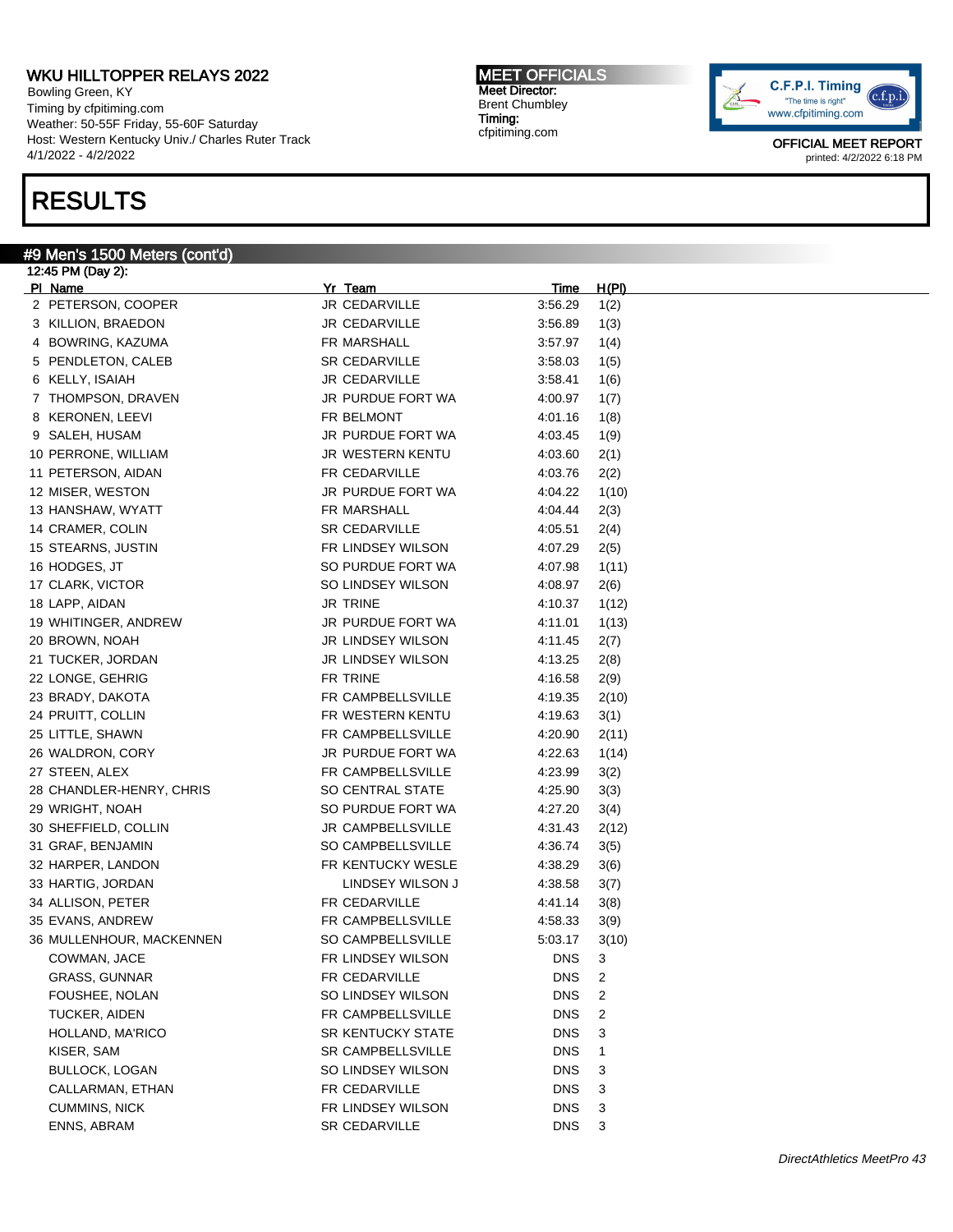Bowling Green, KY Timing by cfpitiming.com Weather: 50-55F Friday, 55-60F Saturday Host: Western Kentucky Univ./ Charles Ruter Track 4/1/2022 - 4/2/2022

## RESULTS

#9 Men's 1500 Meters (cont'd) SECTION RESULTS Pl Name Yr Team Time Section 1 of 3 1 FELUMLEE, RAMEN SO CEDARVILLE 3:54.20 2 PETERSON, COOPER JR CEDARVILLE 3:56.29 3 KILLION, BRAEDON JR CEDARVILLE 3:56.89 4 BOWRING, KAZUMA **FR MARSHALL** 3:57.97 5 PENDLETON, CALEB SR CEDARVILLE 3:58.03 6 KELLY, ISAIAH JR CEDARVILLE 3:58.41 7 THOMPSON, DRAVEN JR PURDUE FORT WA 4:00.97 8 KERONEN, LEEVI FR BELMONT 4:01.16 9 SALEH, HUSAM JR PURDUE FORT WA 4:03.45 10 MISER, WESTON GALL BET A SUIT ON THE SERVICE FORT WA 4:04.22 11 HODGES, JT SO PURDUE FORT WA 4:07.98 12 LAPP, AIDAN 4:10.37 13 WHITINGER, ANDREW JR PURDUE FORT WA 4:11.01 14 WALDRON, CORY **JR PURDUE FORT WA 4:22.63** KISER, SAM SR CAMPBELLSVILLE DNS Section 2 of 3 1 PERRONE, WILLIAM JR WESTERN KENTU 4:03.60 2 PETERSON, AIDAN FR CEDARVILLE 4:03.76 3 HANSHAW, WYATT THE RESERVE STRAIN STRAIN MARSHALL THE 4:04.44 4 CRAMER, COLIN SR CEDARVILLE 4:05.51 5 STEARNS, JUSTIN FR LINDSEY WILSON 4:07.29 6 CLARK, VICTOR SO LINDSEY WILSON 4:08.97 7 BROWN, NOAH JR LINDSEY WILSON 4:11.45 8 TUCKER, JORDAN GENERAL SERVICE OF SALLINDSEY WILSON 4:13.25 9 LONGE, GEHRIG FR TRINE 4:16.58 10 BRADY, DAKOTA **FR CAMPBELLSVILLE** 4:19.35 11 LITTLE, SHAWN **FR CAMPBELLSVILLE** 4:20.90 12 SHEFFIELD, COLLIN JR CAMPBELLSVILLE 4:31.43 GRASS, GUNNAR **FR CEDARVILLE DNS** FOUSHEE, NOLAN DISCONSINGLY SO LINDSEY WILSON DISCONSINGLY TUCKER, AIDEN FR CAMPBELLSVILLE DNS Section 3 of 3 1 PRUITT, COLLIN **FR WESTERN KENTU** 4:19.63 2 STEEN, ALEX FR CAMPBELLSVILLE 4:23.99 3 CHANDLER-HENRY, CHRIS SO CENTRAL STATE 4:25.90 4 WRIGHT, NOAH SO PURDUE FORT WA 4:27.20 5 GRAF, BENJAMIN SO CAMPBELLSVILLE 4:36.74 6 HARPER, LANDON FR KENTUCKY WESLE 4:38.29 7 HARTIG, JORDAN **DESITY ASSESS** LINDSEY WILSON J 4:38.58 8 ALLISON, PETER FR CEDARVILLE 4:41.14 9 EVANS, ANDREW **FR CAMPBELLSVILLE** 4:58.33 10 MULLENHOUR, MACKENNEN SO CAMPBELLSVILLE 5:03.17 COWMAN, JACE FR LINDSEY WILSON DNS HOLLAND, MA'RICO **SR KENTUCKY STATE** DNS

MEET OFFICIALS Meet Director: Brent Chumbley Timing: cfpitiming.com

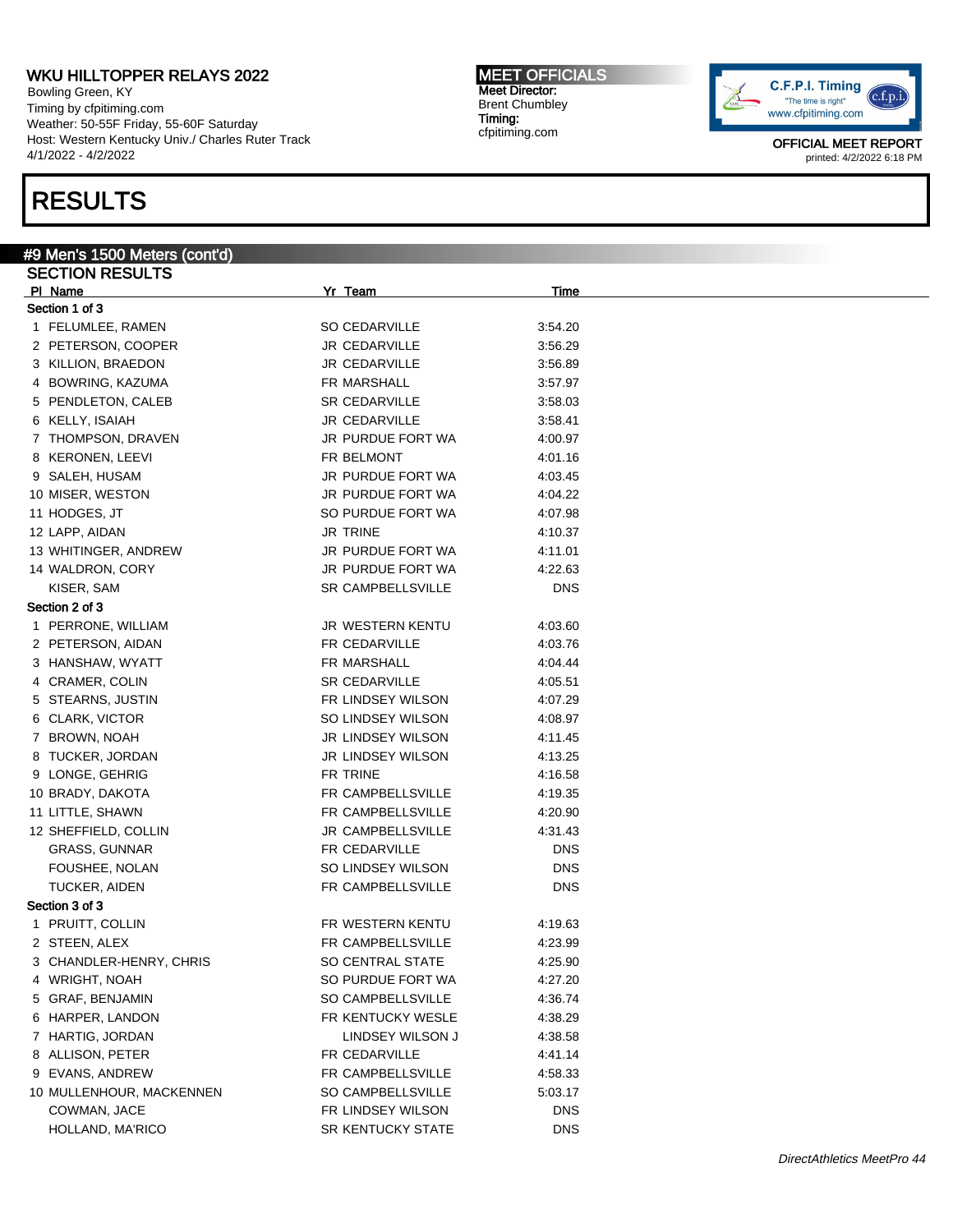Bowling Green, KY Timing by cfpitiming.com Weather: 50-55F Friday, 55-60F Saturday Host: Western Kentucky Univ./ Charles Ruter Track 4/1/2022 - 4/2/2022

# RESULTS

MEET OFFICIALS Meet Director: Brent Chumbley Timing: cfpitiming.com



OFFICIAL MEET REPORT printed: 4/2/2022 6:18 PM

| #9 Men's 1500 Meters (cont'd)<br>Yr Team<br>PI Name<br><u>Time</u><br>SO LINDSEY WILSON<br><b>BULLOCK, LOGAN</b><br><b>DNS</b><br>FR CEDARVILLE<br><b>DNS</b><br>CALLARMAN, ETHAN<br>FR LINDSEY WILSON<br><b>CUMMINS, NICK</b><br><b>DNS</b><br>ENNS, ABRAM<br>SR CEDARVILLE<br><b>DNS</b><br>#11 Men's 5000 Meters<br>W World Outdoor<br>12:35.36<br>UGA<br>Fontvieille, MON<br>Joshua Cheptegei<br>8/14/2020<br><b>Nike</b><br>American Outdoor<br>12:53.60<br><b>Bernard Lagat</b><br>Fontvieille, MON<br>A<br>College Outdoor<br>13:08.4h<br>Henry Rono<br><b>Washington Sate</b><br>4/8/1978<br>Berkeley, CA<br>С<br>13:39.0h<br><b>Tony Staynings</b><br>S<br>School<br>1974<br>5:30 PM (Day 1):<br>Yr Team<br>PI Name<br><u>H(PI)</u><br><u>Time</u><br>1 TROXELL, DEDRICK<br>SR WESTERN KENTU<br>14:48.20<br>1(1)<br>SR WESTERN KENTU<br>14:53.86<br>2 SHERMAN, MICHAEL<br>1(2)<br>3 BARNETTE, KEEGAN<br>FR WESTERN KENTU<br>15:01.97<br>1(3)<br>4 WHITE, EVAN<br><b>SO MARSHALL</b><br>15:13.50<br>1(4)<br>JR PURDUE FORT WA<br>15:19.21<br>5 SALEH, HUSAM<br>1(5)<br>JR PURDUE FORT WA<br>15:26.41<br>6 THOMPSON, DRAVEN<br>1(6)<br>7 WOOD, BRANDEN<br>FR MARSHALL<br>15:27.71<br>2(1)<br>8 HODGES, JT<br>SO PURDUE FORT WA<br>15:29.21<br>1(7)<br>9 PERRONE, WILLIAM<br>JR WESTERN KENTU<br>15:31.82<br>1(8)<br>10 LITTLE, SHAWN<br>FR CAMPBELLSVILLE<br>15:33.79<br>1(9)<br>11 THOMAS, JORDAN<br>FR MARSHALL<br>15:41.59<br>1(10)<br>12 GRASS, GUNNAR<br>FR CEDARVILLE<br>15:42.22<br>2(2)<br>SO CARSON-NEWMAN<br>15:43.37<br>13 BRUGMANS, RAYMOND<br>1(11)<br>14 GEORGE, JOSHUA<br>FR CEDARVILLE<br>15:46.47<br>2(3)<br>15 LOGAN, JACOB<br><b>SR CEDARVILLE</b><br>15:51.58<br>2(4)<br>16 BEE, KENT<br><b>SO MARSHALL</b><br>15:53.52<br>2(5)<br>17 BIRURAKIS, JACOB<br>FR MARSHALL<br>15:54.23<br>1(12)<br>SO PURDUE FORT WA<br>15:56.51<br>18 WRIGHT, NOAH<br>2(6)<br>19 PRUITT, COLLIN<br>FR WESTERN KENTU<br>15:56.65<br>1(13)<br>SO UNATTACHED<br>15:59.89<br>20 VILLARREAL, MAXIMUS<br>2(7)<br>FR CAMPBELLSVILLE<br>16:04.00<br>21 BRADY, DAKOTA<br>1(14) |
|------------------------------------------------------------------------------------------------------------------------------------------------------------------------------------------------------------------------------------------------------------------------------------------------------------------------------------------------------------------------------------------------------------------------------------------------------------------------------------------------------------------------------------------------------------------------------------------------------------------------------------------------------------------------------------------------------------------------------------------------------------------------------------------------------------------------------------------------------------------------------------------------------------------------------------------------------------------------------------------------------------------------------------------------------------------------------------------------------------------------------------------------------------------------------------------------------------------------------------------------------------------------------------------------------------------------------------------------------------------------------------------------------------------------------------------------------------------------------------------------------------------------------------------------------------------------------------------------------------------------------------------------------------------------------------------------------------------------------------------------------------------------------------------------------------------------------------------------------------------------------------------------------------------------------------------------------------------------------------------------------------------------------------------------------------------------------|
|                                                                                                                                                                                                                                                                                                                                                                                                                                                                                                                                                                                                                                                                                                                                                                                                                                                                                                                                                                                                                                                                                                                                                                                                                                                                                                                                                                                                                                                                                                                                                                                                                                                                                                                                                                                                                                                                                                                                                                                                                                                                              |
|                                                                                                                                                                                                                                                                                                                                                                                                                                                                                                                                                                                                                                                                                                                                                                                                                                                                                                                                                                                                                                                                                                                                                                                                                                                                                                                                                                                                                                                                                                                                                                                                                                                                                                                                                                                                                                                                                                                                                                                                                                                                              |
|                                                                                                                                                                                                                                                                                                                                                                                                                                                                                                                                                                                                                                                                                                                                                                                                                                                                                                                                                                                                                                                                                                                                                                                                                                                                                                                                                                                                                                                                                                                                                                                                                                                                                                                                                                                                                                                                                                                                                                                                                                                                              |
|                                                                                                                                                                                                                                                                                                                                                                                                                                                                                                                                                                                                                                                                                                                                                                                                                                                                                                                                                                                                                                                                                                                                                                                                                                                                                                                                                                                                                                                                                                                                                                                                                                                                                                                                                                                                                                                                                                                                                                                                                                                                              |
|                                                                                                                                                                                                                                                                                                                                                                                                                                                                                                                                                                                                                                                                                                                                                                                                                                                                                                                                                                                                                                                                                                                                                                                                                                                                                                                                                                                                                                                                                                                                                                                                                                                                                                                                                                                                                                                                                                                                                                                                                                                                              |
|                                                                                                                                                                                                                                                                                                                                                                                                                                                                                                                                                                                                                                                                                                                                                                                                                                                                                                                                                                                                                                                                                                                                                                                                                                                                                                                                                                                                                                                                                                                                                                                                                                                                                                                                                                                                                                                                                                                                                                                                                                                                              |
|                                                                                                                                                                                                                                                                                                                                                                                                                                                                                                                                                                                                                                                                                                                                                                                                                                                                                                                                                                                                                                                                                                                                                                                                                                                                                                                                                                                                                                                                                                                                                                                                                                                                                                                                                                                                                                                                                                                                                                                                                                                                              |
|                                                                                                                                                                                                                                                                                                                                                                                                                                                                                                                                                                                                                                                                                                                                                                                                                                                                                                                                                                                                                                                                                                                                                                                                                                                                                                                                                                                                                                                                                                                                                                                                                                                                                                                                                                                                                                                                                                                                                                                                                                                                              |
|                                                                                                                                                                                                                                                                                                                                                                                                                                                                                                                                                                                                                                                                                                                                                                                                                                                                                                                                                                                                                                                                                                                                                                                                                                                                                                                                                                                                                                                                                                                                                                                                                                                                                                                                                                                                                                                                                                                                                                                                                                                                              |
|                                                                                                                                                                                                                                                                                                                                                                                                                                                                                                                                                                                                                                                                                                                                                                                                                                                                                                                                                                                                                                                                                                                                                                                                                                                                                                                                                                                                                                                                                                                                                                                                                                                                                                                                                                                                                                                                                                                                                                                                                                                                              |
|                                                                                                                                                                                                                                                                                                                                                                                                                                                                                                                                                                                                                                                                                                                                                                                                                                                                                                                                                                                                                                                                                                                                                                                                                                                                                                                                                                                                                                                                                                                                                                                                                                                                                                                                                                                                                                                                                                                                                                                                                                                                              |
|                                                                                                                                                                                                                                                                                                                                                                                                                                                                                                                                                                                                                                                                                                                                                                                                                                                                                                                                                                                                                                                                                                                                                                                                                                                                                                                                                                                                                                                                                                                                                                                                                                                                                                                                                                                                                                                                                                                                                                                                                                                                              |
|                                                                                                                                                                                                                                                                                                                                                                                                                                                                                                                                                                                                                                                                                                                                                                                                                                                                                                                                                                                                                                                                                                                                                                                                                                                                                                                                                                                                                                                                                                                                                                                                                                                                                                                                                                                                                                                                                                                                                                                                                                                                              |
|                                                                                                                                                                                                                                                                                                                                                                                                                                                                                                                                                                                                                                                                                                                                                                                                                                                                                                                                                                                                                                                                                                                                                                                                                                                                                                                                                                                                                                                                                                                                                                                                                                                                                                                                                                                                                                                                                                                                                                                                                                                                              |
|                                                                                                                                                                                                                                                                                                                                                                                                                                                                                                                                                                                                                                                                                                                                                                                                                                                                                                                                                                                                                                                                                                                                                                                                                                                                                                                                                                                                                                                                                                                                                                                                                                                                                                                                                                                                                                                                                                                                                                                                                                                                              |
|                                                                                                                                                                                                                                                                                                                                                                                                                                                                                                                                                                                                                                                                                                                                                                                                                                                                                                                                                                                                                                                                                                                                                                                                                                                                                                                                                                                                                                                                                                                                                                                                                                                                                                                                                                                                                                                                                                                                                                                                                                                                              |
|                                                                                                                                                                                                                                                                                                                                                                                                                                                                                                                                                                                                                                                                                                                                                                                                                                                                                                                                                                                                                                                                                                                                                                                                                                                                                                                                                                                                                                                                                                                                                                                                                                                                                                                                                                                                                                                                                                                                                                                                                                                                              |
|                                                                                                                                                                                                                                                                                                                                                                                                                                                                                                                                                                                                                                                                                                                                                                                                                                                                                                                                                                                                                                                                                                                                                                                                                                                                                                                                                                                                                                                                                                                                                                                                                                                                                                                                                                                                                                                                                                                                                                                                                                                                              |
|                                                                                                                                                                                                                                                                                                                                                                                                                                                                                                                                                                                                                                                                                                                                                                                                                                                                                                                                                                                                                                                                                                                                                                                                                                                                                                                                                                                                                                                                                                                                                                                                                                                                                                                                                                                                                                                                                                                                                                                                                                                                              |
|                                                                                                                                                                                                                                                                                                                                                                                                                                                                                                                                                                                                                                                                                                                                                                                                                                                                                                                                                                                                                                                                                                                                                                                                                                                                                                                                                                                                                                                                                                                                                                                                                                                                                                                                                                                                                                                                                                                                                                                                                                                                              |
|                                                                                                                                                                                                                                                                                                                                                                                                                                                                                                                                                                                                                                                                                                                                                                                                                                                                                                                                                                                                                                                                                                                                                                                                                                                                                                                                                                                                                                                                                                                                                                                                                                                                                                                                                                                                                                                                                                                                                                                                                                                                              |
|                                                                                                                                                                                                                                                                                                                                                                                                                                                                                                                                                                                                                                                                                                                                                                                                                                                                                                                                                                                                                                                                                                                                                                                                                                                                                                                                                                                                                                                                                                                                                                                                                                                                                                                                                                                                                                                                                                                                                                                                                                                                              |
|                                                                                                                                                                                                                                                                                                                                                                                                                                                                                                                                                                                                                                                                                                                                                                                                                                                                                                                                                                                                                                                                                                                                                                                                                                                                                                                                                                                                                                                                                                                                                                                                                                                                                                                                                                                                                                                                                                                                                                                                                                                                              |
|                                                                                                                                                                                                                                                                                                                                                                                                                                                                                                                                                                                                                                                                                                                                                                                                                                                                                                                                                                                                                                                                                                                                                                                                                                                                                                                                                                                                                                                                                                                                                                                                                                                                                                                                                                                                                                                                                                                                                                                                                                                                              |
|                                                                                                                                                                                                                                                                                                                                                                                                                                                                                                                                                                                                                                                                                                                                                                                                                                                                                                                                                                                                                                                                                                                                                                                                                                                                                                                                                                                                                                                                                                                                                                                                                                                                                                                                                                                                                                                                                                                                                                                                                                                                              |
|                                                                                                                                                                                                                                                                                                                                                                                                                                                                                                                                                                                                                                                                                                                                                                                                                                                                                                                                                                                                                                                                                                                                                                                                                                                                                                                                                                                                                                                                                                                                                                                                                                                                                                                                                                                                                                                                                                                                                                                                                                                                              |
|                                                                                                                                                                                                                                                                                                                                                                                                                                                                                                                                                                                                                                                                                                                                                                                                                                                                                                                                                                                                                                                                                                                                                                                                                                                                                                                                                                                                                                                                                                                                                                                                                                                                                                                                                                                                                                                                                                                                                                                                                                                                              |
|                                                                                                                                                                                                                                                                                                                                                                                                                                                                                                                                                                                                                                                                                                                                                                                                                                                                                                                                                                                                                                                                                                                                                                                                                                                                                                                                                                                                                                                                                                                                                                                                                                                                                                                                                                                                                                                                                                                                                                                                                                                                              |
|                                                                                                                                                                                                                                                                                                                                                                                                                                                                                                                                                                                                                                                                                                                                                                                                                                                                                                                                                                                                                                                                                                                                                                                                                                                                                                                                                                                                                                                                                                                                                                                                                                                                                                                                                                                                                                                                                                                                                                                                                                                                              |
|                                                                                                                                                                                                                                                                                                                                                                                                                                                                                                                                                                                                                                                                                                                                                                                                                                                                                                                                                                                                                                                                                                                                                                                                                                                                                                                                                                                                                                                                                                                                                                                                                                                                                                                                                                                                                                                                                                                                                                                                                                                                              |
|                                                                                                                                                                                                                                                                                                                                                                                                                                                                                                                                                                                                                                                                                                                                                                                                                                                                                                                                                                                                                                                                                                                                                                                                                                                                                                                                                                                                                                                                                                                                                                                                                                                                                                                                                                                                                                                                                                                                                                                                                                                                              |
|                                                                                                                                                                                                                                                                                                                                                                                                                                                                                                                                                                                                                                                                                                                                                                                                                                                                                                                                                                                                                                                                                                                                                                                                                                                                                                                                                                                                                                                                                                                                                                                                                                                                                                                                                                                                                                                                                                                                                                                                                                                                              |
|                                                                                                                                                                                                                                                                                                                                                                                                                                                                                                                                                                                                                                                                                                                                                                                                                                                                                                                                                                                                                                                                                                                                                                                                                                                                                                                                                                                                                                                                                                                                                                                                                                                                                                                                                                                                                                                                                                                                                                                                                                                                              |
|                                                                                                                                                                                                                                                                                                                                                                                                                                                                                                                                                                                                                                                                                                                                                                                                                                                                                                                                                                                                                                                                                                                                                                                                                                                                                                                                                                                                                                                                                                                                                                                                                                                                                                                                                                                                                                                                                                                                                                                                                                                                              |
| <b>SO MARSHALL</b><br>22 SEPULVEDA, PAUL<br>16:10.21<br>2(8)                                                                                                                                                                                                                                                                                                                                                                                                                                                                                                                                                                                                                                                                                                                                                                                                                                                                                                                                                                                                                                                                                                                                                                                                                                                                                                                                                                                                                                                                                                                                                                                                                                                                                                                                                                                                                                                                                                                                                                                                                 |
| 23 SMITHSON, LUKAS<br>FR CAMPBELLSVILLE<br>16:17.92<br>2(9)                                                                                                                                                                                                                                                                                                                                                                                                                                                                                                                                                                                                                                                                                                                                                                                                                                                                                                                                                                                                                                                                                                                                                                                                                                                                                                                                                                                                                                                                                                                                                                                                                                                                                                                                                                                                                                                                                                                                                                                                                  |
| 2(10)<br>24 BENNETT, SAM<br>FR CAMPBELLSVILLE<br>16:22.41                                                                                                                                                                                                                                                                                                                                                                                                                                                                                                                                                                                                                                                                                                                                                                                                                                                                                                                                                                                                                                                                                                                                                                                                                                                                                                                                                                                                                                                                                                                                                                                                                                                                                                                                                                                                                                                                                                                                                                                                                    |
| 25 SPENCER, ANDREW<br>FR CEDARVILLE<br>16:29.34<br>2(11)                                                                                                                                                                                                                                                                                                                                                                                                                                                                                                                                                                                                                                                                                                                                                                                                                                                                                                                                                                                                                                                                                                                                                                                                                                                                                                                                                                                                                                                                                                                                                                                                                                                                                                                                                                                                                                                                                                                                                                                                                     |
| 2(12)<br>26 ENNS, ABRAM<br>SR CEDARVILLE<br>16:39.58                                                                                                                                                                                                                                                                                                                                                                                                                                                                                                                                                                                                                                                                                                                                                                                                                                                                                                                                                                                                                                                                                                                                                                                                                                                                                                                                                                                                                                                                                                                                                                                                                                                                                                                                                                                                                                                                                                                                                                                                                         |
| 27 SHEFFIELD, COLLIN<br>JR CAMPBELLSVILLE<br>16:43.32<br>2(13)                                                                                                                                                                                                                                                                                                                                                                                                                                                                                                                                                                                                                                                                                                                                                                                                                                                                                                                                                                                                                                                                                                                                                                                                                                                                                                                                                                                                                                                                                                                                                                                                                                                                                                                                                                                                                                                                                                                                                                                                               |
| 28 HAYES, TANNER<br>FR KENTUCKY WESLE<br>16:44.74<br>1(15)                                                                                                                                                                                                                                                                                                                                                                                                                                                                                                                                                                                                                                                                                                                                                                                                                                                                                                                                                                                                                                                                                                                                                                                                                                                                                                                                                                                                                                                                                                                                                                                                                                                                                                                                                                                                                                                                                                                                                                                                                   |
| 29 MCANINCH, IAN<br>JR CAMPBELLSVILLE<br>2(14)<br>16:55.85                                                                                                                                                                                                                                                                                                                                                                                                                                                                                                                                                                                                                                                                                                                                                                                                                                                                                                                                                                                                                                                                                                                                                                                                                                                                                                                                                                                                                                                                                                                                                                                                                                                                                                                                                                                                                                                                                                                                                                                                                   |
| 30 GILMOUR, COLLIN<br>FR CEDARVILLE<br>17:30.46<br>2(15)                                                                                                                                                                                                                                                                                                                                                                                                                                                                                                                                                                                                                                                                                                                                                                                                                                                                                                                                                                                                                                                                                                                                                                                                                                                                                                                                                                                                                                                                                                                                                                                                                                                                                                                                                                                                                                                                                                                                                                                                                     |
| JR PURDUE FORT WA<br>WHITINGER, ANDREW<br><b>DNS</b><br>$\mathbf 1$                                                                                                                                                                                                                                                                                                                                                                                                                                                                                                                                                                                                                                                                                                                                                                                                                                                                                                                                                                                                                                                                                                                                                                                                                                                                                                                                                                                                                                                                                                                                                                                                                                                                                                                                                                                                                                                                                                                                                                                                          |
| CRAWFORD, JARRETT<br>SR CAMPBELLSVILLE<br><b>DNS</b><br>2                                                                                                                                                                                                                                                                                                                                                                                                                                                                                                                                                                                                                                                                                                                                                                                                                                                                                                                                                                                                                                                                                                                                                                                                                                                                                                                                                                                                                                                                                                                                                                                                                                                                                                                                                                                                                                                                                                                                                                                                                    |

## SECTION RESULTS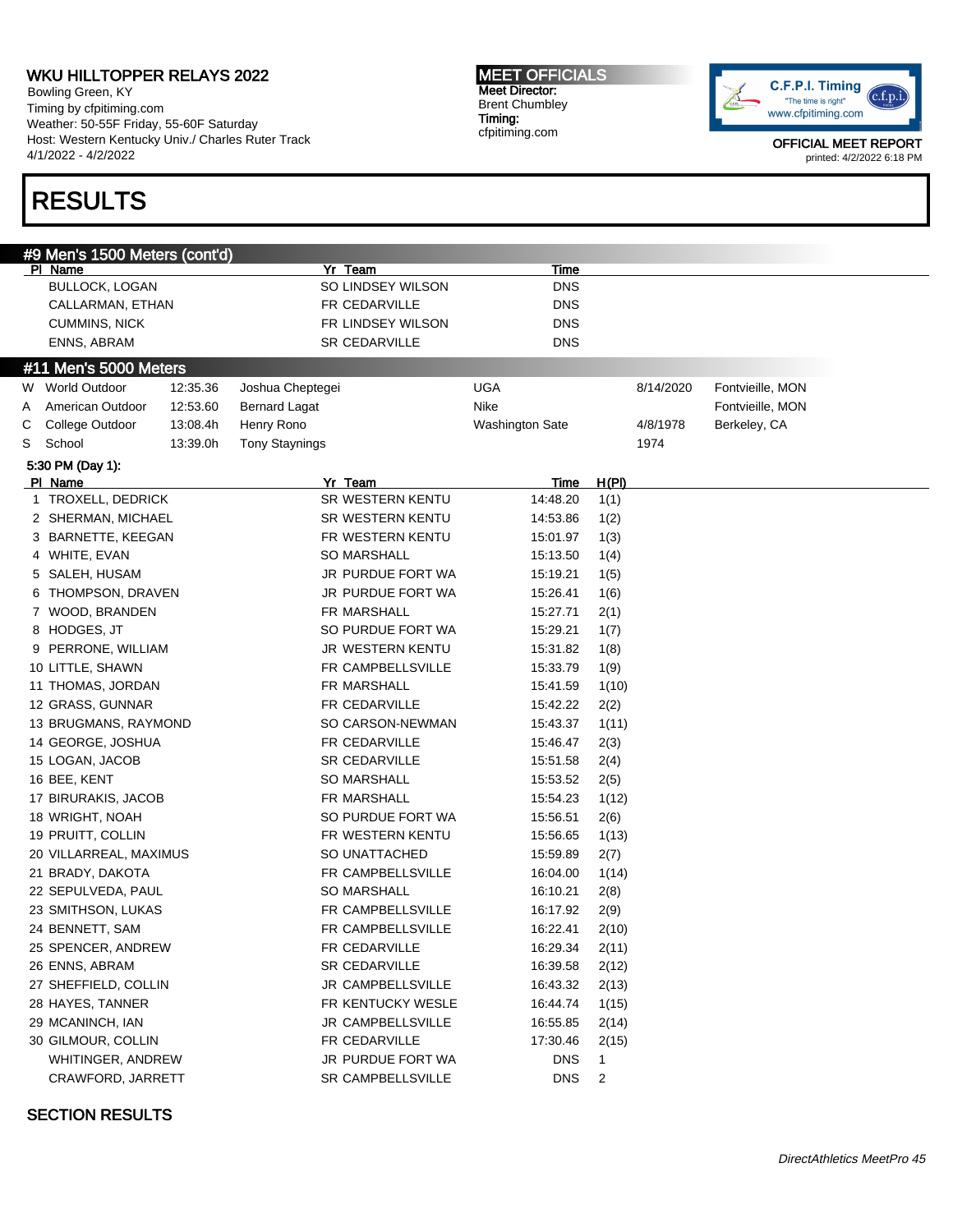Bowling Green, KY Timing by cfpitiming.com Weather: 50-55F Friday, 55-60F Saturday Host: Western Kentucky Univ./ Charles Ruter Track 4/1/2022 - 4/2/2022

## RESULTS

MEET OFFICIALS Meet Director: Brent Chumbley Timing: cfpitiming.com



|   | #11 Men's 5000 Meters (cont'd)<br>PI Name |       |                       | Yr Team                               |            | <u>Time</u>      |          |               |  |
|---|-------------------------------------------|-------|-----------------------|---------------------------------------|------------|------------------|----------|---------------|--|
|   | Section 1 of 2                            |       |                       |                                       |            |                  |          |               |  |
|   | 1 TROXELL, DEDRICK                        |       |                       | SR WESTERN KENTU                      |            | 14:48.20         |          |               |  |
|   | 2 SHERMAN, MICHAEL                        |       |                       | SR WESTERN KENTU                      |            | 14:53.86         |          |               |  |
|   | 3 BARNETTE, KEEGAN                        |       |                       | FR WESTERN KENTU                      |            | 15:01.97         |          |               |  |
|   | 4 WHITE, EVAN                             |       |                       | <b>SO MARSHALL</b>                    |            | 15:13.50         |          |               |  |
|   | 5 SALEH, HUSAM                            |       |                       | JR PURDUE FORT WA                     |            | 15:19.21         |          |               |  |
|   | 6 THOMPSON, DRAVEN                        |       |                       | JR PURDUE FORT WA                     |            | 15:26.41         |          |               |  |
|   | 7 HODGES, JT                              |       |                       | SO PURDUE FORT WA                     |            | 15:29.21         |          |               |  |
|   | 8 PERRONE, WILLIAM                        |       |                       | JR WESTERN KENTU                      |            | 15:31.82         |          |               |  |
|   | 9 LITTLE, SHAWN                           |       |                       | FR CAMPBELLSVILLE                     |            | 15:33.79         |          |               |  |
|   | 10 THOMAS, JORDAN                         |       |                       | FR MARSHALL                           |            | 15:41.59         |          |               |  |
|   | 11 BRUGMANS, RAYMOND                      |       |                       | SO CARSON-NEWMAN                      |            | 15:43.37         |          |               |  |
|   | 12 BIRURAKIS, JACOB                       |       |                       | FR MARSHALL                           |            | 15:54.23         |          |               |  |
|   |                                           |       |                       | FR WESTERN KENTU                      |            |                  |          |               |  |
|   | 13 PRUITT, COLLIN                         |       |                       | FR CAMPBELLSVILLE                     |            | 15:56.65         |          |               |  |
|   | 14 BRADY, DAKOTA                          |       |                       |                                       |            | 16:04.00         |          |               |  |
|   | 15 HAYES, TANNER                          |       |                       | FR KENTUCKY WESLE                     |            | 16:44.74         |          |               |  |
|   | WHITINGER, ANDREW<br>Section 2 of 2       |       |                       | JR PURDUE FORT WA                     |            | <b>DNS</b>       |          |               |  |
|   |                                           |       |                       | FR MARSHALL                           |            |                  |          |               |  |
|   | 1 WOOD, BRANDEN                           |       |                       | FR CEDARVILLE                         |            | 15:27.71         |          |               |  |
|   | 2 GRASS, GUNNAR                           |       |                       |                                       |            | 15:42.22         |          |               |  |
|   | 3 GEORGE, JOSHUA                          |       |                       | FR CEDARVILLE<br><b>SR CEDARVILLE</b> |            | 15:46.47         |          |               |  |
|   | 4 LOGAN, JACOB                            |       |                       |                                       |            | 15:51.58         |          |               |  |
|   | 5 BEE, KENT                               |       |                       | <b>SO MARSHALL</b>                    |            | 15:53.52         |          |               |  |
|   | 6 WRIGHT, NOAH                            |       |                       | SO PURDUE FORT WA                     |            | 15:56.51         |          |               |  |
|   | 7 VILLARREAL, MAXIMUS                     |       |                       | SO UNATTACHED                         |            | 15:59.89         |          |               |  |
|   | 8 SEPULVEDA, PAUL                         |       |                       | <b>SO MARSHALL</b>                    |            | 16:10.21         |          |               |  |
|   | 9 SMITHSON, LUKAS                         |       |                       | FR CAMPBELLSVILLE                     |            | 16:17.92         |          |               |  |
|   | 10 BENNETT, SAM                           |       |                       | FR CAMPBELLSVILLE                     |            | 16:22.41         |          |               |  |
|   | 11 SPENCER, ANDREW                        |       |                       | FR CEDARVILLE                         |            | 16:29.34         |          |               |  |
|   | 12 ENNS, ABRAM                            |       |                       | <b>SR CEDARVILLE</b>                  |            | 16:39.58         |          |               |  |
|   | 13 SHEFFIELD, COLLIN                      |       |                       | JR CAMPBELLSVILLE                     |            | 16:43.32         |          |               |  |
|   | 14 MCANINCH, IAN                          |       |                       | JR CAMPBELLSVILLE                     |            | 16:55.85         |          |               |  |
|   | 15 GILMOUR, COLLIN                        |       |                       | FR CEDARVILLE                         |            | 17:30.46         |          |               |  |
|   | CRAWFORD, JARRETT                         |       |                       | <b>SR CAMPBELLSVILLE</b>              |            | <b>DNS</b>       |          |               |  |
|   | #16 Men's 110m Hurdles                    |       |                       |                                       |            |                  |          |               |  |
| W | <b>World Outdoor</b>                      | 12.80 | <b>Aries Merritt</b>  |                                       | <b>USA</b> |                  | 9/7/2012 | Brussels, BEL |  |
| Α | American Outdoor                          | 12.80 | <b>Aries Merritt</b>  |                                       | Reebok     |                  | 9/7/2012 | Brussels, BEL |  |
| С | College Outdoor                           | 12.98 | <b>Grant Holloway</b> |                                       | Florida    |                  | 6/7/2020 | Austin, TX    |  |
| S | School                                    | 13.60 | Vincent Wyatt         |                                       |            |                  | 2016     |               |  |
|   | 1:15 PM (Day 2):                          |       |                       |                                       |            |                  |          |               |  |
|   | PI Name                                   |       |                       | Yr Team                               |            | <b>Time</b>      | H(PI)    |               |  |
|   | 1 GLADIEUX, JAKE                          |       |                       | JR TRINE                              |            | $14.45$ (+2.5)   | 1(1)     |               |  |
|   | 2 CHICHESTER, ZAVANTE                     |       |                       | SR TENNESSEE ST.                      |            | $14.86$ $(+2.5)$ | 1(2)     |               |  |
|   | 3 ENTZ, DAVID                             |       |                       | SO CEDARVILLE                         |            | $15.17$ $(+2.5)$ | 1(3)     |               |  |
|   | 4 SELBY, EVAN                             |       |                       | JR TRINE                              |            | $15.17$ $(+2.5)$ | 1(4)     |               |  |
|   | 5 WARREN, KIYONTAE                        |       |                       | JR TENNESSEE ST.                      |            | $15.18$ $(+1.7)$ | 2(1)     |               |  |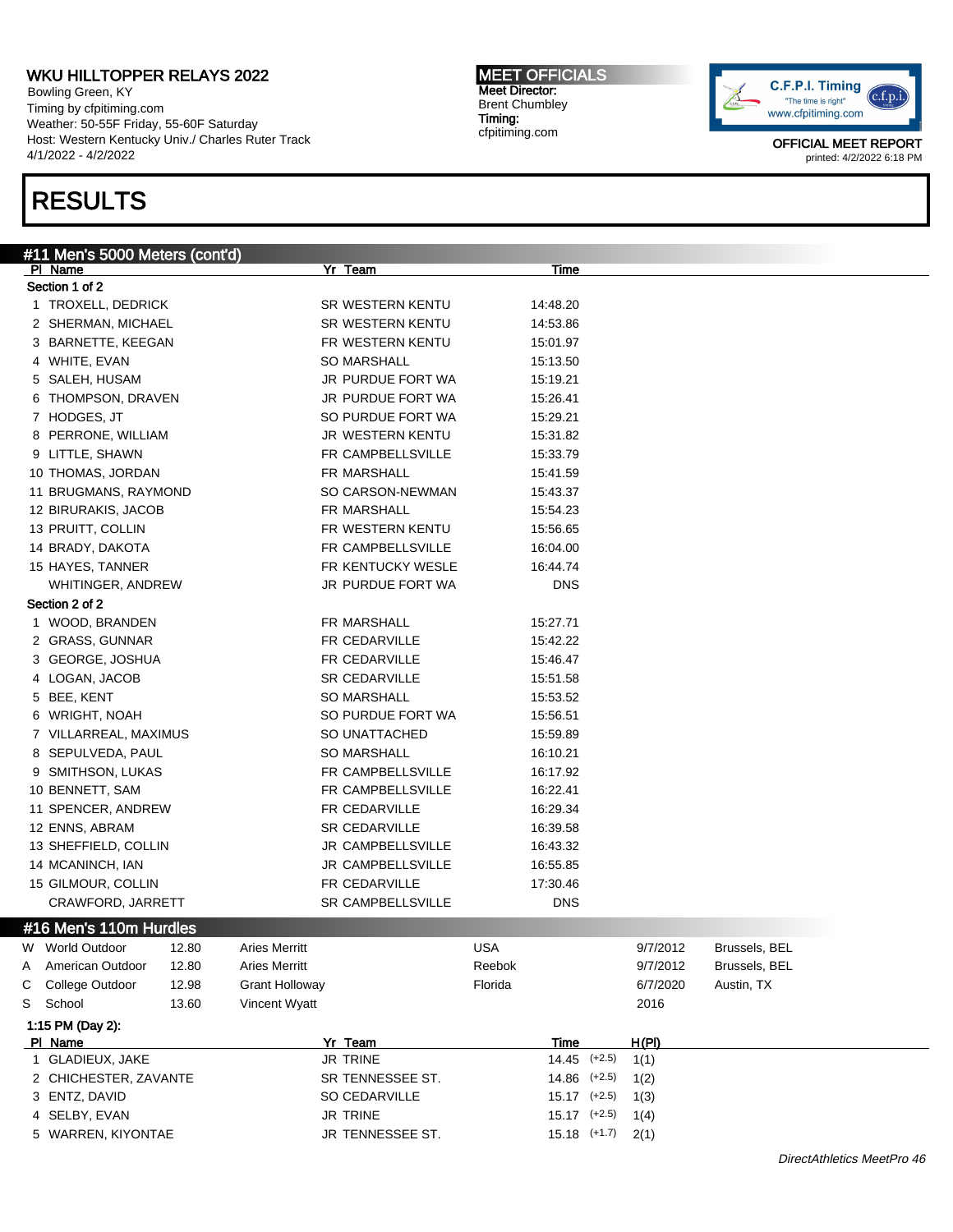Bowling Green, KY Timing by cfpitiming.com Weather: 50-55F Friday, 55-60F Saturday Host: Western Kentucky Univ./ Charles Ruter Track 4/1/2022 - 4/2/2022

## RESULTS

### #16 Men's 110m Hurdles (cont'd)

1:15 PM (Day 2): Pl Name Yr Team Time H(Pl) 6 SPOHN, GREYSEN SO TRINE 15.20 (+2.5) 1(5) 7 DONALDSON, BRENT JR PURDUE FORT WA 15.21 (+1.7) 2(2) 8 JOHNSON, CEDRIC **JR WESTERN KENTU** 15.23 (+1.7) 2(3) 9 WILLIAMS, HASANI **FR TENNESSEE ST.** 15.69 (+1.7) 2(4) 10 KINSINGER, BEN FR CEDARVILLE 15.84 (+2.1) 3(1) 11 WEAVER, ASHTON **FR KENTUCKY WESLE** 16.26 (+1.7) 2(5) 12 WILSON, JAHIEM **FR CENTRAL STATE** 16.69 (+1.7) 2(6) 13 REINHARD, GARRETT SO CEDARVILLE 16.70 (+2.1) 3(2) 14 BATES, OWEN **FR BELLARMINE** 17.63 (+1.7) 2(7) 15 ANDERSON, DAMONTE JR LANE JR LANE 18.26 (+2.1) 3(3) JOHNSON, JALEN FR LANE DNS 3 GOLBACH, JELLE SO LINDSEY WILSON DNS 3 WASHINGTON, DION **FR UNATTACHED** DNS 1 JOHNS, DAVID **FR LINDSEY WILSON** DNS 3 SECTION RESULTS Pl Name Yr Team Time Section 1 of 3 Wind: (+2.5) 1 GLADIEUX, JAKE 14.45 2 CHICHESTER, ZAVANTE SR TENNESSEE ST. 14.86 3 ENTZ, DAVID SO CEDARVILLE 15.17 4 SELBY, EVAN 15.17 5 SPOHN, GREYSEN SO TRINE 15.20 WASHINGTON, DION **FR** UNATTACHED **DNS** Section 2 of 3 Wind: (+1.7) 1 WARREN, KIYONTAE **JR TENNESSEE ST.** 15.18 2 DONALDSON, BRENT JR PURDUE FORT WA 15.21 3 JOHNSON, CEDRIC **GEORIC SERVICE SERVICES** JR WESTERN KENTU 15.23 4 WILLIAMS, HASANI FR TENNESSEE ST. 15.69 5 WEAVER, ASHTON FR KENTUCKY WESLE 16.26 6 WILSON, JAHIEM FR CENTRAL STATE 16.69 7 BATES, OWEN **FR BELLARMINE** 17.63 Section 3 of 3 Wind: (+2.1) 1 KINSINGER, BEN FR CEDARVILLE 15.84 2 REINHARD, GARRETT SO CEDARVILLE 16.70 3 ANDERSON, DAMONTE JR LANE JR LANE 18.26 JOHNSON, JALEN DISCHARGE FRIEGHT EINE DISCHARGE EINER DISCHARGE DISCHARGE EINER DISCHARGE DISCHARGE GOLBACH, JELLE SO LINDSEY WILSON DNS JOHNS, DAVID FR LINDSEY WILSON DNS

MEET OFFICIALS Meet Director: Brent Chumbley Timing: cfpitiming.com

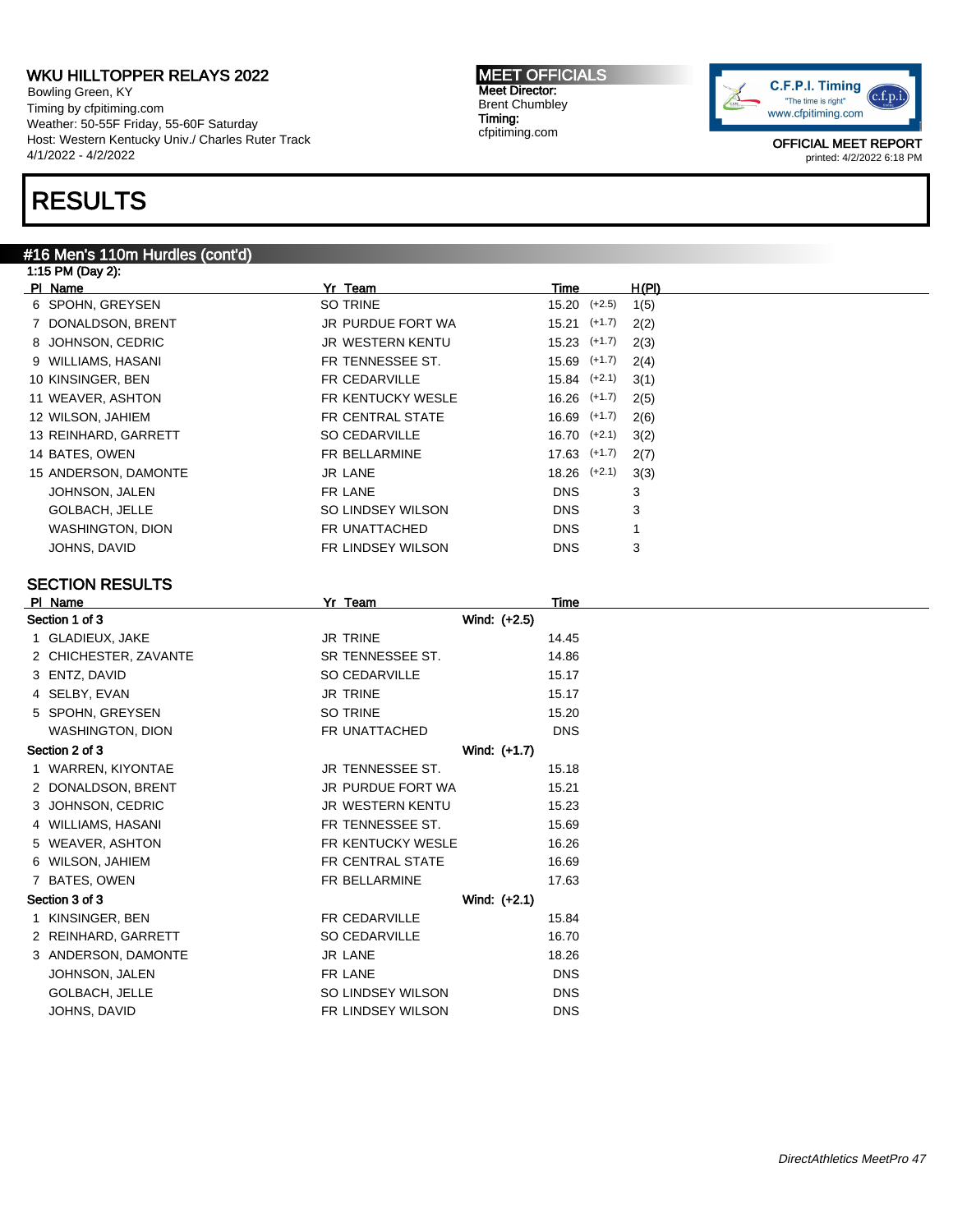Bowling Green, KY Timing by cfpitiming.com Weather: 50-55F Friday, 55-60F Saturday Host: Western Kentucky Univ./ Charles Ruter Track 4/1/2022 - 4/2/2022

# RESULTS

#### MEET OFFICIALS Meet Director: Brent Chumbley Timing: cfpitiming.com



| #17 Men's 400m Hurdles            |       |                 |                          |            |            |                |          |            |
|-----------------------------------|-------|-----------------|--------------------------|------------|------------|----------------|----------|------------|
| W World Outdoor                   | 45.94 | Karsten Warholm |                          | <b>NOR</b> |            |                | 8/3/2021 | Tokyo, JPN |
| American Outdoor<br>A             | 46.17 | Rai Benjamin    |                          | Nike       |            |                | 8/3/2021 | Tokyo, JPN |
| College Outdoor<br>С              | 47.02 | Rai Benjamin    |                          | <b>USC</b> |            |                | 6/8/2018 | Eugene, OR |
| S<br>School                       | 50.00 | Donald Douglass |                          |            |            |                | 1978     |            |
| 3:30 PM (Day 2):                  |       |                 |                          |            |            |                |          |            |
| PI Name                           |       |                 | Yr Team                  |            | Time       | H(PI)          |          |            |
| 1 GLADIEUX, JAKE                  |       |                 | <b>JR TRINE</b>          |            | 53.15      | 1(1)           |          |            |
| 2 MARTINEZ, ZACK                  |       |                 | FR WESTERN KENTU         |            | 54.98      | 1(2)           |          |            |
| 3 GRUET, TREY                     |       |                 | <b>JR CEDARVILLE</b>     |            | 55.55      | 1(3)           |          |            |
| 4 DONALDSON, BRENT                |       |                 | JR PURDUE FORT WA        |            | 55.66      | 2(1)           |          |            |
| 5 WILLIAMS, HASANI                |       |                 | FR TENNESSEE ST.         |            | 56.80      | 2(2)           |          |            |
| 6 WARREN, KIYONTAE                |       |                 | JR TENNESSEE ST.         |            | 56.82      | 1(4)           |          |            |
| 7 ENTZ, DAVID                     |       |                 | <b>SO CEDARVILLE</b>     |            | 57.27      | 2(3)           |          |            |
| 8 PITTS, TYLER                    |       |                 | FR ALABAMA A&M           |            | 57.35      | 1(5)           |          |            |
| 9 HEISE, JOSEPH                   |       |                 | <b>JR CEDARVILLE</b>     |            | 57.35      | 3(1)           |          |            |
| 10 JOHNS, DAVID                   |       |                 | FR LINDSEY WILSON        |            | 57.46      | 2(4)           |          |            |
| 11 BARNHART, NOAH                 |       |                 | <b>SR BELMONT</b>        |            | 57.54      | 2(5)           |          |            |
| 12 SELBY, EVAN                    |       |                 | <b>JR TRINE</b>          |            | 58.25      | 2(6)           |          |            |
| 13 WASHINGTON, DION               |       |                 | FR UNATTACHED            |            | 59.27      | 2(7)           |          |            |
| 14 ANDERSON, DAMONTE              |       |                 | JR LANE                  |            | 59.62      | 3(2)           |          |            |
| 15 SANDS, LAVANO                  |       |                 | <b>JR CENTRAL STATE</b>  |            | 1:00.20    | 3(3)           |          |            |
| 16 CHICHESTER, ZAVANTE            |       |                 | SR TENNESSEE ST.         |            | 1:00.93    | 3(4)           |          |            |
| 17 KINSINGER, BEN                 |       |                 | FR CEDARVILLE            |            | 1:02.09    | 3(5)           |          |            |
| 18 CARR, GREG                     |       |                 | SO CAMPBELLSVILLE        |            | 1:03.97    | 1(6)           |          |            |
| 19 NELSON, TYLER                  |       |                 | FR CENTRAL STATE         |            | 1:05.04    | 3(6)           |          |            |
| MCDUFFIE, DEXTER                  |       |                 | <b>SR KENTUCKY STATE</b> |            | <b>DNS</b> | 1              |          |            |
| SPRINGS, JYBARI                   |       |                 | FR LINDSEY WILSON        |            | <b>DNS</b> | $\overline{c}$ |          |            |
| ABEL, MARCUS                      |       |                 | FR LINDSEY WILSON        |            | <b>DNS</b> | 3              |          |            |
| WILLIS, DARIUS                    |       |                 | FR LINDSEY WILSON        |            | <b>DNS</b> | 3              |          |            |
|                                   |       |                 |                          |            |            |                |          |            |
| <b>SECTION RESULTS</b><br>PI Name |       |                 | Yr Team                  |            | Time       |                |          |            |
| Section 1 of 3                    |       |                 |                          |            |            |                |          |            |
| 1 GLADIEUX, JAKE                  |       |                 | <b>JR TRINE</b>          |            | 53.15      |                |          |            |
| 2 MARTINEZ, ZACK                  |       |                 | FR WESTERN KENTU         |            | 54.98      |                |          |            |
| 3 GRUET, TREY                     |       |                 | <b>JR CEDARVILLE</b>     |            | 55.55      |                |          |            |
| 4 WARREN, KIYONTAE                |       |                 | JR TENNESSEE ST.         |            | 56.82      |                |          |            |
| 5 PITTS, TYLER                    |       |                 | FR ALABAMA A&M           |            | 57.35      |                |          |            |
| 6 CARR, GREG                      |       |                 | SO CAMPBELLSVILLE        |            | 1:03.97    |                |          |            |
| MCDUFFIE, DEXTER                  |       |                 | SR KENTUCKY STATE        |            | <b>DNS</b> |                |          |            |
| Section 2 of 3                    |       |                 |                          |            |            |                |          |            |
| 1 DONALDSON, BRENT                |       |                 | JR PURDUE FORT WA        |            | 55.66      |                |          |            |
| 2 WILLIAMS, HASANI                |       |                 | FR TENNESSEE ST.         |            | 56.80      |                |          |            |
| 3 ENTZ, DAVID                     |       |                 | SO CEDARVILLE            |            | 57.27      |                |          |            |
| 4 JOHNS, DAVID                    |       |                 | FR LINDSEY WILSON        |            | 57.46      |                |          |            |
| 5 BARNHART, NOAH                  |       |                 | SR BELMONT               |            | 57.54      |                |          |            |
| 6 SELBY, EVAN                     |       |                 | JR TRINE                 |            | 58.25      |                |          |            |
|                                   |       |                 |                          |            |            |                |          |            |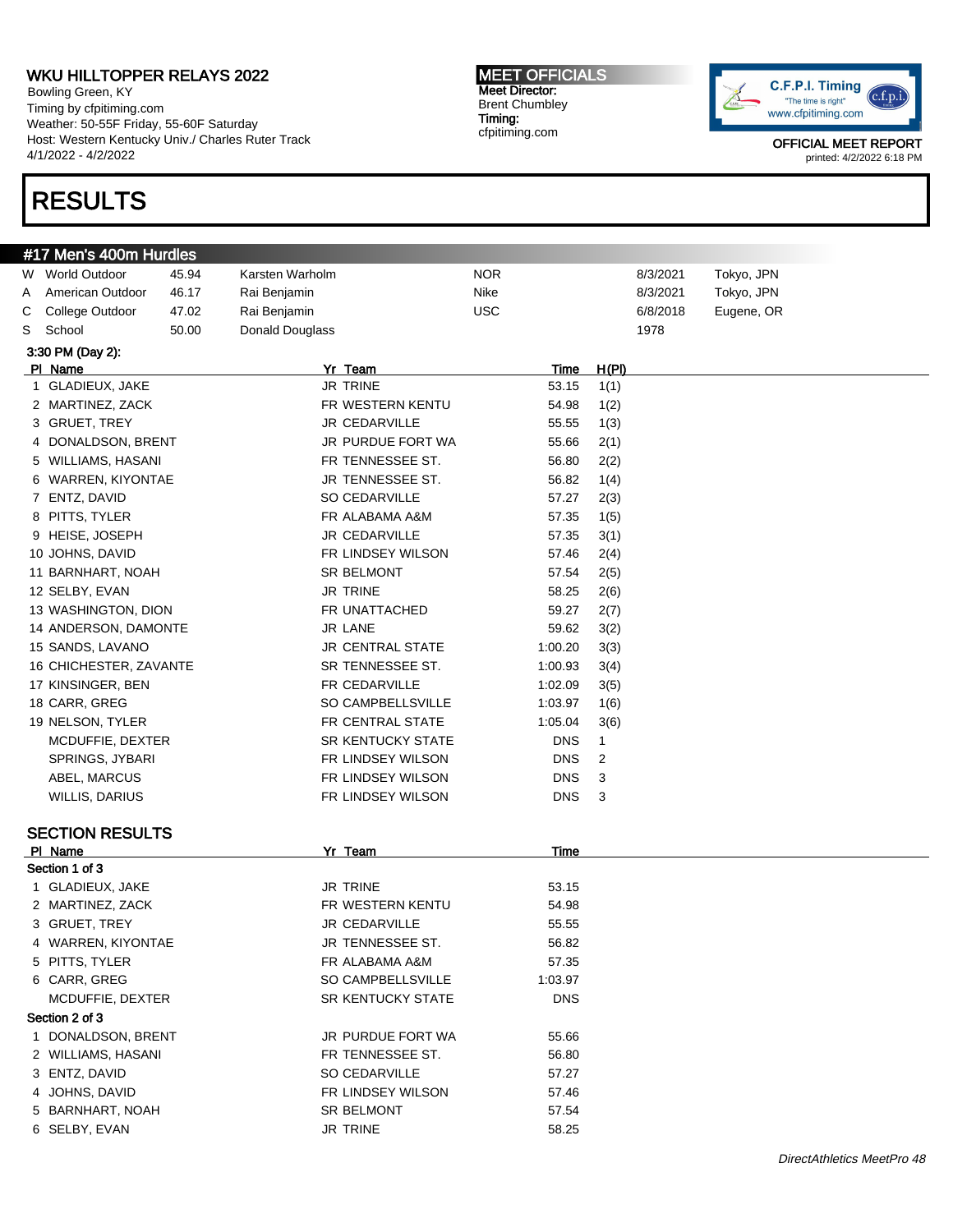Bowling Green, KY Timing by cfpitiming.com Weather: 50-55F Friday, 55-60F Saturday Host: Western Kentucky Univ./ Charles Ruter Track 4/1/2022 - 4/2/2022

# RESULTS

MEET OFFICIALS Meet Director: Brent Chumbley Timing: cfpitiming.com



OFFICIAL MEET REPORT printed: 4/2/2022 6:18 PM

| #17 Men's 400m Hurdles (cont'd) |         |                                     |                   |               |                |
|---------------------------------|---------|-------------------------------------|-------------------|---------------|----------------|
| PI Name                         |         | Yr Team                             | Time              |               |                |
| 7 WASHINGTON, DION              |         | FR UNATTACHED                       | 59.27             |               |                |
| SPRINGS, JYBARI                 |         | FR LINDSEY WILSON                   | <b>DNS</b>        |               |                |
| Section 3 of 3                  |         |                                     |                   |               |                |
| 1 HEISE, JOSEPH                 |         | <b>JR CEDARVILLE</b>                | 57.35             |               |                |
| 2 ANDERSON, DAMONTE             |         | <b>JR LANE</b>                      | 59.62             |               |                |
| 3 SANDS, LAVANO                 |         | <b>JR CENTRAL STATE</b>             | 1:00.20           |               |                |
| 4 CHICHESTER, ZAVANTE           |         | SR TENNESSEE ST.                    | 1:00.93           |               |                |
| 5 KINSINGER, BEN                |         | FR CEDARVILLE                       | 1:02.09           |               |                |
| 6 NELSON, TYLER                 |         | FR CENTRAL STATE                    | 1:05.04           |               |                |
| ABEL, MARCUS                    |         | FR LINDSEY WILSON                   | <b>DNS</b>        |               |                |
| WILLIS, DARIUS                  |         | FR LINDSEY WILSON                   | <b>DNS</b>        |               |                |
| #19 Men's 3000m Steeple         |         |                                     |                   |               |                |
| W World Outdoor                 | 7:53.63 | Saif Shaheen                        | QAT               | 9/3/2004      | Brussels, BEL  |
| American Outdoor<br>A           | 8:00.45 | Evan Jager                          | Nike              | 7/4/2015      | St.-Denis, FRA |
| College Outdoor<br>С            | 8:05.4h | Henry Rono                          | Washington State  | 5/13/1978     | Seattle, WA    |
| S<br>School                     | 8:28.4h | <b>Tony Staynings</b>               |                   | 1976          |                |
| 4:50 PM (Day 2):                |         |                                     |                   |               |                |
| PI Name                         |         | Yr_Team                             | <b>Time</b>       |               |                |
| 1 VANDERKOLK, KEVIN             |         | FR BELMONT                          | 9:24.06           |               |                |
| 2 CROSS, TREVOR                 |         | JR CEDARVILLE                       | 9:29.67           |               |                |
| 3 BARNETTE, KEEGAN              |         | FR WESTERN KENTU                    | 9:48.20           |               |                |
| 4 WALLIS, ETHAN                 |         | FR CEDARVILLE                       | 9:51.88           |               |                |
| 5 GRZYMKOWSKI, HARRISON         |         | <b>JR BELMONT</b>                   | 9:56.29           |               |                |
| 6 SHAFFER, ZAC                  |         | <b>SO BELMONT</b>                   | 10:05.30          |               |                |
| 7 KLAUCK, ADAM                  |         | <b>JR CEDARVILLE</b>                | 10:10.49          |               |                |
| 8 HANAK, WILL                   |         | SO CEDARVILLE                       | 10:17.20          |               |                |
| 9 SMITHSON, LUKAS               |         | FR CAMPBELLSVILLE                   | 10:17.22          |               |                |
| 10 CALLARMAN, ETHAN             |         | FR CEDARVILLE                       | 11:06.82          |               |                |
| 11 GILMOUR, COLLIN              |         | <b>FR CEDARVILLE</b>                | 11:10.07          |               |                |
| 12 YUN, SHAUN                   |         | FR CEDARVILLE                       | 11:26.34          |               |                |
| SPENCER, ANDREW                 |         | FR CEDARVILLE                       | <b>DNS</b>        |               |                |
| FITZGERALD, ROBERT              |         | SO AUSTIN PEAY                      | <b>DNS</b>        |               |                |
| CHANDLER-HENRY, CHRIS           |         | SO CENTRAL STATE                    | <b>DNS</b>        |               |                |
| CRAWFORD, JARRETT               |         | <b>SR CAMPBELLSVILLE</b>            | <b>DNS</b>        |               |                |
| SHERMAN, MICHAEL                |         | SR WESTERN KENTU                    | <b>DNS</b>        |               |                |
|                                 |         |                                     |                   |               |                |
| #21 Men's 4 x 100m Relay        |         |                                     |                   |               |                |
| W World Outdoor                 | 36.84   | Carter, Frater, Blake, Bolt         | Jamaica           | 8/11/2012     | London, ENG    |
| American Outdoor<br>A           | 37.38   | Demps, Patton, Kimmons, Gatlin      | USA national team | 8/10/2012     | London, ENG    |
| American Outdoor<br>A           | 37.10   | Coleman, Gatlin, Rodgers, Lyles     | USA national team | 10/5/2019     | Doha, QAT      |
| College Outdoor<br>С            | 37.97   | Ekevwo, Sani-Brown, Holloway, Clark | Florida           | 6/7/2019      | Austin, TX     |
| School<br>S                     | 38.60   | King, Sears, Dasor, Morris          |                   | 2016          |                |
| 12:05 PM (Day 2):               |         |                                     |                   |               |                |
| PI Team                         |         |                                     |                   | H(PI)<br>Time |                |
| 1 TRINE (A)                     |         |                                     |                   | 41.99<br>1(1) |                |
| 2 TENNESSEE ST. (A)             |         |                                     |                   | 42.25<br>1(2) |                |

#### DirectAthletics MeetPro 49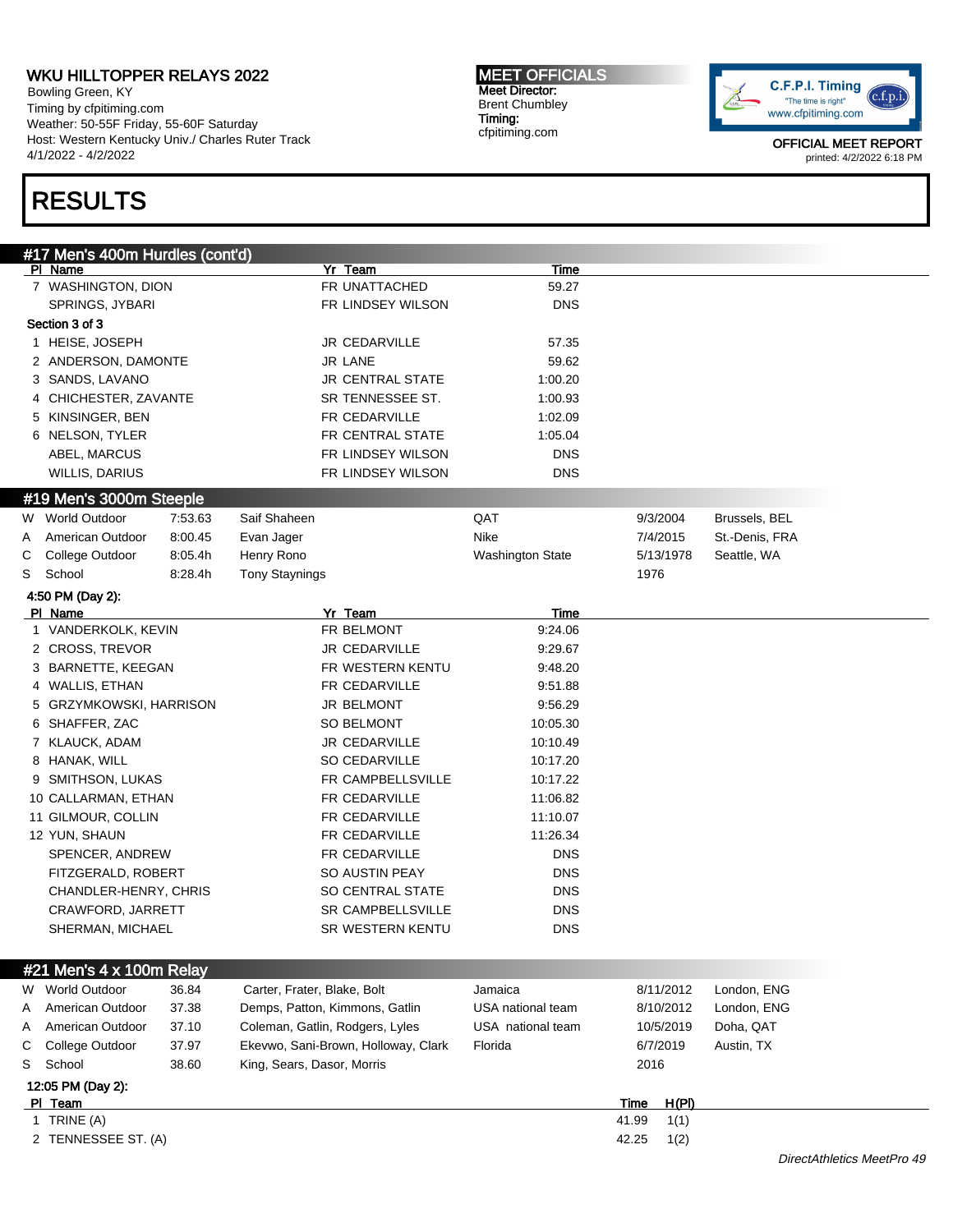Bowling Green, KY Timing by cfpitiming.com Weather: 50-55F Friday, 55-60F Saturday Host: Western Kentucky Univ./ Charles Ruter Track 4/1/2022 - 4/2/2022

# RESULTS

#### MEET OFFICIALS Meet Director: Brent Chumbley Timing: cfpitiming.com



|             | #21 Men's 4 x 100m Relay (cont'd) |         |                                      |                   |                        |                |                |  |
|-------------|-----------------------------------|---------|--------------------------------------|-------------------|------------------------|----------------|----------------|--|
|             | 12:05 PM (Day 2):                 |         |                                      |                   |                        |                |                |  |
| PI Team     | 3 LINDSEY WILSON (A)              |         |                                      |                   | <b>Time</b><br>42.75   | H(PI)          |                |  |
|             | 4 CEDARVILLE (A)                  |         |                                      |                   | 42.85                  | 1(3)<br>1(4)   |                |  |
|             | 5 CENTRAL STATE (A)               |         |                                      |                   | 42.89                  | 1(5)           |                |  |
|             | 6 LANE (A)                        |         |                                      |                   | 43.25                  | 2(1)           |                |  |
|             | 7 UATT (A)                        |         |                                      |                   | 43.45                  | 2(2)           |                |  |
|             | 8 KENTUCKY WESLEYAN (A)           |         |                                      |                   | 44.09                  | 2(3)           |                |  |
|             | 9 KENTUCKY STATE (A)              |         |                                      |                   | 44.57                  | 2(4)           |                |  |
|             | 10 KENTUCKY WESLEYAN (B)          |         |                                      |                   | 46.17                  | 2(5)           |                |  |
|             | CAMPBELLSVILLE (A)                |         |                                      |                   | <b>DNF</b>             | $\mathbf{1}$   |                |  |
|             | LANE (B)                          |         |                                      |                   | <b>DNS</b>             | $\overline{2}$ |                |  |
|             |                                   |         |                                      |                   |                        |                |                |  |
|             | <b>SECTION RESULTS</b>            |         |                                      |                   |                        |                |                |  |
| PI Team     | Section 1 of 2                    |         |                                      |                   | Time                   |                |                |  |
|             | 1 TRINE (A)                       |         |                                      |                   | 41.99                  |                |                |  |
|             | 2 TENNESSEE ST. (A)               |         |                                      |                   | 42.25                  |                |                |  |
|             | 3 LINDSEY WILSON (A)              |         |                                      |                   | 42.75                  |                |                |  |
|             | 4 CEDARVILLE (A)                  |         |                                      |                   | 42.85                  |                |                |  |
|             | 5 CENTRAL STATE (A)               |         |                                      |                   | 42.89                  |                |                |  |
|             | CAMPBELLSVILLE (A)                |         |                                      |                   | <b>DNF</b>             |                |                |  |
|             | Section 2 of 2                    |         |                                      |                   |                        |                |                |  |
|             | 1 LANE (A)                        |         |                                      |                   | 43.25                  |                |                |  |
|             | 2 UATT (A)                        |         |                                      |                   | 43.45                  |                |                |  |
|             | 3 KENTUCKY WESLEYAN (A)           |         |                                      |                   | 44.09                  |                |                |  |
|             | 4 KENTUCKY STATE (A)              |         |                                      |                   | 44.57                  |                |                |  |
|             | 5 KENTUCKY WESLEYAN (B)           |         |                                      |                   | 46.17                  |                |                |  |
|             | LANE (B)                          |         |                                      |                   | <b>DNS</b>             |                |                |  |
|             | #23 Men's $4 \times 400$ m Relay  |         |                                      |                   |                        |                |                |  |
|             | W World Outdoor                   | 2:54.29 | Valmon, Watts, Reynolds, Johnson     | <b>USA</b>        |                        | 8/22/1993      | Stuttgart, GER |  |
| A           | American Outdoor                  | 2:54.20 | Valmon, Watts, Reynolds, Johnson     | USA national team |                        | 8/22/1993      | Stuttgart, GER |  |
| С           | College Outdoor                   | 2:59.00 | Morgan, Benjamin, Shinnick, Norman   | U.S.C.            |                        | 6/8/2018       | Eugene, OR     |  |
| S<br>School |                                   | 3:02.04 | Kelly, Gates, Alexandre, Owusu-Antwi |                   | 2019                   |                |                |  |
| PI Team     | 5:30 PM (Day 2):                  |         |                                      |                   |                        |                |                |  |
|             | 1 PURDUE FORT WAYNE (A)           |         |                                      |                   | <b>Time</b><br>3:21.01 | H(PI)<br>2(1)  |                |  |
|             | 2 TENNESSEE ST. (A)               |         |                                      |                   | 3:23.04                | 2(2)           |                |  |
|             | 3 LINDSEY WILSON (A)              |         |                                      |                   | 3:23.17                | 2(3)           |                |  |
|             | 4 WESTERN KENTUCKY (A)            |         |                                      |                   | 3:24.09                | 2(4)           |                |  |
|             | 5 CEDARVILLE (B)                  |         |                                      |                   | 3:24.34                | 1(1)           |                |  |
|             | 6 ALABAMA A&M (A)                 |         |                                      |                   | 3:25.12                | 2(5)           |                |  |
|             | 7 CENTRAL STATE (A)               |         |                                      |                   | 3:25.80                | 1(2)           |                |  |
|             | 8 TENNESSEE ST. (B)               |         |                                      |                   | 3:26.14                | 1(3)           |                |  |
|             | 9 CAMPBELLSVILLE (A)              |         |                                      |                   | 3:32.18                | 2(6)           |                |  |
|             | 10 KENTUCKY WESLEYAN (A)          |         |                                      |                   | 3:32.45                | 1(4)           |                |  |
|             | 11 UATT (A)                       |         |                                      |                   | 3:39.14                | 2(7)           |                |  |
|             |                                   |         |                                      |                   |                        |                |                |  |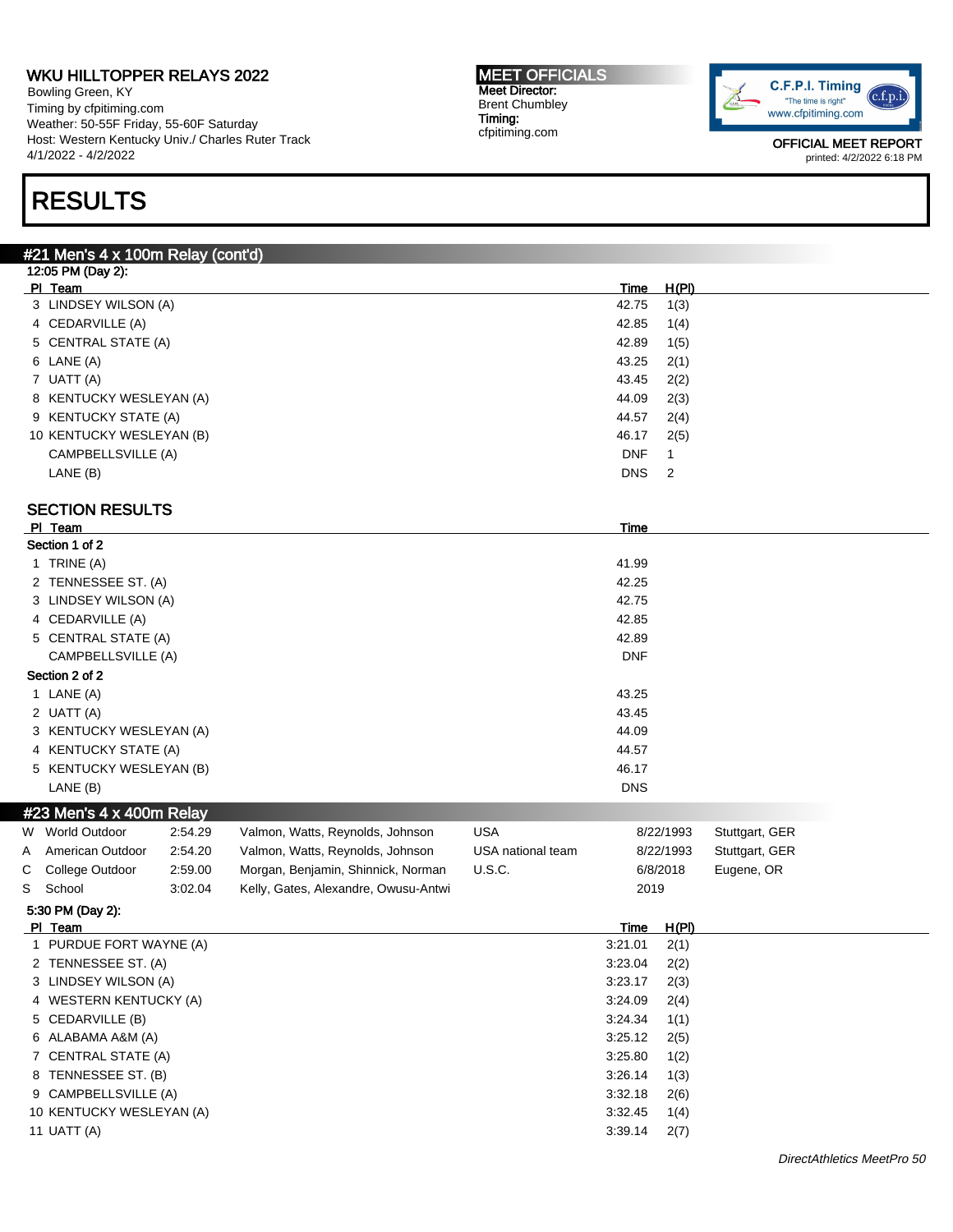Bowling Green, KY Timing by cfpitiming.com Weather: 50-55F Friday, 55-60F Saturday Host: Western Kentucky Univ./ Charles Ruter Track 4/1/2022 - 4/2/2022

#### MEET OFFICIALS Meet Director: Brent Chumbley Timing: cfpitiming.com



OFFICIAL MEET REPORT printed: 4/2/2022 6:18 PM

# RESULTS

### #23 Men's 4 x 400m Relay (cont'd)

| 5:30 PM (Day 2):         |                  |       |  |
|--------------------------|------------------|-------|--|
| PI Team                  | Time             | H(PI) |  |
| 12 KENTUCKY WESLEYAN (B) | 3:40.22          | 1(5)  |  |
| 13 LINDSEY WILSON (B)    | 3:48.39          | 1(6)  |  |
| PURDUE FORT WAYNE (B)    | <b>DNS</b>       |       |  |
| TRINE (B)                | <b>DNS</b>       |       |  |
| TRINE (A)                | DNS <sub>2</sub> |       |  |
|                          |                  |       |  |

### SECTION RESULTS

|   | PI Team                 |       |                       |                             |            |                 |            |            | Time       |           |               |
|---|-------------------------|-------|-----------------------|-----------------------------|------------|-----------------|------------|------------|------------|-----------|---------------|
|   | Section 1 of 2          |       |                       |                             |            |                 |            |            |            |           |               |
|   | 1 CEDARVILLE (B)        |       |                       |                             |            |                 |            |            | 3:24.34    |           |               |
|   | 2 CENTRAL STATE (A)     |       |                       |                             |            |                 |            |            | 3:25.80    |           |               |
|   | 3 TENNESSEE ST. (B)     |       |                       |                             |            |                 |            |            | 3:26.14    |           |               |
|   | 4 KENTUCKY WESLEYAN (A) |       |                       |                             |            |                 |            |            | 3:32.45    |           |               |
|   | 5 KENTUCKY WESLEYAN (B) |       |                       |                             |            |                 |            |            | 3:40.22    |           |               |
|   | 6 LINDSEY WILSON (B)    |       |                       |                             |            |                 |            |            | 3:48.39    |           |               |
|   | PURDUE FORT WAYNE (B)   |       |                       |                             |            |                 |            |            | <b>DNS</b> |           |               |
|   | TRINE (B)               |       |                       |                             |            |                 |            |            | <b>DNS</b> |           |               |
|   | Section 2 of 2          |       |                       |                             |            |                 |            |            |            |           |               |
|   | 1 PURDUE FORT WAYNE (A) |       |                       |                             |            |                 |            |            | 3:21.01    |           |               |
|   | 2 TENNESSEE ST. (A)     |       |                       |                             |            |                 |            |            | 3:23.04    |           |               |
|   | 3 LINDSEY WILSON (A)    |       |                       |                             |            |                 |            |            | 3:23.17    |           |               |
|   | 4 WESTERN KENTUCKY (A)  |       |                       |                             |            |                 |            |            | 3:24.09    |           |               |
|   | 5 ALABAMA A&M (A)       |       |                       |                             |            |                 |            |            | 3:25.12    |           |               |
|   | 6 CAMPBELLSVILLE (A)    |       |                       |                             |            |                 |            |            | 3:32.18    |           |               |
|   | 7 UATT (A)              |       |                       |                             |            |                 |            |            | 3:39.14    |           |               |
|   | TRINE (A)               |       |                       |                             |            |                 |            |            | <b>DNS</b> |           |               |
|   | #25 Men's High Jump     |       |                       |                             |            |                 |            |            |            |           |               |
|   | W World Outdoor         | 2.45m | Javier Sotomayor      |                             | <b>CUB</b> |                 |            |            |            | 7/27/1993 | Salmanca, ESP |
| Α | American Outdoor        | 2.40m | <b>Charles Austin</b> |                             |            | unattached      |            |            |            | 8/7/1991  | Zurich, SUI   |
| С | College Outdoor         | 2.38m | <b>Hollis Conway</b>  |                             |            | S. W. Louisiana |            |            |            | 6/3/1989  | Provo, UT     |
| S | School                  | 2.20m | Keenon Laine          |                             |            |                 |            |            | 2016       |           |               |
|   | 2:00 PM (Day 1):        |       |                       |                             |            |                 |            |            |            |           |               |
|   | PI Name                 |       | Yr Team               | <b>Mark</b>                 | 1.75       | 1.80            | 1.85       | 1.90       | 1.95       | 2.00      | 2.07          |
|   | 1 MOORE, JOSH           |       | <b>SO KENTUCKY</b>    | 2.00m $6'6^{3/4}$           | PPP        | PPP             | PPP        | O          | PPP        | $\circ$   | <b>XXX</b>    |
|   | 2 REINHARD, ANDREW      |       | <b>SR CEDARVILLE</b>  | 1.90m $6'2^{3/4}$           | <b>PPP</b> | O               | O          | XO         | <b>XXX</b> |           |               |
|   | 3 SPOHN, GREYSEN        |       | <b>SO TRINE</b>       | 1.90m $6'2^{3/4}$           | PPP        | <b>PPP</b>      | XO         | XO         | <b>XXX</b> |           |               |
|   | 4 HORTON, JON'TERIO     |       | <b>SO TENNESSEE</b>   | 1.90m $6'2^{3/4}$           | <b>PPP</b> | XO              | O          | XXO        | <b>XXX</b> |           |               |
|   | 5 VERGE, KEANDRIC       |       | <b>SO TENNESSEE</b>   | 1.85m $6'0^{3/4}$           | PPP        | XO              | XO         | <b>XXX</b> |            |           |               |
|   | 5 BORDEN, JUSTIN        |       | SO LINDSEY WI         | 1.85m $6'0^{3/4}$           | O          | XO              | XO         | <b>XXX</b> |            |           |               |
|   | 7 DOVE, AUSTIN          |       | SO PURDUE FO          | 1.85m $6'0^{3/4}$           | O          | O               | <b>XXO</b> | <b>XXX</b> |            |           |               |
|   | 8 POHL, JORDAN          |       | FR BELLARMIN          | 1.80m $5'$ 10 $\frac{3}{4}$ | O          | $\circ$         | <b>XXX</b> |            |            |           |               |
|   | 9 SPAHR, ETHAN          |       | FR TRINE              | 1.80m $5'$ 10 $\frac{3}{4}$ | XO         | $\circ$         | <b>XXX</b> |            |            |           |               |
|   | 10 HAWKINS, LANE        |       | JR PURDUE FO          | 1.80m 5' 10 <sup>3/4</sup>  | O          | XO              | <b>XXX</b> |            |            |           |               |
|   | 11 CLEMENTS, VAN        |       | FR BELLARMIN          | 1.75m $5'8^{3/4}$           | O          | XXX             |            |            |            |           |               |
|   | 11 MENK, NATHAN         |       | SO CEDARVILLE         | 1.75m $5'8^{3/4}$           | $\circ$    | <b>XXX</b>      |            |            |            |           |               |
|   |                         |       |                       |                             |            |                 |            |            |            |           |               |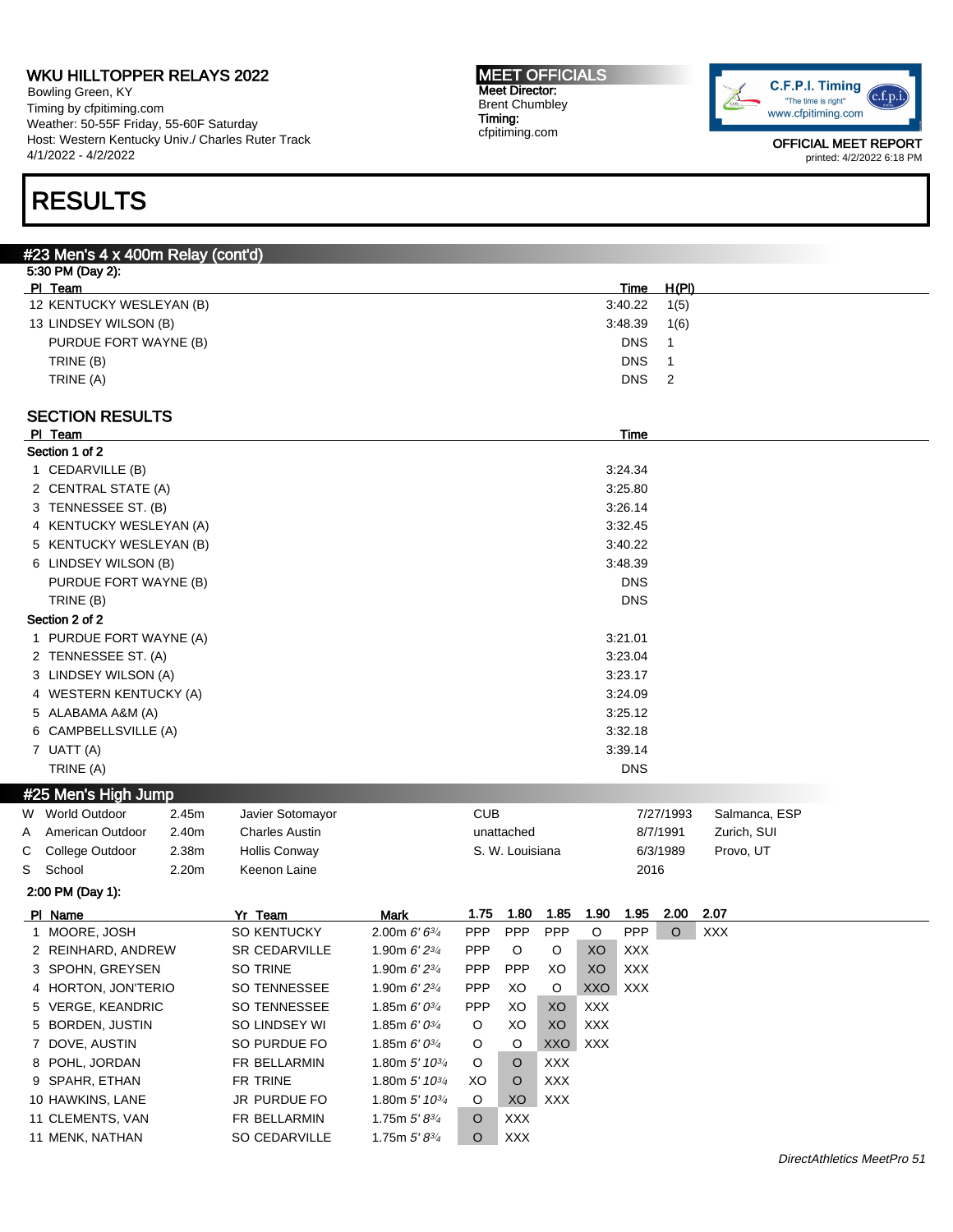Bowling Green, KY Timing by cfpitiming.com Weather: 50-55F Friday, 55-60F Saturday Host: Western Kentucky Univ./ Charles Ruter Track 4/1/2022 - 4/2/2022

## RESULTS

## #25 Men's High Jump (cont'd)

|   | 2:00 PM (Day 1):          |                       |                                                                                                                                 |            |                        |                                              |                                                             |               |                      |                          |       |
|---|---------------------------|-----------------------|---------------------------------------------------------------------------------------------------------------------------------|------------|------------------------|----------------------------------------------|-------------------------------------------------------------|---------------|----------------------|--------------------------|-------|
|   | PI Name                   | Yr Team               | Mark                                                                                                                            | 1.75       | 1.80                   | 1.85<br>1.90                                 | 1.95<br>2.00                                                | 2.07          |                      |                          |       |
|   | 13 BATES, OWEN            | FR BELLARMIN          | 1.75m $5'8^{3/4}$                                                                                                               | XO         | XXX                    |                                              |                                                             |               |                      |                          |       |
|   | JACKSON, DEION            | FR CENTRAL ST         | NΗ                                                                                                                              | XXX        |                        |                                              |                                                             |               |                      |                          |       |
|   | <b>JOHNSON, KEITH</b>     | FR LANE               | <b>DNS</b>                                                                                                                      |            |                        |                                              |                                                             |               |                      |                          |       |
|   | REED, JEREMIAH            | JR KENTUCKY           | <b>DNS</b>                                                                                                                      |            |                        |                                              |                                                             |               |                      |                          |       |
|   | CALVIN, BENJAMIN          | FR LANE               | <b>DNS</b>                                                                                                                      |            |                        |                                              |                                                             |               |                      |                          |       |
|   | FREEMAN, NATHAN           | FR CEDARVILLE         | <b>DNS</b>                                                                                                                      |            |                        |                                              |                                                             |               |                      |                          |       |
|   | PHILLIPS, EASTON          | <b>SR KENTUCKY</b>    | <b>DNS</b>                                                                                                                      |            |                        |                                              |                                                             |               |                      |                          |       |
|   | <b>GOLBACH, JELLE</b>     | SO LINDSEY WI         | <b>DNS</b>                                                                                                                      |            |                        |                                              |                                                             |               |                      |                          |       |
|   |                           |                       |                                                                                                                                 |            |                        |                                              |                                                             |               |                      |                          |       |
|   | #27 Men's Pole Vault      |                       |                                                                                                                                 |            |                        |                                              |                                                             |               |                      |                          |       |
|   | W World Outdoor<br>6.15m  | Mondo Duplantis       |                                                                                                                                 | <b>SWE</b> |                        |                                              | 9/17/2020                                                   |               | Rome, ITA            |                          |       |
| A | 6.04m<br>American Outdoor | <b>Brad Walker</b>    |                                                                                                                                 | Nike       |                        |                                              |                                                             |               | Eugene, OR           |                          |       |
| С | 6.00m<br>College Outdoor  | Mondo Duplantis       |                                                                                                                                 | L.S.U.     |                        |                                              | 5/11/2019                                                   |               | Fayetteville, AR     |                          |       |
| S | School<br>4.89m           | Henry Wadsworth       |                                                                                                                                 |            |                        |                                              | 1965                                                        |               |                      |                          |       |
|   | 12:00 PM (Day 2):         |                       |                                                                                                                                 |            |                        |                                              |                                                             |               |                      |                          |       |
|   | PI Name                   | Yr Team               | Mark                                                                                                                            | 4.00       | 4.15                   | 4.30<br>4.45                                 | 4.60<br>4.75                                                | 4.90          |                      |                          |       |
|   | 1 MONTGOMERY, DEVON       | JR WESTERN K          | 4.75m 15'7"                                                                                                                     | PPP        | PPP                    | O<br>XO                                      | XO<br>O                                                     | <b>XXX</b>    |                      |                          |       |
|   | 2 BROOKFIELD, BRANDEN     | UNATTACHE             | 4.60m 15' 1"                                                                                                                    | PPP        | <b>PPP</b>             | PPP<br>XO                                    | XXO<br>XXX                                                  |               |                      |                          |       |
|   | 3 LOSHE, CODY             | FR PURDUE FO          | 4.45m 14' 71/ <sub>4</sub>                                                                                                      | <b>PPP</b> | O                      | XO<br>XXO                                    | <b>XXX</b>                                                  |               |                      |                          |       |
|   | 4 HAMPTON, JORDAN         | SR EASTERN K          | 4.00m 13' 11/2                                                                                                                  | XO         | <b>XXX</b>             |                                              |                                                             |               |                      |                          |       |
|   | LUBBENHUSEN, JACOB        | SR WESTERN K          | <b>NH</b>                                                                                                                       | XXX        |                        |                                              |                                                             |               |                      |                          |       |
|   | REINHARD, TYLER           | <b>SR CEDARVILLE</b>  | NΗ                                                                                                                              |            |                        |                                              |                                                             |               |                      |                          |       |
|   |                           |                       |                                                                                                                                 |            |                        |                                              |                                                             |               |                      |                          |       |
|   | #29 Men's Long Jump       |                       |                                                                                                                                 |            |                        |                                              |                                                             |               |                      |                          |       |
|   | W World Outdoor<br>8.95m  | <b>Mike Powell</b>    |                                                                                                                                 | <b>USA</b> |                        |                                              | 8/30/1991                                                   |               | Tokyo, JPN           |                          |       |
| A | American Outdoor<br>8.95m | <b>Mike Powell</b>    |                                                                                                                                 |            | Foot Locker AC         |                                              | 8/30/1991                                                   |               | Tokyo, JPN           |                          |       |
| С | 8.74m<br>College Outdoor  | <b>Erick Walder</b>   |                                                                                                                                 |            | Arkansas               |                                              | 4/2/1994                                                    |               | El Paso, TX          |                          |       |
| S | School<br>8.14m           | <b>Steven Bridges</b> |                                                                                                                                 |            |                        |                                              | 1982                                                        |               |                      |                          |       |
|   | 2:00 PM (Day 1):          |                       |                                                                                                                                 |            |                        |                                              |                                                             |               |                      |                          |       |
|   | PI Name                   | Yr Team               | Mark                                                                                                                            |            | Rnd 1                  | Rnd 2<br><b>FOUL</b>                         | Rnd 3<br><b>FOUL</b>                                        | Rnd 4<br>PASS | Rnd 5<br><b>PASS</b> | Rnd 6<br><b>PASS</b>     | F(PI) |
|   | 1 MCLAREN, BRANDON        | SO ALABAMA A          | 6.92m 22' 8 <sup>1/2</sup>                                                                                                      |            | $(-1.7)$ 6.92 $(-1.7)$ | $(-1.6)$ 6.65 (+0.2) 6.75 (-1.6) 6.51 (-1.1) |                                                             | <b>FOUL</b>   | $6.56(-0.1)$         | <b>FOUL</b>              | 3(1)  |
|   | 2 VERGE, KEANDRIC         | <b>SO TENNESSEE</b>   | 6.75m $22'$ 1 $\frac{3}{4}$                                                                                                     |            |                        | $(-0.9)$ 6.62 $(-0.9)$ 6.46 $(-0.8)$         | <b>FOUL</b>                                                 | <b>FOUL</b>   |                      | $6.52(-1.6)$ 6.36 (-0.5) | 3(2)  |
|   | 3 BEEHLER, LUKE           | <b>JR PURDUE FO</b>   | 6.62m $21'8^{3/4}$<br>6.59 $\text{m } 21'$ 7 <sup>1</sup> / <sub>2</sub> (+0.0) 6.44 (+0.1) 6.34 (-2.7) 6.59 (+0.0) 6.43 (+0.6) |            |                        |                                              |                                                             |               | <b>PASS</b>          | <b>PASS</b>              | 3(3)  |
|   | 4 BORDEN, JUSTIN          | SO LINDSEY WI         |                                                                                                                                 |            |                        |                                              |                                                             |               |                      |                          | 3(4)  |
|   | 5 WHITE, TURNER           | JR CEDARVILLE         | 6.58m $21'7'/4$ (-0.8)                                                                                                          |            | <b>FOUL</b>            |                                              | 6.39 (-1.3) 6.46 (-1.5) 6.56 (+0.6) 6.58 (-0.8) 6.55 (+0.4) |               |                      |                          | 3(5)  |
|   | 6 CALVIN, BENJAMIN        | FR LANE               | 6.56m 21' 61/4 (+0.2)   6.24 (-2.1)   6.44 (+0.8)   6.03 (-1.7)   6.11 (+0.3)   6.56 (+0.2)                                     |            |                        |                                              |                                                             |               |                      | <b>FOUL</b>              | 1(1)  |
|   | 7 COLLINS, TREY           | SO BELMONT            | 6.54m $21'5^{1/2}$ (-1.6)                                                                                                       |            | <b>FOUL</b>            |                                              | $6.54(-1.6)$ 6.44 (-0.6)                                    | <b>FOUL</b>   | <b>FOUL</b>          | $6.34 (-2.2)$            | 2(1)  |
|   | 8 HAMBY, CAMRON           | FR CAMPBELLS          | 6.37m 20' 10 <sup>3/4</sup> (-0.9) 5.98 (-3.0) 6.37 (-0.9)                                                                      |            |                        |                                              | <b>FOUL</b>                                                 | <b>FOUL</b>   | <b>FOUL</b>          | <b>FOUL</b>              | 3(6)  |
|   | 9 WASHINGTON, DION        | FR UNATTACHE          | 6.36m 20' $10^{1/2}$ (-1.2) 6.36 (-1.2) 6.21 (-1.6) 6.21 (-1.0) 5.91 (-0.1)                                                     |            |                        |                                              |                                                             |               | <b>FOUL</b>          | <b>FOUL</b>              | 3(7)  |
|   | 10 SPAHR, ETHAN           | FR TRINE              | 6.29m $20'$ $7^{3/4}$ $(-0.4)$                                                                                                  |            | <b>FOUL</b>            | <b>FOUL</b>                                  | $6.29(-0.4)$                                                |               |                      |                          | 3(8)  |
|   | 11 SMITH II, COREY        | FR CAMPBELLS          | 6.28m $20'$ 7 <sup>1</sup> / <sub>4</sub> $(-0.7)$ 6.28 $(-0.7)$                                                                |            |                        | <b>FOUL</b>                                  | <b>FOUL</b>                                                 |               |                      |                          | 2(2)  |
|   | 12 TARWATER, BEN          | JR CEDARVILLE         | 6.26m $20'$ 6 <sup>1</sup> / <sub>2</sub> (+0.2) 6.08 (-1.5) 6.15 (+0.4) 6.26 (+0.2)                                            |            |                        |                                              |                                                             |               |                      |                          | 2(3)  |
|   | 13 FREEMAN, NATHAN        | FR CEDARVILLE         | 6.25m $20'6'$ <sup>4</sup> (+1.3) 6.11 (-0.3) 5.98 (-0.1) 6.25 (+1.3)                                                           |            |                        |                                              |                                                             |               |                      |                          | 1(2)  |
|   | 14 YOUNG, DAVID           | SO CAMPBELLS          | 6.19m $20'3^{3/4}$ (-1.2) 6.19 (-1.2) 5.99 (-1.3) 6.04 (-1.7)                                                                   |            |                        |                                              |                                                             |               |                      |                          | 3(9)  |

MEET OFFICIALS Meet Director: Brent Chumbley Timing: cfpitiming.com

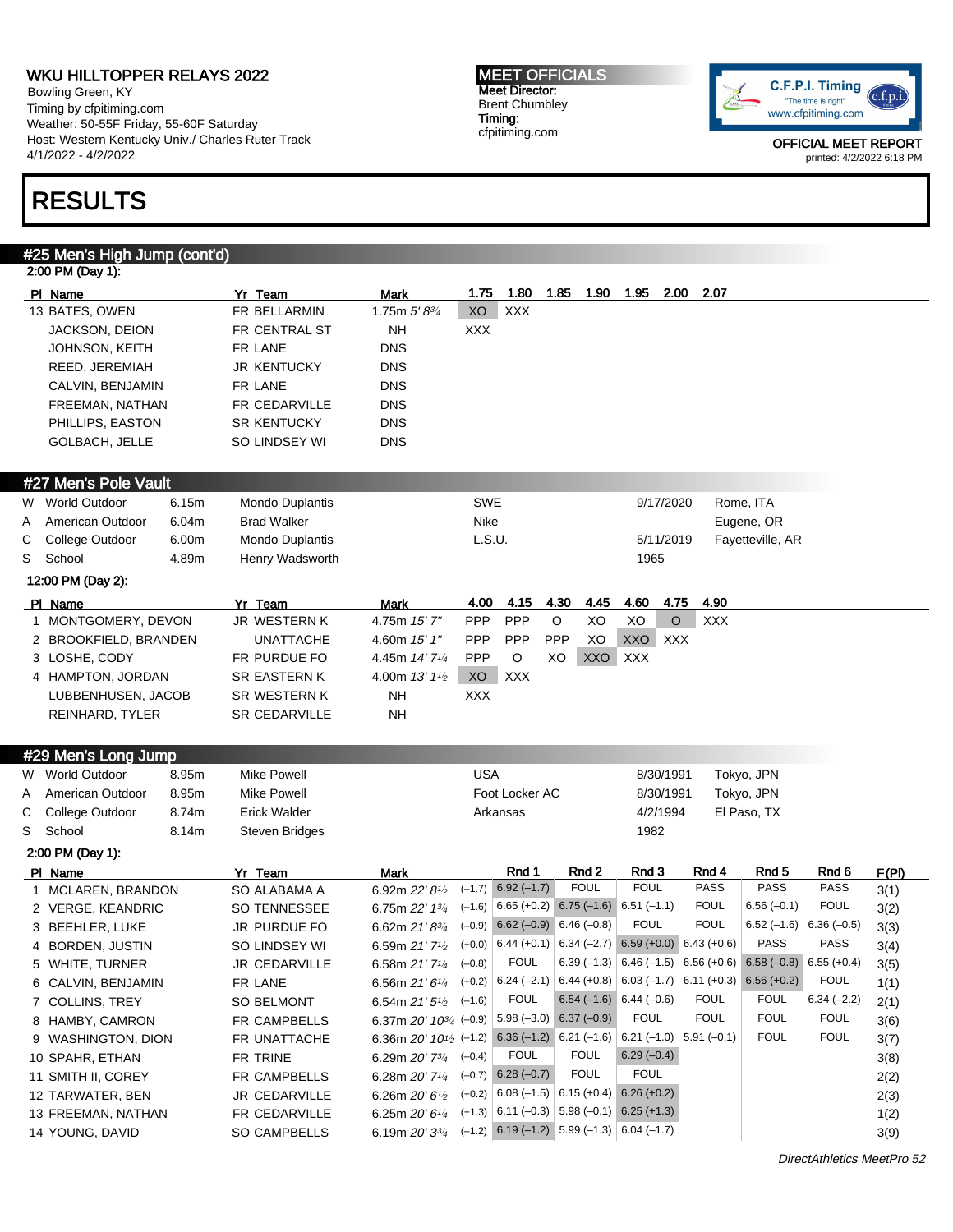Bowling Green, KY Timing by cfpitiming.com Weather: 50-55F Friday, 55-60F Saturday Host: Western Kentucky Univ./ Charles Ruter Track 4/1/2022 - 4/2/2022

## RESULTS

#### #29 Men's Long Jump (cont'd)

| 2:00 PM (Day 1):      |                      |                                    |                                                    |                                           |                           |       |       |       |       |
|-----------------------|----------------------|------------------------------------|----------------------------------------------------|-------------------------------------------|---------------------------|-------|-------|-------|-------|
| PI Name               | Yr Team              | Mark                               | Rnd 1                                              | Rnd 2                                     | Rnd 3                     | Rnd 4 | Rnd 5 | Rnd 6 | F(PI) |
| 15 TROTTER, BARRYE    | <b>FR CAMPBELLS</b>  | $(-1.2)$<br>6.17m $20'3''$         | $6.06(-2.3)$                                       | <b>FOUL</b>                               | $6.17(-1.2)$              |       |       |       | 2(4)  |
| 16 CANADA, NIJUL      | <b>JR LANE</b>       | $(-0.9)$<br>6.17m 20' 3"           |                                                    | $6.00 (-1.3) 6.17 (-0.9) 5.32 (-2.6)$     |                           |       |       |       | 1(3)  |
| 17 BALLENGER, MARCUS  | <b>UNACAMPBELLS</b>  | $(+0.2)$<br>6.12m 20' 1"           | $6.12 (+0.2) 6.06 (-1.2)$                          |                                           | $5.92 (+1.9)$             |       |       |       | 1(4)  |
| 18 AUERNHEIMER, KAI   | JR PURDUE FO         | 6.08m $19'$ $11\frac{1}{2}$ (-0.3) | $5.75(-1.6)$                                       | <b>FOUL</b>                               | $6.08(-0.3)$              |       |       |       | 2(5)  |
| 19 WILLIAMS, KEITH    | <b>SR KENTUCKY</b>   | $(+0.5)$<br>6.01m $19'8^{3/4}$     | <b>FOUL</b>                                        | $5.99(-1.4)$                              | $6.01 (+0.5)$             |       |       |       | 2(6)  |
| 20 POHL, JORDAN       | FR BELLARMIN         | 6.01m $19'8^{3/4}$<br>$(-3.1)$     | <b>FOUL</b>                                        |                                           | $6.01 (-3.1) 5.94 (-2.9)$ |       |       |       | 2(8)  |
| 21 ROBERTSON, IAN     | <b>JR BELMONT</b>    | 6.01m $19'8^{3/4}$                 | $(-0.7)$ 5.72 $(-3.0)$                             | $5.90(-2.9)$                              | $6.01 (-0.7)$             |       |       |       | 2(9)  |
| 22 YOUNG, VIRGIL      | FR LANE              | 5.96m 19' 63/4                     | $(+0.0)$ 5.96 $(+0.0)$ 5.39 $(-0.8)$ 5.56 $(+0.7)$ |                                           |                           |       |       |       | 2(9)  |
| 23 WILSON, JAHIEM     | <b>FR CENTRAL ST</b> | 5.91m 19' 43/4                     | $(-2.4)$ 5.91 $(-2.4)$                             | <b>FOUL</b>                               | $4.36(-0.7)$              |       |       |       | 2(10) |
| 24 MCCLELLAN, NOAH    | <b>SR TRINE</b>      | $(-0.7)$<br>5.79m $19'0''$         |                                                    | $5.56 (-0.9)$ $5.79 (-0.7)$ $5.35 (-2.1)$ |                           |       |       |       | 1(5)  |
| 25 HUGHES, O'KHARI    | <b>SO KENTUCKY</b>   | $(-2.4)$<br>5.43m 17' 93/4         | <b>FOUL</b>                                        | $5.43(-2.4)$                              | 3.02                      |       |       |       | 1(6)  |
| 26 JACKSON, DEION     | FR CENTRAL ST        | 5.30m $17' 4^{3/4}$                | $(-0.5)$ 5.18 $(-1.6)$ 5.30 $(-0.5)$ 5.04 $(-2.1)$ |                                           |                           |       |       |       | 1(7)  |
| 27 NELSON, TYLER      | FR CENTRAL ST        | 5.11m 16' 91/4                     | $(-1.7)$ 5.11 $(-1.7)$ 4.98 $(-1.9)$               |                                           | <b>FOUL</b>               |       |       |       | 1(8)  |
| 28 CASON, JORDAN      | FR TENNESSEE         | 4.29m 14' 1"                       | $(-1.3)$ 4.29 $(-1.3)$                             | <b>FOUL</b>                               | <b>FOUL</b>               |       |       |       | 2(11) |
| BRYANT, EMERY         | <b>SR KENTUCKY</b>   | <b>NM</b>                          |                                                    |                                           |                           |       |       |       |       |
| HARPER, CHARLIE       | FR ALABAMA A         | <b>NM</b>                          |                                                    |                                           |                           |       |       |       |       |
| ALLEN, DEDRIC         | FR CENTRAL ST        | <b>NM</b>                          |                                                    |                                           |                           |       |       |       |       |
| ANDERSON, DEVONTE     | FR ALABAMA A         | <b>NM</b>                          |                                                    |                                           |                           |       |       |       |       |
| WILLIAMS, BEN         | <b>JR TRINE</b>      | <b>NM</b>                          | <b>FOUL</b>                                        | <b>FOUL</b>                               | <b>FOUL</b>               |       |       |       | 3     |
| <b>COCHRAN, NIGEL</b> | <b>SR KENTUCKY</b>   | <b>NM</b>                          |                                                    |                                           |                           |       |       |       | 3     |
| HARRELL, JACKSON      | <b>SO CAMPBELLS</b>  | <b>FOUL</b>                        | <b>FOUL</b>                                        | <b>FOUL</b>                               | <b>FOUL</b>               |       |       |       | 2     |

### FLIGHT RESULTS

| PI Name             | Yr Team              | Mark                                                          |          | Rnd 1                    | Rnd 2                                                                | Rnd 3                     | Rnd 4       | Rnd 5       | Rnd 6        |
|---------------------|----------------------|---------------------------------------------------------------|----------|--------------------------|----------------------------------------------------------------------|---------------------------|-------------|-------------|--------------|
| Flight 1 of 3       |                      |                                                               |          |                          |                                                                      |                           |             |             |              |
| 1 CALVIN, BENJAMIN  | FR LANE              | 6.56m $21'6''$                                                |          |                          | $(+0.2)$ 6.24 (-2.1) 6.44 (+0.8) 6.03 (-1.7) 6.11 (+0.3) 6.56 (+0.2) |                           |             |             | <b>FOUL</b>  |
| 2 FREEMAN, NATHAN   | FR CEDARVILLE        | 6.25m $20'6''$                                                |          |                          | $(+1.3)$ 6.11 (-0.3) 5.98 (-0.1) 6.25 (+1.3)                         |                           |             |             |              |
| 3 CANADA, NIJUL     | JR LANE              | 6.17m 20' 3"                                                  |          |                          | $(-0.9)$ 6.00 $(-1.3)$ 6.17 $(-0.9)$ 5.32 $(-2.6)$                   |                           |             |             |              |
| 4 BALLENGER, MARCUS | <b>UNACAMPBELLS</b>  | 6.12m 20' 1"                                                  |          |                          | $(+0.2)$ 6.12 $(+0.2)$ 6.06 $(-1.2)$ 5.92 $(+1.9)$                   |                           |             |             |              |
| 5 MCCLELLAN, NOAH   | SR TRINE             | 5.79m 19' 0"                                                  |          |                          | $(-0.7)$ 5.56 $(-0.9)$ 5.79 $(-0.7)$ 5.35 $(-2.1)$                   |                           |             |             |              |
| 6 HUGHES, O'KHARI   | <b>SO KENTUCKY</b>   | 5.43m 17' 93/4                                                | $(-2.4)$ | <b>FOUL</b>              | $5.43(-2.4)$                                                         | 3.02                      |             |             |              |
| 7 JACKSON, DEION    | FR CENTRAL ST        | 5.30m 17' 43/4                                                |          |                          | $(-0.5)$ 5.18 $(-1.6)$ 5.30 $(-0.5)$ 5.04 $(-2.1)$                   |                           |             |             |              |
| 8 NELSON, TYLER     | FR CENTRAL ST        | 5.11m 16' 91/4                                                |          |                          | $(-1.7)$ 5.11 $(-1.7)$ 4.98 $(-1.9)$                                 | <b>FOUL</b>               |             |             |              |
| BRYANT, EMERY       | <b>SR KENTUCKY</b>   | <b>NM</b>                                                     |          |                          |                                                                      |                           |             |             |              |
| HARPER, CHARLIE     | FR ALABAMA A         | <b>NM</b>                                                     |          |                          |                                                                      |                           |             |             |              |
| ALLEN, DEDRIC       | FR CENTRAL ST        | <b>NM</b>                                                     |          |                          |                                                                      |                           |             |             |              |
| ANDERSON, DEVONTE   | FR ALABAMA A         | <b>NM</b>                                                     |          |                          |                                                                      |                           |             |             |              |
| Flight 2 of 3       |                      |                                                               |          |                          |                                                                      |                           |             |             |              |
| 1 COLLINS, TREY     | <b>SO BELMONT</b>    | 6.54m $21'5'$                                                 | $(-1.6)$ | <b>FOUL</b>              |                                                                      | $6.54(-1.6)$ 6.44 (-0.6)  | <b>FOUL</b> | <b>FOUL</b> | $6.34(-2.2)$ |
| 2 SMITH II, COREY   | <b>FR CAMPBELLS</b>  | 6.28m 20' 71/4                                                |          | $(-0.7)$ 6.28 $(-0.7)$   | <b>FOUL</b>                                                          | <b>FOUL</b>               |             |             |              |
| 3 TARWATER, BEN     | <b>JR CEDARVILLE</b> | 6.26m $20'61/2$                                               | $(+0.2)$ | $6.08(-1.5)$ 6.15 (+0.4) |                                                                      | $6.26 (+0.2)$             |             |             |              |
| 4 TROTTER, BARRYE   | <b>FR CAMPBELLS</b>  | 6.17m 20' 3"                                                  | $(-1.2)$ | $6.06(-2.3)$             | <b>FOUL</b>                                                          | $6.17(-1.2)$              |             |             |              |
| 5 AUERNHEIMER, KAI  | JR PURDUE FO         | 6.08m 19' 11 <sup>1</sup> / <sub>2</sub> (-0.3)   5.75 (-1.6) |          |                          | <b>FOUL</b>                                                          | $6.08(-0.3)$              |             |             |              |
| 6 WILLIAMS, KEITH   | <b>SR KENTUCKY</b>   | 6.01m $19'8^{3/4}$                                            | $(+0.5)$ | <b>FOUL</b>              | $5.99(-1.4)$                                                         | $6.01 (+0.5)$             |             |             |              |
| 8 POHL, JORDAN      | FR BELLARMIN         | 6.01m $19'8^{3/4}$ (-3.1)                                     |          | <b>FOUL</b>              |                                                                      | $6.01 (-3.1)$ 5.94 (-2.9) |             |             |              |

MEET OFFICIALS Meet Director: Brent Chumbley Timing: cfpitiming.com

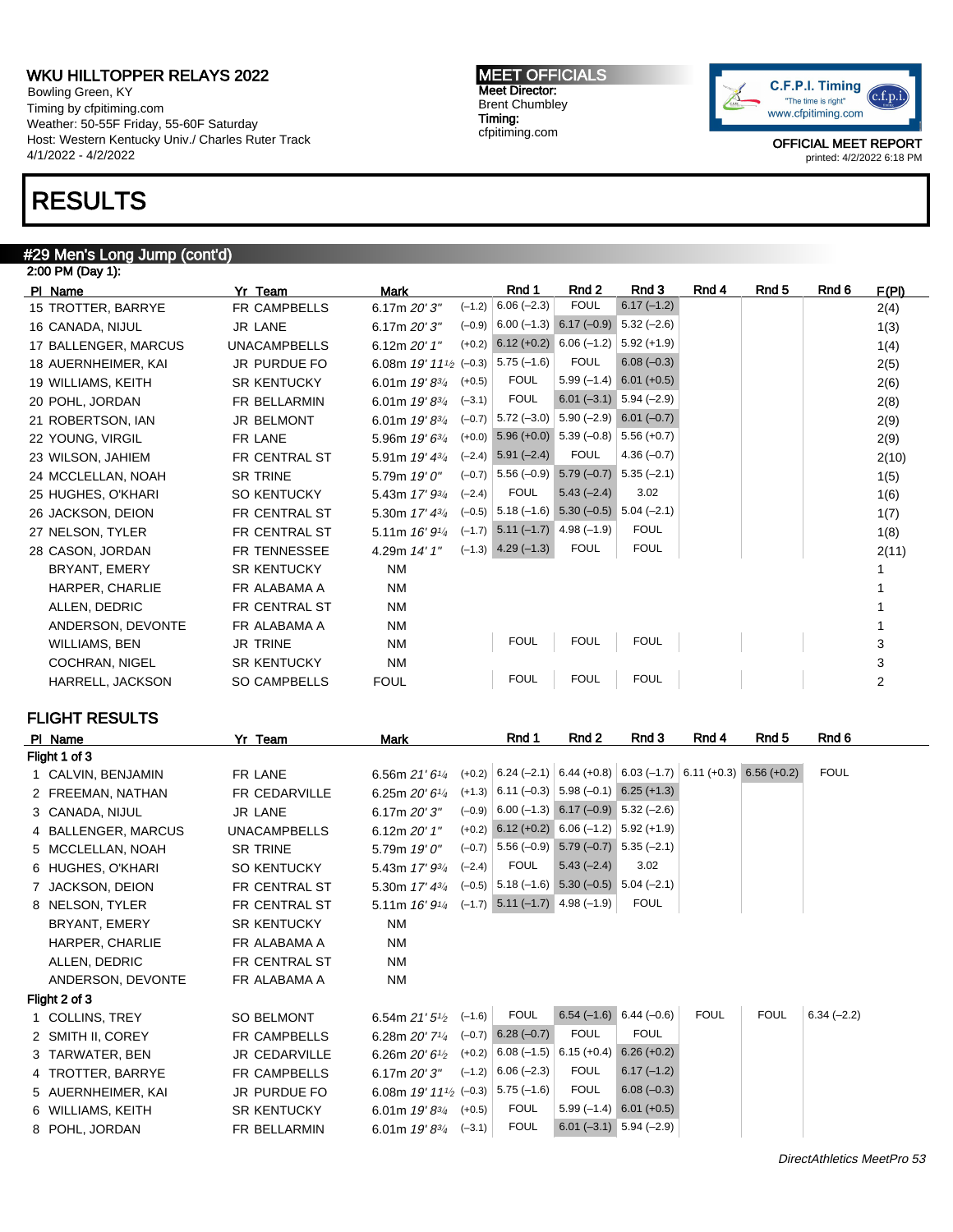Bowling Green, KY Timing by cfpitiming.com Weather: 50-55F Friday, 55-60F Saturday Host: Western Kentucky Univ./ Charles Ruter Track 4/1/2022 - 4/2/2022

# RESULTS

MEET OFFICIALS Meet Director: Brent Chumbley Timing: cfpitiming.com



| Rnd 1<br>Rnd <sub>2</sub><br>Rnd 3<br>Rnd <sub>5</sub><br>Rnd 6<br>Rnd 4<br>PI Name<br><b>Mark</b><br>$5.72$ (-3.0) $ 5.90$ (-2.9)<br>$6.01 (-0.7)$<br>$(-0.7)$<br>9 ROBERTSON, IAN<br>JR BELMONT<br>6.01m 19' 83/4<br>$(+0.0)$ 5.96 $(+0.0)$ 5.39 $(-0.8)$<br>$5.56 (+0.7)$<br>9 YOUNG, VIRGIL<br>FR LANE<br>5.96m $19'6^{3/4}$<br>$(-2.4)$ 5.91 $(-2.4)$<br><b>FOUL</b><br>$4.36(-0.7)$<br>FR CENTRAL ST<br>10 WILSON, JAHIEM<br>5.91m $19'$ $4\frac{3}{4}$<br><b>FOUL</b><br><b>FOUL</b><br>$(-1.3)$ 4.29 $(-1.3)$<br>FR TENNESSEE<br>4.29m 14' 1"<br>11 CASON, JORDAN<br><b>FOUL</b><br><b>FOUL</b><br><b>FOUL</b><br>SO CAMPBELLS<br><b>FOUL</b><br>HARRELL, JACKSON<br>Flight 3 of 3<br>PASS<br>PASS<br>$(-1.7)$ 6.92 $(-1.7)$<br><b>FOUL</b><br><b>FOUL</b><br><b>PASS</b><br>1 MCLAREN, BRANDON<br>SO ALABAMA A<br>6.92m 22' 8 <sup>1/2</sup><br>$6.65 (+0.2)$ $6.75 (-1.6)$ $6.51 (-1.1)$<br><b>FOUL</b><br>$6.56(-0.1)$<br><b>FOUL</b><br>SO TENNESSEE<br>$(-1.6)$<br>2 VERGE, KEANDRIC<br>6.75m 22' 13/4<br>$(-0.9)$ 6.62 $(-0.9)$ 6.46 $(-0.8)$<br><b>FOUL</b><br><b>FOUL</b><br>$6.52(-1.6)$<br>$6.36(-0.5)$<br>3 BEEHLER, LUKE<br>JR PURDUE FO<br>6.62m 21'83/4<br>$6.44 (+0.1)$ 6.34 (-2.7) 6.59 (+0.0) 6.43 (+0.6)<br><b>PASS</b><br><b>PASS</b><br>$(+0.0)$<br>SO LINDSEY WI<br>6.59m 21' 7 <sup>1</sup> / <sub>2</sub><br>BORDEN, JUSTIN<br>4<br><b>FOUL</b><br>$6.39$ (-1.3) $  6.46$ (-1.5) $  6.56$ (+0.6) $  6.58$ (-0.8) $  6.55$ (+0.4)<br>$(-0.8)$<br>5 WHITE, TURNER<br>JR CEDARVILLE<br>6.58m 21' 71/4<br><b>FOUL</b><br>$5.98 (-3.0) 6.37 (-0.9)$<br><b>FOUL</b><br><b>FOUL</b><br><b>FOUL</b><br>6.37m $20'$ 10 $\frac{3}{4}$ (-0.9)<br>6 HAMBY, CAMRON<br>FR CAMPBELLS<br>6.36m $20'$ 10 <sup>1</sup> / <sub>2</sub> (-1.2) 6.36 (-1.2) 6.21 (-1.6)<br>$6.21$ (-1.0) 5.91 (-0.1)<br><b>FOUL</b><br><b>FOUL</b><br>FR UNATTACHE<br>7 WASHINGTON, DION<br><b>FOUL</b><br><b>FOUL</b><br>$6.29(-0.4)$<br>FR TRINE<br>$(-0.4)$<br>8 SPAHR, ETHAN<br>6.29m 20' 73/4<br>$(-1.2)$ 6.19 $(-1.2)$ 5.99 $(-1.3)$<br>$6.04(-1.7)$<br><b>SO CAMPBELLS</b><br>9 YOUNG, DAVID<br>6.19m 20' 33/4<br><b>FOUL</b><br><b>FOUL</b><br><b>FOUL</b><br><b>JR TRINE</b><br><b>NM</b><br>WILLIAMS, BEN<br><b>COCHRAN, NIGEL</b><br><b>SR KENTUCKY</b><br><b>NM</b><br>#31 Men's Triple Jump<br>W World Outdoor<br>18.29m<br>Jonathan Edwards<br><b>GBR</b><br>8/7/1995<br>Gothenburg, SWE<br>Nike<br>American Outdoor<br>18.21m<br><b>Christian Taylor</b><br>8/27/2015<br>Beijing, CHN<br>S.M.U.<br>College Outdoor<br>17.57m<br>Keith Connor<br>Provo, UT<br>6/5/1982<br>School<br>16.35m<br>Dave Mobley<br>1979<br>10:00 AM (Day 2):<br>Rnd 1<br>Rnd 2<br>Rnd 3<br>Rnd 5<br>Rnd 6<br>Rnd 4<br>F(PI)<br>Yr Team<br>Mark<br>PI Name<br><b>FOUL</b><br><b>PASS</b><br><b>PASS</b><br><b>FOUL</b><br><b>FOUL</b><br>$(+1.3)$ 15.62 $(+1.3)$<br>1 BRUMFIELD, R'LAZON<br>SR TENNESSEE<br>15.62m 51'3"<br>2(1)<br>$(+2.2)$ 14.12 (+1.5) 14.43 (+2.9) 14.41 (+1.6) 14.65 (+2.2) 13.28 (+1.1) 13.72 (+0.4)<br>SO TENNESSEE<br>2(2)<br>2 VERGE, KEANDRIC<br>14.65m $48'0^{3/4}$<br><b>FOUL</b><br>13.35 (+2.1) 14.24 (+1.6) 13.57 (+1.1) 14.24 (+1.1) 13.91 (+1.3)<br>$(+1.6)$<br>FR CAMPBELLS<br>2(3)<br>3 HAMBY, CAMRON<br>14.24m 46' 8 <sup>3/4</sup><br>$(+1.5)$ 13.80 $(+1.5)$<br><b>FOUL</b><br><b>FOUL</b><br><b>FOUL</b><br><b>FOUL</b><br><b>FOUL</b><br>FR CAMPBELLS<br>4 SMITH II, COREY<br>13.80m $45'3\frac{1}{2}$<br>2(4)<br><b>FOUL</b><br>13.39 (+2.0) 13.39 (+1.3) 13.09 (+3.3)<br>$(+2.4)$ 13.77 $(+2.4)$ 13.67 $(+0.1)$<br>JR WESTERN K<br>2(5)<br>5 JOHNSON, CEDRIC<br>13.77m 45' 2 <sup>1</sup> / <sub>4</sub><br>$(+1.9)$ 13.52 $(+1.9)$ 11.99 $(+3.0)$<br><b>FOUL</b><br>13.47 (+0.7) 13.07 (+1.5) 12.90 (+2.2)<br>FR TENNESSEE<br>6 CASON, JORDAN<br>13.52m $44'$ $4\frac{1}{4}$<br>2(6)<br><b>FOUL</b><br>$13.23 (+0.5) 13.39 (+1.4)$<br><b>FOUL</b><br><b>PASS</b><br><b>FOUL</b><br>SO CAMPBELLS<br>13.39m 43' 111/4 (+1.4)<br>2(7)<br>7 YOUNG, DAVID<br><b>FOUL</b><br>$13.00 (+0.6) 13.26 (+1.6)$<br><b>PASS</b><br><b>PASS</b><br>$13.26 (+3.0)$<br>$(+1.6)$<br>JOHNSON, JALEN<br>FR LANE<br>13.26m 43' 6"<br>1(1)<br>8<br><b>FOUL</b><br><b>FOUL</b><br><b>FOUL</b><br>$13.24 (+2.9)$<br><b>FOUL</b><br><b>PASS</b><br>$(+2.9)$<br><b>JR CAMPBELLS</b><br>9 WHITNEY, BREVON<br>13.24m $43'5''_4$<br>2(8)<br><b>FOUL</b><br>13.04 (+0.9) 12.81 (+0.1)<br>$(+0.9)$<br>SO LINDSEY WI<br>10 BORDEN, JUSTIN<br>13.04m $42'9'$ <sup>/2</sup><br>1(2)<br>$(+0.2)$ 12.98 $(+0.2)$ 12.57 $(+0.9)$ 12.70 $(+0.1)$<br>FR TRINE<br>12.98m 42'7"<br>11 SPAHR, ETHAN<br>$12.49 (+2.8) 12.94 (+0.2)$<br><b>FOUL</b><br>12 WILLIAMS, KEITH<br>12.94m 42' 5 <sup>1</sup> / <sub>2</sub> (+0.2)<br><b>SR KENTUCKY</b><br>$(+1.3)$ 12.46 (+1.0) 12.50 (+1.4) 12.84 (+1.3)<br>13 DYER, ROBERT<br>JR LINDSEY WI<br>12.84m 42' 1 <sup>1</sup> / <sub>2</sub><br><b>FOUL</b><br><b>FOUL</b><br>$12.43 (+1.3)$<br>14 HUGHES, O'KHARI<br>$(+1.3)$<br><b>SO KENTUCKY</b><br>12.43m $40'9\%$<br><b>FOUL</b><br><b>FOUL</b><br>$12.38 (+0.1)$<br>$(+0.1)$<br><b>SR TRINE</b><br>15 MCCLELLAN, NOAH<br>12.38m $40'$ 7 <sup>1</sup> / <sub>2</sub><br><b>FOUL</b><br>$(+0.7)$ 12.07 $(+0.3)$ 12.32 $(+0.7)$<br>16 MENK, NATHAN<br>SO CEDARVILLE<br>12.32m 40' 5"<br>PHILLIPS, EASTON<br><b>DNS</b><br><b>SR KENTUCKY</b><br>JONES-FOSTER, RAYNE<br>SO LINDSEY WI<br>DNS<br>MARTONE, JONNY<br>FR CEDARVILLE<br><b>DNS</b><br><b>DNS</b><br><b>BALLENGER, MARCUS</b><br><b>UNACAMPBELLS</b><br><b>FOUL</b><br><b>FOUL</b><br><b>FOUL</b><br>COCHRAN, NIGEL<br><b>FOUL</b><br><b>SR KENTUCKY</b><br><b>FOUL</b><br><b>FOUL</b><br><b>FOUL</b><br>NELSON, TYLER<br><b>FOUL</b><br>FR CENTRAL ST<br>DirectAthletics MeetPro 54 |   | #29 Men's Long Jump (cont'd) |         |  |  |  |                |
|----------------------------------------------------------------------------------------------------------------------------------------------------------------------------------------------------------------------------------------------------------------------------------------------------------------------------------------------------------------------------------------------------------------------------------------------------------------------------------------------------------------------------------------------------------------------------------------------------------------------------------------------------------------------------------------------------------------------------------------------------------------------------------------------------------------------------------------------------------------------------------------------------------------------------------------------------------------------------------------------------------------------------------------------------------------------------------------------------------------------------------------------------------------------------------------------------------------------------------------------------------------------------------------------------------------------------------------------------------------------------------------------------------------------------------------------------------------------------------------------------------------------------------------------------------------------------------------------------------------------------------------------------------------------------------------------------------------------------------------------------------------------------------------------------------------------------------------------------------------------------------------------------------------------------------------------------------------------------------------------------------------------------------------------------------------------------------------------------------------------------------------------------------------------------------------------------------------------------------------------------------------------------------------------------------------------------------------------------------------------------------------------------------------------------------------------------------------------------------------------------------------------------------------------------------------------------------------------------------------------------------------------------------------------------------------------------------------------------------------------------------------------------------------------------------------------------------------------------------------------------------------------------------------------------------------------------------------------------------------------------------------------------------------------------------------------------------------------------------------------------------------------------------------------------------------------------------------------------------------------------------------------------------------------------------------------------------------------------------------------------------------------------------------------------------------------------------------------------------------------------------------------------------------------------------------------------------------------------------------------------------------------------------------------------------------------------------------------------------------------------------------------------------------------------------------------------------------------------------------------------------------------------------------------------------------------------------------------------------------------------------------------------------------------------------------------------------------------------------------------------------------------------------------------------------------------------------------------------------------------------------------------------------------------------------------------------------------------------------------------------------------------------------------------------------------------------------------------------------------------------------------------------------------------------------------------------------------------------------------------------------------------------------------------------------------------------------------------------------------------------------------------------------------------------------------------------------------------------------------------------------------------------------------------------------------------------------------------------------------------------------------------------------------------------------------------------------------------------------------------------------------------------------------------------------------------------------------------------------------------------------------------------------------------------------------------------------------------------------------------------------------------------------------------------------------------------------------------------------------------------------------------------------------------------------------------------------------------------------------------------------------------------------------------------------------------------------------------------|---|------------------------------|---------|--|--|--|----------------|
|                                                                                                                                                                                                                                                                                                                                                                                                                                                                                                                                                                                                                                                                                                                                                                                                                                                                                                                                                                                                                                                                                                                                                                                                                                                                                                                                                                                                                                                                                                                                                                                                                                                                                                                                                                                                                                                                                                                                                                                                                                                                                                                                                                                                                                                                                                                                                                                                                                                                                                                                                                                                                                                                                                                                                                                                                                                                                                                                                                                                                                                                                                                                                                                                                                                                                                                                                                                                                                                                                                                                                                                                                                                                                                                                                                                                                                                                                                                                                                                                                                                                                                                                                                                                                                                                                                                                                                                                                                                                                                                                                                                                                                                                                                                                                                                                                                                                                                                                                                                                                                                                                                                                                                                                                                                                                                                                                                                                                                                                                                                                                                                                                                                                                                                            |   |                              | Yr Team |  |  |  |                |
|                                                                                                                                                                                                                                                                                                                                                                                                                                                                                                                                                                                                                                                                                                                                                                                                                                                                                                                                                                                                                                                                                                                                                                                                                                                                                                                                                                                                                                                                                                                                                                                                                                                                                                                                                                                                                                                                                                                                                                                                                                                                                                                                                                                                                                                                                                                                                                                                                                                                                                                                                                                                                                                                                                                                                                                                                                                                                                                                                                                                                                                                                                                                                                                                                                                                                                                                                                                                                                                                                                                                                                                                                                                                                                                                                                                                                                                                                                                                                                                                                                                                                                                                                                                                                                                                                                                                                                                                                                                                                                                                                                                                                                                                                                                                                                                                                                                                                                                                                                                                                                                                                                                                                                                                                                                                                                                                                                                                                                                                                                                                                                                                                                                                                                                            |   |                              |         |  |  |  |                |
|                                                                                                                                                                                                                                                                                                                                                                                                                                                                                                                                                                                                                                                                                                                                                                                                                                                                                                                                                                                                                                                                                                                                                                                                                                                                                                                                                                                                                                                                                                                                                                                                                                                                                                                                                                                                                                                                                                                                                                                                                                                                                                                                                                                                                                                                                                                                                                                                                                                                                                                                                                                                                                                                                                                                                                                                                                                                                                                                                                                                                                                                                                                                                                                                                                                                                                                                                                                                                                                                                                                                                                                                                                                                                                                                                                                                                                                                                                                                                                                                                                                                                                                                                                                                                                                                                                                                                                                                                                                                                                                                                                                                                                                                                                                                                                                                                                                                                                                                                                                                                                                                                                                                                                                                                                                                                                                                                                                                                                                                                                                                                                                                                                                                                                                            |   |                              |         |  |  |  |                |
|                                                                                                                                                                                                                                                                                                                                                                                                                                                                                                                                                                                                                                                                                                                                                                                                                                                                                                                                                                                                                                                                                                                                                                                                                                                                                                                                                                                                                                                                                                                                                                                                                                                                                                                                                                                                                                                                                                                                                                                                                                                                                                                                                                                                                                                                                                                                                                                                                                                                                                                                                                                                                                                                                                                                                                                                                                                                                                                                                                                                                                                                                                                                                                                                                                                                                                                                                                                                                                                                                                                                                                                                                                                                                                                                                                                                                                                                                                                                                                                                                                                                                                                                                                                                                                                                                                                                                                                                                                                                                                                                                                                                                                                                                                                                                                                                                                                                                                                                                                                                                                                                                                                                                                                                                                                                                                                                                                                                                                                                                                                                                                                                                                                                                                                            |   |                              |         |  |  |  |                |
|                                                                                                                                                                                                                                                                                                                                                                                                                                                                                                                                                                                                                                                                                                                                                                                                                                                                                                                                                                                                                                                                                                                                                                                                                                                                                                                                                                                                                                                                                                                                                                                                                                                                                                                                                                                                                                                                                                                                                                                                                                                                                                                                                                                                                                                                                                                                                                                                                                                                                                                                                                                                                                                                                                                                                                                                                                                                                                                                                                                                                                                                                                                                                                                                                                                                                                                                                                                                                                                                                                                                                                                                                                                                                                                                                                                                                                                                                                                                                                                                                                                                                                                                                                                                                                                                                                                                                                                                                                                                                                                                                                                                                                                                                                                                                                                                                                                                                                                                                                                                                                                                                                                                                                                                                                                                                                                                                                                                                                                                                                                                                                                                                                                                                                                            |   |                              |         |  |  |  |                |
|                                                                                                                                                                                                                                                                                                                                                                                                                                                                                                                                                                                                                                                                                                                                                                                                                                                                                                                                                                                                                                                                                                                                                                                                                                                                                                                                                                                                                                                                                                                                                                                                                                                                                                                                                                                                                                                                                                                                                                                                                                                                                                                                                                                                                                                                                                                                                                                                                                                                                                                                                                                                                                                                                                                                                                                                                                                                                                                                                                                                                                                                                                                                                                                                                                                                                                                                                                                                                                                                                                                                                                                                                                                                                                                                                                                                                                                                                                                                                                                                                                                                                                                                                                                                                                                                                                                                                                                                                                                                                                                                                                                                                                                                                                                                                                                                                                                                                                                                                                                                                                                                                                                                                                                                                                                                                                                                                                                                                                                                                                                                                                                                                                                                                                                            |   |                              |         |  |  |  |                |
|                                                                                                                                                                                                                                                                                                                                                                                                                                                                                                                                                                                                                                                                                                                                                                                                                                                                                                                                                                                                                                                                                                                                                                                                                                                                                                                                                                                                                                                                                                                                                                                                                                                                                                                                                                                                                                                                                                                                                                                                                                                                                                                                                                                                                                                                                                                                                                                                                                                                                                                                                                                                                                                                                                                                                                                                                                                                                                                                                                                                                                                                                                                                                                                                                                                                                                                                                                                                                                                                                                                                                                                                                                                                                                                                                                                                                                                                                                                                                                                                                                                                                                                                                                                                                                                                                                                                                                                                                                                                                                                                                                                                                                                                                                                                                                                                                                                                                                                                                                                                                                                                                                                                                                                                                                                                                                                                                                                                                                                                                                                                                                                                                                                                                                                            |   |                              |         |  |  |  |                |
|                                                                                                                                                                                                                                                                                                                                                                                                                                                                                                                                                                                                                                                                                                                                                                                                                                                                                                                                                                                                                                                                                                                                                                                                                                                                                                                                                                                                                                                                                                                                                                                                                                                                                                                                                                                                                                                                                                                                                                                                                                                                                                                                                                                                                                                                                                                                                                                                                                                                                                                                                                                                                                                                                                                                                                                                                                                                                                                                                                                                                                                                                                                                                                                                                                                                                                                                                                                                                                                                                                                                                                                                                                                                                                                                                                                                                                                                                                                                                                                                                                                                                                                                                                                                                                                                                                                                                                                                                                                                                                                                                                                                                                                                                                                                                                                                                                                                                                                                                                                                                                                                                                                                                                                                                                                                                                                                                                                                                                                                                                                                                                                                                                                                                                                            |   |                              |         |  |  |  |                |
|                                                                                                                                                                                                                                                                                                                                                                                                                                                                                                                                                                                                                                                                                                                                                                                                                                                                                                                                                                                                                                                                                                                                                                                                                                                                                                                                                                                                                                                                                                                                                                                                                                                                                                                                                                                                                                                                                                                                                                                                                                                                                                                                                                                                                                                                                                                                                                                                                                                                                                                                                                                                                                                                                                                                                                                                                                                                                                                                                                                                                                                                                                                                                                                                                                                                                                                                                                                                                                                                                                                                                                                                                                                                                                                                                                                                                                                                                                                                                                                                                                                                                                                                                                                                                                                                                                                                                                                                                                                                                                                                                                                                                                                                                                                                                                                                                                                                                                                                                                                                                                                                                                                                                                                                                                                                                                                                                                                                                                                                                                                                                                                                                                                                                                                            |   |                              |         |  |  |  |                |
|                                                                                                                                                                                                                                                                                                                                                                                                                                                                                                                                                                                                                                                                                                                                                                                                                                                                                                                                                                                                                                                                                                                                                                                                                                                                                                                                                                                                                                                                                                                                                                                                                                                                                                                                                                                                                                                                                                                                                                                                                                                                                                                                                                                                                                                                                                                                                                                                                                                                                                                                                                                                                                                                                                                                                                                                                                                                                                                                                                                                                                                                                                                                                                                                                                                                                                                                                                                                                                                                                                                                                                                                                                                                                                                                                                                                                                                                                                                                                                                                                                                                                                                                                                                                                                                                                                                                                                                                                                                                                                                                                                                                                                                                                                                                                                                                                                                                                                                                                                                                                                                                                                                                                                                                                                                                                                                                                                                                                                                                                                                                                                                                                                                                                                                            |   |                              |         |  |  |  |                |
|                                                                                                                                                                                                                                                                                                                                                                                                                                                                                                                                                                                                                                                                                                                                                                                                                                                                                                                                                                                                                                                                                                                                                                                                                                                                                                                                                                                                                                                                                                                                                                                                                                                                                                                                                                                                                                                                                                                                                                                                                                                                                                                                                                                                                                                                                                                                                                                                                                                                                                                                                                                                                                                                                                                                                                                                                                                                                                                                                                                                                                                                                                                                                                                                                                                                                                                                                                                                                                                                                                                                                                                                                                                                                                                                                                                                                                                                                                                                                                                                                                                                                                                                                                                                                                                                                                                                                                                                                                                                                                                                                                                                                                                                                                                                                                                                                                                                                                                                                                                                                                                                                                                                                                                                                                                                                                                                                                                                                                                                                                                                                                                                                                                                                                                            |   |                              |         |  |  |  |                |
|                                                                                                                                                                                                                                                                                                                                                                                                                                                                                                                                                                                                                                                                                                                                                                                                                                                                                                                                                                                                                                                                                                                                                                                                                                                                                                                                                                                                                                                                                                                                                                                                                                                                                                                                                                                                                                                                                                                                                                                                                                                                                                                                                                                                                                                                                                                                                                                                                                                                                                                                                                                                                                                                                                                                                                                                                                                                                                                                                                                                                                                                                                                                                                                                                                                                                                                                                                                                                                                                                                                                                                                                                                                                                                                                                                                                                                                                                                                                                                                                                                                                                                                                                                                                                                                                                                                                                                                                                                                                                                                                                                                                                                                                                                                                                                                                                                                                                                                                                                                                                                                                                                                                                                                                                                                                                                                                                                                                                                                                                                                                                                                                                                                                                                                            |   |                              |         |  |  |  |                |
|                                                                                                                                                                                                                                                                                                                                                                                                                                                                                                                                                                                                                                                                                                                                                                                                                                                                                                                                                                                                                                                                                                                                                                                                                                                                                                                                                                                                                                                                                                                                                                                                                                                                                                                                                                                                                                                                                                                                                                                                                                                                                                                                                                                                                                                                                                                                                                                                                                                                                                                                                                                                                                                                                                                                                                                                                                                                                                                                                                                                                                                                                                                                                                                                                                                                                                                                                                                                                                                                                                                                                                                                                                                                                                                                                                                                                                                                                                                                                                                                                                                                                                                                                                                                                                                                                                                                                                                                                                                                                                                                                                                                                                                                                                                                                                                                                                                                                                                                                                                                                                                                                                                                                                                                                                                                                                                                                                                                                                                                                                                                                                                                                                                                                                                            |   |                              |         |  |  |  |                |
|                                                                                                                                                                                                                                                                                                                                                                                                                                                                                                                                                                                                                                                                                                                                                                                                                                                                                                                                                                                                                                                                                                                                                                                                                                                                                                                                                                                                                                                                                                                                                                                                                                                                                                                                                                                                                                                                                                                                                                                                                                                                                                                                                                                                                                                                                                                                                                                                                                                                                                                                                                                                                                                                                                                                                                                                                                                                                                                                                                                                                                                                                                                                                                                                                                                                                                                                                                                                                                                                                                                                                                                                                                                                                                                                                                                                                                                                                                                                                                                                                                                                                                                                                                                                                                                                                                                                                                                                                                                                                                                                                                                                                                                                                                                                                                                                                                                                                                                                                                                                                                                                                                                                                                                                                                                                                                                                                                                                                                                                                                                                                                                                                                                                                                                            |   |                              |         |  |  |  |                |
|                                                                                                                                                                                                                                                                                                                                                                                                                                                                                                                                                                                                                                                                                                                                                                                                                                                                                                                                                                                                                                                                                                                                                                                                                                                                                                                                                                                                                                                                                                                                                                                                                                                                                                                                                                                                                                                                                                                                                                                                                                                                                                                                                                                                                                                                                                                                                                                                                                                                                                                                                                                                                                                                                                                                                                                                                                                                                                                                                                                                                                                                                                                                                                                                                                                                                                                                                                                                                                                                                                                                                                                                                                                                                                                                                                                                                                                                                                                                                                                                                                                                                                                                                                                                                                                                                                                                                                                                                                                                                                                                                                                                                                                                                                                                                                                                                                                                                                                                                                                                                                                                                                                                                                                                                                                                                                                                                                                                                                                                                                                                                                                                                                                                                                                            |   |                              |         |  |  |  |                |
|                                                                                                                                                                                                                                                                                                                                                                                                                                                                                                                                                                                                                                                                                                                                                                                                                                                                                                                                                                                                                                                                                                                                                                                                                                                                                                                                                                                                                                                                                                                                                                                                                                                                                                                                                                                                                                                                                                                                                                                                                                                                                                                                                                                                                                                                                                                                                                                                                                                                                                                                                                                                                                                                                                                                                                                                                                                                                                                                                                                                                                                                                                                                                                                                                                                                                                                                                                                                                                                                                                                                                                                                                                                                                                                                                                                                                                                                                                                                                                                                                                                                                                                                                                                                                                                                                                                                                                                                                                                                                                                                                                                                                                                                                                                                                                                                                                                                                                                                                                                                                                                                                                                                                                                                                                                                                                                                                                                                                                                                                                                                                                                                                                                                                                                            |   |                              |         |  |  |  |                |
|                                                                                                                                                                                                                                                                                                                                                                                                                                                                                                                                                                                                                                                                                                                                                                                                                                                                                                                                                                                                                                                                                                                                                                                                                                                                                                                                                                                                                                                                                                                                                                                                                                                                                                                                                                                                                                                                                                                                                                                                                                                                                                                                                                                                                                                                                                                                                                                                                                                                                                                                                                                                                                                                                                                                                                                                                                                                                                                                                                                                                                                                                                                                                                                                                                                                                                                                                                                                                                                                                                                                                                                                                                                                                                                                                                                                                                                                                                                                                                                                                                                                                                                                                                                                                                                                                                                                                                                                                                                                                                                                                                                                                                                                                                                                                                                                                                                                                                                                                                                                                                                                                                                                                                                                                                                                                                                                                                                                                                                                                                                                                                                                                                                                                                                            |   |                              |         |  |  |  |                |
|                                                                                                                                                                                                                                                                                                                                                                                                                                                                                                                                                                                                                                                                                                                                                                                                                                                                                                                                                                                                                                                                                                                                                                                                                                                                                                                                                                                                                                                                                                                                                                                                                                                                                                                                                                                                                                                                                                                                                                                                                                                                                                                                                                                                                                                                                                                                                                                                                                                                                                                                                                                                                                                                                                                                                                                                                                                                                                                                                                                                                                                                                                                                                                                                                                                                                                                                                                                                                                                                                                                                                                                                                                                                                                                                                                                                                                                                                                                                                                                                                                                                                                                                                                                                                                                                                                                                                                                                                                                                                                                                                                                                                                                                                                                                                                                                                                                                                                                                                                                                                                                                                                                                                                                                                                                                                                                                                                                                                                                                                                                                                                                                                                                                                                                            |   |                              |         |  |  |  |                |
|                                                                                                                                                                                                                                                                                                                                                                                                                                                                                                                                                                                                                                                                                                                                                                                                                                                                                                                                                                                                                                                                                                                                                                                                                                                                                                                                                                                                                                                                                                                                                                                                                                                                                                                                                                                                                                                                                                                                                                                                                                                                                                                                                                                                                                                                                                                                                                                                                                                                                                                                                                                                                                                                                                                                                                                                                                                                                                                                                                                                                                                                                                                                                                                                                                                                                                                                                                                                                                                                                                                                                                                                                                                                                                                                                                                                                                                                                                                                                                                                                                                                                                                                                                                                                                                                                                                                                                                                                                                                                                                                                                                                                                                                                                                                                                                                                                                                                                                                                                                                                                                                                                                                                                                                                                                                                                                                                                                                                                                                                                                                                                                                                                                                                                                            |   |                              |         |  |  |  |                |
|                                                                                                                                                                                                                                                                                                                                                                                                                                                                                                                                                                                                                                                                                                                                                                                                                                                                                                                                                                                                                                                                                                                                                                                                                                                                                                                                                                                                                                                                                                                                                                                                                                                                                                                                                                                                                                                                                                                                                                                                                                                                                                                                                                                                                                                                                                                                                                                                                                                                                                                                                                                                                                                                                                                                                                                                                                                                                                                                                                                                                                                                                                                                                                                                                                                                                                                                                                                                                                                                                                                                                                                                                                                                                                                                                                                                                                                                                                                                                                                                                                                                                                                                                                                                                                                                                                                                                                                                                                                                                                                                                                                                                                                                                                                                                                                                                                                                                                                                                                                                                                                                                                                                                                                                                                                                                                                                                                                                                                                                                                                                                                                                                                                                                                                            |   |                              |         |  |  |  |                |
|                                                                                                                                                                                                                                                                                                                                                                                                                                                                                                                                                                                                                                                                                                                                                                                                                                                                                                                                                                                                                                                                                                                                                                                                                                                                                                                                                                                                                                                                                                                                                                                                                                                                                                                                                                                                                                                                                                                                                                                                                                                                                                                                                                                                                                                                                                                                                                                                                                                                                                                                                                                                                                                                                                                                                                                                                                                                                                                                                                                                                                                                                                                                                                                                                                                                                                                                                                                                                                                                                                                                                                                                                                                                                                                                                                                                                                                                                                                                                                                                                                                                                                                                                                                                                                                                                                                                                                                                                                                                                                                                                                                                                                                                                                                                                                                                                                                                                                                                                                                                                                                                                                                                                                                                                                                                                                                                                                                                                                                                                                                                                                                                                                                                                                                            |   |                              |         |  |  |  |                |
|                                                                                                                                                                                                                                                                                                                                                                                                                                                                                                                                                                                                                                                                                                                                                                                                                                                                                                                                                                                                                                                                                                                                                                                                                                                                                                                                                                                                                                                                                                                                                                                                                                                                                                                                                                                                                                                                                                                                                                                                                                                                                                                                                                                                                                                                                                                                                                                                                                                                                                                                                                                                                                                                                                                                                                                                                                                                                                                                                                                                                                                                                                                                                                                                                                                                                                                                                                                                                                                                                                                                                                                                                                                                                                                                                                                                                                                                                                                                                                                                                                                                                                                                                                                                                                                                                                                                                                                                                                                                                                                                                                                                                                                                                                                                                                                                                                                                                                                                                                                                                                                                                                                                                                                                                                                                                                                                                                                                                                                                                                                                                                                                                                                                                                                            | Α |                              |         |  |  |  |                |
|                                                                                                                                                                                                                                                                                                                                                                                                                                                                                                                                                                                                                                                                                                                                                                                                                                                                                                                                                                                                                                                                                                                                                                                                                                                                                                                                                                                                                                                                                                                                                                                                                                                                                                                                                                                                                                                                                                                                                                                                                                                                                                                                                                                                                                                                                                                                                                                                                                                                                                                                                                                                                                                                                                                                                                                                                                                                                                                                                                                                                                                                                                                                                                                                                                                                                                                                                                                                                                                                                                                                                                                                                                                                                                                                                                                                                                                                                                                                                                                                                                                                                                                                                                                                                                                                                                                                                                                                                                                                                                                                                                                                                                                                                                                                                                                                                                                                                                                                                                                                                                                                                                                                                                                                                                                                                                                                                                                                                                                                                                                                                                                                                                                                                                                            | С |                              |         |  |  |  |                |
|                                                                                                                                                                                                                                                                                                                                                                                                                                                                                                                                                                                                                                                                                                                                                                                                                                                                                                                                                                                                                                                                                                                                                                                                                                                                                                                                                                                                                                                                                                                                                                                                                                                                                                                                                                                                                                                                                                                                                                                                                                                                                                                                                                                                                                                                                                                                                                                                                                                                                                                                                                                                                                                                                                                                                                                                                                                                                                                                                                                                                                                                                                                                                                                                                                                                                                                                                                                                                                                                                                                                                                                                                                                                                                                                                                                                                                                                                                                                                                                                                                                                                                                                                                                                                                                                                                                                                                                                                                                                                                                                                                                                                                                                                                                                                                                                                                                                                                                                                                                                                                                                                                                                                                                                                                                                                                                                                                                                                                                                                                                                                                                                                                                                                                                            | S |                              |         |  |  |  |                |
|                                                                                                                                                                                                                                                                                                                                                                                                                                                                                                                                                                                                                                                                                                                                                                                                                                                                                                                                                                                                                                                                                                                                                                                                                                                                                                                                                                                                                                                                                                                                                                                                                                                                                                                                                                                                                                                                                                                                                                                                                                                                                                                                                                                                                                                                                                                                                                                                                                                                                                                                                                                                                                                                                                                                                                                                                                                                                                                                                                                                                                                                                                                                                                                                                                                                                                                                                                                                                                                                                                                                                                                                                                                                                                                                                                                                                                                                                                                                                                                                                                                                                                                                                                                                                                                                                                                                                                                                                                                                                                                                                                                                                                                                                                                                                                                                                                                                                                                                                                                                                                                                                                                                                                                                                                                                                                                                                                                                                                                                                                                                                                                                                                                                                                                            |   |                              |         |  |  |  |                |
|                                                                                                                                                                                                                                                                                                                                                                                                                                                                                                                                                                                                                                                                                                                                                                                                                                                                                                                                                                                                                                                                                                                                                                                                                                                                                                                                                                                                                                                                                                                                                                                                                                                                                                                                                                                                                                                                                                                                                                                                                                                                                                                                                                                                                                                                                                                                                                                                                                                                                                                                                                                                                                                                                                                                                                                                                                                                                                                                                                                                                                                                                                                                                                                                                                                                                                                                                                                                                                                                                                                                                                                                                                                                                                                                                                                                                                                                                                                                                                                                                                                                                                                                                                                                                                                                                                                                                                                                                                                                                                                                                                                                                                                                                                                                                                                                                                                                                                                                                                                                                                                                                                                                                                                                                                                                                                                                                                                                                                                                                                                                                                                                                                                                                                                            |   |                              |         |  |  |  |                |
|                                                                                                                                                                                                                                                                                                                                                                                                                                                                                                                                                                                                                                                                                                                                                                                                                                                                                                                                                                                                                                                                                                                                                                                                                                                                                                                                                                                                                                                                                                                                                                                                                                                                                                                                                                                                                                                                                                                                                                                                                                                                                                                                                                                                                                                                                                                                                                                                                                                                                                                                                                                                                                                                                                                                                                                                                                                                                                                                                                                                                                                                                                                                                                                                                                                                                                                                                                                                                                                                                                                                                                                                                                                                                                                                                                                                                                                                                                                                                                                                                                                                                                                                                                                                                                                                                                                                                                                                                                                                                                                                                                                                                                                                                                                                                                                                                                                                                                                                                                                                                                                                                                                                                                                                                                                                                                                                                                                                                                                                                                                                                                                                                                                                                                                            |   |                              |         |  |  |  |                |
|                                                                                                                                                                                                                                                                                                                                                                                                                                                                                                                                                                                                                                                                                                                                                                                                                                                                                                                                                                                                                                                                                                                                                                                                                                                                                                                                                                                                                                                                                                                                                                                                                                                                                                                                                                                                                                                                                                                                                                                                                                                                                                                                                                                                                                                                                                                                                                                                                                                                                                                                                                                                                                                                                                                                                                                                                                                                                                                                                                                                                                                                                                                                                                                                                                                                                                                                                                                                                                                                                                                                                                                                                                                                                                                                                                                                                                                                                                                                                                                                                                                                                                                                                                                                                                                                                                                                                                                                                                                                                                                                                                                                                                                                                                                                                                                                                                                                                                                                                                                                                                                                                                                                                                                                                                                                                                                                                                                                                                                                                                                                                                                                                                                                                                                            |   |                              |         |  |  |  |                |
|                                                                                                                                                                                                                                                                                                                                                                                                                                                                                                                                                                                                                                                                                                                                                                                                                                                                                                                                                                                                                                                                                                                                                                                                                                                                                                                                                                                                                                                                                                                                                                                                                                                                                                                                                                                                                                                                                                                                                                                                                                                                                                                                                                                                                                                                                                                                                                                                                                                                                                                                                                                                                                                                                                                                                                                                                                                                                                                                                                                                                                                                                                                                                                                                                                                                                                                                                                                                                                                                                                                                                                                                                                                                                                                                                                                                                                                                                                                                                                                                                                                                                                                                                                                                                                                                                                                                                                                                                                                                                                                                                                                                                                                                                                                                                                                                                                                                                                                                                                                                                                                                                                                                                                                                                                                                                                                                                                                                                                                                                                                                                                                                                                                                                                                            |   |                              |         |  |  |  |                |
|                                                                                                                                                                                                                                                                                                                                                                                                                                                                                                                                                                                                                                                                                                                                                                                                                                                                                                                                                                                                                                                                                                                                                                                                                                                                                                                                                                                                                                                                                                                                                                                                                                                                                                                                                                                                                                                                                                                                                                                                                                                                                                                                                                                                                                                                                                                                                                                                                                                                                                                                                                                                                                                                                                                                                                                                                                                                                                                                                                                                                                                                                                                                                                                                                                                                                                                                                                                                                                                                                                                                                                                                                                                                                                                                                                                                                                                                                                                                                                                                                                                                                                                                                                                                                                                                                                                                                                                                                                                                                                                                                                                                                                                                                                                                                                                                                                                                                                                                                                                                                                                                                                                                                                                                                                                                                                                                                                                                                                                                                                                                                                                                                                                                                                                            |   |                              |         |  |  |  |                |
|                                                                                                                                                                                                                                                                                                                                                                                                                                                                                                                                                                                                                                                                                                                                                                                                                                                                                                                                                                                                                                                                                                                                                                                                                                                                                                                                                                                                                                                                                                                                                                                                                                                                                                                                                                                                                                                                                                                                                                                                                                                                                                                                                                                                                                                                                                                                                                                                                                                                                                                                                                                                                                                                                                                                                                                                                                                                                                                                                                                                                                                                                                                                                                                                                                                                                                                                                                                                                                                                                                                                                                                                                                                                                                                                                                                                                                                                                                                                                                                                                                                                                                                                                                                                                                                                                                                                                                                                                                                                                                                                                                                                                                                                                                                                                                                                                                                                                                                                                                                                                                                                                                                                                                                                                                                                                                                                                                                                                                                                                                                                                                                                                                                                                                                            |   |                              |         |  |  |  |                |
|                                                                                                                                                                                                                                                                                                                                                                                                                                                                                                                                                                                                                                                                                                                                                                                                                                                                                                                                                                                                                                                                                                                                                                                                                                                                                                                                                                                                                                                                                                                                                                                                                                                                                                                                                                                                                                                                                                                                                                                                                                                                                                                                                                                                                                                                                                                                                                                                                                                                                                                                                                                                                                                                                                                                                                                                                                                                                                                                                                                                                                                                                                                                                                                                                                                                                                                                                                                                                                                                                                                                                                                                                                                                                                                                                                                                                                                                                                                                                                                                                                                                                                                                                                                                                                                                                                                                                                                                                                                                                                                                                                                                                                                                                                                                                                                                                                                                                                                                                                                                                                                                                                                                                                                                                                                                                                                                                                                                                                                                                                                                                                                                                                                                                                                            |   |                              |         |  |  |  |                |
|                                                                                                                                                                                                                                                                                                                                                                                                                                                                                                                                                                                                                                                                                                                                                                                                                                                                                                                                                                                                                                                                                                                                                                                                                                                                                                                                                                                                                                                                                                                                                                                                                                                                                                                                                                                                                                                                                                                                                                                                                                                                                                                                                                                                                                                                                                                                                                                                                                                                                                                                                                                                                                                                                                                                                                                                                                                                                                                                                                                                                                                                                                                                                                                                                                                                                                                                                                                                                                                                                                                                                                                                                                                                                                                                                                                                                                                                                                                                                                                                                                                                                                                                                                                                                                                                                                                                                                                                                                                                                                                                                                                                                                                                                                                                                                                                                                                                                                                                                                                                                                                                                                                                                                                                                                                                                                                                                                                                                                                                                                                                                                                                                                                                                                                            |   |                              |         |  |  |  |                |
|                                                                                                                                                                                                                                                                                                                                                                                                                                                                                                                                                                                                                                                                                                                                                                                                                                                                                                                                                                                                                                                                                                                                                                                                                                                                                                                                                                                                                                                                                                                                                                                                                                                                                                                                                                                                                                                                                                                                                                                                                                                                                                                                                                                                                                                                                                                                                                                                                                                                                                                                                                                                                                                                                                                                                                                                                                                                                                                                                                                                                                                                                                                                                                                                                                                                                                                                                                                                                                                                                                                                                                                                                                                                                                                                                                                                                                                                                                                                                                                                                                                                                                                                                                                                                                                                                                                                                                                                                                                                                                                                                                                                                                                                                                                                                                                                                                                                                                                                                                                                                                                                                                                                                                                                                                                                                                                                                                                                                                                                                                                                                                                                                                                                                                                            |   |                              |         |  |  |  |                |
|                                                                                                                                                                                                                                                                                                                                                                                                                                                                                                                                                                                                                                                                                                                                                                                                                                                                                                                                                                                                                                                                                                                                                                                                                                                                                                                                                                                                                                                                                                                                                                                                                                                                                                                                                                                                                                                                                                                                                                                                                                                                                                                                                                                                                                                                                                                                                                                                                                                                                                                                                                                                                                                                                                                                                                                                                                                                                                                                                                                                                                                                                                                                                                                                                                                                                                                                                                                                                                                                                                                                                                                                                                                                                                                                                                                                                                                                                                                                                                                                                                                                                                                                                                                                                                                                                                                                                                                                                                                                                                                                                                                                                                                                                                                                                                                                                                                                                                                                                                                                                                                                                                                                                                                                                                                                                                                                                                                                                                                                                                                                                                                                                                                                                                                            |   |                              |         |  |  |  |                |
|                                                                                                                                                                                                                                                                                                                                                                                                                                                                                                                                                                                                                                                                                                                                                                                                                                                                                                                                                                                                                                                                                                                                                                                                                                                                                                                                                                                                                                                                                                                                                                                                                                                                                                                                                                                                                                                                                                                                                                                                                                                                                                                                                                                                                                                                                                                                                                                                                                                                                                                                                                                                                                                                                                                                                                                                                                                                                                                                                                                                                                                                                                                                                                                                                                                                                                                                                                                                                                                                                                                                                                                                                                                                                                                                                                                                                                                                                                                                                                                                                                                                                                                                                                                                                                                                                                                                                                                                                                                                                                                                                                                                                                                                                                                                                                                                                                                                                                                                                                                                                                                                                                                                                                                                                                                                                                                                                                                                                                                                                                                                                                                                                                                                                                                            |   |                              |         |  |  |  |                |
|                                                                                                                                                                                                                                                                                                                                                                                                                                                                                                                                                                                                                                                                                                                                                                                                                                                                                                                                                                                                                                                                                                                                                                                                                                                                                                                                                                                                                                                                                                                                                                                                                                                                                                                                                                                                                                                                                                                                                                                                                                                                                                                                                                                                                                                                                                                                                                                                                                                                                                                                                                                                                                                                                                                                                                                                                                                                                                                                                                                                                                                                                                                                                                                                                                                                                                                                                                                                                                                                                                                                                                                                                                                                                                                                                                                                                                                                                                                                                                                                                                                                                                                                                                                                                                                                                                                                                                                                                                                                                                                                                                                                                                                                                                                                                                                                                                                                                                                                                                                                                                                                                                                                                                                                                                                                                                                                                                                                                                                                                                                                                                                                                                                                                                                            |   |                              |         |  |  |  |                |
|                                                                                                                                                                                                                                                                                                                                                                                                                                                                                                                                                                                                                                                                                                                                                                                                                                                                                                                                                                                                                                                                                                                                                                                                                                                                                                                                                                                                                                                                                                                                                                                                                                                                                                                                                                                                                                                                                                                                                                                                                                                                                                                                                                                                                                                                                                                                                                                                                                                                                                                                                                                                                                                                                                                                                                                                                                                                                                                                                                                                                                                                                                                                                                                                                                                                                                                                                                                                                                                                                                                                                                                                                                                                                                                                                                                                                                                                                                                                                                                                                                                                                                                                                                                                                                                                                                                                                                                                                                                                                                                                                                                                                                                                                                                                                                                                                                                                                                                                                                                                                                                                                                                                                                                                                                                                                                                                                                                                                                                                                                                                                                                                                                                                                                                            |   |                              |         |  |  |  | 1(3)           |
|                                                                                                                                                                                                                                                                                                                                                                                                                                                                                                                                                                                                                                                                                                                                                                                                                                                                                                                                                                                                                                                                                                                                                                                                                                                                                                                                                                                                                                                                                                                                                                                                                                                                                                                                                                                                                                                                                                                                                                                                                                                                                                                                                                                                                                                                                                                                                                                                                                                                                                                                                                                                                                                                                                                                                                                                                                                                                                                                                                                                                                                                                                                                                                                                                                                                                                                                                                                                                                                                                                                                                                                                                                                                                                                                                                                                                                                                                                                                                                                                                                                                                                                                                                                                                                                                                                                                                                                                                                                                                                                                                                                                                                                                                                                                                                                                                                                                                                                                                                                                                                                                                                                                                                                                                                                                                                                                                                                                                                                                                                                                                                                                                                                                                                                            |   |                              |         |  |  |  | 2(9)           |
|                                                                                                                                                                                                                                                                                                                                                                                                                                                                                                                                                                                                                                                                                                                                                                                                                                                                                                                                                                                                                                                                                                                                                                                                                                                                                                                                                                                                                                                                                                                                                                                                                                                                                                                                                                                                                                                                                                                                                                                                                                                                                                                                                                                                                                                                                                                                                                                                                                                                                                                                                                                                                                                                                                                                                                                                                                                                                                                                                                                                                                                                                                                                                                                                                                                                                                                                                                                                                                                                                                                                                                                                                                                                                                                                                                                                                                                                                                                                                                                                                                                                                                                                                                                                                                                                                                                                                                                                                                                                                                                                                                                                                                                                                                                                                                                                                                                                                                                                                                                                                                                                                                                                                                                                                                                                                                                                                                                                                                                                                                                                                                                                                                                                                                                            |   |                              |         |  |  |  | 1(4)           |
|                                                                                                                                                                                                                                                                                                                                                                                                                                                                                                                                                                                                                                                                                                                                                                                                                                                                                                                                                                                                                                                                                                                                                                                                                                                                                                                                                                                                                                                                                                                                                                                                                                                                                                                                                                                                                                                                                                                                                                                                                                                                                                                                                                                                                                                                                                                                                                                                                                                                                                                                                                                                                                                                                                                                                                                                                                                                                                                                                                                                                                                                                                                                                                                                                                                                                                                                                                                                                                                                                                                                                                                                                                                                                                                                                                                                                                                                                                                                                                                                                                                                                                                                                                                                                                                                                                                                                                                                                                                                                                                                                                                                                                                                                                                                                                                                                                                                                                                                                                                                                                                                                                                                                                                                                                                                                                                                                                                                                                                                                                                                                                                                                                                                                                                            |   |                              |         |  |  |  | 1(5)           |
|                                                                                                                                                                                                                                                                                                                                                                                                                                                                                                                                                                                                                                                                                                                                                                                                                                                                                                                                                                                                                                                                                                                                                                                                                                                                                                                                                                                                                                                                                                                                                                                                                                                                                                                                                                                                                                                                                                                                                                                                                                                                                                                                                                                                                                                                                                                                                                                                                                                                                                                                                                                                                                                                                                                                                                                                                                                                                                                                                                                                                                                                                                                                                                                                                                                                                                                                                                                                                                                                                                                                                                                                                                                                                                                                                                                                                                                                                                                                                                                                                                                                                                                                                                                                                                                                                                                                                                                                                                                                                                                                                                                                                                                                                                                                                                                                                                                                                                                                                                                                                                                                                                                                                                                                                                                                                                                                                                                                                                                                                                                                                                                                                                                                                                                            |   |                              |         |  |  |  | 1(6)           |
|                                                                                                                                                                                                                                                                                                                                                                                                                                                                                                                                                                                                                                                                                                                                                                                                                                                                                                                                                                                                                                                                                                                                                                                                                                                                                                                                                                                                                                                                                                                                                                                                                                                                                                                                                                                                                                                                                                                                                                                                                                                                                                                                                                                                                                                                                                                                                                                                                                                                                                                                                                                                                                                                                                                                                                                                                                                                                                                                                                                                                                                                                                                                                                                                                                                                                                                                                                                                                                                                                                                                                                                                                                                                                                                                                                                                                                                                                                                                                                                                                                                                                                                                                                                                                                                                                                                                                                                                                                                                                                                                                                                                                                                                                                                                                                                                                                                                                                                                                                                                                                                                                                                                                                                                                                                                                                                                                                                                                                                                                                                                                                                                                                                                                                                            |   |                              |         |  |  |  | 1(7)           |
|                                                                                                                                                                                                                                                                                                                                                                                                                                                                                                                                                                                                                                                                                                                                                                                                                                                                                                                                                                                                                                                                                                                                                                                                                                                                                                                                                                                                                                                                                                                                                                                                                                                                                                                                                                                                                                                                                                                                                                                                                                                                                                                                                                                                                                                                                                                                                                                                                                                                                                                                                                                                                                                                                                                                                                                                                                                                                                                                                                                                                                                                                                                                                                                                                                                                                                                                                                                                                                                                                                                                                                                                                                                                                                                                                                                                                                                                                                                                                                                                                                                                                                                                                                                                                                                                                                                                                                                                                                                                                                                                                                                                                                                                                                                                                                                                                                                                                                                                                                                                                                                                                                                                                                                                                                                                                                                                                                                                                                                                                                                                                                                                                                                                                                                            |   |                              |         |  |  |  | 2              |
|                                                                                                                                                                                                                                                                                                                                                                                                                                                                                                                                                                                                                                                                                                                                                                                                                                                                                                                                                                                                                                                                                                                                                                                                                                                                                                                                                                                                                                                                                                                                                                                                                                                                                                                                                                                                                                                                                                                                                                                                                                                                                                                                                                                                                                                                                                                                                                                                                                                                                                                                                                                                                                                                                                                                                                                                                                                                                                                                                                                                                                                                                                                                                                                                                                                                                                                                                                                                                                                                                                                                                                                                                                                                                                                                                                                                                                                                                                                                                                                                                                                                                                                                                                                                                                                                                                                                                                                                                                                                                                                                                                                                                                                                                                                                                                                                                                                                                                                                                                                                                                                                                                                                                                                                                                                                                                                                                                                                                                                                                                                                                                                                                                                                                                                            |   |                              |         |  |  |  | $\overline{2}$ |
|                                                                                                                                                                                                                                                                                                                                                                                                                                                                                                                                                                                                                                                                                                                                                                                                                                                                                                                                                                                                                                                                                                                                                                                                                                                                                                                                                                                                                                                                                                                                                                                                                                                                                                                                                                                                                                                                                                                                                                                                                                                                                                                                                                                                                                                                                                                                                                                                                                                                                                                                                                                                                                                                                                                                                                                                                                                                                                                                                                                                                                                                                                                                                                                                                                                                                                                                                                                                                                                                                                                                                                                                                                                                                                                                                                                                                                                                                                                                                                                                                                                                                                                                                                                                                                                                                                                                                                                                                                                                                                                                                                                                                                                                                                                                                                                                                                                                                                                                                                                                                                                                                                                                                                                                                                                                                                                                                                                                                                                                                                                                                                                                                                                                                                                            |   |                              |         |  |  |  |                |
|                                                                                                                                                                                                                                                                                                                                                                                                                                                                                                                                                                                                                                                                                                                                                                                                                                                                                                                                                                                                                                                                                                                                                                                                                                                                                                                                                                                                                                                                                                                                                                                                                                                                                                                                                                                                                                                                                                                                                                                                                                                                                                                                                                                                                                                                                                                                                                                                                                                                                                                                                                                                                                                                                                                                                                                                                                                                                                                                                                                                                                                                                                                                                                                                                                                                                                                                                                                                                                                                                                                                                                                                                                                                                                                                                                                                                                                                                                                                                                                                                                                                                                                                                                                                                                                                                                                                                                                                                                                                                                                                                                                                                                                                                                                                                                                                                                                                                                                                                                                                                                                                                                                                                                                                                                                                                                                                                                                                                                                                                                                                                                                                                                                                                                                            |   |                              |         |  |  |  |                |
|                                                                                                                                                                                                                                                                                                                                                                                                                                                                                                                                                                                                                                                                                                                                                                                                                                                                                                                                                                                                                                                                                                                                                                                                                                                                                                                                                                                                                                                                                                                                                                                                                                                                                                                                                                                                                                                                                                                                                                                                                                                                                                                                                                                                                                                                                                                                                                                                                                                                                                                                                                                                                                                                                                                                                                                                                                                                                                                                                                                                                                                                                                                                                                                                                                                                                                                                                                                                                                                                                                                                                                                                                                                                                                                                                                                                                                                                                                                                                                                                                                                                                                                                                                                                                                                                                                                                                                                                                                                                                                                                                                                                                                                                                                                                                                                                                                                                                                                                                                                                                                                                                                                                                                                                                                                                                                                                                                                                                                                                                                                                                                                                                                                                                                                            |   |                              |         |  |  |  |                |
|                                                                                                                                                                                                                                                                                                                                                                                                                                                                                                                                                                                                                                                                                                                                                                                                                                                                                                                                                                                                                                                                                                                                                                                                                                                                                                                                                                                                                                                                                                                                                                                                                                                                                                                                                                                                                                                                                                                                                                                                                                                                                                                                                                                                                                                                                                                                                                                                                                                                                                                                                                                                                                                                                                                                                                                                                                                                                                                                                                                                                                                                                                                                                                                                                                                                                                                                                                                                                                                                                                                                                                                                                                                                                                                                                                                                                                                                                                                                                                                                                                                                                                                                                                                                                                                                                                                                                                                                                                                                                                                                                                                                                                                                                                                                                                                                                                                                                                                                                                                                                                                                                                                                                                                                                                                                                                                                                                                                                                                                                                                                                                                                                                                                                                                            |   |                              |         |  |  |  |                |
|                                                                                                                                                                                                                                                                                                                                                                                                                                                                                                                                                                                                                                                                                                                                                                                                                                                                                                                                                                                                                                                                                                                                                                                                                                                                                                                                                                                                                                                                                                                                                                                                                                                                                                                                                                                                                                                                                                                                                                                                                                                                                                                                                                                                                                                                                                                                                                                                                                                                                                                                                                                                                                                                                                                                                                                                                                                                                                                                                                                                                                                                                                                                                                                                                                                                                                                                                                                                                                                                                                                                                                                                                                                                                                                                                                                                                                                                                                                                                                                                                                                                                                                                                                                                                                                                                                                                                                                                                                                                                                                                                                                                                                                                                                                                                                                                                                                                                                                                                                                                                                                                                                                                                                                                                                                                                                                                                                                                                                                                                                                                                                                                                                                                                                                            |   |                              |         |  |  |  |                |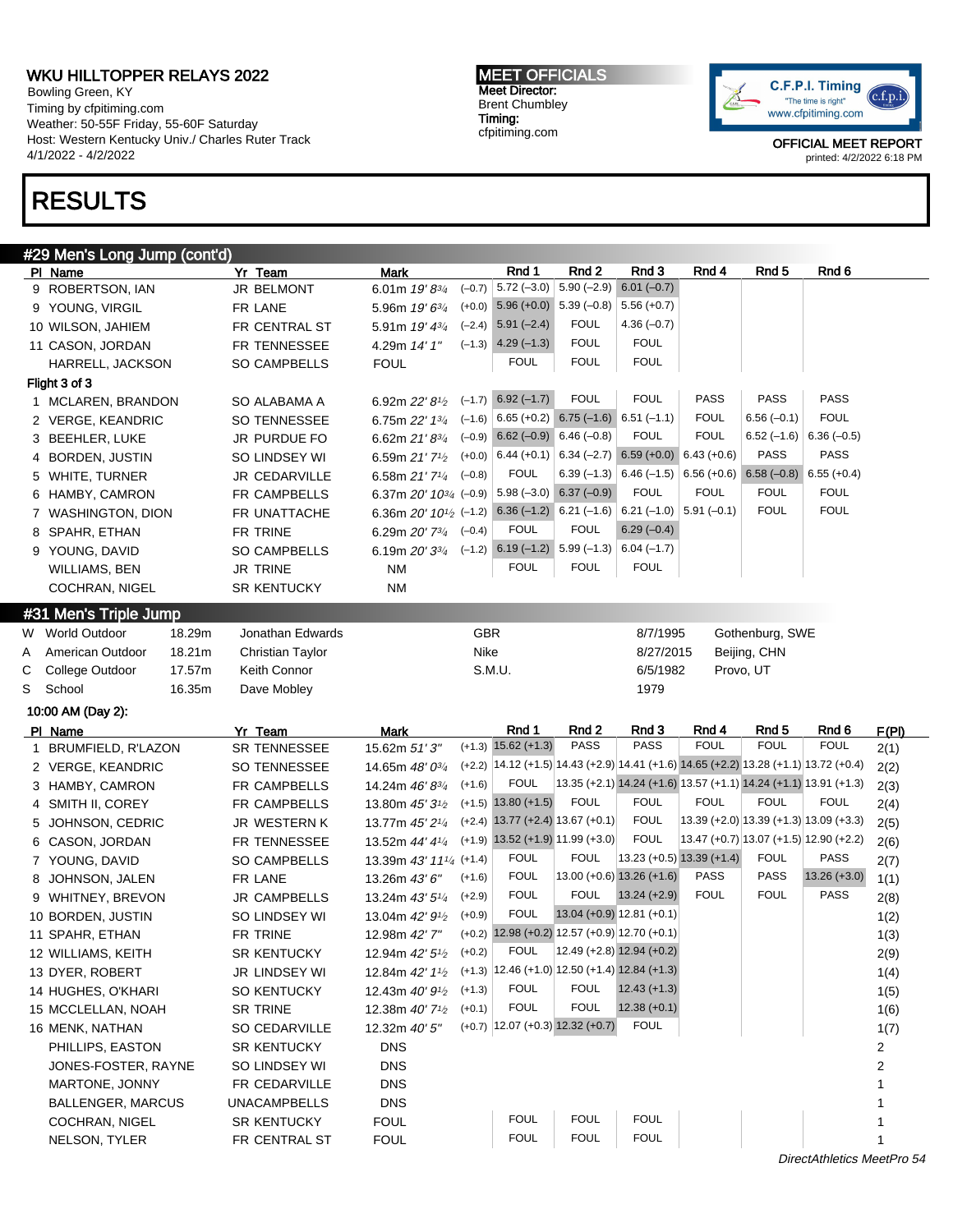Bowling Green, KY Timing by cfpitiming.com Weather: 50-55F Friday, 55-60F Saturday Host: Western Kentucky Univ./ Charles Ruter Track 4/1/2022 - 4/2/2022

## RESULTS

#### #31 Men's Triple Jump (cont'd) FLIGHT RESULTS

|   | ,,,,,,,,,,,,,                         |                         |                                                        |                                                                                        |                  |                             |                             |                  |                                                                  |              |
|---|---------------------------------------|-------------------------|--------------------------------------------------------|----------------------------------------------------------------------------------------|------------------|-----------------------------|-----------------------------|------------------|------------------------------------------------------------------|--------------|
|   | PI Name                               | Yr Team                 | Mark                                                   | Rnd 1                                                                                  | Rnd 2            | Rnd 3                       | Rnd 4                       | Rnd <sub>5</sub> | Rnd 6                                                            |              |
|   | Flight 1 of 2                         |                         |                                                        |                                                                                        |                  |                             |                             |                  |                                                                  |              |
|   | 1 JOHNSON, JALEN                      | FR LANE                 | $(+1.6)$<br>13.26m 43' 6"                              | <b>FOUL</b>                                                                            |                  | $13.00 (+0.6) 13.26 (+1.6)$ | <b>PASS</b>                 | <b>PASS</b>      | $13.26 (+3.0)$                                                   |              |
|   | 2 BORDEN, JUSTIN                      | SO LINDSEY WI           | $(+0.9)$<br>13.04m 42' 9 <sup>1</sup> /2               | <b>FOUL</b>                                                                            |                  | $13.04 (+0.9) 12.81 (+0.1)$ |                             |                  |                                                                  |              |
|   | 3 SPAHR, ETHAN                        | FR TRINE                | 12.98m 42'7"                                           | $(+0.2)$ 12.98 $(+0.2)$ 12.57 $(+0.9)$ 12.70 $(+0.1)$                                  |                  |                             |                             |                  |                                                                  |              |
|   | 4 DYER, ROBERT                        | <b>JR LINDSEY WI</b>    | 12.84m 42' 11/2                                        | $(+1.3)$ 12.46 $(+1.0)$ 12.50 $(+1.4)$ 12.84 $(+1.3)$                                  |                  |                             |                             |                  |                                                                  |              |
|   | 5 HUGHES, O'KHARI                     | SO KENTUCKY             | $(+1.3)$<br>12.43m $40'9\frac{1}{2}$                   | <b>FOUL</b>                                                                            | <b>FOUL</b>      | $12.43 (+1.3)$              |                             |                  |                                                                  |              |
|   | 6 MCCLELLAN, NOAH                     | <b>SR TRINE</b>         | $(+0.1)$<br>12.38m $40'$ 7 <sup>1</sup> / <sub>2</sub> | <b>FOUL</b>                                                                            | <b>FOUL</b>      | $12.38 (+0.1)$              |                             |                  |                                                                  |              |
|   | 7 MENK, NATHAN                        | SO CEDARVILLE           | 12.32m 40' 5"                                          | $(+0.7)$ 12.07 $(+0.3)$ 12.32 $(+0.7)$                                                 |                  | <b>FOUL</b>                 |                             |                  |                                                                  |              |
|   | MARTONE, JONNY                        | FR CEDARVILLE           | <b>DNS</b>                                             |                                                                                        |                  |                             |                             |                  |                                                                  |              |
|   | <b>BALLENGER, MARCUS</b>              | <b>UNACAMPBELLS</b>     | <b>DNS</b>                                             |                                                                                        |                  |                             |                             |                  |                                                                  |              |
|   | <b>COCHRAN, NIGEL</b>                 | <b>SR KENTUCKY</b>      | <b>FOUL</b>                                            | <b>FOUL</b>                                                                            | <b>FOUL</b>      | <b>FOUL</b>                 |                             |                  |                                                                  |              |
|   | NELSON, TYLER                         | FR CENTRAL ST           | <b>FOUL</b>                                            | <b>FOUL</b>                                                                            | <b>FOUL</b>      | <b>FOUL</b>                 |                             |                  |                                                                  |              |
|   | Flight 2 of 2                         |                         |                                                        |                                                                                        |                  |                             |                             |                  |                                                                  |              |
|   | 1 BRUMFIELD, R'LAZON                  | <b>SR TENNESSEE</b>     | 15.62m 51'3"                                           | $(+1.3)$ 15.62 $(+1.3)$                                                                | <b>PASS</b>      | <b>PASS</b>                 | <b>FOUL</b>                 | <b>FOUL</b>      | <b>FOUL</b>                                                      |              |
|   | 2 VERGE, KEANDRIC                     | SO TENNESSEE            | 14.65m $48'0^{3/4}$                                    | $(+2.2)$ 14.12 (+1.5) 14.43 (+2.9) 14.41 (+1.6) 14.65 (+2.2) 13.28 (+1.1) 13.72 (+0.4) |                  |                             |                             |                  |                                                                  |              |
|   | 3 HAMBY, CAMRON                       | <b>FR CAMPBELLS</b>     | $(+1.6)$<br>14.24m 46' 83/4                            | <b>FOUL</b>                                                                            |                  |                             |                             |                  | 13.35 (+2.1) 14.24 (+1.6) 13.57 (+1.1) 14.24 (+1.1) 13.91 (+1.3) |              |
|   | 4 SMITH II, COREY                     | FR CAMPBELLS            | 13.80m $45'3\frac{1}{2}$                               | $(+1.5)$ 13.80 $(+1.5)$                                                                | <b>FOUL</b>      | <b>FOUL</b>                 | <b>FOUL</b>                 | <b>FOUL</b>      | <b>FOUL</b>                                                      |              |
|   | 5 JOHNSON, CEDRIC                     | <b>JR WESTERN K</b>     | 13.77m 45' 21/4                                        | $(+2.4)$ 13.77 $(+2.4)$ 13.67 $(+0.1)$                                                 |                  | <b>FOUL</b>                 |                             |                  | $(13.39 (+2.0) 13.39 (+1.3) 13.09 (+3.3))$                       |              |
|   | 6 CASON, JORDAN                       | FR TENNESSEE            | 13.52m 44' 41/4                                        | $(+1.9)$ 13.52 $(+1.9)$ 11.99 $(+3.0)$                                                 |                  | <b>FOUL</b>                 |                             |                  | $13.47 (+0.7) 13.07 (+1.5) 12.90 (+2.2)$                         |              |
|   | 7 YOUNG, DAVID                        | <b>SO CAMPBELLS</b>     | 13.39m 43' 111/4 (+1.4)                                | <b>FOUL</b>                                                                            | <b>FOUL</b>      |                             | $13.23 (+0.5) 13.39 (+1.4)$ | <b>FOUL</b>      | PASS                                                             |              |
|   | 8 WHITNEY, BREVON                     | <b>JR CAMPBELLS</b>     | $(+2.9)$<br>13.24m 43' 51⁄4                            | <b>FOUL</b>                                                                            | <b>FOUL</b>      | $13.24 (+2.9)$              | <b>FOUL</b>                 | <b>FOUL</b>      | PASS                                                             |              |
|   | 9 WILLIAMS, KEITH                     | <b>SR KENTUCKY</b>      | $(+0.2)$<br>12.94m 42' 5 <sup>1</sup> / <sub>2</sub>   | <b>FOUL</b>                                                                            |                  | $12.49 (+2.8) 12.94 (+0.2)$ |                             |                  |                                                                  |              |
|   | PHILLIPS, EASTON                      | <b>SR KENTUCKY</b>      | <b>DNS</b>                                             |                                                                                        |                  |                             |                             |                  |                                                                  |              |
|   | JONES-FOSTER, RAYNE                   | SO LINDSEY WI           | <b>DNS</b>                                             |                                                                                        |                  |                             |                             |                  |                                                                  |              |
|   | #33 Men's Shot Put                    |                         |                                                        |                                                                                        |                  |                             |                             |                  |                                                                  |              |
| W | <b>World Outdoor</b><br>23.37m        | <b>Ryan Crouser</b>     |                                                        | <b>USA</b>                                                                             |                  | 2/20/1989                   |                             | Eugene, OR       |                                                                  |              |
| Α | American Outdoor<br>23.37m            | <b>Ryan Crouser</b>     |                                                        | Nike                                                                                   |                  | 6/18/2021                   |                             | Eugene, OR       |                                                                  |              |
| С | College Outdoor<br>22.00m             | John Godina             |                                                        | <b>UCLA</b>                                                                            |                  | 6/3/1995                    |                             | Knoxville, TN    |                                                                  |              |
| S | School<br>20.78m                      | <b>Jesse Stuart</b>     |                                                        |                                                                                        |                  | 1975                        |                             |                  |                                                                  |              |
|   |                                       |                         |                                                        |                                                                                        |                  |                             |                             |                  |                                                                  |              |
|   | 4:00 PM (Day 1):                      |                         |                                                        | Rnd 1                                                                                  | Rnd <sub>2</sub> | Rnd 3                       | Rnd 4                       | Rnd <sub>5</sub> |                                                                  |              |
|   | PI Name                               | Yr Team<br>UNAUNAT-WEST | Mark<br>17.02m 55' 101/4                               | 16.69                                                                                  | <b>FOUL</b>      | <b>FOUL</b>                 | 17.02                       | <b>FOUL</b>      | Rnd 6<br><b>FOUL</b>                                             | F(PI)        |
|   | 1 BARTON, KAISON<br>2 KAZIMOV, RIDVAN | <b>SO BELMONT</b>       | 15.64m $51'3^{3/4}$                                    | 15.29                                                                                  | 15.05            | 15.13                       | 15.23                       | 15.64            | <b>FOUL</b>                                                      | 2(1)<br>2(2) |
|   | 3 WIDENER, CAL                        | <b>SR BELMONT</b>       | 15.63m 51' 3 <sup>1</sup> / <sub>2</sub>               | 15.23                                                                                  | 15.28            | <b>FOUL</b>                 | <b>FOUL</b>                 | 15.63            | <b>FOUL</b>                                                      |              |
|   |                                       |                         |                                                        | 14.87                                                                                  | 14.57            | 14.76                       | <b>FOUL</b>                 | <b>FOUL</b>      | <b>FOUL</b>                                                      | 2(3)         |
|   | 4 TAITT, MATHEW                       | UNATTACHE               | 14.87m 48' 91/2                                        | <b>FOUL</b>                                                                            | <b>FOUL</b>      | 14.05                       | 14.60                       | 14.71            | <b>FOUL</b>                                                      | 2(4)         |
|   | 5 MARTIN, AARON                       | SO PURDUE FO            | 14.71m 48' 31/4                                        | 13.04                                                                                  | 13.62            | 14.66                       | 14.47                       | FOUL             | 14.35                                                            | 2(5)         |
|   | 6 WEISE, GRANT                        | FR CEDARVILLE           | 14.66m 48' 11/4                                        | 14.23                                                                                  | 14.12            |                             | 14.43                       |                  | <b>FOUL</b>                                                      | 2(6)         |
|   | 7 GRANT, JACKSON                      | FR BELMONT              | 14.43m 47' 41/4                                        |                                                                                        |                  | 14.17                       |                             | 14.31            |                                                                  | 2(7)         |
|   | 8 ELAM, JOHN                          | UNAUNAT-WEST            | 14.36m 47' 11/2                                        | 14.36                                                                                  | 13.76            | 14.23                       | <b>FOUL</b>                 | <b>FOUL</b>      | FOUL                                                             | 2(8)         |
|   | 9 ANGLEMYER, GARRETT                  | SO PURDUE FO            | 14.17m 46' 6"                                          | 13.57                                                                                  | 14.00            | FOUL                        | 14.17                       | <b>FOUL</b>      | <b>FOUL</b>                                                      | 2(9)         |
|   | 10 WILSON, MATT                       | <b>SO KENTUCKY</b>      | 13.80m 45' 3 <sup>1</sup> / <sub>2</sub>               | <b>FOUL</b>                                                                            | <b>FOUL</b>      | 13.80                       |                             |                  |                                                                  | 2(10)        |
|   | 11 JOSEPH, ROBERT                     | FR BELMONT              | 13.64m 44' 9"                                          | 13.64                                                                                  | 3.92             | 13.59                       |                             |                  |                                                                  | 2(11)        |
|   | 12 JOHNSON, ZYLER                     | FR PURDUE FO            | 13.58m 44' 63/4                                        | 12.54                                                                                  | 13.15            | 13.58                       |                             |                  |                                                                  | 2(12)        |
|   | 13 HANNAY, LUKE                       | SR CEDARVILLE           | 12.73m 41' 91/4                                        | 12.67                                                                                  | 12.73            | <b>FOUL</b>                 |                             |                  |                                                                  | 1(1)         |

MEET OFFICIALS Meet Director: Brent Chumbley Timing: cfpitiming.com

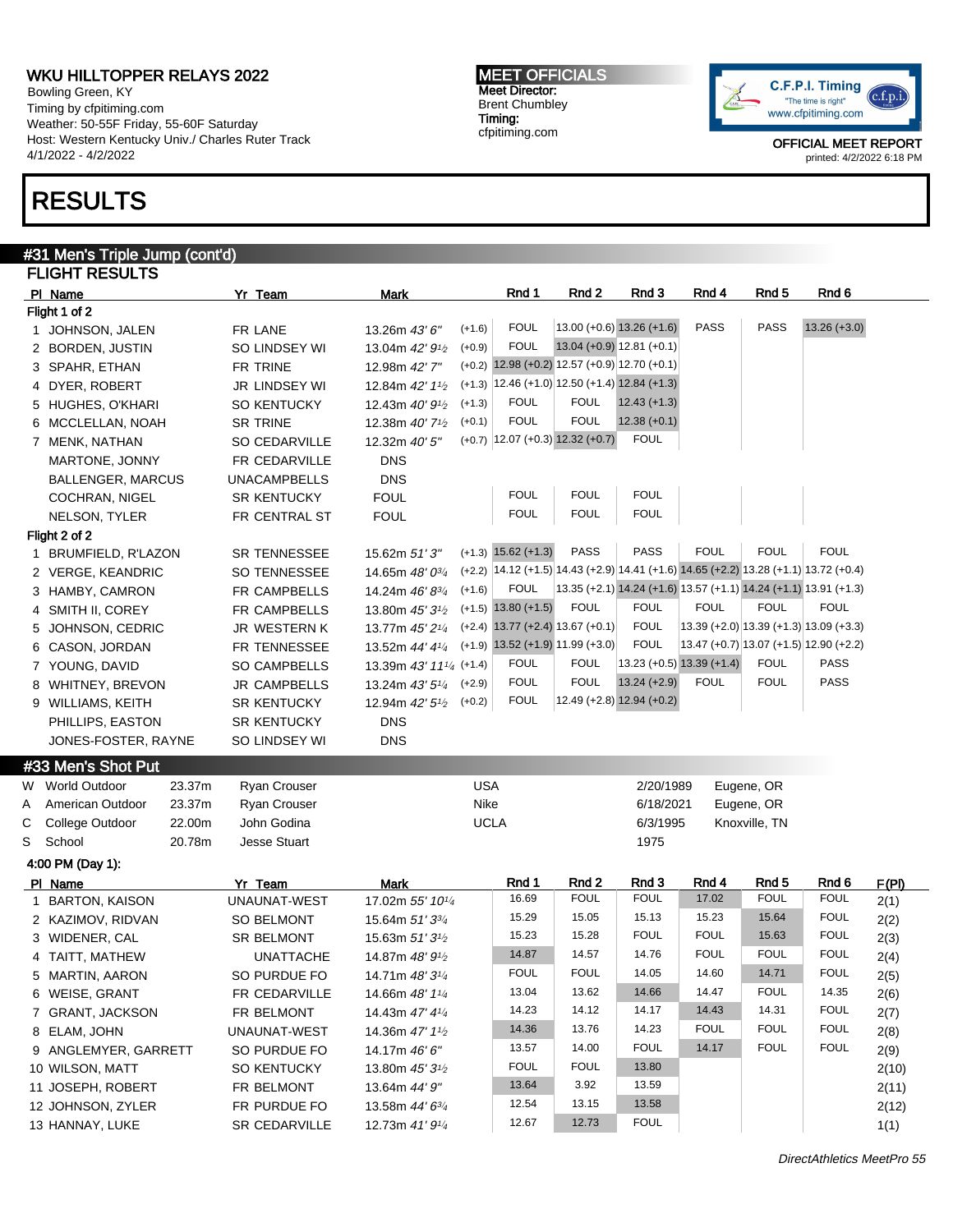Bowling Green, KY Timing by cfpitiming.com Weather: 50-55F Friday, 55-60F Saturday Host: Western Kentucky Univ./ Charles Ruter Track 4/1/2022 - 4/2/2022

## RESULTS

#### #33 Men's Shot Put (cont'd)

| 4:00 PM (Day 1):             |                     |                 |             |             |             |       |       |       |       |
|------------------------------|---------------------|-----------------|-------------|-------------|-------------|-------|-------|-------|-------|
| PI Name                      | Yr Team             | Mark            | Rnd 1       | Rnd 2       | Rnd 3       | Rnd 4 | Rnd 5 | Rnd 6 | F(PI) |
| 14 ESENBOCK, WILL            | <b>SR BELLARMIN</b> | 12.69m 41'73/4  | 12.64       | 12.66       | 12.69       |       |       |       | 1(2)  |
| 15 RAPE, JACKSON             | <b>FR KENTUCKY</b>  | 11.79m 38'81/4  | 11.63       | 11.59       | 11.79       |       |       |       | 1(3)  |
| 16 FONDA, TOMMY              | SO LANE             | 9.75m 32'0''    | <b>PASS</b> | <b>PASS</b> | 9.75        |       |       |       | 1(4)  |
| 17 HOLT, ETHAN               | <b>SO KENTUCKY</b>  | 8.79m 28' 101/4 | <b>FOUL</b> | 8.79        | <b>FOUL</b> |       |       |       | 1(5)  |
| 18 COMBS, BRANDON            | FR LANE             | 7.53m 24' 81/2  | <b>PASS</b> | <b>PASS</b> | 7.53        |       |       |       | 1(6)  |
| CATES, RAS                   | FR CENTRAL ST       | <b>DNS</b>      |             |             |             |       |       |       |       |
| CALVERT, ANDRE               | FR CENTRAL ST       | <b>DNS</b>      |             |             |             |       |       |       |       |
| <b>HENDERSON, MARTAVIOUS</b> | FR LANE             | <b>FOUL</b>     | <b>PASS</b> | <b>PASS</b> | <b>FOUL</b> |       |       |       |       |

### FLIGHT RESULTS

|   | PI Name                        | Yr Team              | <b>Mark</b>                              | Rnd 1          | Rnd 2       | Rnd 3       | Rnd 4       | Rnd <sub>5</sub> | Rnd 6       |
|---|--------------------------------|----------------------|------------------------------------------|----------------|-------------|-------------|-------------|------------------|-------------|
|   | Flight 1 of 2                  |                      |                                          |                |             |             |             |                  |             |
|   | 1 HANNAY, LUKE                 | <b>SR CEDARVILLE</b> | 12.73m 41' 91/4                          | 12.67          | 12.73       | <b>FOUL</b> |             |                  |             |
|   | 2 ESENBOCK, WILL               | <b>SR BELLARMIN</b>  | 12.69m 41'73/4                           | 12.64          | 12.66       | 12.69       |             |                  |             |
|   | 3 RAPE, JACKSON                | FR KENTUCKY          | 11.79m 38' 81/4                          | 11.63          | 11.59       | 11.79       |             |                  |             |
|   | 4 FONDA, TOMMY                 | <b>SO LANE</b>       | 9.75m 32'0''                             | <b>PASS</b>    | PASS        | 9.75        |             |                  |             |
|   | 5 HOLT, ETHAN                  | <b>SO KENTUCKY</b>   | 8.79m 28' 101/4                          | <b>FOUL</b>    | 8.79        | <b>FOUL</b> |             |                  |             |
|   | 6 COMBS, BRANDON               | FR LANE              | 7.53m 24' 8 <sup>1/2</sup>               | <b>PASS</b>    | <b>PASS</b> | 7.53        |             |                  |             |
|   | CATES, RAS                     | FR CENTRAL ST        | <b>DNS</b>                               |                |             |             |             |                  |             |
|   | CALVERT, ANDRE                 | FR CENTRAL ST        | <b>DNS</b>                               |                |             |             |             |                  |             |
|   | HENDERSON, MARTAVIOUS          | FR LANE              | <b>FOUL</b>                              | <b>PASS</b>    | PASS        | <b>FOUL</b> |             |                  |             |
|   | Flight 2 of 2                  |                      |                                          |                |             |             |             |                  |             |
|   | 1 BARTON, KAISON               | UNAUNAT-WEST         | 17.02m 55' 101/4                         | 16.69          | <b>FOUL</b> | <b>FOUL</b> | 17.02       | <b>FOUL</b>      | <b>FOUL</b> |
|   | 2 KAZIMOV, RIDVAN              | <b>SO BELMONT</b>    | 15.64m 51' 33/4                          | 15.29          | 15.05       | 15.13       | 15.23       | 15.64            | <b>FOUL</b> |
|   | 3 WIDENER, CAL                 | <b>SR BELMONT</b>    | 15.63m 51' 3 <sup>1</sup> / <sub>2</sub> | 15.23          | 15.28       | <b>FOUL</b> | <b>FOUL</b> | 15.63            | <b>FOUL</b> |
|   | 4 TAITT, MATHEW                | <b>UNATTACHE</b>     | 14.87m 48' 91/2                          | 14.87          | 14.57       | 14.76       | <b>FOUL</b> | <b>FOUL</b>      | <b>FOUL</b> |
|   | 5 MARTIN, AARON                | SO PURDUE FO         | 14.71m 48' 31/4                          | <b>FOUL</b>    | <b>FOUL</b> | 14.05       | 14.60       | 14.71            | <b>FOUL</b> |
|   | 6 WEISE, GRANT                 | <b>FR CEDARVILLE</b> | 14.66m 48' 11/4                          | 13.04          | 13.62       | 14.66       | 14.47       | <b>FOUL</b>      | 14.35       |
|   | 7 GRANT, JACKSON               | FR BELMONT           | 14.43m 47' 41/4                          | 14.23          | 14.12       | 14.17       | 14.43       | 14.31            | <b>FOUL</b> |
|   | 8 ELAM, JOHN                   | UNAUNAT-WEST         | 14.36m 47' 11/2                          | 14.36          | 13.76       | 14.23       | <b>FOUL</b> | <b>FOUL</b>      | <b>FOUL</b> |
|   | 9 ANGLEMYER, GARRETT           | SO PURDUE FO         | 14.17m 46' 6"                            | 13.57          | 14.00       | <b>FOUL</b> | 14.17       | <b>FOUL</b>      | <b>FOUL</b> |
|   | 10 WILSON, MATT                | <b>SO KENTUCKY</b>   | 13.80m 45' 31/2                          | <b>FOUL</b>    | <b>FOUL</b> | 13.80       |             |                  |             |
|   | 11 JOSEPH, ROBERT              | FR BELMONT           | 13.64m 44' 9"                            | 13.64          | 3.92        | 13.59       |             |                  |             |
|   | 12 JOHNSON, ZYLER              | FR PURDUE FO         | 13.58m 44' 63/4                          | 12.54          | 13.15       | 13.58       |             |                  |             |
|   | #35 Men's Discus               |                      |                                          |                |             |             |             |                  |             |
| W | <b>World Outdoor</b><br>74.08m | Jurgen Schult        |                                          | <b>GDR</b>     |             | 6/6/1986    |             | Neubrandenburg,  |             |
| A | American Outdoor<br>72.34m     | <b>Ben Plucknett</b> |                                          | SoCal Striders |             | 7/7/1981    |             | Stockholm, SWE   |             |
| С | 68.16m<br>College Outdoor      | <b>Julian Wruck</b>  |                                          | U.C.L.A.       |             | 6/1/2013    |             | Claremont, CA    |             |

9:00 AM (Day 2): Pl Name **Yr Team Mark Rnd 1 Rnd 2 Rnd 3 Rnd 4 Rnd 5** Rnd 6 F(PI) 1 CAMPBELL, AUSTIN JR LINDSEY WI 44.80m 147' 0" 38.83 41.36 41.15 FOUL 43.55 44.80 2(1) 2 JOHNSON, ZYLER FR PURDUE FO 44.10m 144' 8" 44.10 FOUL 43.36 41.47 42.42 43.88 2(2) 3 GRANT, JACKSON FR BELMONT 42.81m 140' 5" 39.32 41.07 42.51 42.81 42.22 FOUL 2(3) 4 WEISE, GRANT FR CEDARVILLE 42.48m 139' 4" FOUL FOUL 41.43 41.46 FOUL 42.48 2(4)

S School 58.78m Raigo Toompuu 2005

DirectAthletics MeetPro 56

MEET OFFICIALS Meet Director: Brent Chumbley Timing: cfpitiming.com

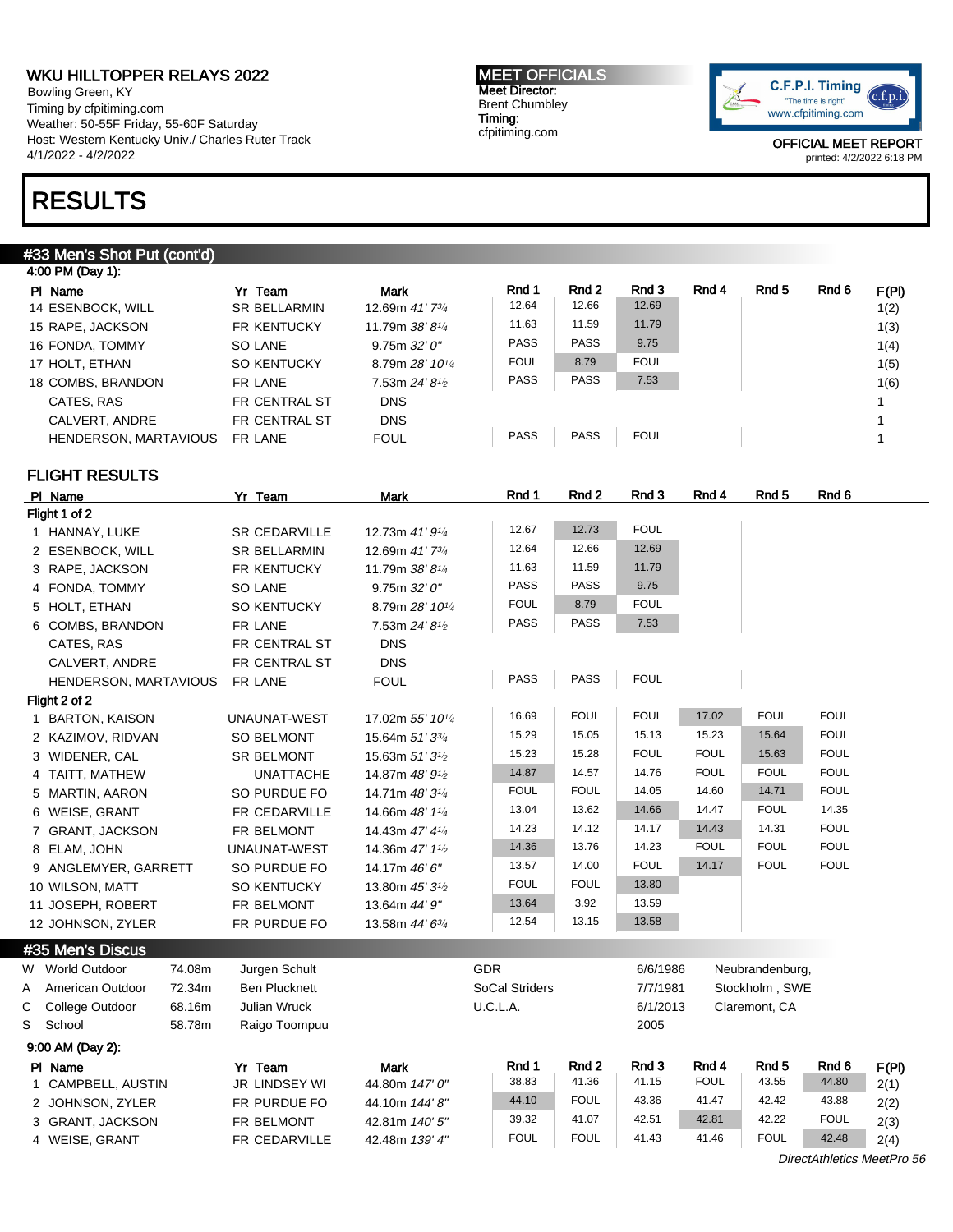Bowling Green, KY Timing by cfpitiming.com Weather: 50-55F Friday, 55-60F Saturday Host: Western Kentucky Univ./ Charles Ruter Track 4/1/2022 - 4/2/2022

## RESULTS

#### #35 Men's Discus (cont'd)

| 9:00 AM (Day 2):      |                      |                 |             |             |             |             |             |             |       |
|-----------------------|----------------------|-----------------|-------------|-------------|-------------|-------------|-------------|-------------|-------|
| PI Name               | Yr Team              | <b>Mark</b>     | Rnd 1       | Rnd 2       | Rnd 3       | Rnd 4       | Rnd 5       | Rnd 6       | F(PI) |
| 5 KAZIMOV, RIDVAN     | <b>SO BELMONT</b>    | 42.23m 138' 6"  | <b>FOUL</b> | 40.57       | 41.16       | 42.23       | 41.89       | 40.36       | 2(5)  |
| 6 FIELDS, BRANDON     | <b>JR LINDSEY WI</b> | 41.55m 136' 4"  | 39.28       | 41.38       | 40.37       | 40.71       | 40.45       | 41.55       | 2(6)  |
| 7 TAITT, MATHEW       | <b>UNATTACHE</b>     | 41.43m 135' 11" | <b>FOUL</b> | 41.43       | <b>FOUL</b> | <b>FOUL</b> | <b>FOUL</b> | <b>FOUL</b> | 1(1)  |
| 8 MARTIN, AARON       | SO PURDUE FO         | 41.30m 135' 6"  | <b>FOUL</b> | 41.30       | <b>FOUL</b> | 39.83       | <b>FOUL</b> | <b>FOUL</b> | 2(7)  |
| 9 SCHROEDER, DOMINIC  | FR LINDSEY WI        | 39.79m 130' 6"  | 37.15       | 39.79       | 34.67       | 35.43       | 37.56       | 38.81       | 2(8)  |
| 10 ELAM, JOHN         | UNAUNAT-WEST         | 39.44m 129' 5"  | <b>FOUL</b> | <b>FOUL</b> | 39.44       |             |             |             | 2(9)  |
| 11 ALLAWAY, STEPHEN   | FR CEDARVILLE        | 38.42m 126' 0"  | <b>FOUL</b> | 38.42       | <b>FOUL</b> |             |             |             | 1(2)  |
| 12 WUNSCH, LUKE       | <b>FR BELLARMIN</b>  | 37.45m 122' 10" | <b>FOUL</b> | 36.79       | 37.45       |             |             |             | 1(3)  |
| 13 JOSEPH, ROBERT     | FR BELMONT           | 37.43m 122' 10" | 30.83       | 33.77       | 37.43       |             |             |             | 2(10) |
| 14 DITTOE, JOEL       | <b>SR WESTERN K</b>  | 37.13m 121' 10" | <b>FOUL</b> | <b>FOUL</b> | 37.13       |             |             |             | 2(11) |
| 15 MUNCASTER, JARED   | <b>SR BELLARMIN</b>  | 36.80m 120' 9"  | 36.68       | <b>FOUL</b> | 36.80       |             |             |             | 2(12) |
| 16 HURRY, DEMETRIUS   | JR ALABAMA A         | 36.37m 119' 4"  | 36.12       | <b>FOUL</b> | 36.37       |             |             |             | 1(4)  |
| 17 PEART, ROGE        | SO LANE              | 36.33m 119' 2"  | <b>FOUL</b> | 36.33       | <b>FOUL</b> |             |             |             | 1(5)  |
| 18 WALDEN, ASHER      | SO PURDUE FO         | 33.69m 110' 6"  | 33.69       | <b>FOUL</b> | <b>FOUL</b> |             |             |             | 2(13) |
| 19 ZACK, SEGUR        | <b>LINDSEY WI</b>    | 32.11m 105' 4"  | 30.88       | 28.47       | 32.11       |             |             |             | 1(6)  |
| 20 CRONK, ANDREW      | <b>LINDSEY WI</b>    | 31.70m 104' 0"  | 31.70       | 31.44       | <b>FOUL</b> |             |             |             | 1(7)  |
| 21 RAPE, JACKSON      | <b>FR KENTUCKY</b>   | 30.55m 100'3"   | 29.45       | 30.55       | 30.41       |             |             |             | 1(8)  |
| 22 WILSON, MATT       | <b>SO KENTUCKY</b>   | 27.59m 90' 6"   | <b>FOUL</b> | 24.66       | 27.59       |             |             |             | 1(9)  |
| 23 HOLT, ETHAN        | <b>SO KENTUCKY</b>   | 27.28m 89' 6"   | 26.32       | 27.28       | <b>FOUL</b> |             |             |             | 1(10) |
| 24 SUMMERS, JAQUINTIS | FR LANE              | 26.47m 86' 10"  | 26.47       | 25.63       | <b>FOUL</b> |             |             |             | 1(11) |
| 25 JOHNSON, JAYLEN    | <b>JR KENTUCKY</b>   | 24.91m 81' 9"   | <b>FOUL</b> | 24.91       | <b>FOUL</b> |             |             |             | 1(12) |
| 26 CALVIN, BENJAMIN   | FR LANE              | 21.79m 71'6"    | 21.79       | 19.31       | 19.88       |             |             |             | 1(13) |
| CALVERT, ANDRE        | FR CENTRAL ST        | <b>DNS</b>      |             |             |             |             |             |             |       |
| CATES, RAS            | FR CENTRAL ST        | <b>DNS</b>      |             |             |             |             |             |             |       |
| HANNAY, LUKE          | <b>SR CEDARVILLE</b> | <b>DNS</b>      |             |             |             |             |             |             | 2     |
| <b>BARTON, KAISON</b> | UNAUNAT-WEST         | <b>DNS</b>      |             |             |             |             |             |             | 2     |
| MCCAULLEY, ISAIAH     | <b>SR ALABAMA A</b>  | <b>FOUL</b>     | <b>FOUL</b> | <b>FOUL</b> | <b>FOUL</b> |             |             |             |       |

### FLIGHT RESULTS

| PI Name               | Yr Team            | Mark             | Rnd 1       | Rnd 2       | Rnd 3       | Rnd 4       | Rnd 5       | Rnd 6       |  |
|-----------------------|--------------------|------------------|-------------|-------------|-------------|-------------|-------------|-------------|--|
| Flight 1 of 2         |                    |                  |             |             |             |             |             |             |  |
| 1 TAITT, MATHEW       | <b>UNATTACHE</b>   | 41.43m 135' 11"  | <b>FOUL</b> | 41.43       | <b>FOUL</b> | <b>FOUL</b> | <b>FOUL</b> | <b>FOUL</b> |  |
| 2 ALLAWAY, STEPHEN    | FR CEDARVILLE      | 38.42m 126' 0"   | <b>FOUL</b> | 38.42       | <b>FOUL</b> |             |             |             |  |
| 3 WUNSCH, LUKE        | FR BELLARMIN       | 37.45m 122' 10"  | <b>FOUL</b> | 36.79       | 37.45       |             |             |             |  |
| 4 HURRY, DEMETRIUS    | JR ALABAMA A       | 36.37m 119' 4"   | 36.12       | <b>FOUL</b> | 36.37       |             |             |             |  |
| 5 PEART, ROGE         | SO LANE            | 36.33m 119'2"    | <b>FOUL</b> | 36.33       | <b>FOUL</b> |             |             |             |  |
| 6 ZACK, SEGUR         | LINDSEY WI         | 32.11m 105' 4"   | 30.88       | 28.47       | 32.11       |             |             |             |  |
| 7 CRONK, ANDREW       | LINDSEY WI         | 31.70m $104'0''$ | 31.70       | 31.44       | <b>FOUL</b> |             |             |             |  |
| 8 RAPE, JACKSON       | FR KENTUCKY        | 30.55m 100'3"    | 29.45       | 30.55       | 30.41       |             |             |             |  |
| 9 WILSON, MATT        | <b>SO KENTUCKY</b> | 27.59m 90' 6"    | <b>FOUL</b> | 24.66       | 27.59       |             |             |             |  |
| 10 HOLT, ETHAN        | <b>SO KENTUCKY</b> | 27.28m 89' 6"    | 26.32       | 27.28       | <b>FOUL</b> |             |             |             |  |
| 11 SUMMERS, JAQUINTIS | FR LANE            | 26.47m 86' 10"   | 26.47       | 25.63       | <b>FOUL</b> |             |             |             |  |
| 12 JOHNSON, JAYLEN    | <b>JR KENTUCKY</b> | 24.91m 81' 9"    | <b>FOUL</b> | 24.91       | <b>FOUL</b> |             |             |             |  |
| 13 CALVIN, BENJAMIN   | FR LANE            | 21.79m 71'6''    | 21.79       | 19.31       | 19.88       |             |             |             |  |
| CALVERT, ANDRE        | FR CENTRAL ST      | <b>DNS</b>       |             |             |             |             |             |             |  |

MEET OFFICIALS Meet Director: Brent Chumbley Timing: cfpitiming.com

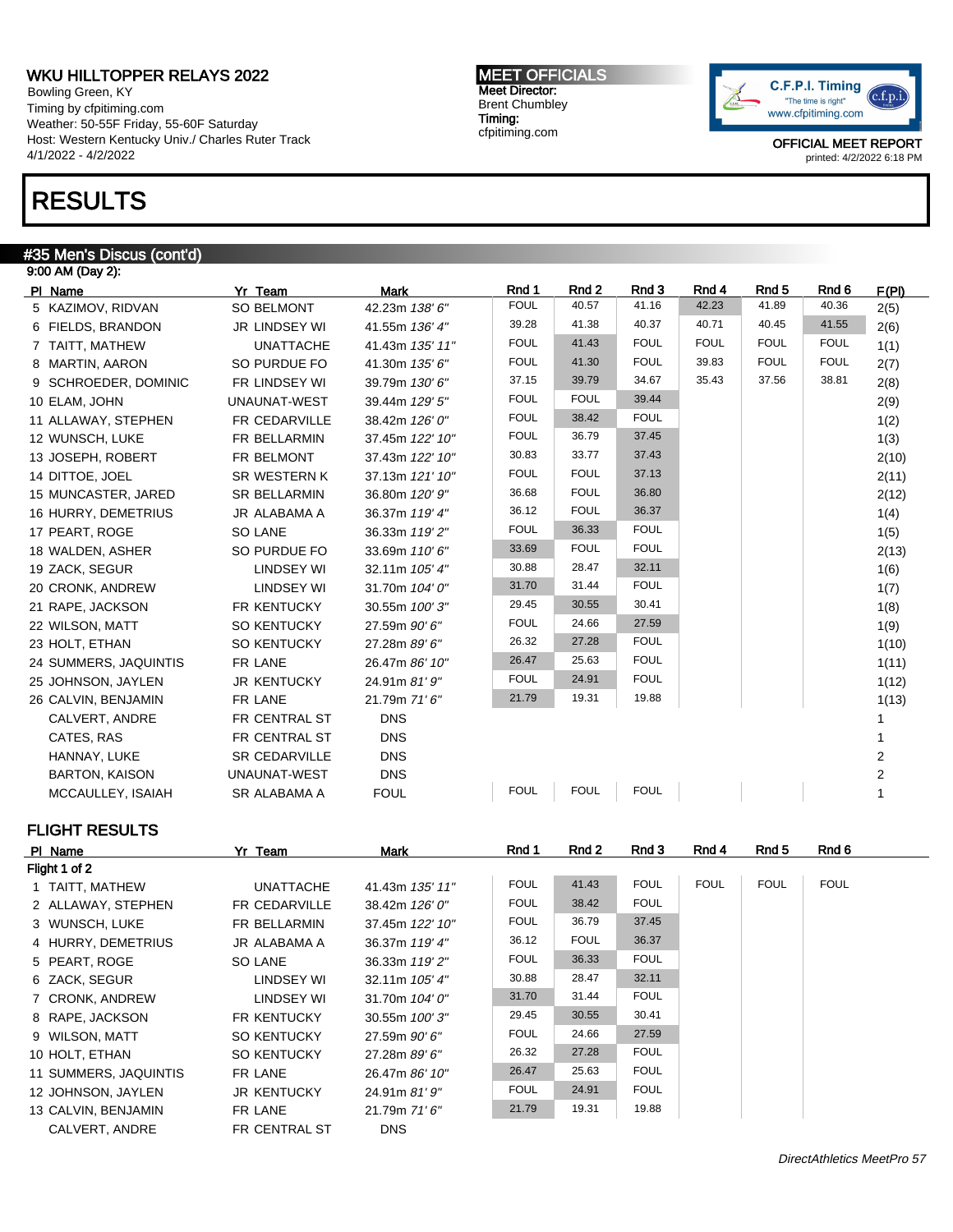Bowling Green, KY Timing by cfpitiming.com Weather: 50-55F Friday, 55-60F Saturday Host: Western Kentucky Univ./ Charles Ruter Track 4/1/2022 - 4/2/2022

# RESULTS

MEET OFFICIALS Meet Director: Brent Chumbley Timing: cfpitiming.com



OFFICIAL MEET REPORT printed: 4/2/2022 6:18 PM

| Rnd 1<br>Rnd <sub>2</sub><br>Rnd 3<br>Rnd 4<br>PI Name<br>Yr Team<br>Mark<br>CATES, RAS<br>FR CENTRAL ST<br><b>DNS</b><br><b>FOUL</b><br><b>FOUL</b><br><b>FOUL</b><br><b>FOUL</b><br>MCCAULLEY, ISAIAH<br>SR ALABAMA A<br>Flight 2 of 2<br><b>FOUL</b><br>38.83<br>41.36<br>41.15<br>43.55<br>44.80<br>1 CAMPBELL, AUSTIN<br>JR LINDSEY WI<br>44.80m 147' 0"<br><b>FOUL</b><br>44.10<br>43.36<br>42.42<br>43.88<br>41.47<br>2 JOHNSON, ZYLER<br>FR PURDUE FO<br>44.10m 144'8"<br><b>FOUL</b><br>39.32<br>41.07<br>42.51<br>42.81<br>42.22<br>FR BELMONT<br>3 GRANT, JACKSON<br>42.81m 140' 5"<br><b>FOUL</b><br><b>FOUL</b><br>42.48<br><b>FOUL</b><br>41.43<br>41.46<br>FR CEDARVILLE<br>4 WEISE, GRANT<br>42.48m 139' 4"<br><b>FOUL</b><br>40.57<br>41.16<br>42.23<br>40.36<br>41.89<br><b>SO BELMONT</b><br>5 KAZIMOV, RIDVAN<br>42.23m 138' 6"<br>41.55<br>39.28<br>41.38<br>40.37<br>40.71<br>40.45<br>6 FIELDS, BRANDON<br>JR LINDSEY WI<br>41.55m 136' 4"<br>41.30<br><b>FOUL</b><br><b>FOUL</b><br><b>FOUL</b><br>39.83<br><b>FOUL</b><br>7 MARTIN, AARON<br>SO PURDUE FO<br>41.30m 135' 6"<br>39.79<br>37.15<br>34.67<br>35.43<br>38.81<br>37.56<br>8 SCHROEDER, DOMINIC<br>FR LINDSEY WI<br>39.79m 130'6"<br><b>FOUL</b><br><b>FOUL</b><br>39.44<br>9 ELAM, JOHN<br>UNAUNAT-WEST<br>39.44m 129' 5"<br>33.77<br>37.43<br>30.83<br>10 JOSEPH, ROBERT<br>FR BELMONT<br>37.43m 122' 10"<br><b>FOUL</b><br><b>FOUL</b><br>37.13<br>11 DITTOE, JOEL<br>SR WESTERN K<br>37.13m 121' 10"<br><b>FOUL</b><br>36.68<br>36.80<br>36.80m 120' 9"<br>12 MUNCASTER, JARED<br><b>SR BELLARMIN</b><br><b>FOUL</b><br><b>FOUL</b><br>33.69<br>SO PURDUE FO<br>13 WALDEN, ASHER<br>33.69m 110'6"<br><b>DNS</b><br>HANNAY, LUKE<br><b>SR CEDARVILLE</b><br><b>DNS</b><br><b>BARTON, KAISON</b><br>UNAUNAT-WEST<br>#37 Men's Hammer<br>W World Outdoor<br><b>RUS</b><br>86.74m<br>Yuriy Sedykh<br>8/30/1986<br>Stuttgart, GER<br>82.71m<br>American Outdoor<br><b>Rudy Winkler</b><br>Tracksmith/NYAC<br>6/20/2021<br>Eugene, OR<br>A<br>81.94m<br>So. California<br>С<br>College Outdoor<br><b>Balazs Kiss</b><br>5/19/1995<br>Tucson, AZ<br>S<br><b>Travis Gerding</b><br>School<br>61.88m<br>2015<br>2:00 PM (Day 1):<br>Rnd 1<br>Rnd <sub>5</sub><br>Rnd 6<br>Rnd 2<br>Rnd 3<br>Rnd 4<br>Yr Team<br>F(PI)<br>PI Name<br><b>Mark</b><br><b>FOUL</b><br>52.12<br>52.18<br>47.00<br>50.98<br>53.88<br>SO BELMONT<br>2(1)<br>1 KAZIMOV, RIDVAN<br>53.88m 176' 9"<br><b>FOUL</b><br>53.44<br><b>FOUL</b><br>52.05<br>52.67<br>51.39<br>2 BRANNON, BRETT<br>SR WESTERN K<br>53.44m 175' 4"<br>2(2)<br><b>FOUL</b><br>49.13<br>51.14<br>52.94<br>51.90<br><b>FOUL</b><br>3 BARTON, KAISON<br>UNAUNAT-WEST<br>52.94m 173' 8"<br>2(3)<br>50.44<br><b>FOUL</b><br>49.69<br>52.32<br>50.18<br>51.33<br>4 DITTOE, JOEL<br>SR WESTERN K<br>52.32m 171'8"<br>2(4)<br><b>FOUL</b><br>50.67<br><b>FOUL</b><br>47.66<br><b>FOUL</b><br>48.58<br>5 ELAM, JOHN<br>UNAUNAT-WEST<br>50.67m 166'3"<br>2(5)<br>48.09<br>47.88<br>48.85<br>49.13<br>45.67<br>46.37<br>6 WIDENER, CAL<br><b>SR BELMONT</b><br>49.13m 161'2"<br>2(6)<br><b>FOUL</b><br>47.34<br><b>FOUL</b><br><b>FOUL</b><br>46.87<br>46.62<br>7 CARO, MICHAEL<br><b>UNATTACHE</b><br>47.34m 155' 4"<br>2(7)<br>46.52<br>46.54<br>46.33<br>45.66<br><b>FOUL</b><br>45.26<br><b>UNATTACHE</b><br>46.54m 152' 8"<br>1(1)<br>8 TAITT, MATHEW<br><b>FOUL</b><br><b>FOUL</b><br>45.99<br>9 WALDEN, ASHER<br>SO PURDUE FO<br>45.99m 150' 11"<br>2(8)<br>45.94<br>45.69<br><b>FOUL</b><br>10 HANNAY, LUKE<br><b>SR CEDARVILLE</b><br>45.94m 150' 9"<br>2(9)<br><b>FOUL</b><br><b>FOUL</b><br><b>FOUL</b><br><b>FOUL</b><br>40.25<br>45.71<br>11 JOSEPH, ROBERT<br>FR BELMONT<br>2(10)<br>45.71m 150' 0"<br><b>FOUL</b><br>45.34<br><b>FOUL</b><br>12 JOHNSON, ZYLER<br>FR PURDUE FO<br>1(2)<br>45.34m 148' 9"<br>43.57<br>42.12<br>44.06<br>13 HURRY, DEMETRIUS<br>JR ALABAMA A<br>44.06m 144'7"<br>1(3)<br>40.28<br><b>FOUL</b><br>43.79<br>14 MCCAULLEY, ISAIAH<br>SR ALABAMA A<br>43.79m 143'8"<br>1(4)<br><b>FOUL</b><br>39.83<br><b>FOUL</b><br>15 MUNCASTER, JARED<br>SR BELLARMIN<br>39.83m 130'8"<br>2(11)<br>35.61<br>34.26<br>38.49<br>16 ESENBOCK, WILL<br>SR BELLARMIN<br>38.49m 126' 3"<br>1(5)<br>31.87<br>35.83<br><b>FOUL</b><br>17 WEISE, GRANT<br>FR CEDARVILLE<br>35.83m 117'7"<br>1(6)<br><b>FOUL</b><br>34.22<br>34.31<br>18 WILSON, MATT<br>SO KENTUCKY<br>34.31m 112'7"<br>1(7) | 30.81<br><b>FOUL</b><br>32.73<br>19 WUNSCH, LUKE<br>FR BELLARMIN<br>32.73m 107' 4"                   | #35 Men's Discus (cont'd) |             |              |  |  |                  |       |              |
|----------------------------------------------------------------------------------------------------------------------------------------------------------------------------------------------------------------------------------------------------------------------------------------------------------------------------------------------------------------------------------------------------------------------------------------------------------------------------------------------------------------------------------------------------------------------------------------------------------------------------------------------------------------------------------------------------------------------------------------------------------------------------------------------------------------------------------------------------------------------------------------------------------------------------------------------------------------------------------------------------------------------------------------------------------------------------------------------------------------------------------------------------------------------------------------------------------------------------------------------------------------------------------------------------------------------------------------------------------------------------------------------------------------------------------------------------------------------------------------------------------------------------------------------------------------------------------------------------------------------------------------------------------------------------------------------------------------------------------------------------------------------------------------------------------------------------------------------------------------------------------------------------------------------------------------------------------------------------------------------------------------------------------------------------------------------------------------------------------------------------------------------------------------------------------------------------------------------------------------------------------------------------------------------------------------------------------------------------------------------------------------------------------------------------------------------------------------------------------------------------------------------------------------------------------------------------------------------------------------------------------------------------------------------------------------------------------------------------------------------------------------------------------------------------------------------------------------------------------------------------------------------------------------------------------------------------------------------------------------------------------------------------------------------------------------------------------------------------------------------------------------------------------------------------------------------------------------------------------------------------------------------------------------------------------------------------------------------------------------------------------------------------------------------------------------------------------------------------------------------------------------------------------------------------------------------------------------------------------------------------------------------------------------------------------------------------------------------------------------------------------------------------------------------------------------------------------------------------------------------------------------------------------------------------------------------------------------------------------------------------------------------------------------------------------------------------------------------------------------------------------------------------------------------------------------------------------------------------------------------------------------------------------------------------------------------------------------------------------------------------------------------------------------------------------|------------------------------------------------------------------------------------------------------|---------------------------|-------------|--------------|--|--|------------------|-------|--------------|
|                                                                                                                                                                                                                                                                                                                                                                                                                                                                                                                                                                                                                                                                                                                                                                                                                                                                                                                                                                                                                                                                                                                                                                                                                                                                                                                                                                                                                                                                                                                                                                                                                                                                                                                                                                                                                                                                                                                                                                                                                                                                                                                                                                                                                                                                                                                                                                                                                                                                                                                                                                                                                                                                                                                                                                                                                                                                                                                                                                                                                                                                                                                                                                                                                                                                                                                                                                                                                                                                                                                                                                                                                                                                                                                                                                                                                                                                                                                                                                                                                                                                                                                                                                                                                                                                                                                                                                                                                                  |                                                                                                      |                           |             |              |  |  | Rnd <sub>5</sub> | Rnd 6 |              |
|                                                                                                                                                                                                                                                                                                                                                                                                                                                                                                                                                                                                                                                                                                                                                                                                                                                                                                                                                                                                                                                                                                                                                                                                                                                                                                                                                                                                                                                                                                                                                                                                                                                                                                                                                                                                                                                                                                                                                                                                                                                                                                                                                                                                                                                                                                                                                                                                                                                                                                                                                                                                                                                                                                                                                                                                                                                                                                                                                                                                                                                                                                                                                                                                                                                                                                                                                                                                                                                                                                                                                                                                                                                                                                                                                                                                                                                                                                                                                                                                                                                                                                                                                                                                                                                                                                                                                                                                                                  |                                                                                                      |                           |             |              |  |  |                  |       |              |
|                                                                                                                                                                                                                                                                                                                                                                                                                                                                                                                                                                                                                                                                                                                                                                                                                                                                                                                                                                                                                                                                                                                                                                                                                                                                                                                                                                                                                                                                                                                                                                                                                                                                                                                                                                                                                                                                                                                                                                                                                                                                                                                                                                                                                                                                                                                                                                                                                                                                                                                                                                                                                                                                                                                                                                                                                                                                                                                                                                                                                                                                                                                                                                                                                                                                                                                                                                                                                                                                                                                                                                                                                                                                                                                                                                                                                                                                                                                                                                                                                                                                                                                                                                                                                                                                                                                                                                                                                                  |                                                                                                      |                           |             |              |  |  |                  |       |              |
|                                                                                                                                                                                                                                                                                                                                                                                                                                                                                                                                                                                                                                                                                                                                                                                                                                                                                                                                                                                                                                                                                                                                                                                                                                                                                                                                                                                                                                                                                                                                                                                                                                                                                                                                                                                                                                                                                                                                                                                                                                                                                                                                                                                                                                                                                                                                                                                                                                                                                                                                                                                                                                                                                                                                                                                                                                                                                                                                                                                                                                                                                                                                                                                                                                                                                                                                                                                                                                                                                                                                                                                                                                                                                                                                                                                                                                                                                                                                                                                                                                                                                                                                                                                                                                                                                                                                                                                                                                  |                                                                                                      |                           |             |              |  |  |                  |       |              |
|                                                                                                                                                                                                                                                                                                                                                                                                                                                                                                                                                                                                                                                                                                                                                                                                                                                                                                                                                                                                                                                                                                                                                                                                                                                                                                                                                                                                                                                                                                                                                                                                                                                                                                                                                                                                                                                                                                                                                                                                                                                                                                                                                                                                                                                                                                                                                                                                                                                                                                                                                                                                                                                                                                                                                                                                                                                                                                                                                                                                                                                                                                                                                                                                                                                                                                                                                                                                                                                                                                                                                                                                                                                                                                                                                                                                                                                                                                                                                                                                                                                                                                                                                                                                                                                                                                                                                                                                                                  |                                                                                                      |                           |             |              |  |  |                  |       |              |
|                                                                                                                                                                                                                                                                                                                                                                                                                                                                                                                                                                                                                                                                                                                                                                                                                                                                                                                                                                                                                                                                                                                                                                                                                                                                                                                                                                                                                                                                                                                                                                                                                                                                                                                                                                                                                                                                                                                                                                                                                                                                                                                                                                                                                                                                                                                                                                                                                                                                                                                                                                                                                                                                                                                                                                                                                                                                                                                                                                                                                                                                                                                                                                                                                                                                                                                                                                                                                                                                                                                                                                                                                                                                                                                                                                                                                                                                                                                                                                                                                                                                                                                                                                                                                                                                                                                                                                                                                                  |                                                                                                      |                           |             |              |  |  |                  |       |              |
|                                                                                                                                                                                                                                                                                                                                                                                                                                                                                                                                                                                                                                                                                                                                                                                                                                                                                                                                                                                                                                                                                                                                                                                                                                                                                                                                                                                                                                                                                                                                                                                                                                                                                                                                                                                                                                                                                                                                                                                                                                                                                                                                                                                                                                                                                                                                                                                                                                                                                                                                                                                                                                                                                                                                                                                                                                                                                                                                                                                                                                                                                                                                                                                                                                                                                                                                                                                                                                                                                                                                                                                                                                                                                                                                                                                                                                                                                                                                                                                                                                                                                                                                                                                                                                                                                                                                                                                                                                  |                                                                                                      |                           |             |              |  |  |                  |       |              |
|                                                                                                                                                                                                                                                                                                                                                                                                                                                                                                                                                                                                                                                                                                                                                                                                                                                                                                                                                                                                                                                                                                                                                                                                                                                                                                                                                                                                                                                                                                                                                                                                                                                                                                                                                                                                                                                                                                                                                                                                                                                                                                                                                                                                                                                                                                                                                                                                                                                                                                                                                                                                                                                                                                                                                                                                                                                                                                                                                                                                                                                                                                                                                                                                                                                                                                                                                                                                                                                                                                                                                                                                                                                                                                                                                                                                                                                                                                                                                                                                                                                                                                                                                                                                                                                                                                                                                                                                                                  |                                                                                                      |                           |             |              |  |  |                  |       |              |
|                                                                                                                                                                                                                                                                                                                                                                                                                                                                                                                                                                                                                                                                                                                                                                                                                                                                                                                                                                                                                                                                                                                                                                                                                                                                                                                                                                                                                                                                                                                                                                                                                                                                                                                                                                                                                                                                                                                                                                                                                                                                                                                                                                                                                                                                                                                                                                                                                                                                                                                                                                                                                                                                                                                                                                                                                                                                                                                                                                                                                                                                                                                                                                                                                                                                                                                                                                                                                                                                                                                                                                                                                                                                                                                                                                                                                                                                                                                                                                                                                                                                                                                                                                                                                                                                                                                                                                                                                                  |                                                                                                      |                           |             |              |  |  |                  |       |              |
|                                                                                                                                                                                                                                                                                                                                                                                                                                                                                                                                                                                                                                                                                                                                                                                                                                                                                                                                                                                                                                                                                                                                                                                                                                                                                                                                                                                                                                                                                                                                                                                                                                                                                                                                                                                                                                                                                                                                                                                                                                                                                                                                                                                                                                                                                                                                                                                                                                                                                                                                                                                                                                                                                                                                                                                                                                                                                                                                                                                                                                                                                                                                                                                                                                                                                                                                                                                                                                                                                                                                                                                                                                                                                                                                                                                                                                                                                                                                                                                                                                                                                                                                                                                                                                                                                                                                                                                                                                  |                                                                                                      |                           |             |              |  |  |                  |       |              |
|                                                                                                                                                                                                                                                                                                                                                                                                                                                                                                                                                                                                                                                                                                                                                                                                                                                                                                                                                                                                                                                                                                                                                                                                                                                                                                                                                                                                                                                                                                                                                                                                                                                                                                                                                                                                                                                                                                                                                                                                                                                                                                                                                                                                                                                                                                                                                                                                                                                                                                                                                                                                                                                                                                                                                                                                                                                                                                                                                                                                                                                                                                                                                                                                                                                                                                                                                                                                                                                                                                                                                                                                                                                                                                                                                                                                                                                                                                                                                                                                                                                                                                                                                                                                                                                                                                                                                                                                                                  |                                                                                                      |                           |             |              |  |  |                  |       |              |
|                                                                                                                                                                                                                                                                                                                                                                                                                                                                                                                                                                                                                                                                                                                                                                                                                                                                                                                                                                                                                                                                                                                                                                                                                                                                                                                                                                                                                                                                                                                                                                                                                                                                                                                                                                                                                                                                                                                                                                                                                                                                                                                                                                                                                                                                                                                                                                                                                                                                                                                                                                                                                                                                                                                                                                                                                                                                                                                                                                                                                                                                                                                                                                                                                                                                                                                                                                                                                                                                                                                                                                                                                                                                                                                                                                                                                                                                                                                                                                                                                                                                                                                                                                                                                                                                                                                                                                                                                                  |                                                                                                      |                           |             |              |  |  |                  |       |              |
|                                                                                                                                                                                                                                                                                                                                                                                                                                                                                                                                                                                                                                                                                                                                                                                                                                                                                                                                                                                                                                                                                                                                                                                                                                                                                                                                                                                                                                                                                                                                                                                                                                                                                                                                                                                                                                                                                                                                                                                                                                                                                                                                                                                                                                                                                                                                                                                                                                                                                                                                                                                                                                                                                                                                                                                                                                                                                                                                                                                                                                                                                                                                                                                                                                                                                                                                                                                                                                                                                                                                                                                                                                                                                                                                                                                                                                                                                                                                                                                                                                                                                                                                                                                                                                                                                                                                                                                                                                  |                                                                                                      |                           |             |              |  |  |                  |       |              |
|                                                                                                                                                                                                                                                                                                                                                                                                                                                                                                                                                                                                                                                                                                                                                                                                                                                                                                                                                                                                                                                                                                                                                                                                                                                                                                                                                                                                                                                                                                                                                                                                                                                                                                                                                                                                                                                                                                                                                                                                                                                                                                                                                                                                                                                                                                                                                                                                                                                                                                                                                                                                                                                                                                                                                                                                                                                                                                                                                                                                                                                                                                                                                                                                                                                                                                                                                                                                                                                                                                                                                                                                                                                                                                                                                                                                                                                                                                                                                                                                                                                                                                                                                                                                                                                                                                                                                                                                                                  |                                                                                                      |                           |             |              |  |  |                  |       |              |
|                                                                                                                                                                                                                                                                                                                                                                                                                                                                                                                                                                                                                                                                                                                                                                                                                                                                                                                                                                                                                                                                                                                                                                                                                                                                                                                                                                                                                                                                                                                                                                                                                                                                                                                                                                                                                                                                                                                                                                                                                                                                                                                                                                                                                                                                                                                                                                                                                                                                                                                                                                                                                                                                                                                                                                                                                                                                                                                                                                                                                                                                                                                                                                                                                                                                                                                                                                                                                                                                                                                                                                                                                                                                                                                                                                                                                                                                                                                                                                                                                                                                                                                                                                                                                                                                                                                                                                                                                                  |                                                                                                      |                           |             |              |  |  |                  |       |              |
|                                                                                                                                                                                                                                                                                                                                                                                                                                                                                                                                                                                                                                                                                                                                                                                                                                                                                                                                                                                                                                                                                                                                                                                                                                                                                                                                                                                                                                                                                                                                                                                                                                                                                                                                                                                                                                                                                                                                                                                                                                                                                                                                                                                                                                                                                                                                                                                                                                                                                                                                                                                                                                                                                                                                                                                                                                                                                                                                                                                                                                                                                                                                                                                                                                                                                                                                                                                                                                                                                                                                                                                                                                                                                                                                                                                                                                                                                                                                                                                                                                                                                                                                                                                                                                                                                                                                                                                                                                  |                                                                                                      |                           |             |              |  |  |                  |       |              |
|                                                                                                                                                                                                                                                                                                                                                                                                                                                                                                                                                                                                                                                                                                                                                                                                                                                                                                                                                                                                                                                                                                                                                                                                                                                                                                                                                                                                                                                                                                                                                                                                                                                                                                                                                                                                                                                                                                                                                                                                                                                                                                                                                                                                                                                                                                                                                                                                                                                                                                                                                                                                                                                                                                                                                                                                                                                                                                                                                                                                                                                                                                                                                                                                                                                                                                                                                                                                                                                                                                                                                                                                                                                                                                                                                                                                                                                                                                                                                                                                                                                                                                                                                                                                                                                                                                                                                                                                                                  |                                                                                                      |                           |             |              |  |  |                  |       |              |
|                                                                                                                                                                                                                                                                                                                                                                                                                                                                                                                                                                                                                                                                                                                                                                                                                                                                                                                                                                                                                                                                                                                                                                                                                                                                                                                                                                                                                                                                                                                                                                                                                                                                                                                                                                                                                                                                                                                                                                                                                                                                                                                                                                                                                                                                                                                                                                                                                                                                                                                                                                                                                                                                                                                                                                                                                                                                                                                                                                                                                                                                                                                                                                                                                                                                                                                                                                                                                                                                                                                                                                                                                                                                                                                                                                                                                                                                                                                                                                                                                                                                                                                                                                                                                                                                                                                                                                                                                                  |                                                                                                      |                           |             |              |  |  |                  |       |              |
|                                                                                                                                                                                                                                                                                                                                                                                                                                                                                                                                                                                                                                                                                                                                                                                                                                                                                                                                                                                                                                                                                                                                                                                                                                                                                                                                                                                                                                                                                                                                                                                                                                                                                                                                                                                                                                                                                                                                                                                                                                                                                                                                                                                                                                                                                                                                                                                                                                                                                                                                                                                                                                                                                                                                                                                                                                                                                                                                                                                                                                                                                                                                                                                                                                                                                                                                                                                                                                                                                                                                                                                                                                                                                                                                                                                                                                                                                                                                                                                                                                                                                                                                                                                                                                                                                                                                                                                                                                  |                                                                                                      |                           |             |              |  |  |                  |       |              |
|                                                                                                                                                                                                                                                                                                                                                                                                                                                                                                                                                                                                                                                                                                                                                                                                                                                                                                                                                                                                                                                                                                                                                                                                                                                                                                                                                                                                                                                                                                                                                                                                                                                                                                                                                                                                                                                                                                                                                                                                                                                                                                                                                                                                                                                                                                                                                                                                                                                                                                                                                                                                                                                                                                                                                                                                                                                                                                                                                                                                                                                                                                                                                                                                                                                                                                                                                                                                                                                                                                                                                                                                                                                                                                                                                                                                                                                                                                                                                                                                                                                                                                                                                                                                                                                                                                                                                                                                                                  |                                                                                                      |                           |             |              |  |  |                  |       |              |
|                                                                                                                                                                                                                                                                                                                                                                                                                                                                                                                                                                                                                                                                                                                                                                                                                                                                                                                                                                                                                                                                                                                                                                                                                                                                                                                                                                                                                                                                                                                                                                                                                                                                                                                                                                                                                                                                                                                                                                                                                                                                                                                                                                                                                                                                                                                                                                                                                                                                                                                                                                                                                                                                                                                                                                                                                                                                                                                                                                                                                                                                                                                                                                                                                                                                                                                                                                                                                                                                                                                                                                                                                                                                                                                                                                                                                                                                                                                                                                                                                                                                                                                                                                                                                                                                                                                                                                                                                                  |                                                                                                      |                           |             |              |  |  |                  |       |              |
|                                                                                                                                                                                                                                                                                                                                                                                                                                                                                                                                                                                                                                                                                                                                                                                                                                                                                                                                                                                                                                                                                                                                                                                                                                                                                                                                                                                                                                                                                                                                                                                                                                                                                                                                                                                                                                                                                                                                                                                                                                                                                                                                                                                                                                                                                                                                                                                                                                                                                                                                                                                                                                                                                                                                                                                                                                                                                                                                                                                                                                                                                                                                                                                                                                                                                                                                                                                                                                                                                                                                                                                                                                                                                                                                                                                                                                                                                                                                                                                                                                                                                                                                                                                                                                                                                                                                                                                                                                  |                                                                                                      |                           |             |              |  |  |                  |       |              |
|                                                                                                                                                                                                                                                                                                                                                                                                                                                                                                                                                                                                                                                                                                                                                                                                                                                                                                                                                                                                                                                                                                                                                                                                                                                                                                                                                                                                                                                                                                                                                                                                                                                                                                                                                                                                                                                                                                                                                                                                                                                                                                                                                                                                                                                                                                                                                                                                                                                                                                                                                                                                                                                                                                                                                                                                                                                                                                                                                                                                                                                                                                                                                                                                                                                                                                                                                                                                                                                                                                                                                                                                                                                                                                                                                                                                                                                                                                                                                                                                                                                                                                                                                                                                                                                                                                                                                                                                                                  |                                                                                                      |                           |             |              |  |  |                  |       |              |
|                                                                                                                                                                                                                                                                                                                                                                                                                                                                                                                                                                                                                                                                                                                                                                                                                                                                                                                                                                                                                                                                                                                                                                                                                                                                                                                                                                                                                                                                                                                                                                                                                                                                                                                                                                                                                                                                                                                                                                                                                                                                                                                                                                                                                                                                                                                                                                                                                                                                                                                                                                                                                                                                                                                                                                                                                                                                                                                                                                                                                                                                                                                                                                                                                                                                                                                                                                                                                                                                                                                                                                                                                                                                                                                                                                                                                                                                                                                                                                                                                                                                                                                                                                                                                                                                                                                                                                                                                                  |                                                                                                      |                           |             |              |  |  |                  |       |              |
|                                                                                                                                                                                                                                                                                                                                                                                                                                                                                                                                                                                                                                                                                                                                                                                                                                                                                                                                                                                                                                                                                                                                                                                                                                                                                                                                                                                                                                                                                                                                                                                                                                                                                                                                                                                                                                                                                                                                                                                                                                                                                                                                                                                                                                                                                                                                                                                                                                                                                                                                                                                                                                                                                                                                                                                                                                                                                                                                                                                                                                                                                                                                                                                                                                                                                                                                                                                                                                                                                                                                                                                                                                                                                                                                                                                                                                                                                                                                                                                                                                                                                                                                                                                                                                                                                                                                                                                                                                  |                                                                                                      |                           |             |              |  |  |                  |       |              |
|                                                                                                                                                                                                                                                                                                                                                                                                                                                                                                                                                                                                                                                                                                                                                                                                                                                                                                                                                                                                                                                                                                                                                                                                                                                                                                                                                                                                                                                                                                                                                                                                                                                                                                                                                                                                                                                                                                                                                                                                                                                                                                                                                                                                                                                                                                                                                                                                                                                                                                                                                                                                                                                                                                                                                                                                                                                                                                                                                                                                                                                                                                                                                                                                                                                                                                                                                                                                                                                                                                                                                                                                                                                                                                                                                                                                                                                                                                                                                                                                                                                                                                                                                                                                                                                                                                                                                                                                                                  |                                                                                                      |                           |             |              |  |  |                  |       |              |
|                                                                                                                                                                                                                                                                                                                                                                                                                                                                                                                                                                                                                                                                                                                                                                                                                                                                                                                                                                                                                                                                                                                                                                                                                                                                                                                                                                                                                                                                                                                                                                                                                                                                                                                                                                                                                                                                                                                                                                                                                                                                                                                                                                                                                                                                                                                                                                                                                                                                                                                                                                                                                                                                                                                                                                                                                                                                                                                                                                                                                                                                                                                                                                                                                                                                                                                                                                                                                                                                                                                                                                                                                                                                                                                                                                                                                                                                                                                                                                                                                                                                                                                                                                                                                                                                                                                                                                                                                                  |                                                                                                      |                           |             |              |  |  |                  |       |              |
|                                                                                                                                                                                                                                                                                                                                                                                                                                                                                                                                                                                                                                                                                                                                                                                                                                                                                                                                                                                                                                                                                                                                                                                                                                                                                                                                                                                                                                                                                                                                                                                                                                                                                                                                                                                                                                                                                                                                                                                                                                                                                                                                                                                                                                                                                                                                                                                                                                                                                                                                                                                                                                                                                                                                                                                                                                                                                                                                                                                                                                                                                                                                                                                                                                                                                                                                                                                                                                                                                                                                                                                                                                                                                                                                                                                                                                                                                                                                                                                                                                                                                                                                                                                                                                                                                                                                                                                                                                  |                                                                                                      |                           |             |              |  |  |                  |       |              |
|                                                                                                                                                                                                                                                                                                                                                                                                                                                                                                                                                                                                                                                                                                                                                                                                                                                                                                                                                                                                                                                                                                                                                                                                                                                                                                                                                                                                                                                                                                                                                                                                                                                                                                                                                                                                                                                                                                                                                                                                                                                                                                                                                                                                                                                                                                                                                                                                                                                                                                                                                                                                                                                                                                                                                                                                                                                                                                                                                                                                                                                                                                                                                                                                                                                                                                                                                                                                                                                                                                                                                                                                                                                                                                                                                                                                                                                                                                                                                                                                                                                                                                                                                                                                                                                                                                                                                                                                                                  |                                                                                                      |                           |             |              |  |  |                  |       |              |
|                                                                                                                                                                                                                                                                                                                                                                                                                                                                                                                                                                                                                                                                                                                                                                                                                                                                                                                                                                                                                                                                                                                                                                                                                                                                                                                                                                                                                                                                                                                                                                                                                                                                                                                                                                                                                                                                                                                                                                                                                                                                                                                                                                                                                                                                                                                                                                                                                                                                                                                                                                                                                                                                                                                                                                                                                                                                                                                                                                                                                                                                                                                                                                                                                                                                                                                                                                                                                                                                                                                                                                                                                                                                                                                                                                                                                                                                                                                                                                                                                                                                                                                                                                                                                                                                                                                                                                                                                                  |                                                                                                      |                           |             |              |  |  |                  |       |              |
|                                                                                                                                                                                                                                                                                                                                                                                                                                                                                                                                                                                                                                                                                                                                                                                                                                                                                                                                                                                                                                                                                                                                                                                                                                                                                                                                                                                                                                                                                                                                                                                                                                                                                                                                                                                                                                                                                                                                                                                                                                                                                                                                                                                                                                                                                                                                                                                                                                                                                                                                                                                                                                                                                                                                                                                                                                                                                                                                                                                                                                                                                                                                                                                                                                                                                                                                                                                                                                                                                                                                                                                                                                                                                                                                                                                                                                                                                                                                                                                                                                                                                                                                                                                                                                                                                                                                                                                                                                  |                                                                                                      |                           |             |              |  |  |                  |       |              |
|                                                                                                                                                                                                                                                                                                                                                                                                                                                                                                                                                                                                                                                                                                                                                                                                                                                                                                                                                                                                                                                                                                                                                                                                                                                                                                                                                                                                                                                                                                                                                                                                                                                                                                                                                                                                                                                                                                                                                                                                                                                                                                                                                                                                                                                                                                                                                                                                                                                                                                                                                                                                                                                                                                                                                                                                                                                                                                                                                                                                                                                                                                                                                                                                                                                                                                                                                                                                                                                                                                                                                                                                                                                                                                                                                                                                                                                                                                                                                                                                                                                                                                                                                                                                                                                                                                                                                                                                                                  |                                                                                                      |                           |             |              |  |  |                  |       |              |
|                                                                                                                                                                                                                                                                                                                                                                                                                                                                                                                                                                                                                                                                                                                                                                                                                                                                                                                                                                                                                                                                                                                                                                                                                                                                                                                                                                                                                                                                                                                                                                                                                                                                                                                                                                                                                                                                                                                                                                                                                                                                                                                                                                                                                                                                                                                                                                                                                                                                                                                                                                                                                                                                                                                                                                                                                                                                                                                                                                                                                                                                                                                                                                                                                                                                                                                                                                                                                                                                                                                                                                                                                                                                                                                                                                                                                                                                                                                                                                                                                                                                                                                                                                                                                                                                                                                                                                                                                                  |                                                                                                      |                           |             |              |  |  |                  |       |              |
|                                                                                                                                                                                                                                                                                                                                                                                                                                                                                                                                                                                                                                                                                                                                                                                                                                                                                                                                                                                                                                                                                                                                                                                                                                                                                                                                                                                                                                                                                                                                                                                                                                                                                                                                                                                                                                                                                                                                                                                                                                                                                                                                                                                                                                                                                                                                                                                                                                                                                                                                                                                                                                                                                                                                                                                                                                                                                                                                                                                                                                                                                                                                                                                                                                                                                                                                                                                                                                                                                                                                                                                                                                                                                                                                                                                                                                                                                                                                                                                                                                                                                                                                                                                                                                                                                                                                                                                                                                  |                                                                                                      |                           |             |              |  |  |                  |       |              |
|                                                                                                                                                                                                                                                                                                                                                                                                                                                                                                                                                                                                                                                                                                                                                                                                                                                                                                                                                                                                                                                                                                                                                                                                                                                                                                                                                                                                                                                                                                                                                                                                                                                                                                                                                                                                                                                                                                                                                                                                                                                                                                                                                                                                                                                                                                                                                                                                                                                                                                                                                                                                                                                                                                                                                                                                                                                                                                                                                                                                                                                                                                                                                                                                                                                                                                                                                                                                                                                                                                                                                                                                                                                                                                                                                                                                                                                                                                                                                                                                                                                                                                                                                                                                                                                                                                                                                                                                                                  |                                                                                                      |                           |             |              |  |  |                  |       |              |
|                                                                                                                                                                                                                                                                                                                                                                                                                                                                                                                                                                                                                                                                                                                                                                                                                                                                                                                                                                                                                                                                                                                                                                                                                                                                                                                                                                                                                                                                                                                                                                                                                                                                                                                                                                                                                                                                                                                                                                                                                                                                                                                                                                                                                                                                                                                                                                                                                                                                                                                                                                                                                                                                                                                                                                                                                                                                                                                                                                                                                                                                                                                                                                                                                                                                                                                                                                                                                                                                                                                                                                                                                                                                                                                                                                                                                                                                                                                                                                                                                                                                                                                                                                                                                                                                                                                                                                                                                                  |                                                                                                      |                           |             |              |  |  |                  |       |              |
|                                                                                                                                                                                                                                                                                                                                                                                                                                                                                                                                                                                                                                                                                                                                                                                                                                                                                                                                                                                                                                                                                                                                                                                                                                                                                                                                                                                                                                                                                                                                                                                                                                                                                                                                                                                                                                                                                                                                                                                                                                                                                                                                                                                                                                                                                                                                                                                                                                                                                                                                                                                                                                                                                                                                                                                                                                                                                                                                                                                                                                                                                                                                                                                                                                                                                                                                                                                                                                                                                                                                                                                                                                                                                                                                                                                                                                                                                                                                                                                                                                                                                                                                                                                                                                                                                                                                                                                                                                  |                                                                                                      |                           |             |              |  |  |                  |       |              |
|                                                                                                                                                                                                                                                                                                                                                                                                                                                                                                                                                                                                                                                                                                                                                                                                                                                                                                                                                                                                                                                                                                                                                                                                                                                                                                                                                                                                                                                                                                                                                                                                                                                                                                                                                                                                                                                                                                                                                                                                                                                                                                                                                                                                                                                                                                                                                                                                                                                                                                                                                                                                                                                                                                                                                                                                                                                                                                                                                                                                                                                                                                                                                                                                                                                                                                                                                                                                                                                                                                                                                                                                                                                                                                                                                                                                                                                                                                                                                                                                                                                                                                                                                                                                                                                                                                                                                                                                                                  |                                                                                                      |                           |             |              |  |  |                  |       |              |
|                                                                                                                                                                                                                                                                                                                                                                                                                                                                                                                                                                                                                                                                                                                                                                                                                                                                                                                                                                                                                                                                                                                                                                                                                                                                                                                                                                                                                                                                                                                                                                                                                                                                                                                                                                                                                                                                                                                                                                                                                                                                                                                                                                                                                                                                                                                                                                                                                                                                                                                                                                                                                                                                                                                                                                                                                                                                                                                                                                                                                                                                                                                                                                                                                                                                                                                                                                                                                                                                                                                                                                                                                                                                                                                                                                                                                                                                                                                                                                                                                                                                                                                                                                                                                                                                                                                                                                                                                                  |                                                                                                      |                           |             |              |  |  |                  |       |              |
|                                                                                                                                                                                                                                                                                                                                                                                                                                                                                                                                                                                                                                                                                                                                                                                                                                                                                                                                                                                                                                                                                                                                                                                                                                                                                                                                                                                                                                                                                                                                                                                                                                                                                                                                                                                                                                                                                                                                                                                                                                                                                                                                                                                                                                                                                                                                                                                                                                                                                                                                                                                                                                                                                                                                                                                                                                                                                                                                                                                                                                                                                                                                                                                                                                                                                                                                                                                                                                                                                                                                                                                                                                                                                                                                                                                                                                                                                                                                                                                                                                                                                                                                                                                                                                                                                                                                                                                                                                  |                                                                                                      |                           |             |              |  |  |                  |       |              |
|                                                                                                                                                                                                                                                                                                                                                                                                                                                                                                                                                                                                                                                                                                                                                                                                                                                                                                                                                                                                                                                                                                                                                                                                                                                                                                                                                                                                                                                                                                                                                                                                                                                                                                                                                                                                                                                                                                                                                                                                                                                                                                                                                                                                                                                                                                                                                                                                                                                                                                                                                                                                                                                                                                                                                                                                                                                                                                                                                                                                                                                                                                                                                                                                                                                                                                                                                                                                                                                                                                                                                                                                                                                                                                                                                                                                                                                                                                                                                                                                                                                                                                                                                                                                                                                                                                                                                                                                                                  |                                                                                                      |                           |             |              |  |  |                  |       |              |
|                                                                                                                                                                                                                                                                                                                                                                                                                                                                                                                                                                                                                                                                                                                                                                                                                                                                                                                                                                                                                                                                                                                                                                                                                                                                                                                                                                                                                                                                                                                                                                                                                                                                                                                                                                                                                                                                                                                                                                                                                                                                                                                                                                                                                                                                                                                                                                                                                                                                                                                                                                                                                                                                                                                                                                                                                                                                                                                                                                                                                                                                                                                                                                                                                                                                                                                                                                                                                                                                                                                                                                                                                                                                                                                                                                                                                                                                                                                                                                                                                                                                                                                                                                                                                                                                                                                                                                                                                                  |                                                                                                      |                           |             |              |  |  |                  |       |              |
|                                                                                                                                                                                                                                                                                                                                                                                                                                                                                                                                                                                                                                                                                                                                                                                                                                                                                                                                                                                                                                                                                                                                                                                                                                                                                                                                                                                                                                                                                                                                                                                                                                                                                                                                                                                                                                                                                                                                                                                                                                                                                                                                                                                                                                                                                                                                                                                                                                                                                                                                                                                                                                                                                                                                                                                                                                                                                                                                                                                                                                                                                                                                                                                                                                                                                                                                                                                                                                                                                                                                                                                                                                                                                                                                                                                                                                                                                                                                                                                                                                                                                                                                                                                                                                                                                                                                                                                                                                  |                                                                                                      |                           |             |              |  |  |                  |       |              |
|                                                                                                                                                                                                                                                                                                                                                                                                                                                                                                                                                                                                                                                                                                                                                                                                                                                                                                                                                                                                                                                                                                                                                                                                                                                                                                                                                                                                                                                                                                                                                                                                                                                                                                                                                                                                                                                                                                                                                                                                                                                                                                                                                                                                                                                                                                                                                                                                                                                                                                                                                                                                                                                                                                                                                                                                                                                                                                                                                                                                                                                                                                                                                                                                                                                                                                                                                                                                                                                                                                                                                                                                                                                                                                                                                                                                                                                                                                                                                                                                                                                                                                                                                                                                                                                                                                                                                                                                                                  |                                                                                                      |                           |             |              |  |  |                  |       |              |
|                                                                                                                                                                                                                                                                                                                                                                                                                                                                                                                                                                                                                                                                                                                                                                                                                                                                                                                                                                                                                                                                                                                                                                                                                                                                                                                                                                                                                                                                                                                                                                                                                                                                                                                                                                                                                                                                                                                                                                                                                                                                                                                                                                                                                                                                                                                                                                                                                                                                                                                                                                                                                                                                                                                                                                                                                                                                                                                                                                                                                                                                                                                                                                                                                                                                                                                                                                                                                                                                                                                                                                                                                                                                                                                                                                                                                                                                                                                                                                                                                                                                                                                                                                                                                                                                                                                                                                                                                                  |                                                                                                      |                           |             |              |  |  |                  |       |              |
| <b>FOUL</b><br>21.73<br>20.61<br>20 RAPE, JACKSON                                                                                                                                                                                                                                                                                                                                                                                                                                                                                                                                                                                                                                                                                                                                                                                                                                                                                                                                                                                                                                                                                                                                                                                                                                                                                                                                                                                                                                                                                                                                                                                                                                                                                                                                                                                                                                                                                                                                                                                                                                                                                                                                                                                                                                                                                                                                                                                                                                                                                                                                                                                                                                                                                                                                                                                                                                                                                                                                                                                                                                                                                                                                                                                                                                                                                                                                                                                                                                                                                                                                                                                                                                                                                                                                                                                                                                                                                                                                                                                                                                                                                                                                                                                                                                                                                                                                                                                |                                                                                                      |                           |             |              |  |  |                  |       |              |
|                                                                                                                                                                                                                                                                                                                                                                                                                                                                                                                                                                                                                                                                                                                                                                                                                                                                                                                                                                                                                                                                                                                                                                                                                                                                                                                                                                                                                                                                                                                                                                                                                                                                                                                                                                                                                                                                                                                                                                                                                                                                                                                                                                                                                                                                                                                                                                                                                                                                                                                                                                                                                                                                                                                                                                                                                                                                                                                                                                                                                                                                                                                                                                                                                                                                                                                                                                                                                                                                                                                                                                                                                                                                                                                                                                                                                                                                                                                                                                                                                                                                                                                                                                                                                                                                                                                                                                                                                                  | <b>FOUL</b><br><b>FOUL</b><br>21.38<br>21 HENDERSON, MARTAVIOUS<br>FR LANE<br>21.38m 70' 2"<br>1(10) |                           | FR KENTUCKY | 21.73m 71'3" |  |  |                  |       | 1(8)<br>1(9) |

DirectAthletics MeetPro 58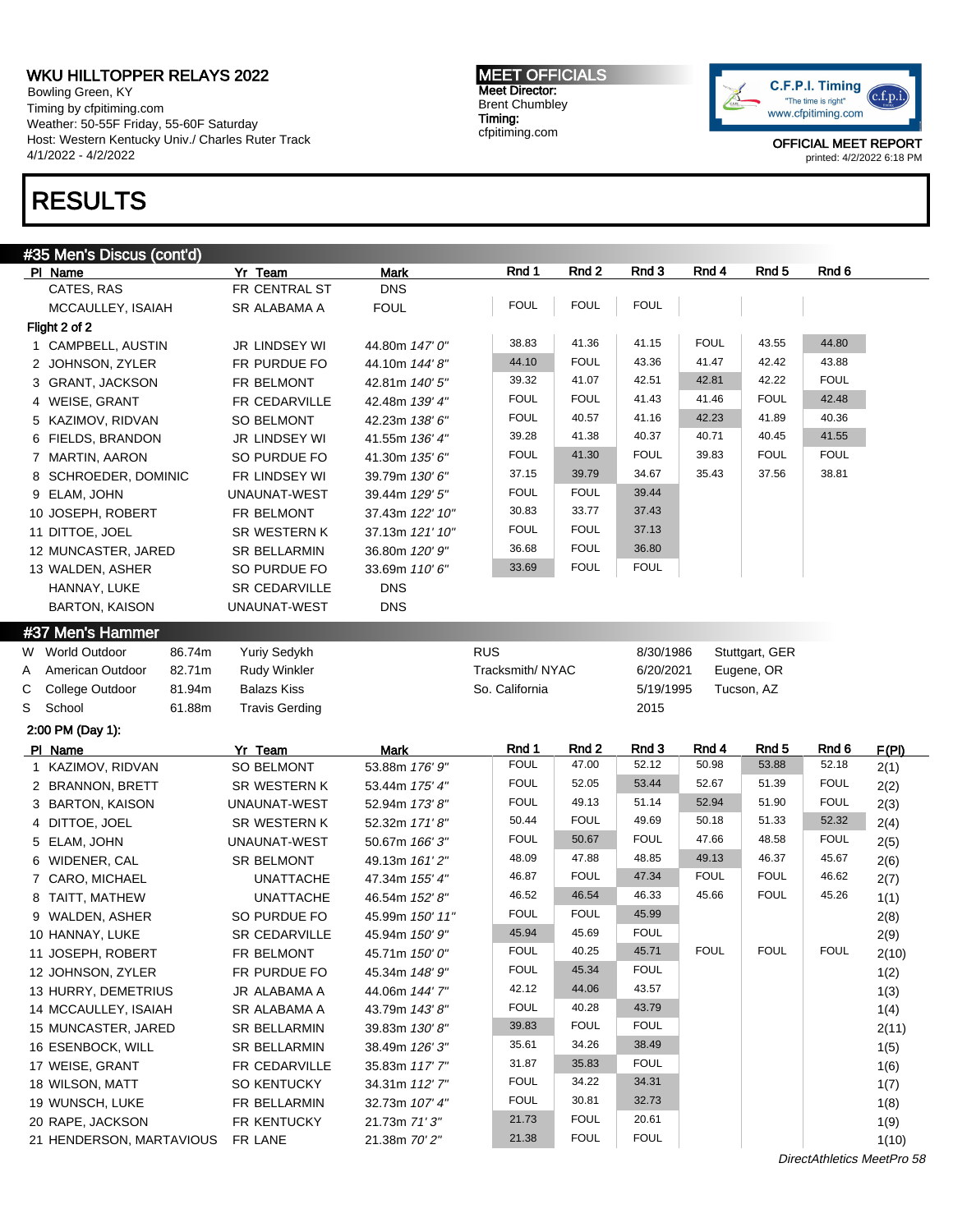Bowling Green, KY Timing by cfpitiming.com Weather: 50-55F Friday, 55-60F Saturday Host: Western Kentucky Univ./ Charles Ruter Track 4/1/2022 - 4/2/2022

## RESULTS

#### #37 Men's Hammer (cont'd)

| 2:00 PM (Day 1):      |              |               |             |                  |             |       |                  |       |       |  |
|-----------------------|--------------|---------------|-------------|------------------|-------------|-------|------------------|-------|-------|--|
| PI Name               | Team<br>Yr   | Mark          | Rnd 1       | Rnd <sub>2</sub> | Rnd 3       | Rnd 4 | Rnd <sub>5</sub> | Rnd 6 | F(PI) |  |
| 22 FONDA, TOMMY       | SO LANE      | 21.26m 69' 9" | <b>PASS</b> | 18.78            | 21.26       |       |                  |       | 1(11) |  |
| 23 SUMMERS, JAQUINTIS | FR LANE      | 21.20m 69' 7" | <b>PASS</b> | 21.20            | <b>PASS</b> |       |                  |       | 1(12) |  |
| ANGLEMYER, GARRETT    | SO PURDUE FO | <b>NM</b>     | <b>FOUL</b> | FOUL             | <b>FOUL</b> |       |                  |       |       |  |
| HOLT. ETHAN           | SO KENTUCKY  | <b>DNS</b>    |             |                  |             |       |                  |       |       |  |

## FLIGHT RESULTS

|   | PI Name                    | Yr Team              | <b>Mark</b>                | Rnd 1       | Rnd 2       | Rnd 3       | Rnd 4       | Rnd 5            | Rnd 6       |       |
|---|----------------------------|----------------------|----------------------------|-------------|-------------|-------------|-------------|------------------|-------------|-------|
|   | Flight 1 of 2              |                      |                            |             |             |             |             |                  |             |       |
|   | 1 TAITT, MATHEW            | <b>UNATTACHE</b>     | 46.54m 152' 8"             | 46.52       | 46.54       | 46.33       | 45.66       | <b>FOUL</b>      | 45.26       |       |
|   | 2 JOHNSON, ZYLER           | FR PURDUE FO         | 45.34m 148' 9"             | <b>FOUL</b> | 45.34       | <b>FOUL</b> |             |                  |             |       |
|   | 3 HURRY, DEMETRIUS         | JR ALABAMA A         | 44.06m 144' 7"             | 42.12       | 44.06       | 43.57       |             |                  |             |       |
|   | 4 MCCAULLEY, ISAIAH        | SR ALABAMA A         | 43.79m 143' 8"             | <b>FOUL</b> | 40.28       | 43.79       |             |                  |             |       |
|   | 5 ESENBOCK, WILL           | <b>SR BELLARMIN</b>  | 38.49m 126' 3"             | 35.61       | 34.26       | 38.49       |             |                  |             |       |
|   | 6 WEISE, GRANT             | FR CEDARVILLE        | 35.83m 117' 7"             | 31.87       | 35.83       | <b>FOUL</b> |             |                  |             |       |
|   | 7 WILSON, MATT             | <b>SO KENTUCKY</b>   | 34.31m 112'7"              | <b>FOUL</b> | 34.22       | 34.31       |             |                  |             |       |
|   | 8 WUNSCH, LUKE             | FR BELLARMIN         | 32.73m 107' 4"             | <b>FOUL</b> | 30.81       | 32.73       |             |                  |             |       |
|   | 9 RAPE, JACKSON            | FR KENTUCKY          | 21.73m 71'3"               | 21.73       | <b>FOUL</b> | 20.61       |             |                  |             |       |
|   | 10 HENDERSON, MARTAVIOUS   | FR LANE              | 21.38m 70' 2"              | 21.38       | <b>FOUL</b> | <b>FOUL</b> |             |                  |             |       |
|   | 11 FONDA, TOMMY            | SO LANE              | 21.26m 69' 9"              | PASS        | 18.78       | 21.26       |             |                  |             |       |
|   | 12 SUMMERS, JAQUINTIS      | FR LANE              | 21.20m 69' 7"              | PASS        | 21.20       | PASS        |             |                  |             |       |
|   | HOLT, ETHAN                | <b>SO KENTUCKY</b>   | <b>DNS</b>                 |             |             |             |             |                  |             |       |
|   | Flight 2 of 2              |                      |                            |             |             |             |             |                  |             |       |
|   | 1 KAZIMOV, RIDVAN          | <b>SO BELMONT</b>    | 53.88m 176' 9"             | <b>FOUL</b> | 47.00       | 52.12       | 50.98       | 53.88            | 52.18       |       |
|   | 2 BRANNON, BRETT           | <b>SR WESTERN K</b>  | 53.44m 175' 4"             | <b>FOUL</b> | 52.05       | 53.44       | 52.67       | 51.39            | <b>FOUL</b> |       |
|   | 3 BARTON, KAISON           | UNAUNAT-WEST         | 52.94m 173' 8"             | <b>FOUL</b> | 49.13       | 51.14       | 52.94       | 51.90            | <b>FOUL</b> |       |
|   | 4 DITTOE, JOEL             | SR WESTERN K         | 52.32m 171'8"              | 50.44       | <b>FOUL</b> | 49.69       | 50.18       | 51.33            | 52.32       |       |
|   | 5 ELAM, JOHN               | UNAUNAT-WEST         | 50.67m 166' 3"             | <b>FOUL</b> | 50.67       | <b>FOUL</b> | 47.66       | 48.58            | <b>FOUL</b> |       |
|   | 6 WIDENER, CAL             | <b>SR BELMONT</b>    | 49.13m 161'2"              | 48.09       | 47.88       | 48.85       | 49.13       | 46.37            | 45.67       |       |
|   | 7 CARO, MICHAEL            | <b>UNATTACHE</b>     | 47.34m 155' 4"             | 46.87       | <b>FOUL</b> | 47.34       | <b>FOUL</b> | <b>FOUL</b>      | 46.62       |       |
|   | 8 WALDEN, ASHER            | SO PURDUE FO         | 45.99m 150' 11"            | <b>FOUL</b> | <b>FOUL</b> | 45.99       |             |                  |             |       |
|   | 9 HANNAY, LUKE             | <b>SR CEDARVILLE</b> | 45.94m 150' 9"             | 45.94       | 45.69       | <b>FOUL</b> |             |                  |             |       |
|   | 10 JOSEPH, ROBERT          | FR BELMONT           | 45.71m 150' 0"             | <b>FOUL</b> | 40.25       | 45.71       | <b>FOUL</b> | <b>FOUL</b>      | <b>FOUL</b> |       |
|   | 11 MUNCASTER, JARED        | <b>SR BELLARMIN</b>  | 39.83m 130'8"              | 39.83       | <b>FOUL</b> | <b>FOUL</b> |             |                  |             |       |
|   | ANGLEMYER, GARRETT         | SO PURDUE FO         | <b>NM</b>                  | <b>FOUL</b> | <b>FOUL</b> | <b>FOUL</b> |             |                  |             |       |
|   | #39 Men's Javelin          |                      |                            |             |             |             |             |                  |             |       |
|   | W World Outdoor<br>98.48m  | Jan Zelezny          |                            | CZE         |             | 5/25/1996   |             | Jena, GER        |             |       |
| A | American Outdoor<br>91.29m | <b>Breaux Greer</b>  |                            | adidas      |             |             |             | Indianapolis, IN |             |       |
| С | College Outdoor<br>89.10m  | Patrik Boden         |                            | Texas       |             | 3/24/1990   |             | Austin, TX       |             |       |
| S | School<br>78.68m           | Ignacio Guerra       |                            |             |             | 2011        |             |                  |             |       |
|   | 2:00 PM (Day 2):           |                      |                            |             |             |             |             |                  |             |       |
|   | PI Name                    | Yr Team              | <b>Mark</b>                | Rnd 1       | Rnd 2       | Rnd 3       | Rnd 4       | Rnd <sub>5</sub> | Rnd 6       | F(PI) |
|   | 1 MARTIN AARON             | SO PHRDHE FO         | $61$ QQm $203'$ $\Delta$ " | 61.99       | 55.82       | 59.28       | 55.28       | <b>FOUL</b>      | 55.65       | 2(1)  |

## C College Outdoor 89.10m Patrik Boden Texas 3/24/1990 Austin, TX S School 78.68m Ignacio Guerra 2011

| PI Name            | Team                 | Mark           | Rnd 1       | Rnd 2 | Rnd 3 | Rnd 4       | Rnd 5       | Rnd 6       | <u> F(PI) - </u> |
|--------------------|----------------------|----------------|-------------|-------|-------|-------------|-------------|-------------|------------------|
| MARTIN, AARON      | SO PURDUE FO         | 61.99m 203' 4" | 61.99       | 55.82 | 59.28 | 55.28       | <b>FOUL</b> | 55.65       | 2(1)             |
| 2 MILLER, BO       | <b>SR BELMONT</b>    | 59.67m 195' 9" | <b>FOUL</b> | 51.52 | 50.90 | 58.24       | 57.21       | 59.67       | 2(2)             |
| 3 MCLAREN, BRANDON | SO ALABAMA A         | 56.70m 186' 0" | 56.70       | 54.33 | 56.08 | <b>FOUL</b> | 56.18       | <b>FOUL</b> | 2(3)             |
| 4 FAUTH, CALEB     | <b>SR CEDARVILLE</b> | 55.25m 181'3"  | 55.25       | 52.15 | 53.78 | 52.62       | 53.80       | 55.15       | 2(4)             |

OFFICIAL MEET REPORT

printed: 4/2/2022 6:18 PM

DirectAthletics MeetPro 59

MEET OFFICIALS Meet Director: Brent Chumbley Timing: cfpitiming.com